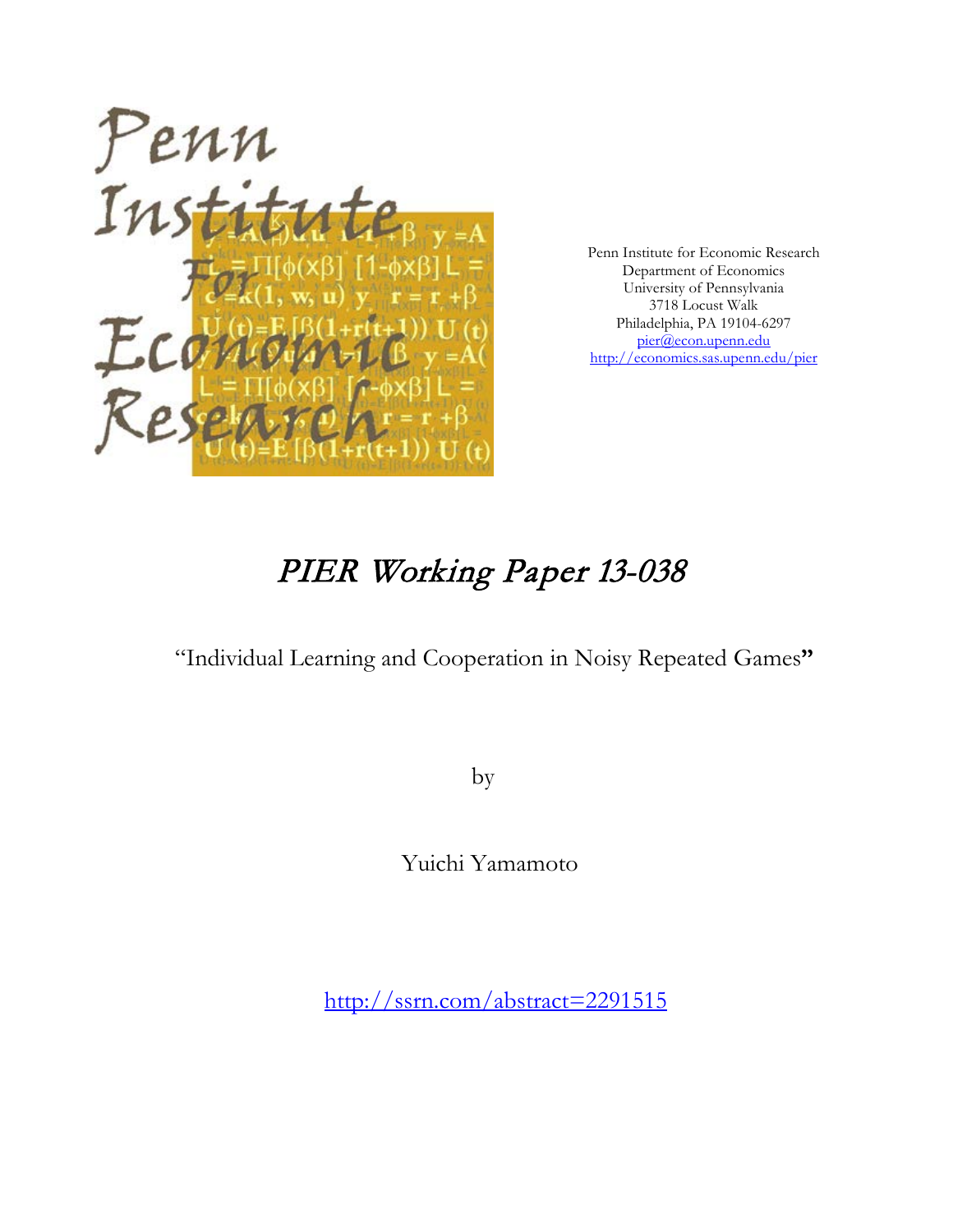## Individual Learning and Cooperation in Noisy Repeated Games<sup>∗</sup>

Yuichi Yamamoto†

July 6, 2013

#### **Abstract**

We investigate whether two players in a long-run relationship can maintain cooperation when the details of the underlying game are unknown. Specifically, we consider a new class of repeated games with private monitoring, where an unobservable state of the world influences the payoff functions and/or the monitoring structure. Each player privately learns the state over time but cannot observe what the opponent learned. We show that there are robust equilibria in which players eventually obtain payoffs as if the true state were common knowledge and players played a "belief-free" equilibrium. We also provide explicit equilibrium constructions in various economic examples.

*Journal of Economic Literature* Classification Numbers: C72, C73.

Keywords: repeated game, private monitoring, incomplete information, belief-free equilibrium, ex-post equilibrium, individual learning.

<sup>∗</sup>This work is based on the first chapter of my Ph.D. dissertation at Harvard University. I am grateful to my advisors, Attila Ambrus, Susan Athey, and especially Drew Fudenberg, for encouragement and extensive discussions. I also thank Ricardo Alonso, Daisuke Hirata, George Mailath, Tomasz Strzalecki, a co-editor, anonymous referees, and seminar participants at various places for insightful comments.

<sup>†</sup>Department of Economics, University of Pennsylvania. Email: yyam@sas.upenn.edu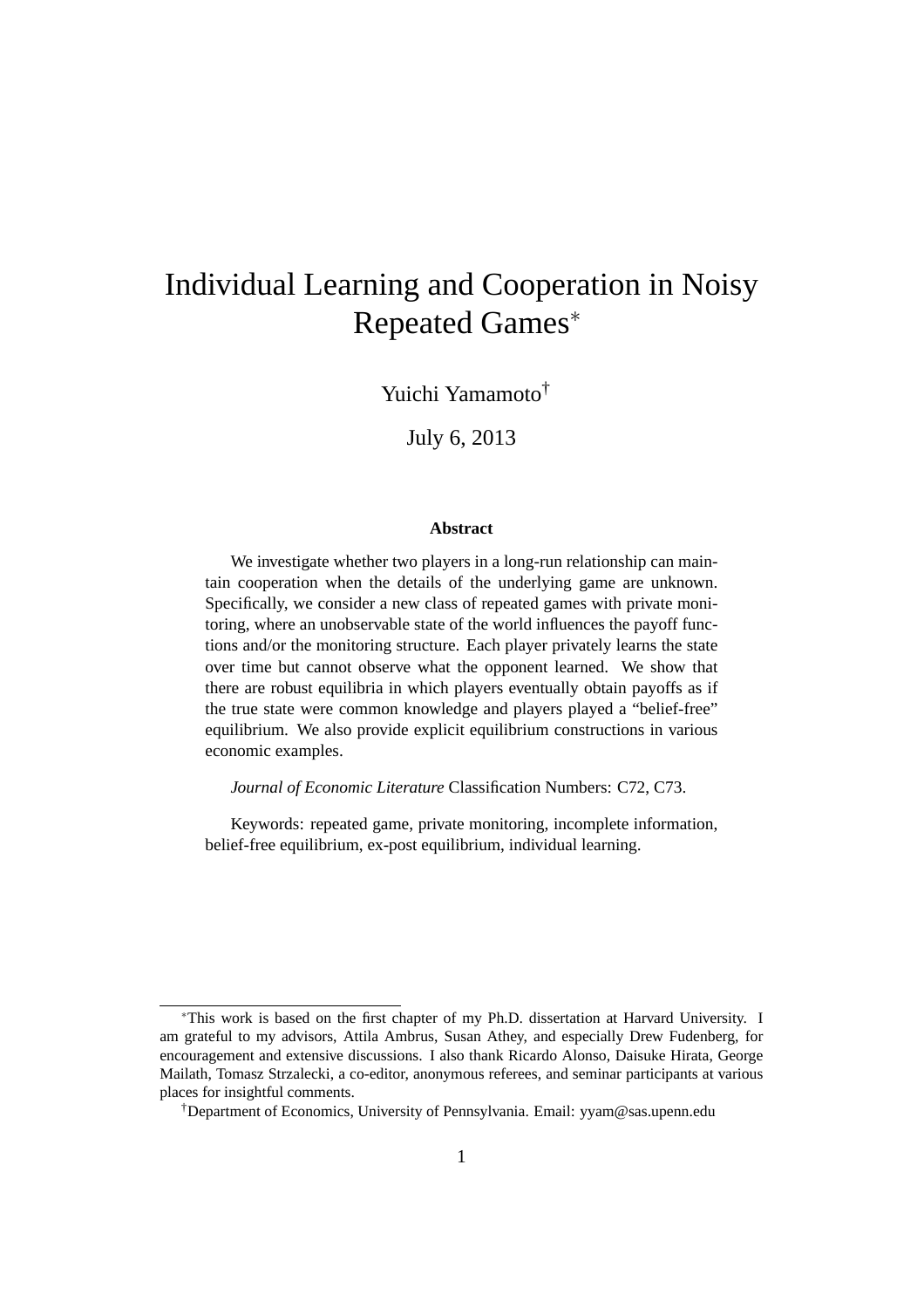## **Contents**

| $\mathbf 1$      |                                             | <b>Introduction</b>                                                 |    |  |  |  |  |  |  |  |
|------------------|---------------------------------------------|---------------------------------------------------------------------|----|--|--|--|--|--|--|--|
|                  | 1.1                                         |                                                                     | 8  |  |  |  |  |  |  |  |
| $\boldsymbol{2}$ | <b>Repeated Games with Private Learning</b> |                                                                     |    |  |  |  |  |  |  |  |
| 3                | <b>Motivating Examples</b>                  |                                                                     |    |  |  |  |  |  |  |  |
|                  | 3.1                                         | Private Provision of Public Goods                                   | 11 |  |  |  |  |  |  |  |
|                  | 3.2                                         |                                                                     | 18 |  |  |  |  |  |  |  |
| 4                |                                             | <b>Belief-Free Ex-Post Equilibrium</b>                              |    |  |  |  |  |  |  |  |
| 5                |                                             | <b>State-Learning Theorem</b>                                       | 29 |  |  |  |  |  |  |  |
|                  | 5.1                                         |                                                                     | 29 |  |  |  |  |  |  |  |
|                  | 5.2                                         |                                                                     | 35 |  |  |  |  |  |  |  |
|                  | 5.3                                         | Revisiting the Examples in Section 3                                | 36 |  |  |  |  |  |  |  |
|                  | 5.4                                         | Comparison with Fudenberg and Yamamoto $(2010)$                     | 38 |  |  |  |  |  |  |  |
| 6                | <b>Conditionally Independent Signals</b>    |                                                                     |    |  |  |  |  |  |  |  |
|                  | 6.1                                         |                                                                     | 40 |  |  |  |  |  |  |  |
|                  | 6.2                                         | Review Strategies in Secret Price-Cutting                           | 43 |  |  |  |  |  |  |  |
| 7                |                                             | 45<br><b>Concluding Remarks</b>                                     |    |  |  |  |  |  |  |  |
|                  |                                             | <b>Appendix A: Equilibrium Strategies in Public Goods Provision</b> | 46 |  |  |  |  |  |  |  |
|                  |                                             | <b>Appendix B: Failure of Common Learning</b>                       | 47 |  |  |  |  |  |  |  |
|                  |                                             | Appendix C: Computing $M_i^{\omega,p}$ and $m_i^{\omega,p}$         | 49 |  |  |  |  |  |  |  |
|                  |                                             | <b>Appendix D: Characterizing the Set of BFXE Payoffs</b>           | 50 |  |  |  |  |  |  |  |
|                  |                                             | D.1 Linear Programming Problems and BFXE                            | 50 |  |  |  |  |  |  |  |
|                  |                                             | D.1.1<br>Individual Ex-Post Generation                              | 50 |  |  |  |  |  |  |  |
|                  |                                             | Linear Programming Problem and Bound of $E^p(\delta)$<br>D.1.2      | 52 |  |  |  |  |  |  |  |
|                  |                                             | Computing $E(\delta)$ with Patient Players<br>D.1.3                 | 56 |  |  |  |  |  |  |  |
|                  |                                             | Proofs of Lemmas 2and 4<br>D.1.4                                    | 58 |  |  |  |  |  |  |  |
|                  | D.2                                         |                                                                     | 59 |  |  |  |  |  |  |  |
|                  |                                             |                                                                     | 60 |  |  |  |  |  |  |  |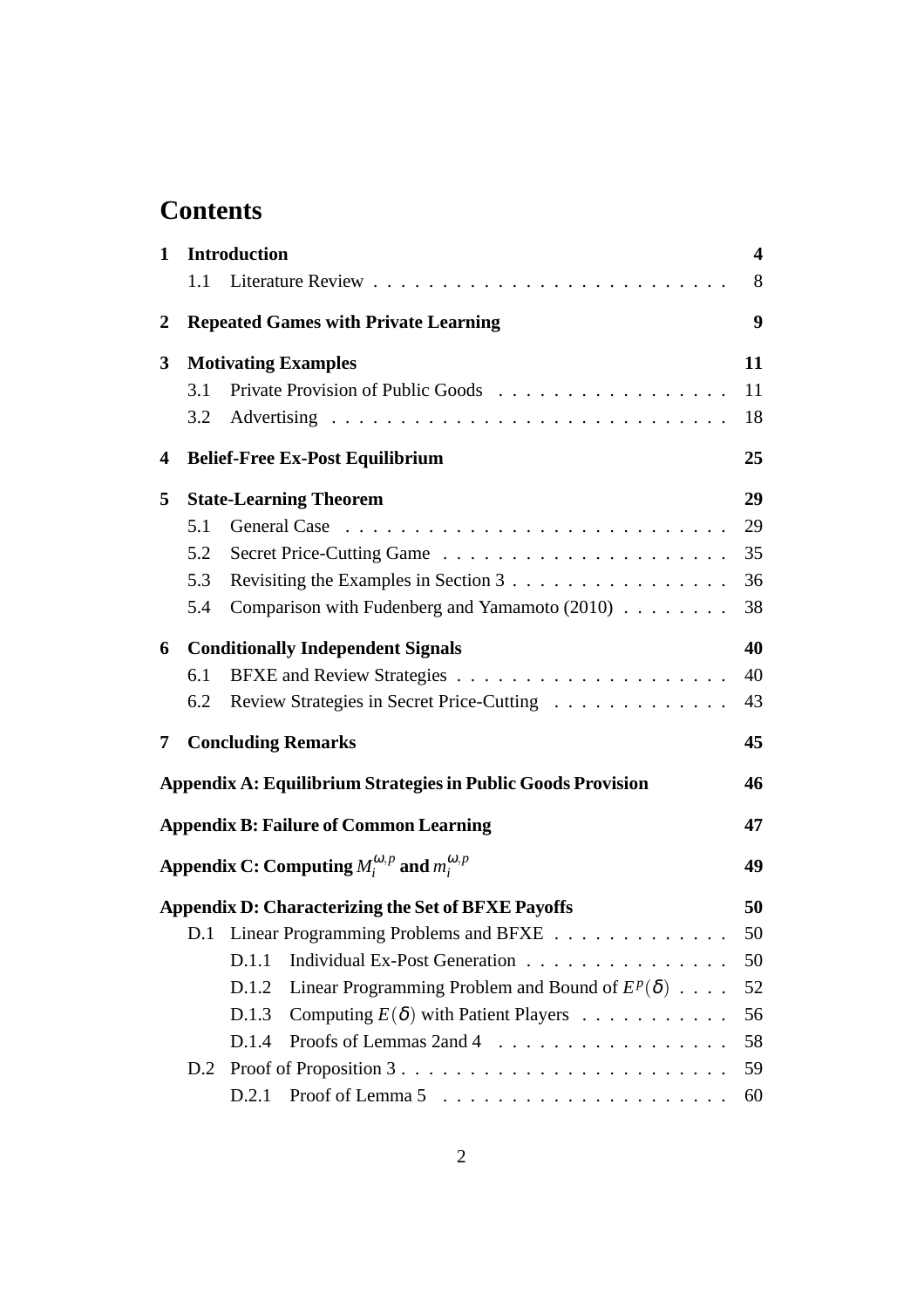| Appendix E: Characterizing the Set of Review-Strategy Payoffs                                | 62 |
|----------------------------------------------------------------------------------------------|----|
| E.1 Linear Programming Problems and Review Strategies 62                                     |    |
|                                                                                              |    |
|                                                                                              |    |
| E.2.1 Proofs of Lemmas 9 and $10 \ldots \ldots \ldots \ldots \ldots \ldots \ldots \ldots$ 70 |    |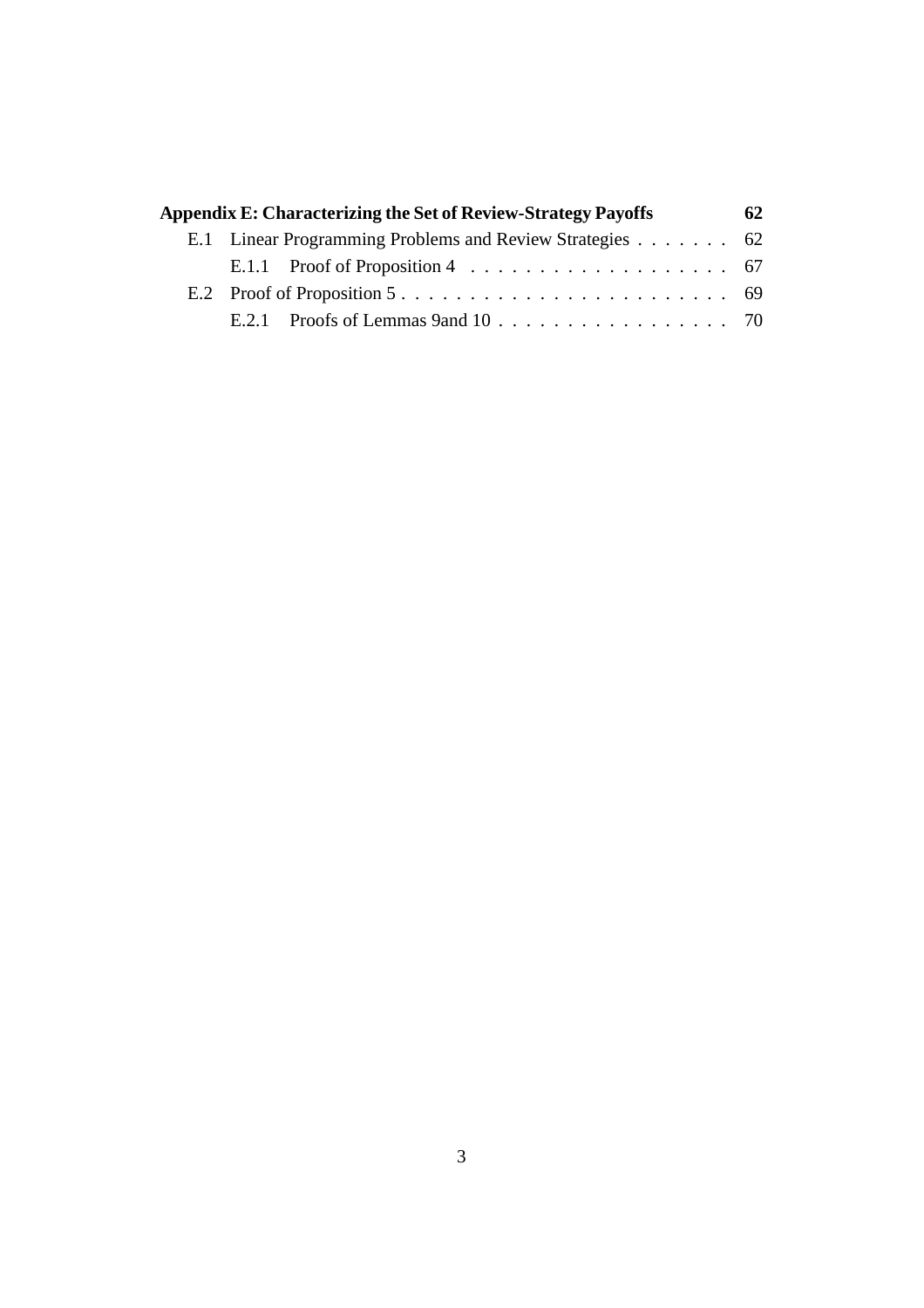## **1 Introduction**

Consider an oligopolistic market where firms sell to industrial buyers and interact repeatedly. The price and the volume of transaction in such a market are typically determined by bilateral negotiation between a seller and a buyer so that both price and sales are private information. In such a situation, a firm's sales level can be regarded as a noisy private signal about the opponents' price, as it is likely to drop if the opponents (secretly) undercut their price.<sup>1</sup> This is the so-called "secret pricecutting" game of Stigler (1964) and is a leading example of repeated games with *imperfect private monitoring* where players receive noisy private signals about the opponents' actions in each period.<sup>2</sup> Recent work has shown that a long-term relationship helps provide players with incentives to cooperate even under private monitoring.<sup>3</sup> However, all the existing results rely heavily on the assumption that players know the exact distribution of private signals as a function of the actions played, which is not appropriate in some cases. For example, when firms enter a new market, their information about the market structure is often limited, and hence they may not know the distribution of sales levels as a function of their price. How does the uncertainty about the market structure influence decision making by the firms? Do they have incentives to sustain collusion even in the presence of such uncertainty?

Motivated by these questions, we develop a general model of repeated games with *private monitoring and unknown monitoring structure*. Formally, we consider two-player repeated games in which the state of the world, chosen by Nature at the beginning of play, influences the distribution of private signals of the stage game. Since players do now observe the true state, they do not know the distri-

<sup>&</sup>lt;sup>1</sup>Harrington and Skrzypacz (2011) report that these properties are common to the recent lysine and vitamin markets.

<sup>&</sup>lt;sup>2</sup>Other examples include relational contracts with subjective evaluations (Levin (2003) and Fuchs (2007)) and international trade agreements in the presence of concealed trade barriers (Park (2011)).

 $3$ For example, efficiency can be approximately achieved in the prisoner's dilemma when observations are nearly perfect (Sekiguchi (1997), Bhaskar and Obara (2002), Hörner and Olszewski (2006), Chen (2010), and Mailath and Olszewski (2011)), nearly public (Mailath and Morris (2002), Mailath and Morris (2006), and Hörner and Olszewski (2009)), statistically independent (Matsushima (2004)), or even fully noisy and correlated (Fong, Gossner, Hörner, and Sannikov (2011) and Sugaya (2010b)). Kandori (2002) and Mailath and Samuelson (2006) are excellent surveys. See also Lehrer (1990) for the case of no discounting and Fudenberg and Levine (1991) for the study of approximate equilibria with discounting.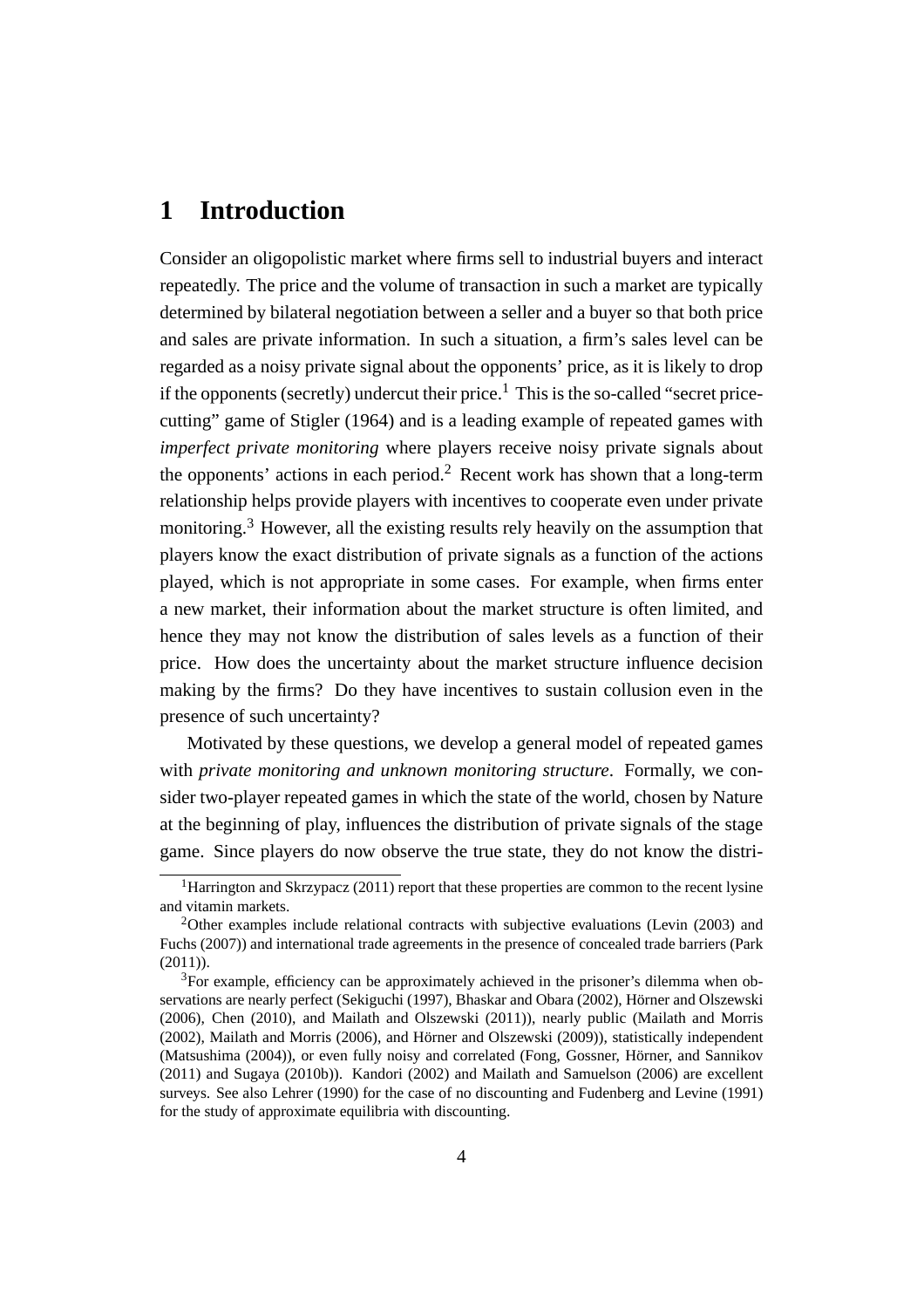bution of signals in this setup. The state can affect the payoff functions indirectly through the effect on the distribution of signals. For example, in a secret pricecutting game, firms obtain higher expected payoffs at a given price at states where high sales are likely. Thus, even if the payoff to each sales level is known, uncertainty about the distribution of sales yields uncertainty about the expected payoffs of the stage game.

In our model, players update their beliefs about the true state each period through observed signals. Since these signals are private information, players' posterior beliefs about the true state need not coincide even if they have a common prior at the beginning of the game. In particular, while each player may learn the true state from observed signals over time, this learning process may not lead to "common learning" in the sense of Cripps, Ely, Mailath, and Samuelson (2008); that is, the true state may not become approximate common knowledge even in the long run. For example, in the context of secret price-cutting, each firm privately learns the true distribution of sales from its own experience, but this distribution may not become approximate common knowledge, e.g., a firm may believe that the rival firm has a different belief about the distribution of sales. Such a possibility may hurt players' willingness to coordinate. Another issue in our model is that players may strategically conceal what they learned in the past play; since players learn the state from private signals, they can conceal their information by pretending as if they observed something different from the actual signals. The main finding of this paper is that despite these potential complications, players can still maintain some level of cooperation through appropriate use of intertemporal incentives.

Since there are infinitely many periods, keeping track of the evolution of players' beliefs is intractable, and thus characterizing the entire equilibrium set is not an easy task in our model. To avoid this difficulty, we look at a tractable subset of Nash equilibria, called *belief-free ex-post equilibria*, or *BFXE*. This allows us to obtain a clean characterization of the equilibrium payoff set; and in addition we show that a large set of payoffs (including Pareto-efficient outcomes) can be achieved by BFXE in many economic examples.

A strategy profile is a BFXE if its continuation strategy constitutes a Nash equilibrium given any state and given any history. In a BFXE, a player's belief about the true state is irrelevant to her best reply, and hence we do not need to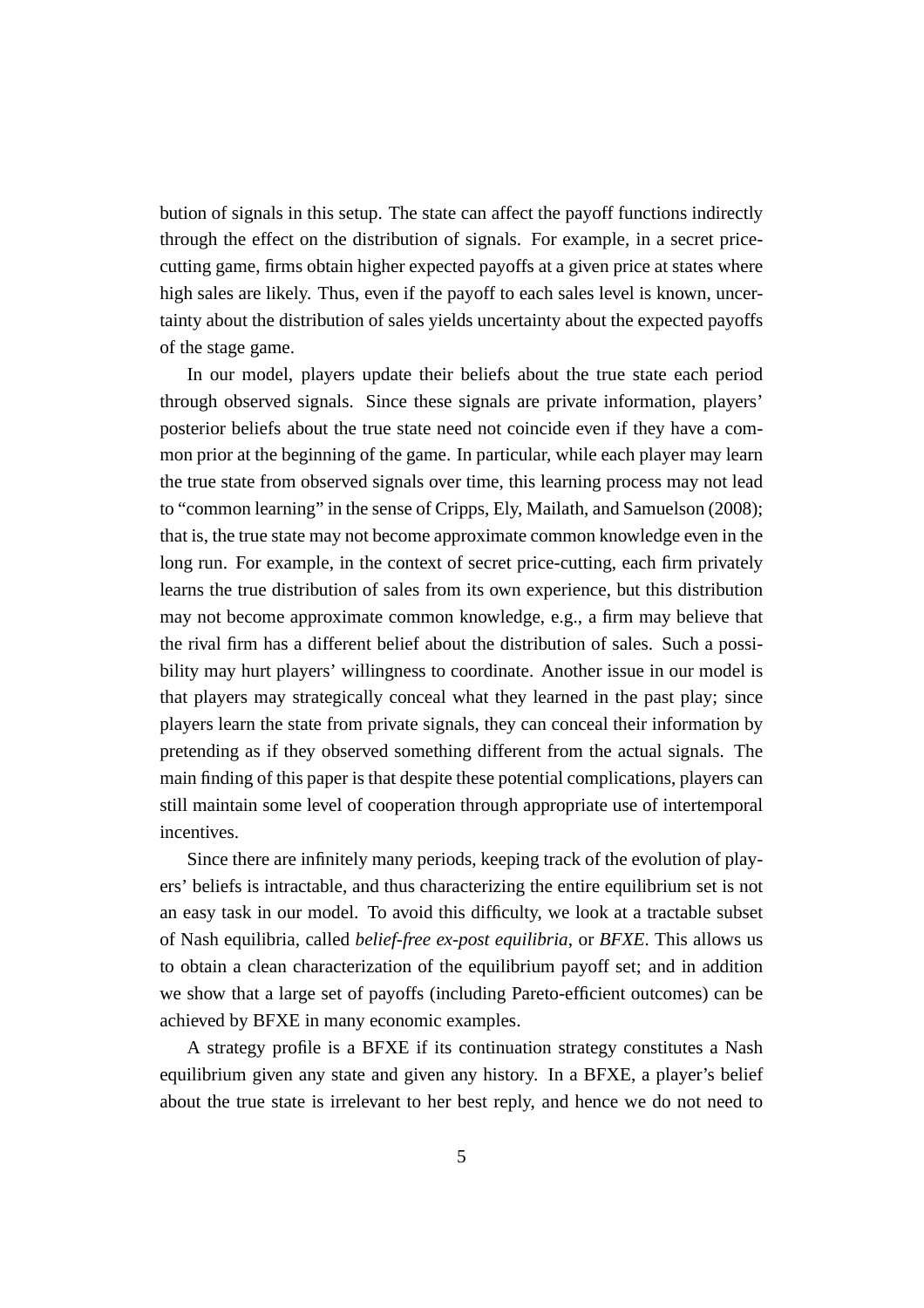track the evolution of these beliefs over time. This idea is an extension of expost equilibria of static games to dynamic setting. Another important property of BFXE is that a player's best reply does not depend on her belief about the opponent's private history, so that we do not need to compute these beliefs as well. This second property is closely related to the concept of *belief-free equilibria* of Ely, Hörner, and Olszewski (2005, hereafter EHO), which are effective in the study of repeated games with private monitoring and with no uncertainty. Note that BFXE reduce to belief-free equilibria if the state space is a singleton so that players know the structure of the game.

As shown by past work, most of belief-free equilibria are mixed strategies, and players' randomization probabilities are carefully chosen to make the opponent indifferent. These indifference conditions are violated once the signal distribution is perturbed; as a result, the existing constructions of belief-free equilibria are not robust to a perturbation of the monitoring structure. A challenge in constructing belief-free equilibria in our setup is that we need to find randomization probabilities that satisfy all the indifference conditions even when players do not know the signal distribution and their beliefs about the signal distribution can be perturbed. If the same randomization probability satisfies the indifference conditions for all states, then it is a good candidate for an equilibrium. We find that such a strong requirement can be satisfied and the resulting equilibria can support a large set of non-trivial payoffs if the signal distribution satisfies the *statewise full-rank* condition. Roughly speaking, the statewise full-rank condition says that each player can statistically distinguish the true state using private signals regardless of the play by the opponent. This condition requires that there be more possible signals than in the case of the "canonical signal space" studied in the past work, which ensures that there be enough room to choose appropriate randomization probabilities.

To illustrate the idea of BFXE, we begin with simple examples. In Section 3.1, we consider private provision of public goods where the marginal profit from contribution is unknown and players learn it through private signals. In this situation, players cannot observe what the opponent has learned about the marginal profit; thus, it is unclear how players coordinate their play in equilibrium, and as a result, various folk theorems derived in past work do not apply. We explicitly construct a BFXE and show that it attains the Pareto-efficient outcome in this example. Then in Section 3.2, we consider another example in which firms decide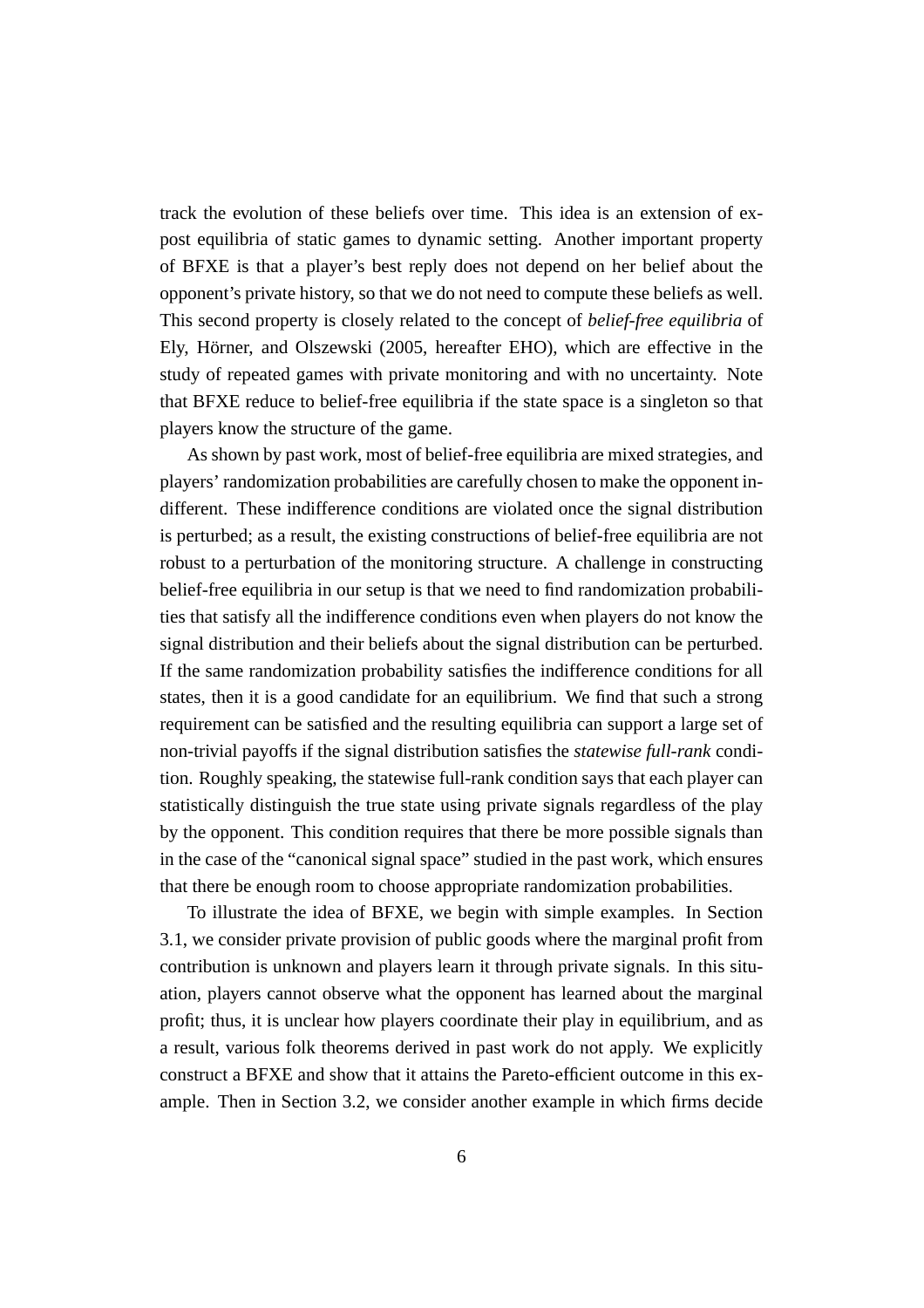whether to advertise their products and there is uncertainty about the effect of advertisement. Again, we construct a BFXE and show that it achieves non-trivial payoffs. With these complete descriptions of equilibrium strategies, it is easy to see how players learn the state from private signals and use that information in BFXE. In particular, it is worth noting that the equilibrium strategies discussed in Section 3.1 exhibit a simple form of "punish-and-forgive" behavior, while those discussed in Section 3.2 take a different simple form of "learning-and-adjustment" behavior.

In BFXE, players' beliefs about the true state are irrelevant to their best replies, and hence one may wonder what is the value of state learning in this class of equilibria. The key is that even though players play the same strategy profile regardless of the true state in an ex-post equilibrium, the distribution of future actions may depend on the true state; this is because players' future play depends on signals today, and the distribution of these signals is influenced by the state. In particular, there may be an ex-post equilibrium where for each state of the world, the distribution of actions conditional on that state assigns a high probability to the efficient action for that state. In this sense, state learning is valuable even if we look at ex-post equilibria.

In Section 5, we extend this idea to a general setup and obtain our main result, the state-learning theorem. It characterizes the set of BFXE payoffs with patient players under the statewise full-rank condition and shows that there are BFXE in which players eventually obtain payoffs as if the true state were common knowledge and players played a belief-free equilibrium for that state. This implies that BFXE can do as well as belief-free equilibria can do in the known-state game and that the main results of EHO extend to the case in which players do not know the monitoring structure. While the statewise full-rank condition guarantees that players privately learn the true state in the long run, it does not necessarily imply that the state becomes (approximate) common knowledge, and thus the result here is not an immediate consequence of the assumption. Applying this state-learning theorem, we show that firms can maintain collusion even if they do not have precise information about the market.

As argued, the set of BFXE is only a subset of Nash equilibria and is empty for some cases (although we show that BFXE exist when players are patient and some additional conditions are satisfied; see Remark 5). Nevertheless, the study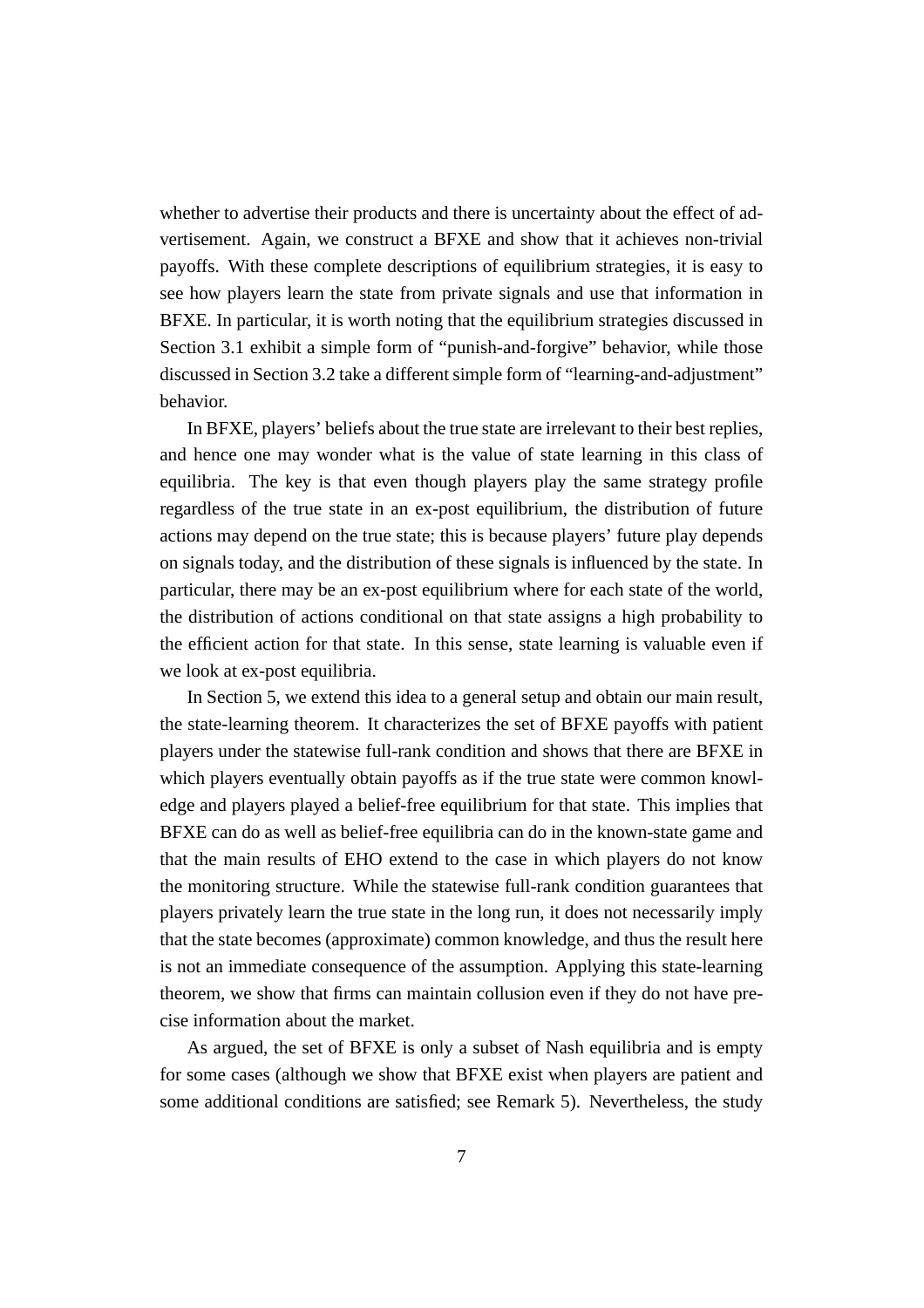of BFXE can be motivated by the following considerations. First, BFXE can often approximate the efficient outcome, as we show in several examples. Second, BFXE are robust to any specification of the initial beliefs, just as for ex-post equilibria. That is, BFXE remain equilibria when players are endowed with arbitrary beliefs that need not arise from a common prior. Third, BFXE are robust to any specification of how players update their beliefs. For example BFXE are still equilibria even if players employ non-Bayesian updating of beliefs, or even if each player observes unmodeled signals that are correlated with the opponent's past private history and/or the true state. Finally, BFXE have a recursive property, in the sense that any continuation strategy profile of a BFXE is also a BFXE. This property greatly simplifies our analysis and may make our approach a promising direction for future research.

#### **1.1 Literature Review**

The notion of BFXE is a generalization of belief-free equilibria, which plays a central role in the study of repeated games with private monitoring. The idea of belief-free equilibria is proposed by Piccione (2002) and extended by Ely and Välimäki (2002), EHO, and Yamamoto (2007). Its limit equilibrium payoff set is fully characterized by EHO and Yamamoto (2009). Olszewski (2007) provides an introductory survey. Kandori and Obara (2006) show that belief-free equilibria can achieve better payoffs than perfect public equilibria for games with public monitoring. Kandori (2011) proposes a generalization of belief-free equilibria, called weakly belief-free equilibria. Takahashi (2010) constructs a version of belief-free equilibria in repeated random matching games. Bhaskar, Mailath, and Morris (2008) investigate the Harsanyi-purifiability of belief-free equilibria. Sugaya and Takahashi (2010) show that belief-free public equilibria of games with public monitoring are robust to private-monitoring perturbations.

BFXE are also related to ex-post equilibria. Some recent papers use the "expost equilibrium approach" in different settings of repeated games, such as perfect monitoring and fixed states (Hörner and Lovo (2009) and Hörner, Lovo, and Tomala (2011)), public monitoring and fixed states (Fudenberg and Yamamoto (2010) and Fudenberg and Yamamoto (2011a)), and changing states with an i.i.d. distribution (Miller (2012)). Note also that there are many papers that discuss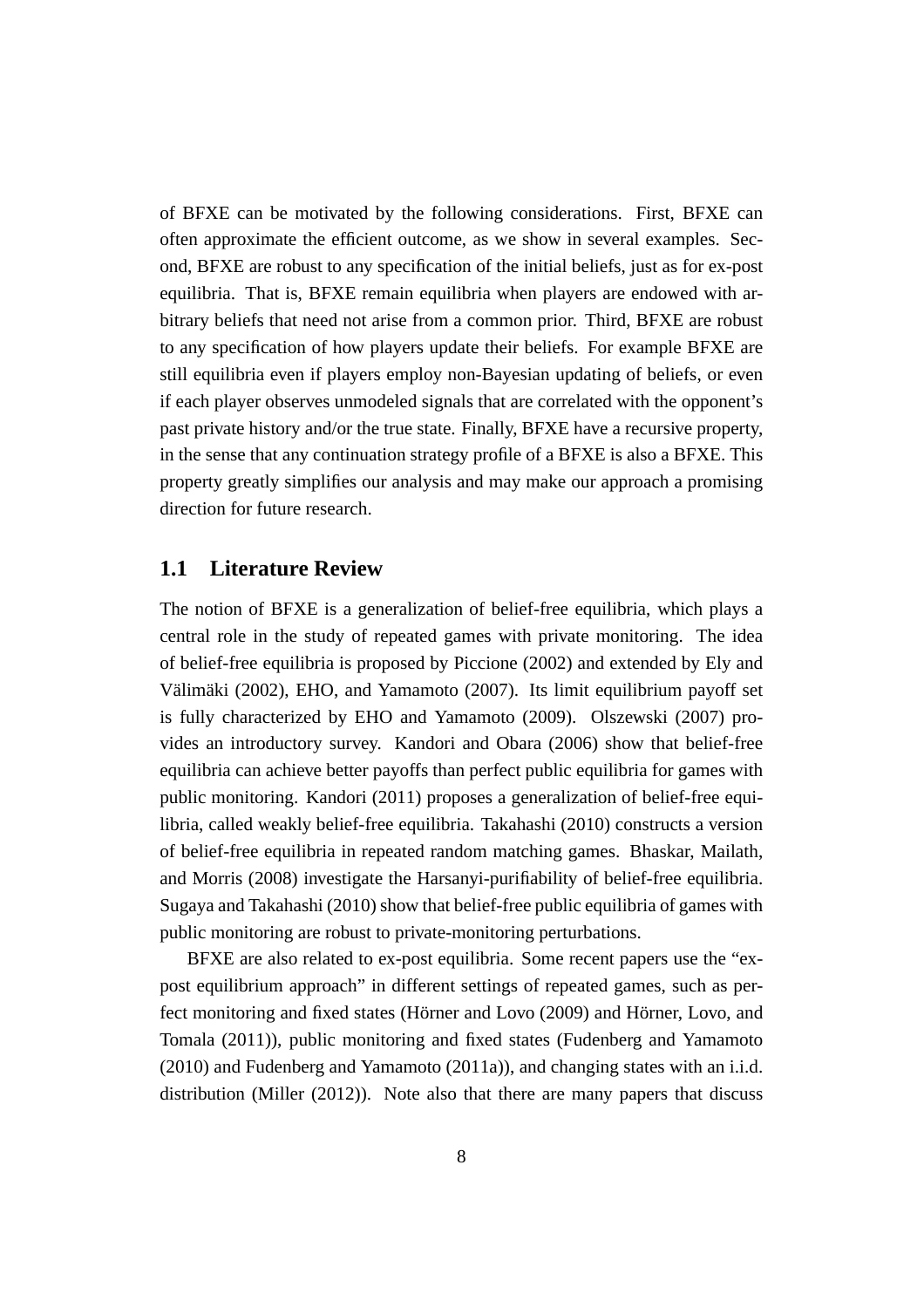ex-post equilibria in undiscounted repeated games; see Koren (1992) and Shalev (1994), for example. Among these, the most closely related work is Fudenberg and Yamamoto (2010); see Section 5.4 for a detailed comparison.

We also contribute to the literature on repeated games with incomplete information. Many papers study the case in which there is uncertainty about the payoff functions and actions are observable; for example, see Forges (1984), Sorin (1984), Hart (1985), Sorin (1985), Aumann and Maschler (1995), Cripps and Thomas (2003), Gossner and Vieille (2003), Wiseman (2005), and Wiseman (2012).

Cripps, Ely, Mailath, and Samuelson (2008) consider the situation in which players try to learn the unknown state of the world by observing a sequence of private signals over time and provide a condition under which players commonly learn the state. In their model, players do observe private signals but do not choose actions. On the other hand, we consider strategic players who might want to deviate to slow down the speed of learning. Therefore, their result does not directly apply to our setting.

### **2 Repeated Games with Private Learning**

Given a finite set *X*, let  $\triangle X$  be the set of probability distributions over *X*, and let  $\mathscr{P}(X)$  be the set of non-empty subsets of *X*, i.e.,  $\mathscr{P}(X) = 2^X \setminus \{0\}$ . Given a subset *W* of  $\mathbb{R}^n$ , let co*W* denote the convex hull of *W*.

We consider two-player infinitely repeated games, where the set of players is denoted by  $I = \{1, 2\}$ . At the beginning of the game, Nature chooses the state of the world  $\omega$  from a finite set  $\Omega$ . Assume that players cannot observe the true state ω, and let  $\mu \in \Delta \Omega$  denote their common prior over  $\omega$ .<sup>4</sup> Throughout the paper, we assume that the game begins with symmetric information: Each player's beliefs about  $\omega$  correspond to the prior. But it is straightforward to extend our analysis to the case with asymmetric information as in Fudenberg and Yamamoto  $(2011a)$ <sup>5</sup>

<sup>&</sup>lt;sup>4</sup>Because our arguments deal only with ex-post incentives, they extend to games without a common prior. However, as Dekel, Fudenberg, and Levine (2004) argue, the combination of equilibrium analysis and a non-common prior is hard to justify.

<sup>5</sup>Specifically, all the results in this paper extend to the case in which each player *i* has initial private information  $\theta_i$  about the true state  $\omega$ , where the set  $\Theta_i$  of player *i*'s possible private information is a partition of Ω. Given the true state  $ω ∈ Ω$ , player *i* observes  $θ_i^ω ∈ Θ_i$ , where  $θ_i^ω$  denotes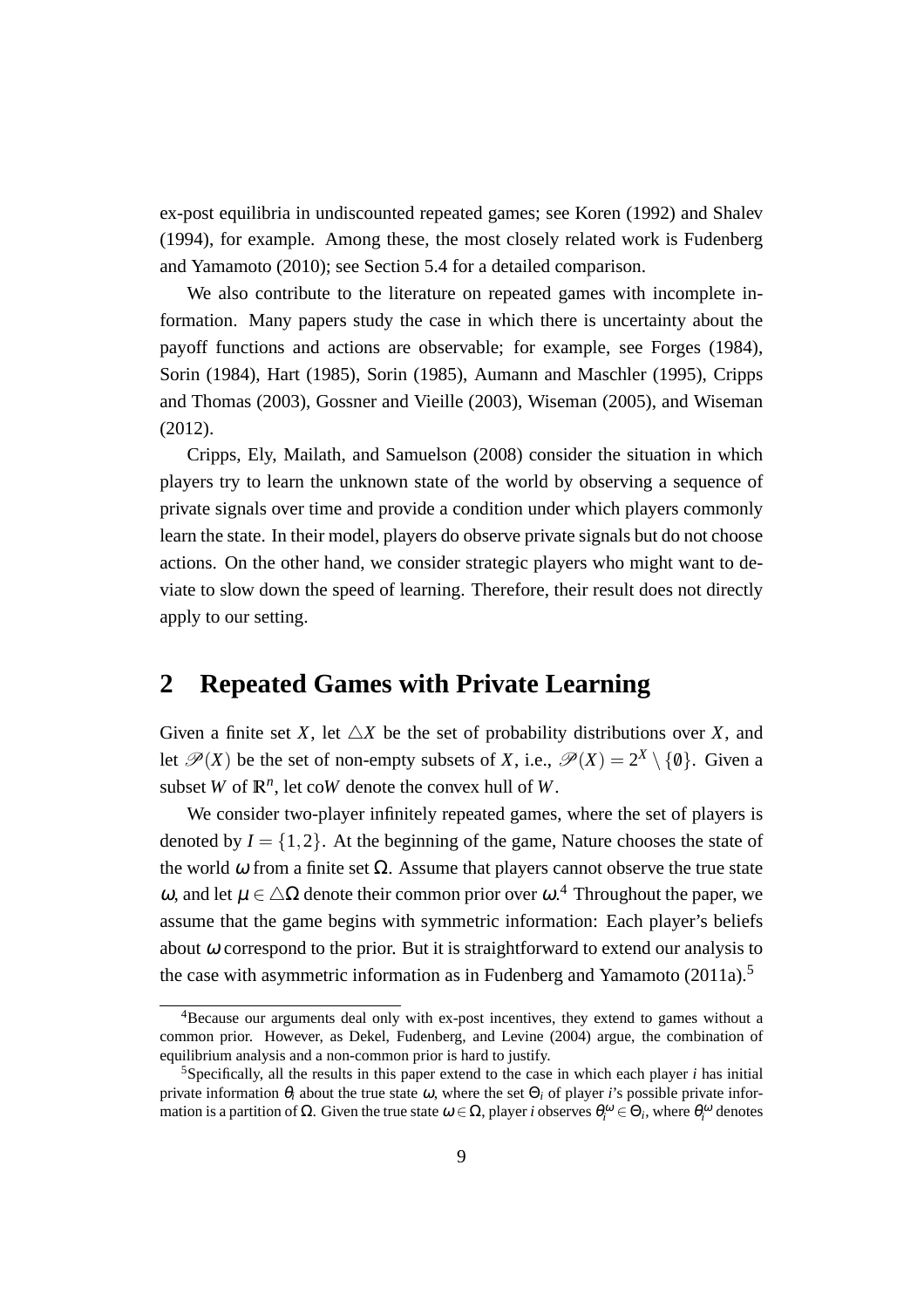Each period, players move simultaneously, and player  $i \in I$  chooses an action *a*<sub>*i*</sub> from a finite set  $A_i$  and observes a private signal  $\sigma_i$  from a finite set  $\Sigma_i$ <sup>6</sup>. Let  $A \equiv \times_{i \in I} A_i$  and  $\Sigma = \times_{i \in I} \Sigma_i$ . The distribution of a signal profile  $\sigma \in \Sigma$  depends on the state of the world  $\omega$  and on an action profile  $a \in A$ , and is denoted by  $\pi^{\omega}(\cdot|a) \in \Delta \Sigma$ . Let  $\pi_i^{\omega}(\cdot|a)$  denote the marginal distribution of  $\sigma_i \in \Sigma_i$  at state  $\omega$ conditional on  $a \in A$ , that is,  $\pi_i^{\omega}(\sigma_i|a) = \sum_{\sigma_{-i} \in \Sigma_{-i}} \pi^{\omega}(\sigma|a)$ . Player *i*'s realized payoff is  $u_i^{\omega}(a_i, \sigma_i)$ , so that her expected payoff at state  $\omega$  given an action profile *a* is  $g_i^{\omega}(a) = \sum_{\sigma_i \in \Sigma_i} \pi_i^{\omega}(\sigma_i|a) u_i^{\omega}(a_i, \sigma_i)$ . We write  $\pi^{\omega}(\alpha)$  and  $g_i^{\omega}(\alpha)$  for the signal distribution and expected payoff when players play a mixed action profile  $\alpha \in \times_{i \in I} \triangle A_i$ . Similarly, we write  $\pi^{\omega}(a_i, \alpha_{-i})$  and  $g_i^{\omega}(a_i, \alpha_{-i})$  for the signal distribution and expected payoff when player  $-i$  plays a mixed action  $\alpha_{-i} \in \triangle A_{-i}$ . Let  $g^{\omega}(a)$  denote the vector of expected payoffs at state  $\omega$  given an action profile *a*. 7

As emphasized in the introduction, uncertainty about the payoff functions and/or the monitoring structure is common in applications. Examples that fit our model include secret price-cutting with unknown demand function and moral hazard with subjective evaluation and unknown evaluation distribution. Also, a repeated game with observed actions and individual learning is a special case of the above model. To see this, let  $\Sigma_i = A \times Z_i$  for some finite set  $Z_i$  and assume that  $\pi^{\omega}(\sigma|a) = 0$  for each  $\omega$ , *a*, and  $\sigma = (\sigma_1, \sigma_2) = ((a', z_1), (a'', z_2))$  such that  $a' \neq a$ or  $a'' \neq a$ . Under this assumption, actions are perfectly observable by players (as  $\sigma_i$  must be consistent with the action profile *a*), and players learn the true state  $\omega$ from private signals  $z_i$ . More concrete examples will be given in the next section.

In the infinitely repeated game, players have a common discount factor  $\delta \in$ (0,1). Let  $(a_i^{\tau}, \sigma_i^{\tau})$  be player *i*'s pure action and signal in period  $\tau$ , and we denote player *i*'s private history from period one to period period  $t \geq 1$  by  $h_i^t =$ 

 $\theta_i \in \Theta_i$  such that  $\omega \in \theta_i$ . In this setup, private information  $\theta_i^{\omega}$  allows player *i* to narrow down the set of possible states; for example, player *i* knows the state if  $\Theta_i = \{(\omega_1), \dots, (\omega_o)\}\.$  For games with asymmetric information, we can allow different types of the same player to have different best replies as in PTXE of Fudenberg and Yamamoto (2011a); to analyze such equilibria, regime *R* should specify recommended actions for each player *i* and each type  $\theta_i$ , i.e.,  $R = (R_i^{\theta_i})_{(i,\theta_i)}$ .

<sup>&</sup>lt;sup>6</sup>Here we consider a finite  $\Sigma_i$  just for simplicity; our results extend to the case with a continuum of private signals, as in Ishii (2009).

There are  $\omega \in \Omega$  and  $\tilde{\omega} \neq \omega$  such that  $u_i^{\omega}(a_i, \sigma_i) \neq u_i^{\tilde{\omega}}(a_i, \sigma_i)$  for some  $a_i \in A_i$  and  $\sigma \in \Sigma$ , then it might be natural to assume that player *i* does not observe the realized value of  $u_i$  as the game is played; otherwise players might learn the true state from observing their realized payoffs. Since we consider ex-post equilibria, we do not need to impose such a restriction.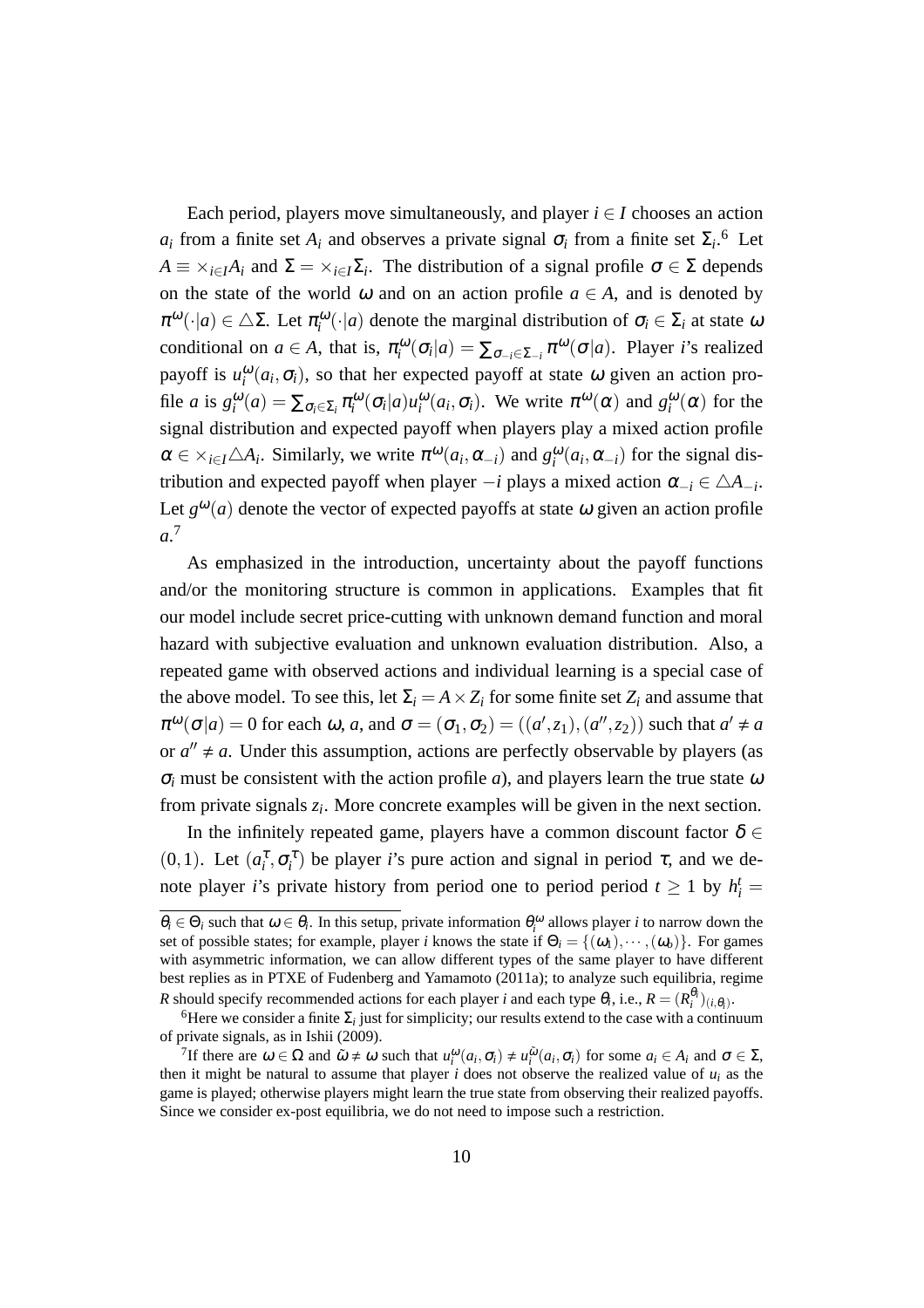$(a_i^{\tau}, \sigma_i^{\tau})'_{\tau=1}$ . Let  $h_i^0 = \emptyset$ , and for each  $t \geq 0$ , let  $H_i^t$  be the set of all private histories  $h_i^t$ . Also, we denote a pair of *t*-period histories by  $h^t = (h_1^t, h_2^t)$ , and let  $H<sup>t</sup>$  be the set of all history profiles  $h<sup>t</sup>$ . A strategy for player *i* is defined to be a mapping  $s_i: \bigcup_{t=0}^{\infty} H_i^t \to \triangle A_i$ . Let  $S_i$  be the set of all strategies for player *i*, and let  $S = \times_{i \in I} S_i$ .

We define the feasible payoff set for a given state  $\omega$  to be

$$
V(\omega) \equiv \text{co}\lbrace g^{\omega}(a) | a \in A \rbrace,
$$

that is,  $V(\omega)$  is the set of the convex hull of possible stage-game payoff vectors given  $\omega$ . Then we define the feasible payoff set for the overall game to be

$$
V \equiv \times_{\omega \in \Omega} V(\omega).
$$

Thus, a vector  $v \in V$  specifies payoffs for each player and for each state, i.e.,  $v = ((v_1^{\omega}, v_2^{\omega}))_{\omega \in \Omega}$ . Note that a given  $v \in V$  may be generated using different action distributions in each state  $\omega$ . If players observe  $\omega$  at the start of the game and are very patient, then any payoff in  $V$  can be obtained by a state-contingent strategy of the infinitely repeated game. Looking ahead, there will be equilibria that approximate payoffs in *V* if the state is *identified* by the signals so that players learn it over time.

## **3 Motivating Examples**

In this section, we consider a series of examples to illustrate the idea of our equilibrium strategies when players learn the true state from private signals. We assume that actions are observable in these examples, but we would like to stress that this assumption is made for expositional ease. Indeed, as will be explained, a similar equilibrium construction is valid even if players observe noisy information about actions.

#### **3.1 Private Provision of Public Goods**

There are two players and two possible states, so  $\Omega = {\omega_1, \omega_2}$ . In each period *t*, each player *i* decides whether to contribute to a public good or not. Let  $A_i =$  ${C,D}$  be the set of player *i*'s possible actions, where *C* means contributing to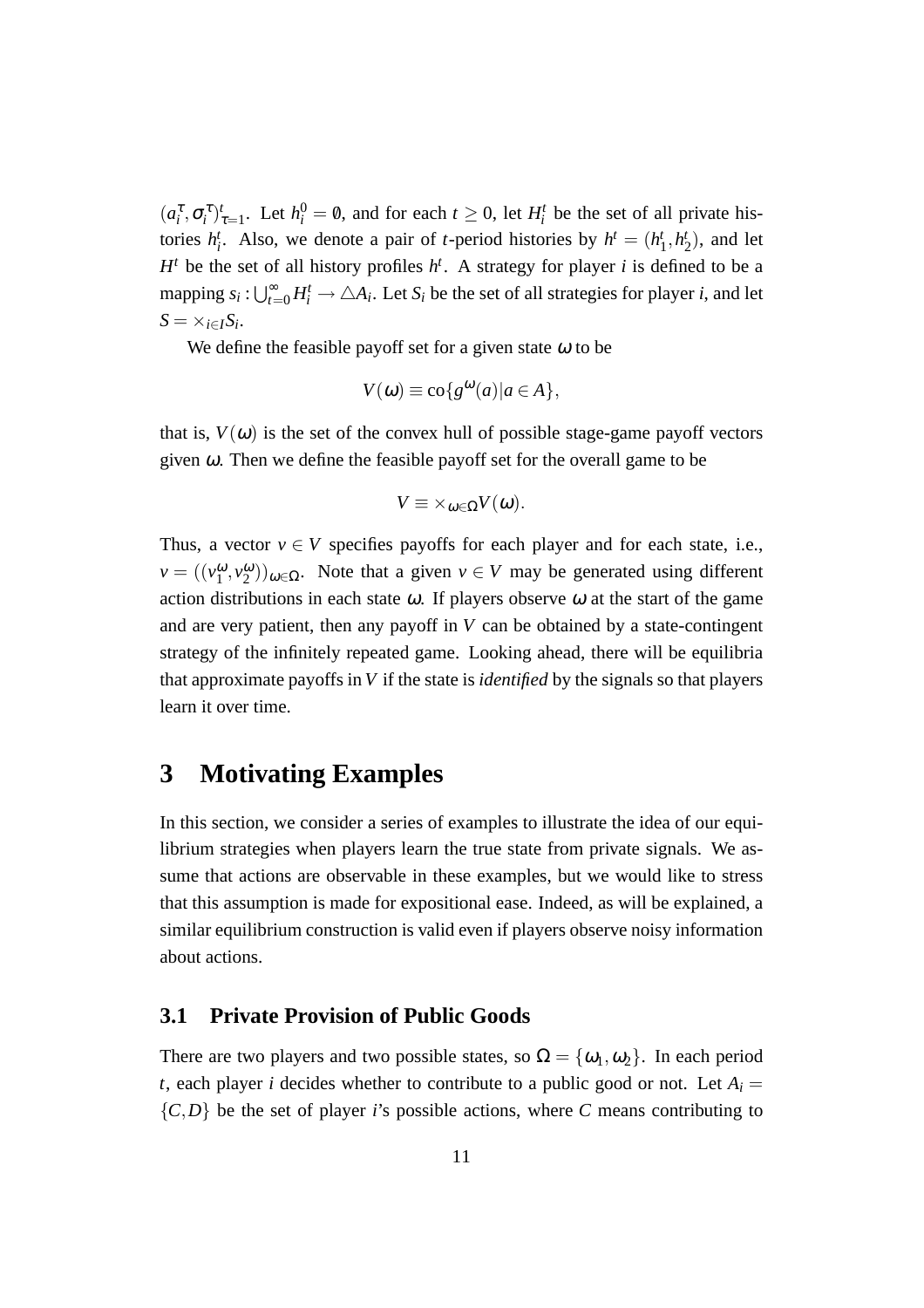the public good and *D* means no contribution. After making a decision, each player *i* receives a stochastic output  $z_i$  from a finite set  $Z_i$ . An output  $z_i$  is private information of player *i* and its distribution depends on the true state  $\omega$  and on the total investment  $a \in A$ . Note that many economic examples fit this assumption, as firms' profits are often private information, and firms are often uncertain about the distribution of profits. We also assume that a choice of contribution levels is perfectly observable to all the players. This example can be seen as a special case of the model introduced in Section 2, by letting  $\Sigma_i = A \times Z_i$  and by assuming  $\pi^{\omega}(\sigma|a) = 0$  for each  $\omega$ , *a*, and  $\sigma = (\sigma_1, \sigma_2) = ((a', z_1), (a'', z_2))$  such that  $a' \neq a$ or  $a'' \neq a$ . With an abuse of notation, let  $\pi^{\omega}(z|a)$  denote the joint distribution of  $z = (z_1, z_2)$  given  $(a, \omega)$ ; that is,  $\pi^{\omega}(z|a) = \pi^{\omega}((a, z_1), (a, z_2)|a)$ . We do not impose any assumption on the joint distribution of  $(z_1, z_2)$  so that outputs  $z_1$  and *z*<sup>2</sup> can be independent or correlated. When *z*<sup>1</sup> and *z*<sup>2</sup> are perfectly correlated, our setup reduces to the case in which outputs are public information.

Player *i*'s actual payoff does not depend on the state  $\omega$  and is given by  $u_i(a_i, \sigma_i) =$  $\tilde{u}_i(z_i) - c_i(a_i)$ , where  $\tilde{u}_i(z_i)$  is player *i*'s profit from an output  $z_i$  and  $c_i(a_i)$  is the cost of contributions. We assume  $c_i(C) > c_i(D) = 0$ , that is, contribution is costly. As in Section 2, the expected payoff of firm *i* at state  $\omega$  is denoted by  $g_i^{\omega}(a) = \sum_{\sigma \in \Sigma} \pi^{\omega}(\sigma|a) u_i(a_i, \sigma_i)$ . Note that a player's expected payoff depends on the true state  $\omega$ , as it influences the distribution of outputs *z*. We assume that the expected payoffs are as in the following tables:

|                                        |          |  |                         | $\mathbb{D}$ |
|----------------------------------------|----------|--|-------------------------|--------------|
| $C \begin{array}{ c } 3,3 \end{array}$ | $ -1, 4$ |  | $C \mid 3, 3 \mid 1, 4$ |              |
| $D   4, -1   0, 0$                     |          |  | $D \mid 4, 1 \mid 0, 0$ |              |

The left table denotes the expected payoffs for state  $\omega_1$ , and the right table for state  $\omega_2$ . Note that the stage game is a prisoner's dilemma at state  $\omega_1$ , and is a chicken game at state  $\omega_2$ . This captures the situation in which contributions are socially efficient but players have a free-riding incentive; indeed, in each state,  $(C, C)$  is efficient, but a player is willing to choose *D* when the opponent chooses *C*. Another key feature of this payoff function is that players do not know the marginal benefit from contributing to a public good and do not know whether they should contribute, given that the opponent does not contribute. Specifically, the marginal benefit is low in  $\omega_1$  so that a player prefers *D* to *C* when the opponent chooses *D*, while the marginal profit is high in  $\omega_2$  so that a player prefers *C*.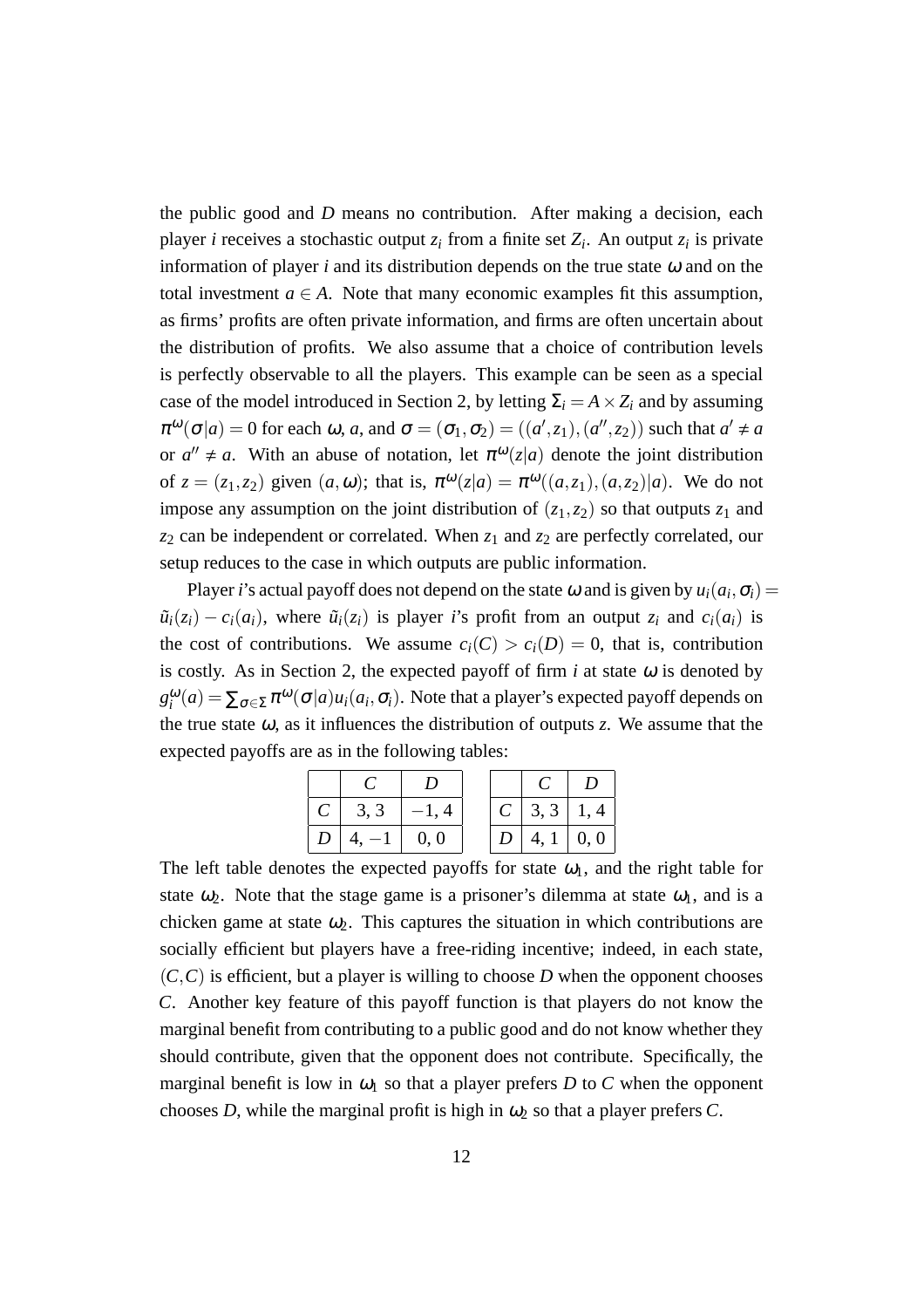Since actions are observable, one may expect that the efficient payoff vector  $((3,3),(3,3))$  can be approximated by standard trigger strategies. But this approach does not work because there is no static ex-post equilibrium in this game and how to punish a deviator in a trigger strategy is not obvious. Note also that the folk theorems of Fudenberg and Yamamoto (2010) and Wiseman (2012) do not apply here, as they assume that players obtain public (or almost public) information about the true state in each period. In this example, players learn the true state <sup>ω</sup> only through private information *z<sup>i</sup>* .

In what follows, we will construct a simple equilibrium strategy that achieves the payoff vector  $((3,3),(3,3))$  when players are patient. We assume that for each *i*, there are outputs  $z_i^{\omega_1}$  and  $z_i^{\omega_2}$  such that

$$
\frac{\pi_i^{\omega_1}(z_i^{\omega_1}|a)}{\pi_i^{\omega_2}(z_i^{\omega_1}|a)} \ge 2 \quad \text{and} \quad \frac{\pi_i^{\omega_2}(z_i^{\omega_2}|a)}{\pi_i^{\omega_1}(z_i^{\omega_2}|a)} \ge 2 \tag{1}
$$

for each *a*, where  $\pi_i^{\omega}(\cdot|a)$  is the marginal distribution of  $z_i$  given  $(\omega, a)$ . Intuitively,  $(1)$  means that the marginal distributions of  $z_i$  are sufficiently different at different states so that there is an output level  $z_i^{\omega}$  that has a sufficiently high likelihood ratio to test for the true state being  $\omega$ . This assumption is not necessary for the existence of asymptotically efficient equilibria (see Section 5.3 for details), but it considerably simplifies our equilibrium construction, as shown below.

In our equilibrium, each player uses a strategy that is implemented by a twostate automaton. Specifically, player 1 uses the following strategy:

Automaton States: Given any period *t* and given any history  $h_1^t$ , player 1 is in one of the two automaton states, either  $x(1)$  or  $x(2)$ . In state  $x(1)$ , player 1 chooses *C* to "reward" player 2. In state  $x(2)$ , player 1 chooses *D* to "punish" player 2.

**Transition After State**  $x(1)$ **:** Suppose that player 1 is currently in the reward state  $x(1)$  so that she chooses C today. In the next period, player 1 will switch to the punishment state  $x(2)$  with some probability, depending on today's outcome. Specifically, given player 2's action  $a_2 \in A_2$  and player 1's output  $z_1 \in Z_1$ , player 1 will go to the punishment state  $x(2)$  with probability  $\beta(a_2, z_1)$  and stay at the reward state  $x(1)$  with probability  $1 - \beta(a_2, z_1)$ . We set  $\beta(C, z_1) = 0$  for all  $z_1$ ; that is, player 1 will reward player 2 for sure if player 2 chooses *C* today.  $\beta(D, z_1)$ will be specified later, but we will have  $\beta(D, z_1) > 0$  for all  $z_1$ , that is, player 1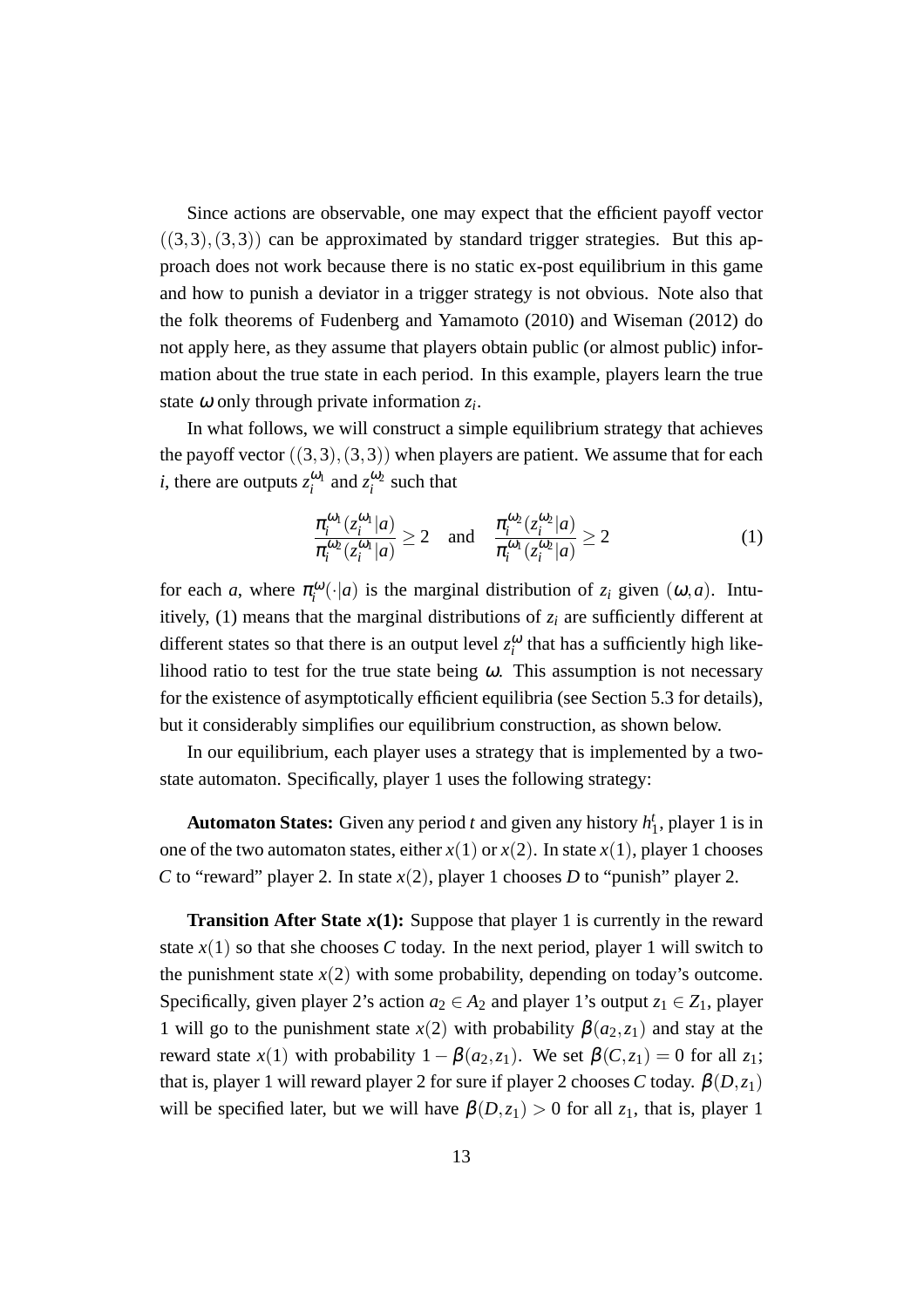will punish player 2 with positive probability if player 2 chooses *D* today.

**Transition After State**  $x(2)$ **:** Suppose that player 1 is in the punishment state  $x(2)$  so that she chooses *D* today. In the next period, player 1 will switch to the reward state *x*(1) with some probability, depending on today's outcome. Specifically, given  $(a_2, z_1)$ , player 1 will go to  $x(1)$  with probability  $\gamma(a_2, z_1)$  and stay at *x*(2) with probability  $1 - \gamma(a_2, z_1)$ .  $\gamma(a_2, z_1)$  will be specified later, but we will have  $\gamma(a_2, z_1) > 0$  for all  $a_2$  and  $z_1$ , that is, player 1 will switch to the reward state with positive probability no matter what player 2 does.



Figure 1: Automaton

The equilibrium strategy here is simple and intuitive. If player 1 is in the reward state  $x(1)$  today, she will stay at the same state and continue to choose  $C$ unless the opponent chooses D. If she is in the punishment state  $x(2)$ , she chooses *D* today to punish the opponent and then returns to the reward state  $x(1)$  with a certain probability to forgive the opponent.

In what follows, we will show that this "punish-and-forgive" behavior actually constitutes an equilibrium if we choose the transition probabilities carefully. The key idea is to choose player 1's transition probabilities  $\beta$  and  $\gamma$  in such a way that player 2 is indifferent between  $C$  and  $D$  regardless of the true state  $\omega$  and of player 1's current automaton state. This property ensures that player 2 is indifferent between *C* and *D* after every history so that any strategy is a best response for player 2. Also, we construct player 2's strategy in the same way so that player 1 is always indifferent between *C* and *D*. Then the pair of such strategies constitutes an equilibrium, as they are best replies to each other. An advantage of this equilibrium construction is that each player's best reply is independent of her belief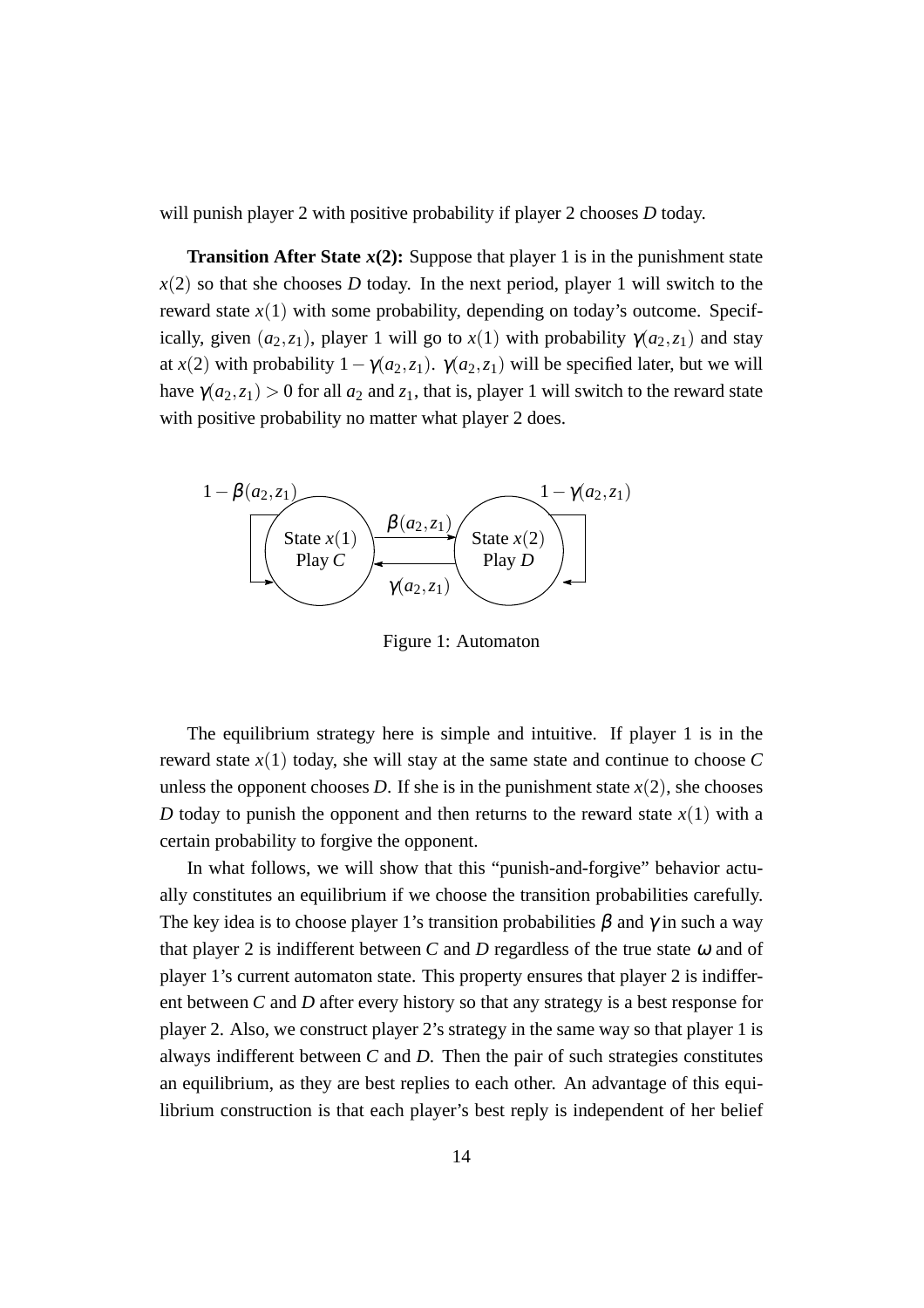about the true state  $\omega$  and of her belief about the opponent's history so that we do not need to compute these beliefs to check the incentive compatibility. We call such a strategy profile *belief-free ex-post equilibrium* (*BFXE*).

More specifically, we will choose the transition probabilities in such a way that the following properties are satisfied:

- If player 1 is currently in the reward state  $x(1)$ , then player 2's continuation payoff from today is 3 regardless of the true state  $\omega$  and of player 2's continuation play.
- If player 1 is currently in the punishment state  $x(2)$ , then player 2's continuation payoff is 2 at  $\omega_1$  and  $\frac{7}{3}$  at  $\omega_2$ , no matter what player 2 plays.

For each  $\omega$  and  $k = 1, 2$ , let  $v_2^{\omega}(k)$  denote the target payoff of player 2 specified above when the true state  $\omega$  and player 1's automaton state  $x(k)$  are given. That is, let  $v_2^{\omega_1}(1) = v_2^{\omega_2}(1) = 3$ ,  $v_2^{\omega_1}(2) = 2$ , and  $v_2^{\omega_2}(2) = \frac{7}{3}$ . Let  $v_2(k)$  denote the target payoff vector of player 2 given  $x(k)$ , i.e.,  $v_2(k) = (v_2^{\omega_1}(k), v_2^{\omega_2}(k))$  for each *k*. Figure 2 describes these target payoffs and stage-game payoffs. The horizontal axis denotes player 2's payoff at  $\omega_1$ , and the vertical axis denotes player 2's payoff at  $\omega_2$ . The point (4,4) is the payoff vector of the stage game when  $(C,D)$  is played. Likewise, the points  $(3,3)$ ,  $(-1,1)$ , and  $(0,0)$  are generated by  $(C, C)$ ,  $(D, C)$ , and (*D*,*D*), respectively. The bold line is the convex hull of the set of target payoff vectors,  $v_2(1)$  and  $v_2(2)$ .

When the discount factor  $\delta$  is close to one, there indeed exist transition probabilities  $\beta$  and  $\gamma$  such that these target payoffs are exactly achieved. To see this, consider the case in which player 1 is currently in the reward state  $x(1)$  so that the target payoff is  $v_2(1) = (3,3)$ . If player 2 chooses C today, then player 2's stagegame payoff is 3 regardless of  $\omega$ , which is exactly equal to the target payoff. Thus the target payoff can be achieved by asking player 1 to stay at the same state  $x(1)$ in the next period, i.e., we set  $\beta(C, z_1) = 0$  for all  $z_1$ . On the other hand, if player 2 chooses *D* today, then player 2's stage-game payoff is 4 regardless of  $\omega$ , which is higher than the target payoff. To offset this instantaneous gain, player 1 will switch to the punishment state  $x(2)$  with positive probability  $\beta(D, z_1) > 0$  in the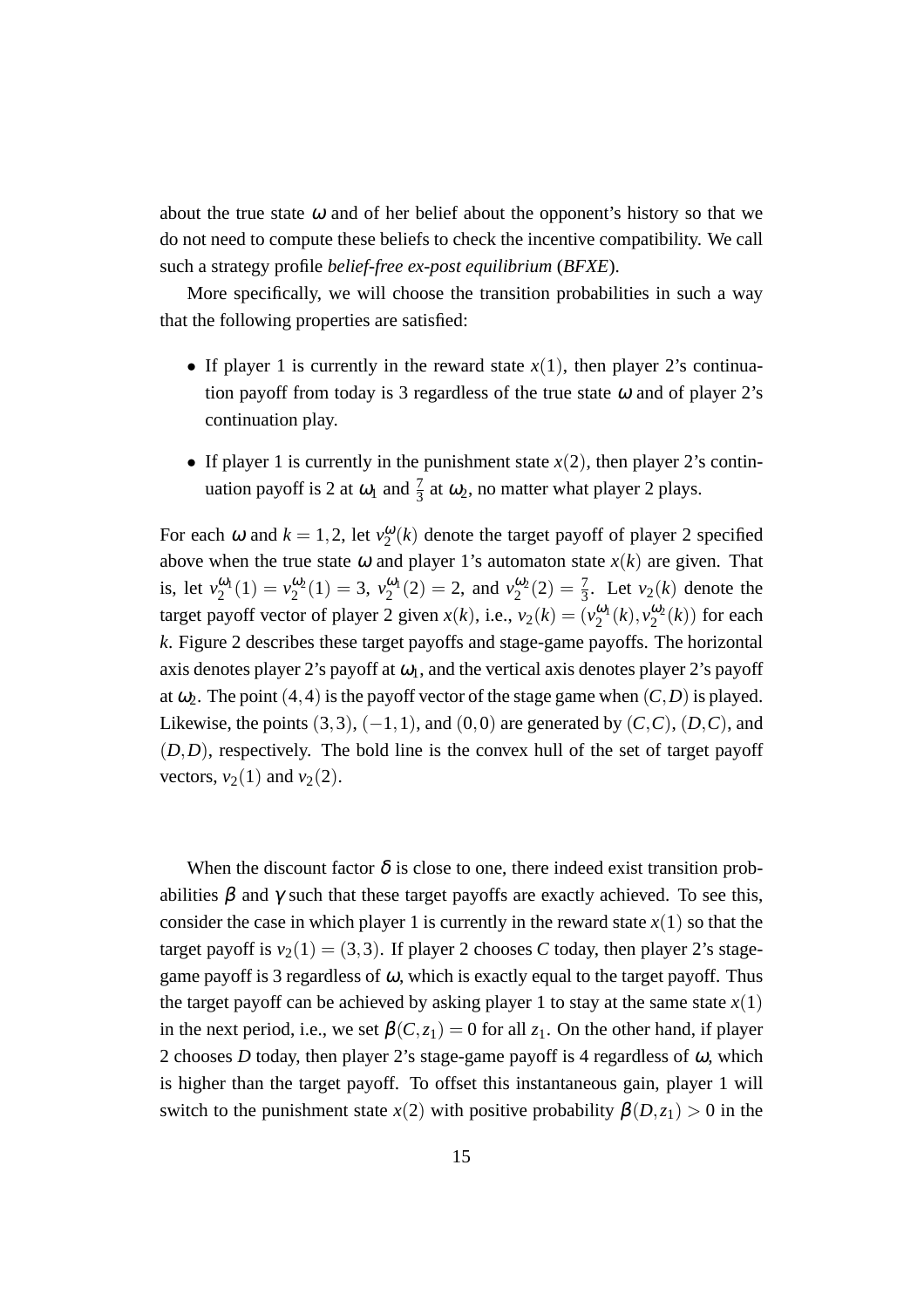

Figure 2: Payoffs

next period. Here the transition probability  $\beta(D, z_1) > 0$  is carefully chosen so that the instantaneous gain by playing *D* today and the expected loss by the future punishment exactly cancel out given any state  $ω$ ; i.e., we choose  $β(D, z<sub>1</sub>)$  such that

$$
g_2^{\omega}(C,D) - v_2^{\omega}(1) = \frac{\delta}{1-\delta} \sum_{z_1 \in Z_1} \pi_1^{\omega}(z_1|C,D) \beta(D,z_1)(v_2^{\omega}(1) - v_2^{\omega}(2)) \tag{2}
$$

for each  $\omega$ . (Note that the left-hand side is the instantaneous gain by playing *D*, while the right-hand side is the expected loss in continuation payoffs.) The formal proof of the existence of such  $β$  is given in Appendix A, but the intuition is as follows. Note that we have  $v_2^{\omega_2}(1) - v_2^{\omega_2}(2) < v_2^{\omega_1}(1) - v_2^{\omega_1}(2)$ , which means that the magnitude of the punishment at  $\omega_2$  is smaller than at  $\omega_1$ . Thus, in order to offset the instantaneous gain and satisfy (2) for each  $\omega$ , the probability of punishment,  $\sum_{z_1 \in Z_1} \pi_1^{\omega}(z_1|C,D)\beta(D,z_1)$ , should be larger at  $\omega_2$  than at  $\omega_1$ . This can be done by letting  $\beta(D, z_1^{(0)}) > \beta(D, z_1)$  for all  $z_1 \neq z_1^{(0)}$ , that is, in our equilibrium, player 1 switches to the punishment state with larger probability when the output level is  $z_1^{\omega_2}$ , which is an indication of  $\omega_2$ .

Next, consider the case in which player 1 is in the punishment state  $x(2)$  so that the target payoff is  $v_2(2) = (2, \frac{7}{3})$  $\frac{7}{3}$ ). Since player 1 chooses *D* today, player 2's stage-game payoff is lower than the target payoff regardless of  $\omega$  and of player 2's action today. Hence, in order to compensate for this deficit, player 1 needs to switch to the reward state  $x(1)$  with positive probability  $\gamma(a_2, z_1) > 0$  in the next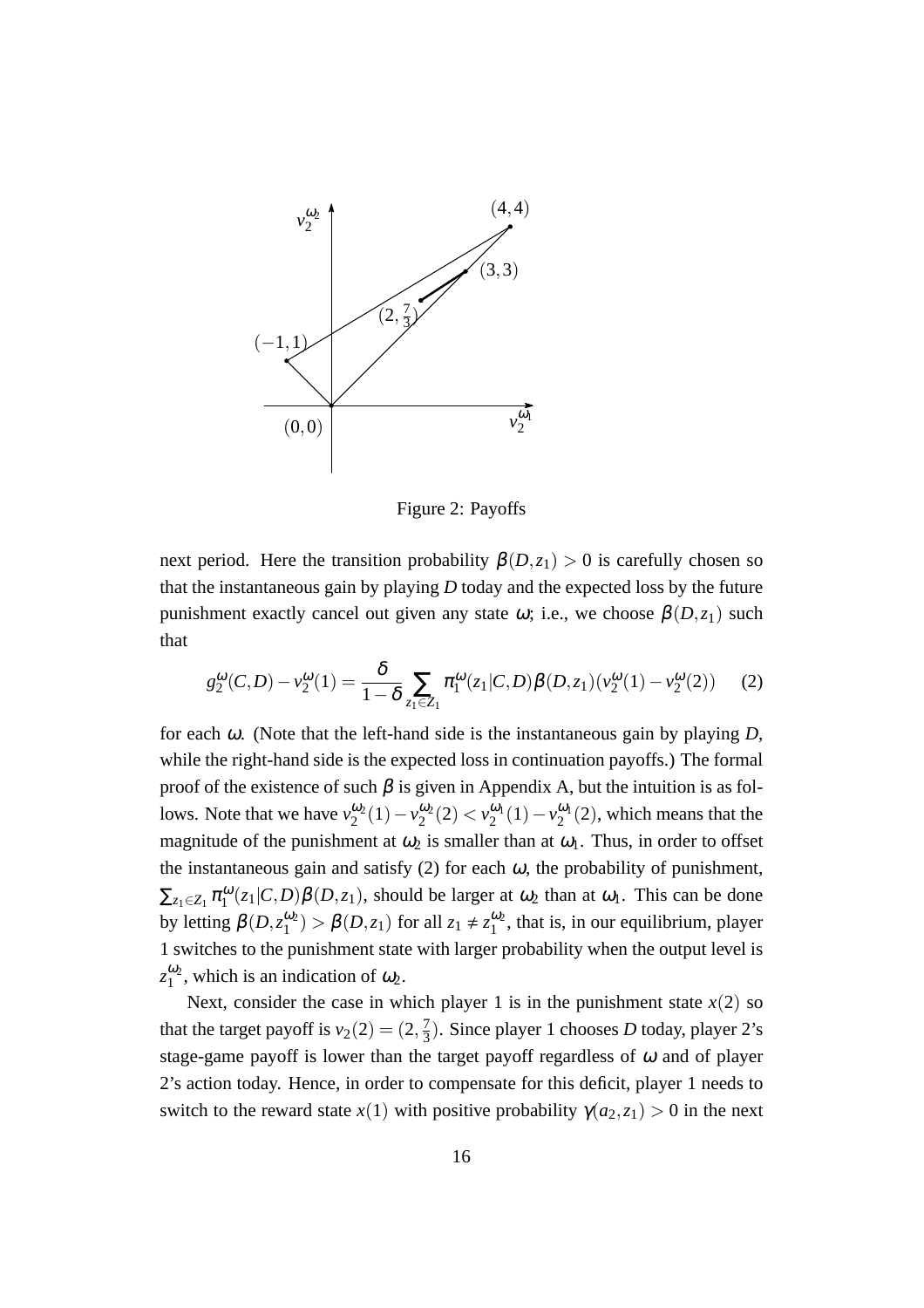period. The proof of the existence of such  $\gamma$  is very similar to that of  $\beta$  and is found in Appendix A.

With such a choice of  $\beta$  and  $\gamma$ , player 2 is always indifferent between C and *D*, and hence any strategy of player 2 is a best reply. Also, as explained, we construct player 2's two-state automaton in the same way so that player 1 is always indifferent. Then the pair of these strategies constitutes an equilibrium. In particular, when both players begin their play from the reward state  $x(1)$ , the resulting equilibrium payoff is  $((3,3),(3,3))$ , as desired.

In this efficient equilibrium, players choose  $(C, C)$  forever unless somebody deviates to *D*. If player  $-i$  deviates and chooses *D*, player *i* punishes this deviation by switching to  $x(2)$  with positive probability and starting to play *D*. However, "always play *D*" is too harsh compared with the target payoff  $(2, \frac{7}{3})$  $\frac{7}{3}$ ), and hence player *i* comes back to  $x(1)$  with some probability after every period. In the long run, both players come back to  $x(1)$  and play  $(C, C)$  because this is the unique absorbing automaton state.

The above two-state automaton is a generalization of that of Ely and Välimäki (2002) for repeated prisoner's dilemma games with almost-perfect monitoring. The reason why their equilibrium construction directly extends is that in this example, the payoffs at different states are "similar" in the sense that the action *C* can be used to reward the opponent and *D* to punish, regardless of the true state  $\omega$ <sup>8</sup>. When this structure is lost, a player is not sure about what action should be taken to reward or punish the opponent; therefore, state learning becomes more important. In the next example, we show what the equilibrium strategies look like in such an environment.<sup>9</sup>

<sup>&</sup>lt;sup>8</sup>It is also important to note that the signal space in this example is  $\Sigma_i = A \times Z_i$ , which is larger than the canonical signal space ( $\Sigma_i = A$ ) considered by Ely and Välimäki (2002). As discussed in the introduction, this larger signal space ensures that there be enough room to choose appropriate randomization probabilities.

<sup>&</sup>lt;sup>9</sup>A referee pointed out that the following two-state automaton can constitute an equilibrium in this example. Players choose C in the automaton state  $x(1)$ , while they choose D in state  $x(2)$ . Regarding the transition function, if the state was  $x(1)$  last period then the state is  $x(1)$  this period if and only if both players chose *C* last period. If the state was *x*(2) last period then the state is  $x(1)$  this period if and only if both players chose *D* last period. It is easy to check that this strategy profile is indeed an ex-post equilibrium for all  $\delta \in (\frac{1}{3}, 1)$ . However, this profile is not belief-free and hence not robust to the introduction of private monitoring. On the other hand, our equilibrium construction works well even if the monitoring structure is perturbed. See Remark 1.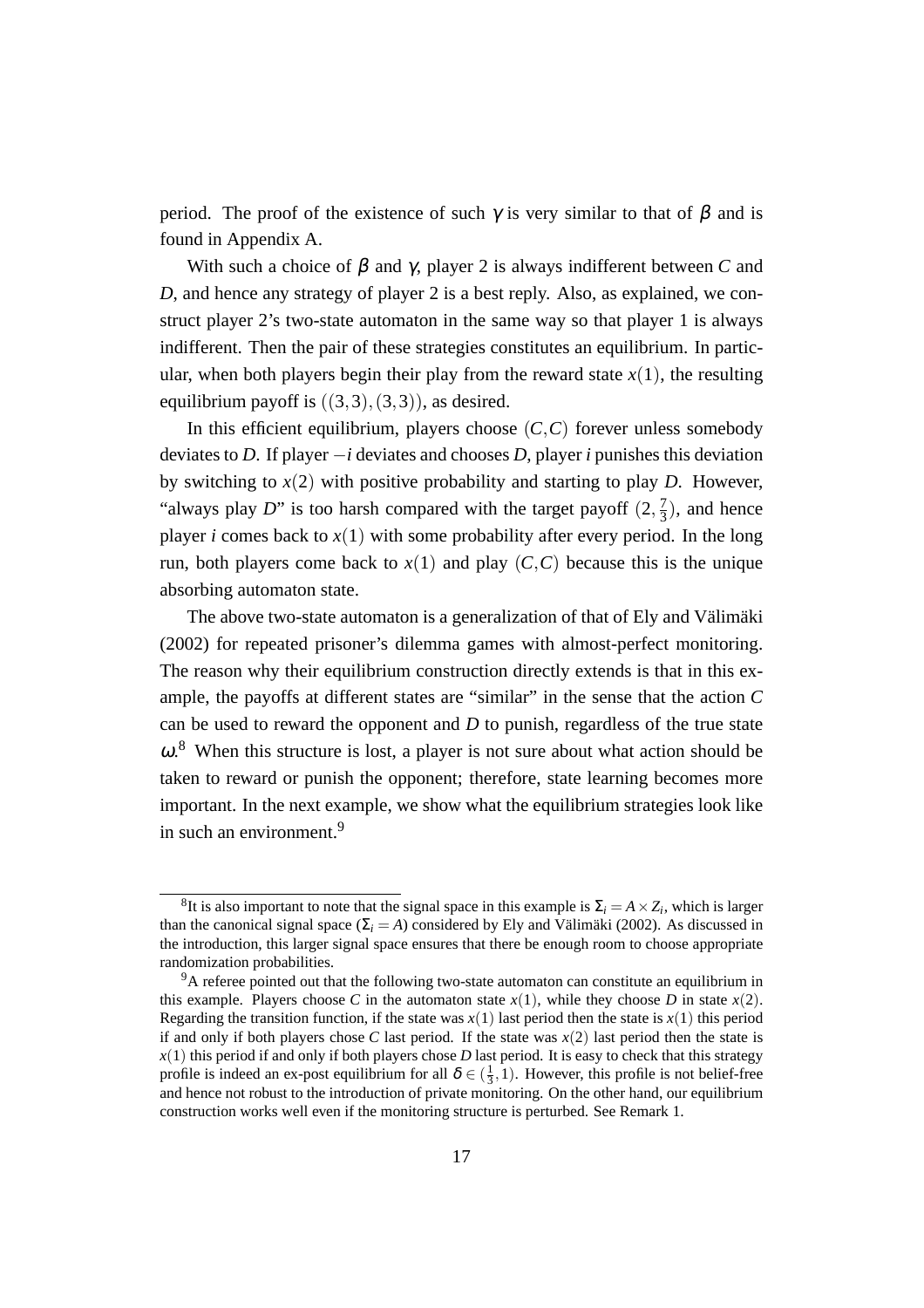#### **3.2 Advertising**

Consider two firms that sell (almost) homogeneous products. Each firm decides whether to advertise its product  $(Ad)$  or not  $(N)$ , so the set of actions for firm *i* is  $A_i = \{Ad, N\}$ . Suppose that each firm *i* observes an action profile *a* ∈ *A* and a sales level  $z_i \in Z_i$  in each period. As in the previous example, this setup can be regarded as a special class of the model introduced in Section 2 by letting  $\Sigma_i = A \times Z_i$ . Firm *i*'s stage-game payoff is  $u_i(a, z_i) = \tilde{u}(z_i) - c(a_i)$ , where  $\tilde{u}(z_i)$  is the revenue when the sales level is  $z_i$  and  $c(a_i)$  is the cost of advertisement.

The distribution of sales levels  $(z_1, z_2)$  is influenced by the true state  $\omega$  and the level of advertisement *a* and is denoted by  $\pi^{\omega}(\cdot|a)$ . We assume that advertisement influences the firms' sales levels in two ways:

- First, it increases the aggregate demand for the products so that advertisement by one firm has positive effects on both firms' expected sales levels.
- Second, a firm that advertises takes some customers away from the rival firm, which means that advertisement has a negative effect on the rival firm's expected sales level.

There is uncertainty about the magnitude of these effects. We assume that in state  $\omega_1$ , the first effect is large (while the second is small) so that advertisement greatly increases the aggregate demand. Hence, in state  $\omega_1$ , the sum of the firms' profits is maximized when both firms advertise. However, because advertisement is costly, firms have incentives to free ride advertisement by the rival firm. Accordingly, in state  $\omega_1$ , the game is a prisoner's dilemma, where  $(Ad,Ad)$  is Pareto-efficient while *N* strictly dominates *Ad*. On the other hand, in state  $\omega_2$ , we assume that the second effect of the advertisement is large, but the first effect is small; so advertisement has a limited effect on the aggregate demand. This implies that in state  $\omega_2$ , the sum of the firms' profits is maximized when both firms do not advertise. But the firms are tempted to advertise, as it allows them to take customers away from the opponent. As a result, in state  $\omega_2$ , the game is a prisoner's dilemma in which  $(N, N)$  is Pareto-efficient while *Ad* strictly dominates *N*. Note that the roles of the two actions are reversed here. The following tables summarize this payoff structure: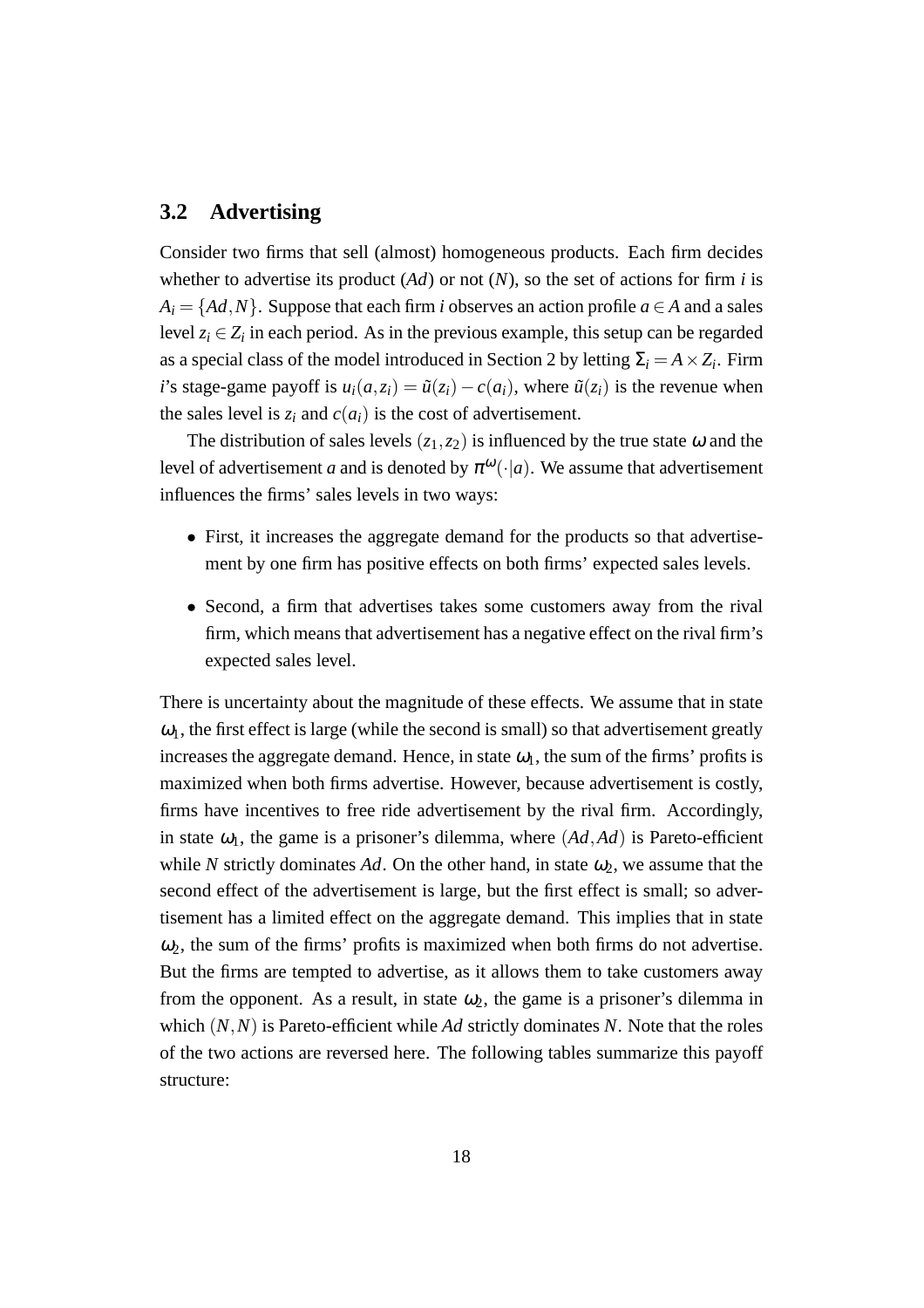| Ad                                                                                         |           |  | Ad                                            |  |
|--------------------------------------------------------------------------------------------|-----------|--|-----------------------------------------------|--|
| $\begin{array}{ c c c } \hline \end{array} Ad \begin{array}{ c c } \hline 1,1 \end{array}$ | $ -1, 2 $ |  | $Ad \begin{bmatrix} 0, 0 \end{bmatrix}$ 2, -1 |  |
| $N \mid 2, -1 \mid 0, 0$                                                                   |           |  | $N \mid -1, 2 \mid 1, 1$                      |  |

We stress the numbers in the tables are expected payoffs  $g_i^{\omega}(a) = \sum_{z_i} \pi_i^{\omega}(a) u_i(a_i, z_i)$ , rather than actual payoffs, and hence the firms do not observe these numbers in the repeated game. As explained, what firm *i* can observe in each stage game is the action profile *a* and the sales level  $z_i$  (and the resulting payoff  $u_i(a, z_i)$ ). In this example, the efficient payoff vector  $((1,1),(1,1))$  is not feasible in the one-shot game, as the firms need to choose different action profiles at different states to generate this payoff (they need to play  $(Ad,Ad)$  at  $\omega_1$  and  $(N, N)$  at  $\omega_2$ ).<sup>10</sup>

We assume that there is a partition  $\{Z_i^{\omega_1}, Z_i^{\omega_2}\}$  of  $Z_i$  such that given any action profile *a*, the probability of  $z_i \in Z_i^{\omega}$  is  $\frac{2}{3}$  at state  $\omega$  and is  $\frac{1}{3}$  at state  $\tilde{\omega} \neq \omega$ . That is, we assume that  $\sum_{z_i \in Z_i^{\omega}} \pi_i^{\omega}(z_i|a) = \frac{2}{3}$  for each *i*,  $\omega$ , and *a*. We interpret  $Z_i^{\omega_1}$  as the set of sales levels (or signals)  $z_i$  that indicate that the true state is likely to be  $\omega_1$ , while  $Z_i^{\omega_2}$  is interpreted as the set of signals that indicate that the true state is likely to be  $\omega_2$ . As in the previous example, this likelihood ratio assumption is not necessary for the existence of asymptotically efficient equilibria, but it simplifies our equilibrium construction. We impose no assumption on the joint distribution of *z*<sup>1</sup> and *z*2, so these signals can be independent or correlated.

In this example, the payoff functions are totally different at different states so that state learning is necessary to provide proper intertemporal incentives. However, since the firms learn the true state from private signals, they may not know what the opponent has learned in the past play, and it is unclear how the firms create such incentives. Our goal is to give a simple and explicit equilibrium construction where the firms learn the state and adjust future actions. As in the previous

 $10$ This payoff structure can be interpreted as a problem of an organization as well: Each player is the manager of one division in a multi-divisional firm, and each division manager is contemplating one of two technologies/products. They can either choose the same product (that corresponds to outcomes (*Ad*,*Ad*) or (*N*,*N*)) or different products. The state indicates which product is profitable (either product 1 or 2). Decision-making and cost allocations are as follows. Revenue from the final product is equally shared. If both players agree on the product, then that product is implemented and costs are shared. If they disagree on the product, then the center investigates the state and chooses the product that maximizes profits (not worrying about its distributive effect). Crucially, the division that recommended that project "takes the lead" and bears all the costs; so the tension is between coordinating on the best technology and "shirking" on the cost sharing. With an appropriate choice of parameters, this example can fit in the payoff matrices presented in this subsection. I thank Ricardo Alonso for suggesting this interpretation.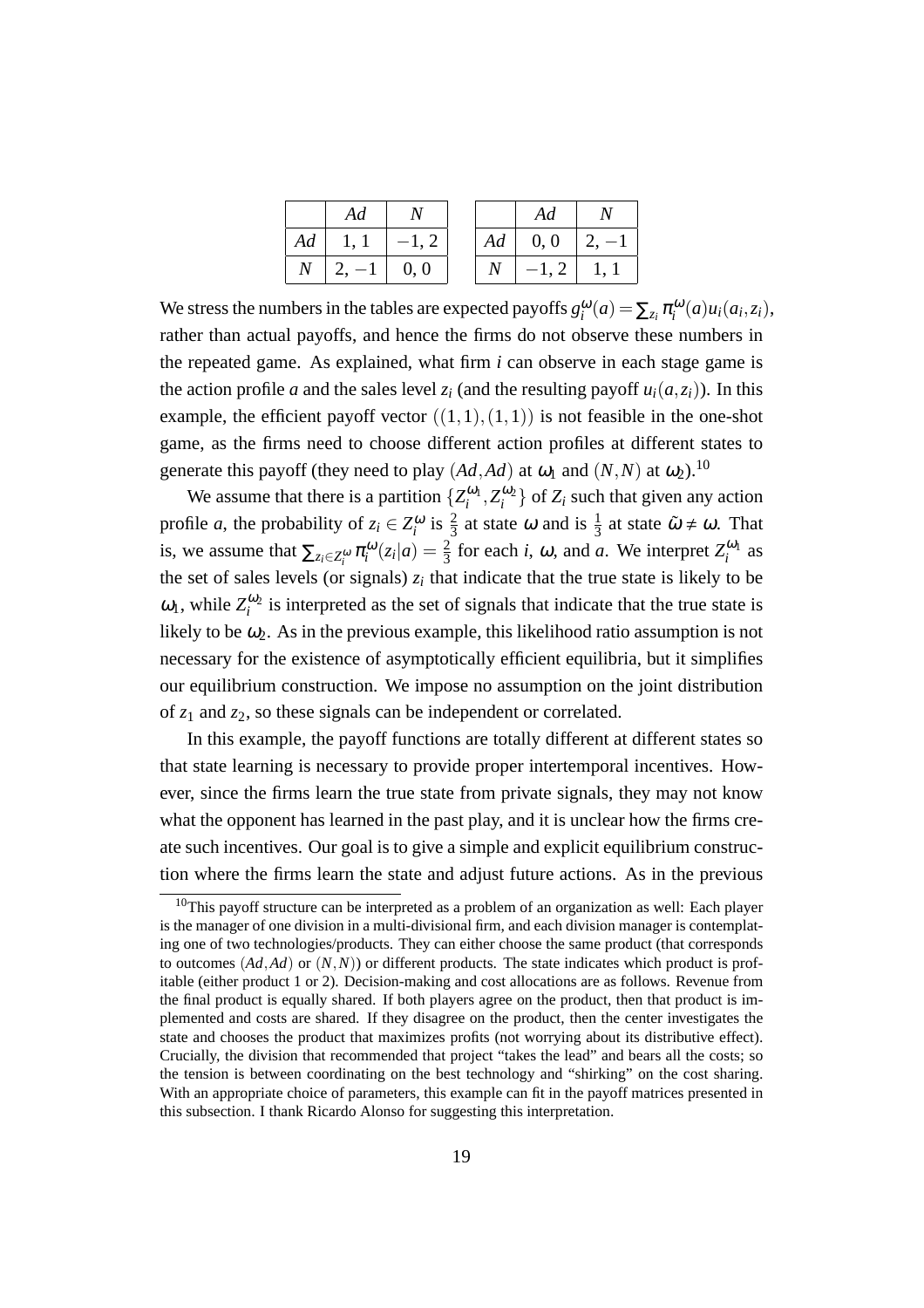example, our equilibrium is a BFXE, that is, each firm is indifferent between the two actions given any history and given any state  $\omega$ .

In our equilibrium, each firm *i* tries to learn the true state  $\omega$  from private signals at the beginning and then adjust the continuation play to choose an "appropriate" action; each firm *i* chooses *Ad* when it believes that the true state is  $\omega_1$  and chooses *N* when it believes that the true state is  $\omega_2$ . Formally, firm 1's strategy is described by the following four-state automaton:

**Automaton States:** Given any period *t* and after any history, firm 1 is in one of the four automaton states,  $x(1)$ ,  $x(2)$ ,  $x(3)$ , or  $x(4)$ . Firm 1 chooses *Ad* in states  $x(1)$  and  $x(2)$ , while it chooses *N* in states  $x(3)$  and  $x(4)$ . As before, we denote by  $v_2(k) = (v_2^{\omega_1}(k), v_2^{\omega_2}(k))$  firm 2's ex-post payoffs of the repeated game when firm 1's play begins with the automaton state  $x(k)$ . Set

$$
v_2(1) = (v_2^{\omega_1}(1), v_2^{\omega_2}(1)) = (1, 0),
$$
  
\n
$$
v_2(2) = (v_2^{\omega_1}(2), v_2^{\omega_2}(2)) = (0.8, 0.79),
$$
  
\n
$$
v_2(3) = (v_2^{\omega_1}(3), v_2^{\omega_2}(3)) = (0.79, 0.8),
$$
  
\n
$$
v_2(4) = (v_2^{\omega_1}(4), v_2^{\omega_2}(4)) = (0, 1).
$$

The interpretation of the automaton states is as follows. In state  $x(1)$ , firm 1 believes that the true state is  $\omega_1$  and wants to reward the opponent by playing Ad. As a result, the corresponding target payoff for firm 2 is high at  $\omega_1$  ( $v_2^{\omega_1}(1) = 1$ ), but low at  $\omega_2$  ( $v_2^{\omega_1}(1) = 0$ ). Likewise, in state  $x(4)$  firm 1 believes that the true state is  $\omega_2$  and wants to reward the opponent by playing *N*. In states  $x(2)$  and  $x(3)$ , firm 1 is still unsure about  $\omega$ ; firm 1 moves back and forth between these two states for a while, and after learning the state  $\omega$ , it moves to  $x(1)$  or  $x(4)$ . The detail of the transition rule is specified below, but roughly speaking, when firm 1 gets convinced that the true state is  $\omega_1$ , it moves to  $x(1)$  and chooses the appropriate action *Ad*. Likewise, when firm 1 becomes sure that the true state is  $\omega_2$ , it moves to  $x(4)$  and chooses *N*. This "learning and adjustment" process by firm 1 yields high expected payoffs to the opponent regardless of the true state  $\omega$ ; indeed, as shown in Figure 3, firm 2 obtains high payoffs at both  $\omega_1$  and  $\omega_2$ , when firm 1's initial automaton state is  $x(2)$  or  $x(3)$ .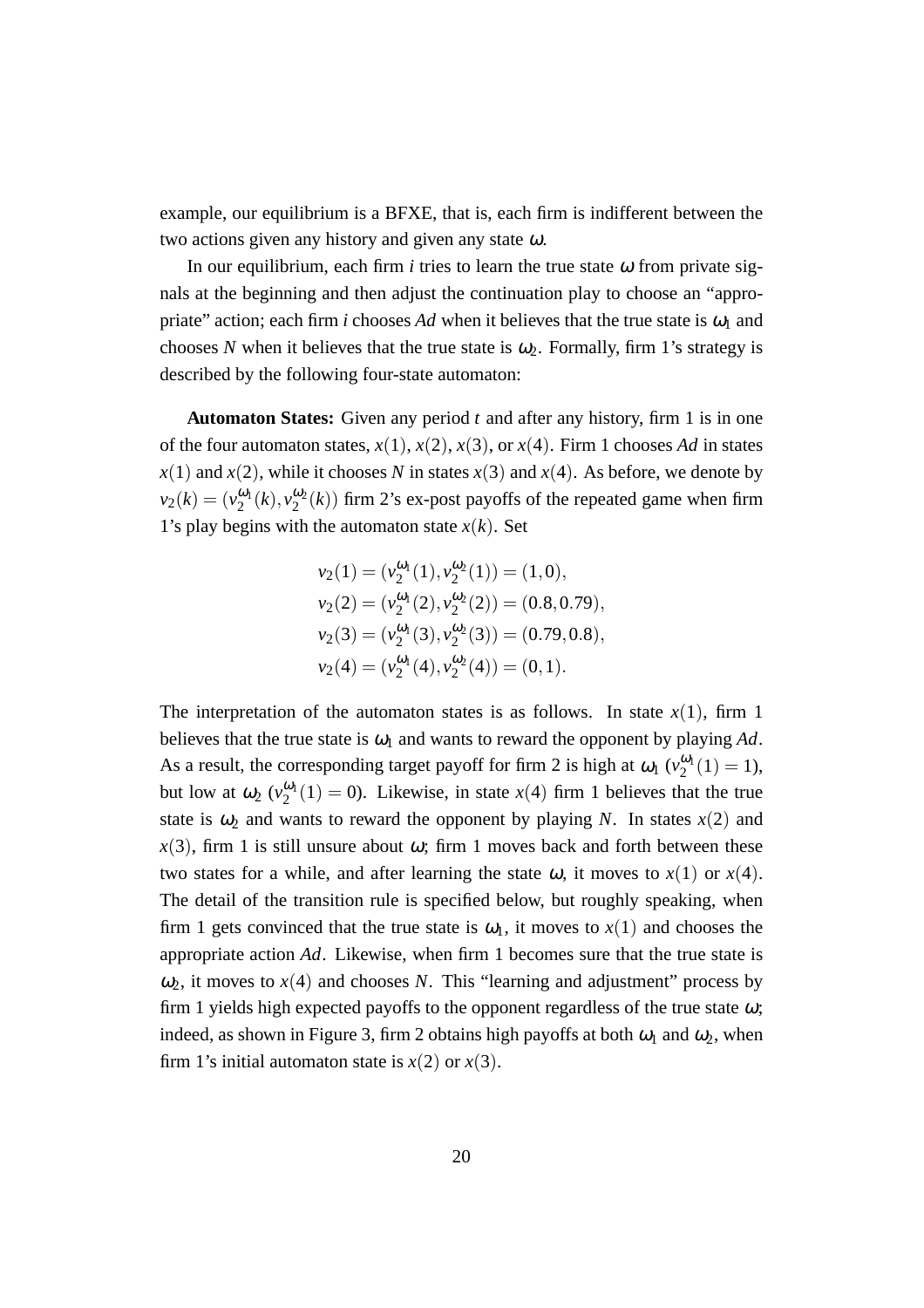

Figure 3: Payoffs

**Transitions After**  $x(1)$ **:** If firm 2 advertises today, then firm 1 stays at  $x(1)$ for sure. If firm 2 does not, then firm 1 switches to  $x(4)$  with probability  $\frac{1-\delta}{\delta}$  and stays at *x*(1) with probability  $1 - \frac{1-\delta}{\delta}$ .

The idea of this transition rule is as follows. When firm 2 advertises, the stagegame payoff for firm 2 is  $(1,0)$ , which is exactly the target payoff  $v_2(1)$ , so that firm 1 stays at  $x(1)$  for sure. On the other hand, when firm 2 chooses N, the stagegame payoff for firm 2 is  $(2, -1)$ , which is different from the target payoff. Thus, firm 1 moves to  $x(4)$  with positive probability to offset this difference.

**Transitions After**  $x(2)$ **:** Suppose that firm 2 advertises today. If today's signal is  $z_1 \in Z_1^{\omega_1}$ , firm 1 goes to  $x(1)$  with probability  $\frac{(1-\delta)117}{\delta}$  and stays at  $x(2)$ with the remaining probability. If today's signal is  $z_1 \in Z_1^{\omega_2}$ , then go to  $x(3)$  with probability  $\frac{(1-\delta)4740}{\delta}$  and stay at *x*(2) with the remaining probability. That is, firm 1 moves to *x*(1) only when firm 1 observes  $z_1 \in Z_1^{\omega_1}$  and gets more convinced that the true state is  $\omega_1$ .

Suppose next that firm 2 does not advertise today. If today's signal is  $z_1 \in Z_1^{\omega_1}$ , firm 1 goes to *x*(3) with probability  $\frac{(1-\delta)61}{\delta}$  and stays at *x*(2) with the remaining probability. If today's signal is  $z_1 \in Z_1^{\omega_2}$ , then go to  $x(3)$  with probability  $\frac{(1-\delta)238}{\delta}$ and stay at  $x(2)$  with the remaining probability. Note that firm 1 will not move to  $x(1)$  in this case regardless of her signal  $z_1$ . The reason is that when firm 2 does not advertise, its stage-game payoff at  $\omega_1$  is 2, which is too high compared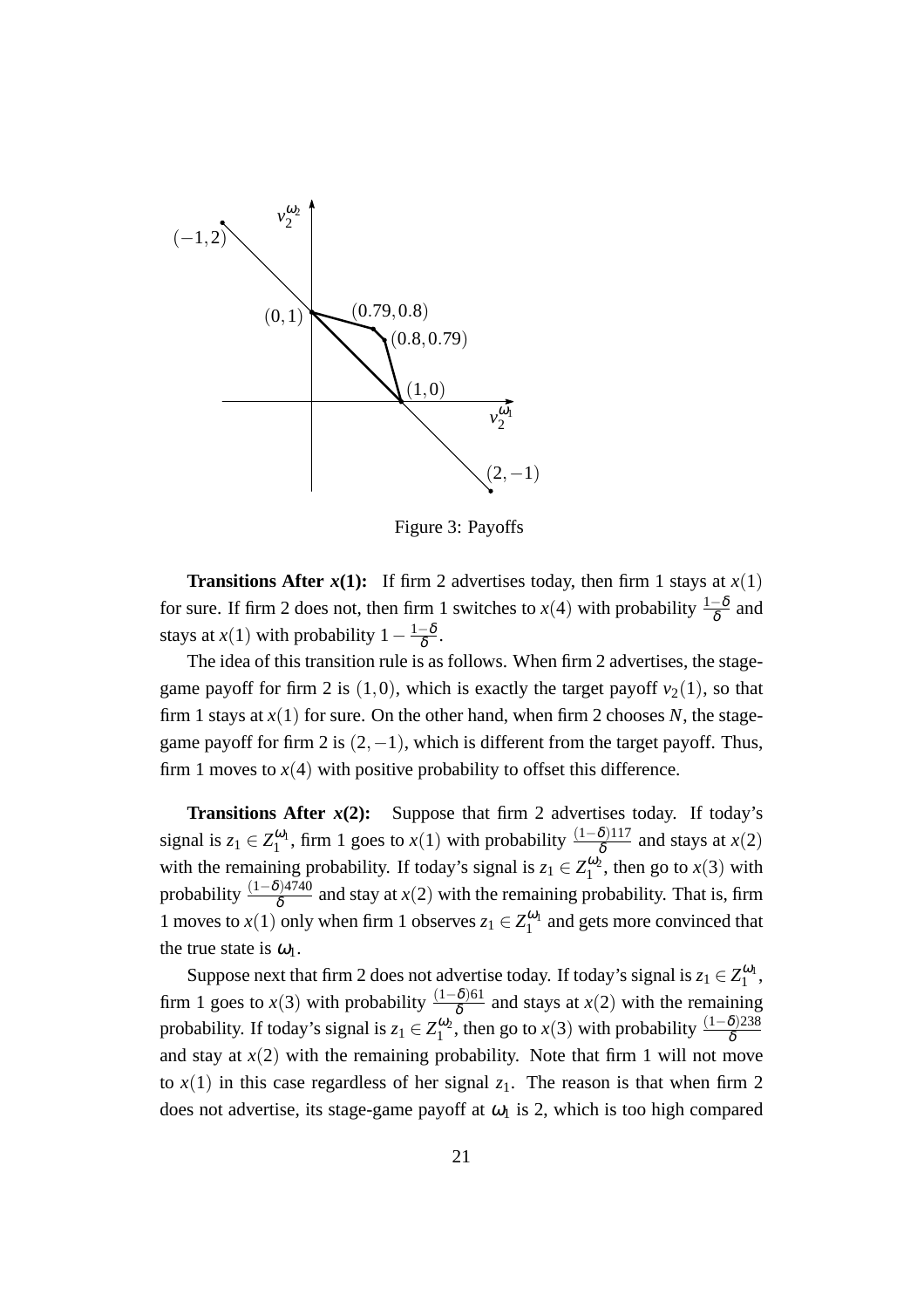with the target payoff. In order to offset this difference, firm 1 needs to give lower continuation payoffs to the opponent by moving to  $x(3)$  rather than  $x(1)$ .

**Transitions After**  $x(3)$ **:** The transition rule is symmetric to the one after *x*(2). Suppose that firm 2 does not advertise today. If today's signal is  $z_1 \in Z_1^{\omega_2}$ , firm 1 goes to *x*(4) with probability  $\frac{(1-\delta)117}{\delta}$  and stays at *x*(3) with the remaining probability. If today's signal is  $z_1 \in Z_1^{\omega_1}$ , then go to  $x(2)$  with probability  $\frac{(1-\delta)4740}{\delta}$ and stay at  $x(3)$  with the remaining probability.

Suppose next that firm 2 advertises today. If today's signal is  $z_1 \in Z_1^{\omega_2}$ , firm 1 goes to *x*(2) with probability  $\frac{(1-\delta)61}{\delta}$  and stays at *x*(3) with the remaining probability. If today's signal is  $z_1 \in Z_1^{\omega_1}$ , then go to  $x(2)$  with probability  $\frac{(1-\delta)238}{\delta}$  and stay at  $x(3)$  with the remaining probability.

**Transitions After** *x***(4):** The transition rule is symmetric to the one after *x*(1). If firm 2 does not advertise today, then stay at  $x(4)$ . If firm 2 advertises, then go to *x*(1) with probability  $\frac{1-\delta}{\delta}$ , and stay at *x*(4) with probability  $\frac{2\delta-1}{\delta}$ .



Figure 4: Automaton

Simple algebra (like (2) in the previous example) shows that given any  $\omega$  and  $x(k)$ , firm 2 is indifferent between the two actions and its overall payoff is exactly  $v_2^{\omega}(k)$ . This means that any strategy of the repeated game is optimal for firm 2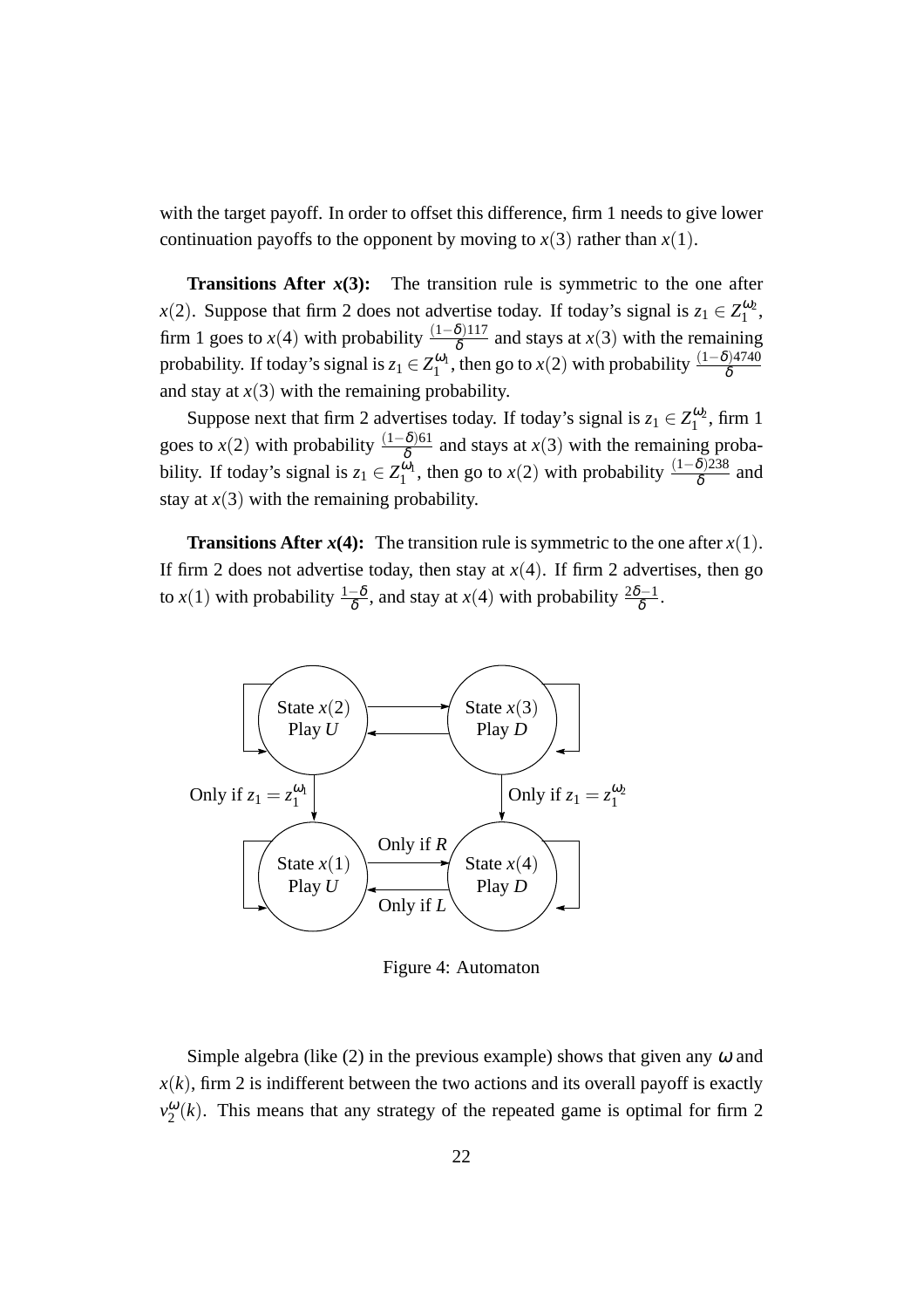when firm 1 uses the above automaton strategy. We can construct firm 2's automaton strategy in the same way, and it is easy to see that the pair of these automaton strategies is an equilibrium of the repeated game. When both firms' initial automaton states are  $x(2)$ , the equilibrium payoff is  $((0.8, 0.8), (0.79, 0.79))$ , which cannot be achieved in the one-shot game. This example shows that BFXE work well even when the payoff functions are totally different at different states.

A remaining question is whether there are more efficient equilibria, and in particular, whether we can approximate the payoff vector  $((1,1),(1,1))$ . The reason why the above equilibrium payoff is bounded away from  $((1,1),(1,1))$  is that while the firms can obtain arbitrarily precise information about the true state  $\omega$  in the long run, they do not use that information effectively. To see this, note that in the above equilibrium, each firm's continuation strategy from the next period depends only on the current automaton state and the outcome in the current period; that is, each firm's private signals in the past play can influence the continuation play only through the current automaton state. But there are only four possible automaton states  $(x(1), x(2), x(3),$  or  $x(4)$ ), which means that they are less informative about  $\omega$  than the original private signals. (In other words, the automaton states can represent only coarse information about  $\omega$ .) Accordingly, the firms often end up with inefficient action profiles. For example, even if the true state is  $\omega_1$ , the probability that they reach the state  $x(4)$  in the long run and play the inefficient action profile (*N*,*N*) forever is bounded away from zero.

This problem can be solved by considering an automaton with more states; if we increase the number of automaton states, then information classification becomes finer, which allows us to construct more efficient equilibria. For example,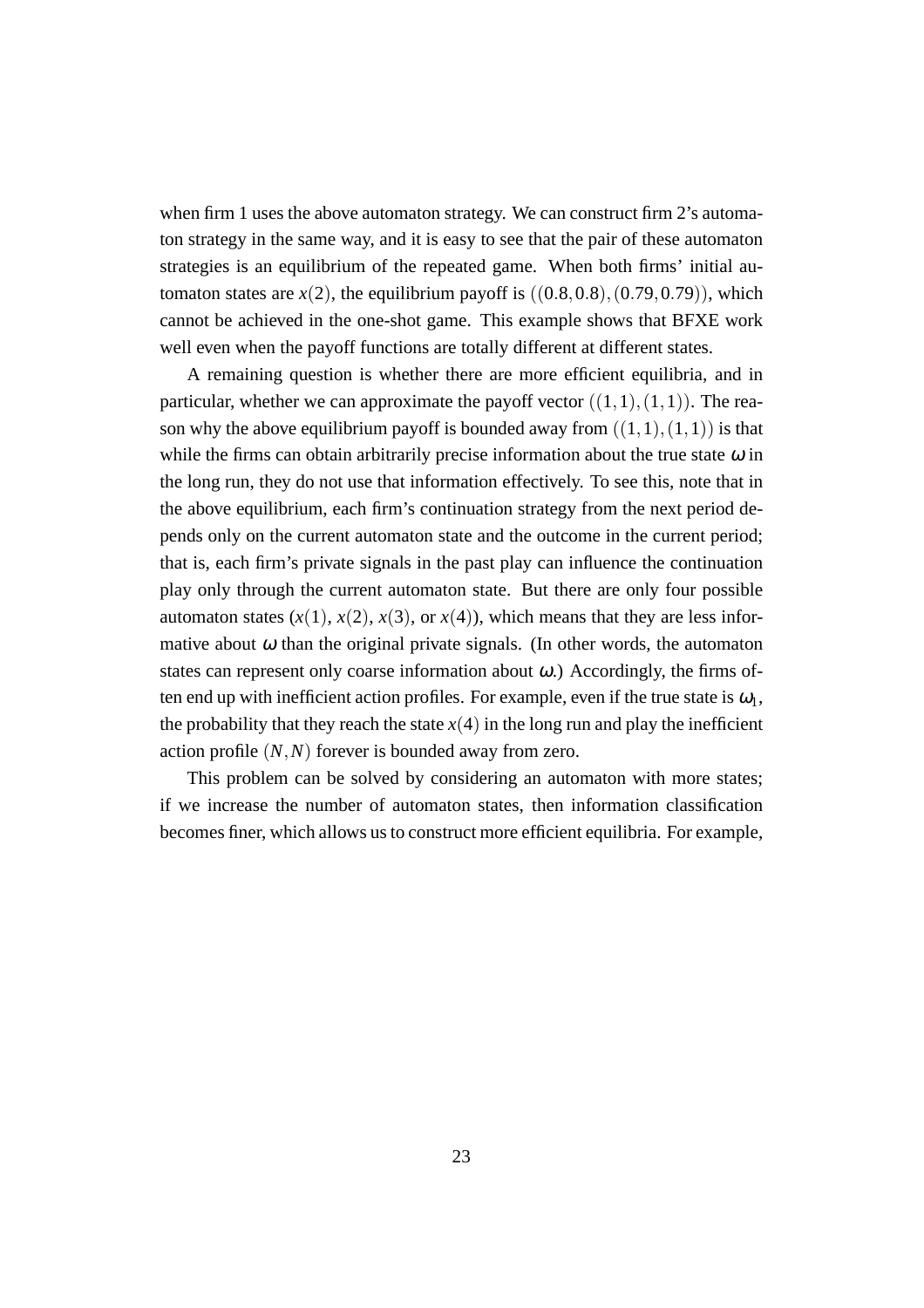there is an automaton with six states that generates the following payoffs:  $11$ 

$$
v_2(1) = (v_2^{\omega_1}(1), v_2^{\omega_2}(1)) = (1, 0),
$$
  
\n
$$
v_2(2) = (v_2^{\omega_1}(2), v_2^{\omega_2}(2)) = (0.93, 0.9),
$$
  
\n
$$
v_2(3) = (v_2^{\omega_1}(3), v_2^{\omega_2}(3)) = (0.927, 0.91),
$$
  
\n
$$
v_2(4) = (v_2^{\omega_1}(4), v_2^{\omega_2}(4)) = (0.91, 0.927),
$$
  
\n
$$
v_2(5) = (v_2^{\omega_1}(5), v_2^{\omega_2}(5)) = (0.9, 0.93),
$$
  
\n
$$
v_2(6) = (v_2^{\omega_1}(6), v_2^{\omega_2}(6)) = (0, 1).
$$

We can show that as the number of automaton states increases, more efficient payoffs are achievable, and the efficient payoff  $((1,1),(1,1))$  is eventually approximated.<sup>12</sup> Also there are asymptotically efficient equilibria even when we consider a general signal distribution; see Section 5.3 for more details.

**Remark 1.** The equilibrium strategy presented above is related to "organizational routines," although the meaning of routines is ambiguous in the literature on organization economics. **?** consider a problem where each player has private information (signal) about the state of the world and study *ordinal equilibria* in which players use only coarse information. In ordinal equilibria, each player's signal space is partitioned into subsets over which the player plays the same action; thus,

<sup>11</sup>These payoffs are generated by the following automaton. Actions: Firm 1 chooses *Ad* in states  $x(1)$ ,  $x(2)$ , and  $x(3)$  and *N* in states  $x(4)$ ,  $x(5)$ , and  $x(6)$ . Transitions After  $x(1)$ : If firm 2 advertises today, then firm 1 stays at *x*(1) for sure. If not, then firm 1 switches to *x*(6) with probability  $\frac{1-\delta}{\delta}$ , and stays at *x*(1) with probability  $1 - \frac{1-\delta}{\delta}$ . Transitions After *x*(2): Suppose that firm 2 advertises today. If  $z_1 \in Z_1^{\omega_1}$  is observed, firm goes to  $x(1)$  with probability  $\frac{(1-\delta)39}{\delta}$  and stays at  $x(2)$  with the remaining probability. If  $z_1 \in Z_1^{ω_2}$  is observed, then go to  $x(3)$  with probability  $\frac{(1-δ)1890}{δ}$  and stay at  $x(2)$  with the remaining probability. Suppose next that firm 2 does not advertise today. If  $z_1 \in Z_1^{\omega_1}$  is observed, firm 1 goes to *x*(3) with probability  $\frac{(1-\delta)1570}{\delta 3}$  and stays at *x*(2) with the remaining probability. If  $z_1 \in Z_1^{\omega_2}$  is observed, then go to  $x(3)$  with probability  $\frac{(1-\delta)70}{\delta 3}$  and stay at *x*(2) with the remaining probability. Transitions After *x*(3): Suppose that firm 2 advertises today. If  $z_1 \in Z_1^{\omega_1}$  is observed, firm 1 goes to *x*(2) with probability  $\frac{(1-\delta)1146}{\delta}$  and stays at *x*(3) with the remaining probability. If  $z_1 \in Z_1^{(0)}$  is observed, then go to  $x(4)$  with probability  $\frac{(1-\delta)7095}{\delta 17}$  and stay at  $x(3)$  with the remaining probability. Suppose next that firm 2 does not advertise today. If  $z_1 \in Z_1^{\omega_1}$  is observed, firm 1 goes to *x*(4) with probability  $\frac{(1-\delta)236}{\delta 17}$  and stays at *x*(3) with the remaining probability. If  $z_1 \in Z_1^{\omega_2}$  is observed, then go to *x*(4) with probability  $\frac{(1-\delta)2747}{\delta 17}$  and stay at  $x(3)$  with the remaining probability. The specification of the transitions after  $x(4)$ ,  $x(5)$ ,  $x(6)$  is symmetric so that we omit it.

<sup>&</sup>lt;sup>12</sup>The proof is available upon request.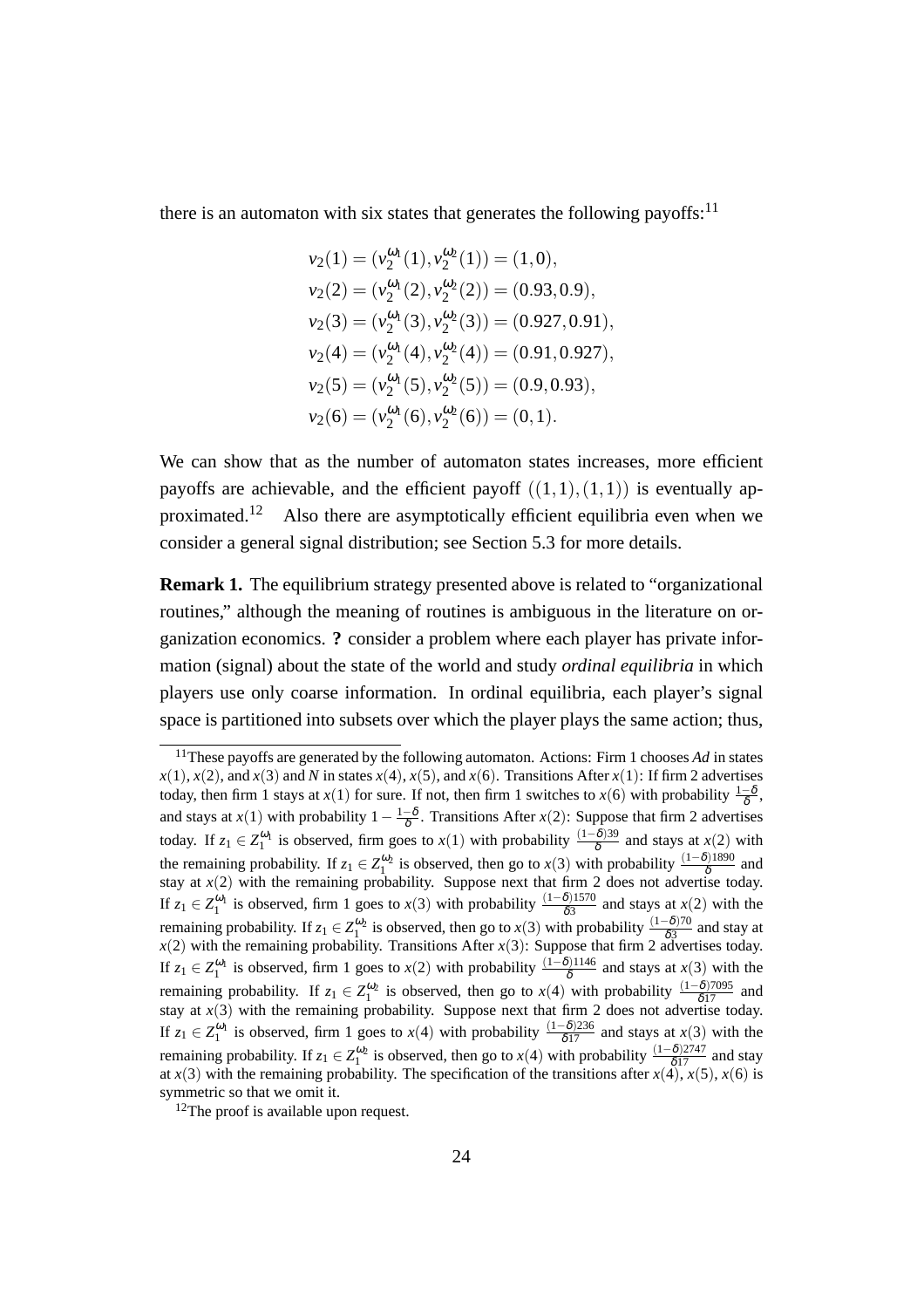players' equilibrium behavior does not change even if the initial environment (private signals) is slightly perturbed. This means that an ordinary equilibrium induces the same behavior pattern regardless of the details of the environment, and **?** argue that ordinary equilibria have a natural interpretation as routines in this sense. Our equilibrium strategy shares the same feature, since players' equilibrium behavior remains the same even if the initial prior about the state changes. Chassang (2010) studies a relational contracting problem when players learn the details of cooperation over time. Long-run behavior of his equilibrium strategy is routine in the sense that players often end up with inefficient actions and do not explore more efficient ones. This feature is similar to the fact that players are locked in inefficient actions with positive probability in our equilibria.

**Remark 2.** In this section, we have looked at games with observed actions, but this assumption is not crucial. That is, a similar equilibrium construction applies to games with private and almost-perfect monitoring, where each player does not observe actions directly but receives private information about actions with small noise. The idea is that even if small noise is introduced to the monitoring structure, we can slightly perturb the target payoffs  $v_i(k)$  and the transition probabilities so that the resulting automaton still satisfies all the indifference conditions. The formal proof is very similar to the one for belief-free equilibria (Ely and Välimäki (2002) and EHO) and hence omitted.

## **4 Belief-Free Ex-Post Equilibrium**

In the previous section, we have constructed equilibrium strategies where each player is indifferent over all actions given any state  $\omega$  and given any past history of the opponent. An advantage of this equilibrium construction is that we do not need to compute a player's belief for checking the incentive compatibility, which greatly simplifies the analysis.

In this section, we generalize this idea and introduce a notion of *belief-free ex-post equilibria*, which is a special class of Nash equilibria. Given a strategy  $s_i \in S_i$ , let  $s_i|_{h_i^t}$  denote the continuation strategy induced by  $s_i$  when player *i*'s past private history was  $h_i^t \in H_i^t$ .

**Definition 1.** Player *i*'s strategy  $s_i$  is a *belief-free ex-post best reply* to  $s_{-i}$  if  $s_i|_{h_i^t}$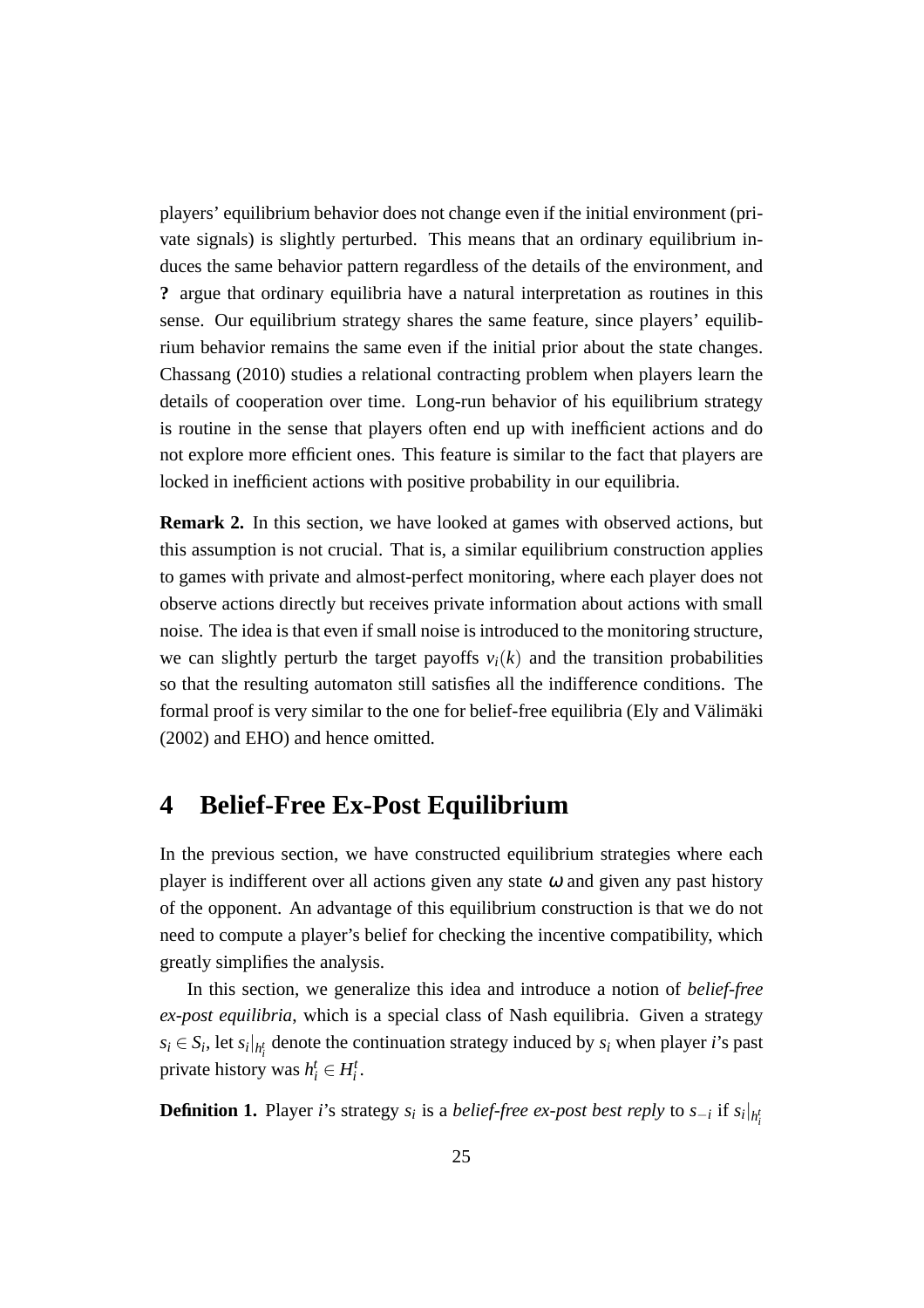is a best reply to  $s_{-i}|_{h'_{-i}}$  in the infinitely repeated game with the true state  $\omega$  for all  $\omega$ , *t*, and  $h^t$ .

In other words, a strategy  $s_i$  is a belief-free ex-post best reply to  $s_{-i}$  if in each period, what player *i* does today is optimal regardless of the true state <sup>ω</sup> and of the opponent's past history  $h^t_{-i}$ . This means that player *i*'s action today must be optimal regardless of her belief about the true state  $\omega$  and the opponent's history  $h^t_{-i}$ . Obviously this requirement is stronger than the standard sequential rationality, which says that player  $i$ 's play is optimal given her belief about  $\omega$  and  $h_{-i}^t$ . Note that the automaton strategies constructed in the previous section satisfy this property, since the two actions are indifferent (and hence optimal) given any state  $\omega$  and given any past history  $h^t_{-i}$ .

**Definition 2.** A strategy profile  $s \in S$  is a *belief-free ex-post equilibrium*, or *BFXE*, if *s<sup>i</sup>* is a belief-free ex-post best reply to *s*−*<sup>i</sup>* for each *i*.

In BFXE, a player's belief about the state and the past history is payoffirrelevant, and hence we do not need to compute these beliefs for the verification of incentive compatibility. This exactly captures the main idea of the equilibrium construction in the previous section. BFXE reduce to belief-free equilibria of EHO in known-state games where  $|\Omega| = 1$ . Note that repetition of a static ex-post equilibrium is a BFXE. Note also that BFXE may not exist; for example, if there is no static ex-post equilibrium and the discount factor is close to zero, then there is no BFXE.

Given a BFXE *s*, let  $R_i^t \subseteq A_i$  denote the set of all (belief-free ex-post) optimal actions for player *i* in period *t*, i.e.,  $R_i^t$  is the set of all  $a_i \in A_i$  such that  $\tilde{s}_i(h_i^{t-1})$  $a_i^{t-1}$ ) =  $a_i$ for some  $h_i^{t-1}$  $i$ <sup>*t*−1</sup> and for some  $\tilde{s}_i$  ∈  $S_i$  which is a belief-free ex-post best reply to *s*−*i*. Let  $R^t = \times_{i \in I} R_i^t$ , and we call the set  $R^t$  the *regime for period t*. Note that the regime  $R<sup>t</sup>$  is non-empty for any period *t*; indeed, if an action  $a<sub>i</sub>$  is played with positive probability after some history *h t*−1  $i^{t-1}$ , then by the definition of BFXE,  $a_i$  is an element of  $R_i^t$ . The equilibrium strategies in the previous section are a special class of BFXE where the corresponding regimes are  $R^t = A$  for all *t*. Of course, there can be a BFXE where  $R_i^t$  is a strict subset of  $A_i$ . For example, when the stage game has a strict ex-post equilibrium *a*, playing *a* in every period is a BFXE of the repeated game, and it induces the regime sequence such that  $R_i^t = \{a_i\}$  for all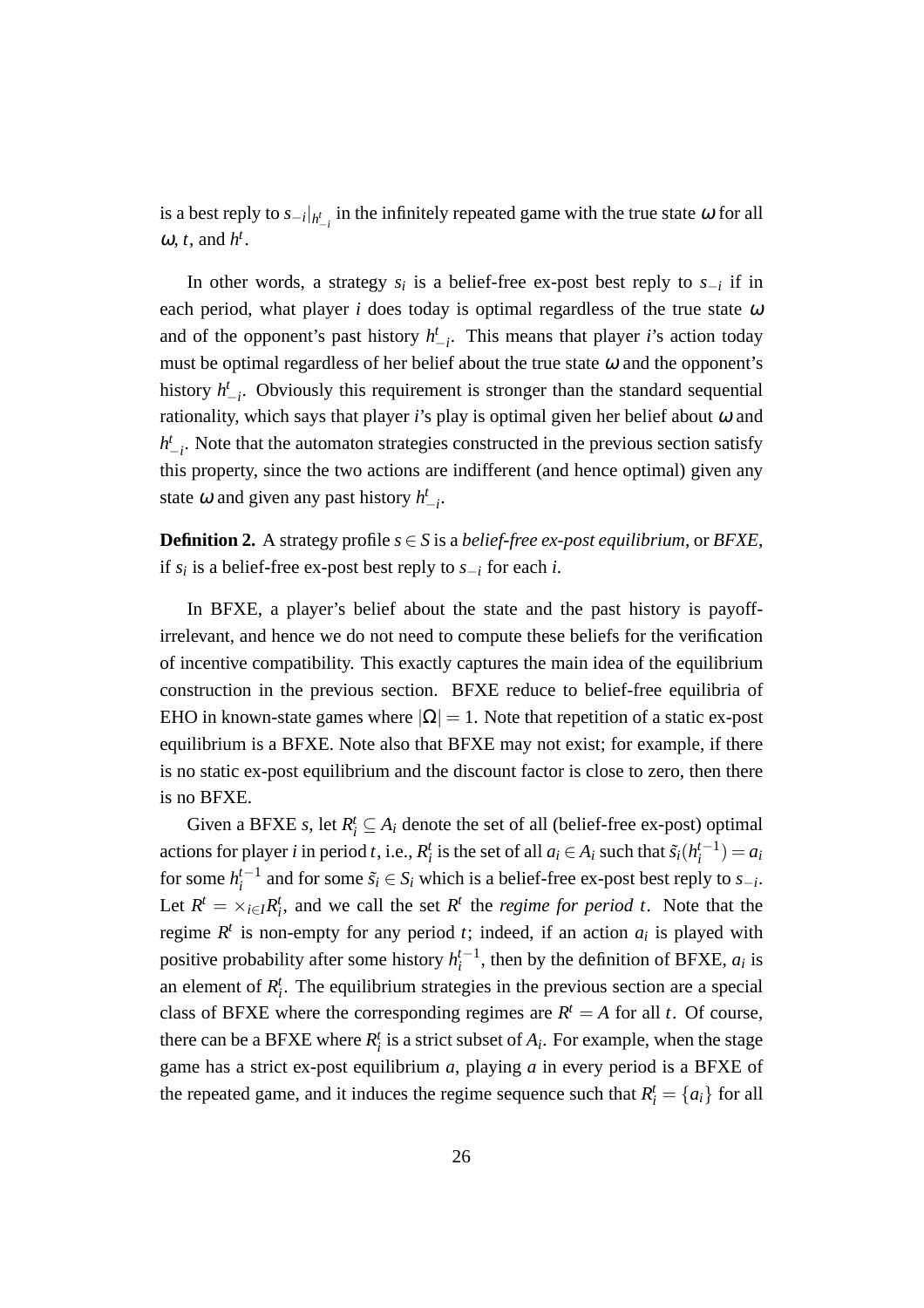*i* and *t*. Let  $\mathcal{R}$  be the set of all possible regimes, i.e.,

$$
\mathscr{R} = \times_{i \in I} \mathscr{P}(A_i) = \times_{i \in I} (2^{A_i} \setminus \{0\}).
$$

EHO show that allowing access to public randomization simplifies the analysis of belief-free equilibria. Here we follow this approach and study BFXE for games with public randomization. We assume that players observe a public signal  $y \in Y$ at the beginning of every period, where *Y* is the set of possible public signals. Public signals are i.i.d. draws from the same distribution  $p \in \Delta Y$ . Let  $y^t$  denote a public signal in period *t*, and with abuse of notation, let  $h_i^t = (y^\tau, a_i^\tau, \sigma_i^\tau)_{\tau=1}^t$  denote player *i*'s history up to period *t*. Likewise, let  $h^t = (y^{\tau}, (a_i^{\tau}, \sigma_i^{\tau})_{i \in I})^t_{\tau=1}$  denote a pair of private and public histories up to period *t*. Let  $H_i^t$  be the set of all  $h_i^t$ , and  $H<sup>t</sup>$  be the set of all  $h<sup>t</sup>$ . In this setting, a player's play in period  $t + 1$  is dependent on her history up to period *t* and a public signal at the beginning of period  $t + 1$ . Thus, a strategy for player *i* is defined as a mapping  $s_i : \bigcup_{t=0}^{\infty} (H_i^t \times Y) \to \triangle A_i$ . Let  $s_i|_{(h_i^t, y^{t+1})}$  denote the continuation strategy of player *i* when her history up to period *t* was  $h_i^t$  and the public signal at the beginning of period  $t + 1$  was  $y^{t+1}$ .

As in EHO, we consider the case in which  $Y = \mathcal{R}$ ; that is, we assume that a public signal *y* suggests a regime  $R \in \mathcal{R}$  in each period. Let  $S_i^*$ *i* denote the set of all strategies  $s_i$  such that player *i* chooses her action from a suggested regime in each period. That is,  $S_i^*$ <sup>\*</sup> is the set of all *s*<sup>*i*</sup> such that  $\sum_{a_i \in R_i} s_i(h_i^{t-1})$  $a_i^{t-1}, R$ <sup>[*a*<sub>*i*</sub>]</sub> = 1 for</sup> each *t*,  $h_i^{t-1}$  $i^{t-1}$ , and *R*.

**Definition 3.** Given a public randomization  $p \in \Delta \mathcal{R}$ , a strategy profile  $s \in S$  is a *stationary BFXE with respect to p* (or *BFXE with respect to p* in short) if for each *i*, (i)  $s_i \in S_i^*$ <sup>\*</sup><sub>*i*</sub> and (ii) any strategy  $\tilde{s}_i \in S_i^*$  $i$ <sup>\*</sup> (in particular  $s$ <sup>*i*</sup>) is a belief-free ex-post best reply to  $s_{-i}$ , that is,  $\tilde{s}_i|_{(h_i^{t-1},R)}$  is a best reply to  $s_{-i}|_{(h_{-i}^{t-1},R)}$  in the infinitely repeated game with the true state  $\omega$  for each  $\omega$ , *t*,  $h^{t-1}$ , and *R*.

In words, (i) says that each player *i* chooses her action from a suggested regime in each period, while (ii) says that choosing an action from a suggested regime in each period is optimal given any state  $\omega$  and given any past history. In a stationary BFXE, a regime is randomly chosen according to the same distribution in each period. This recursive structure allows us to use dynamic programming techniques for our analysis.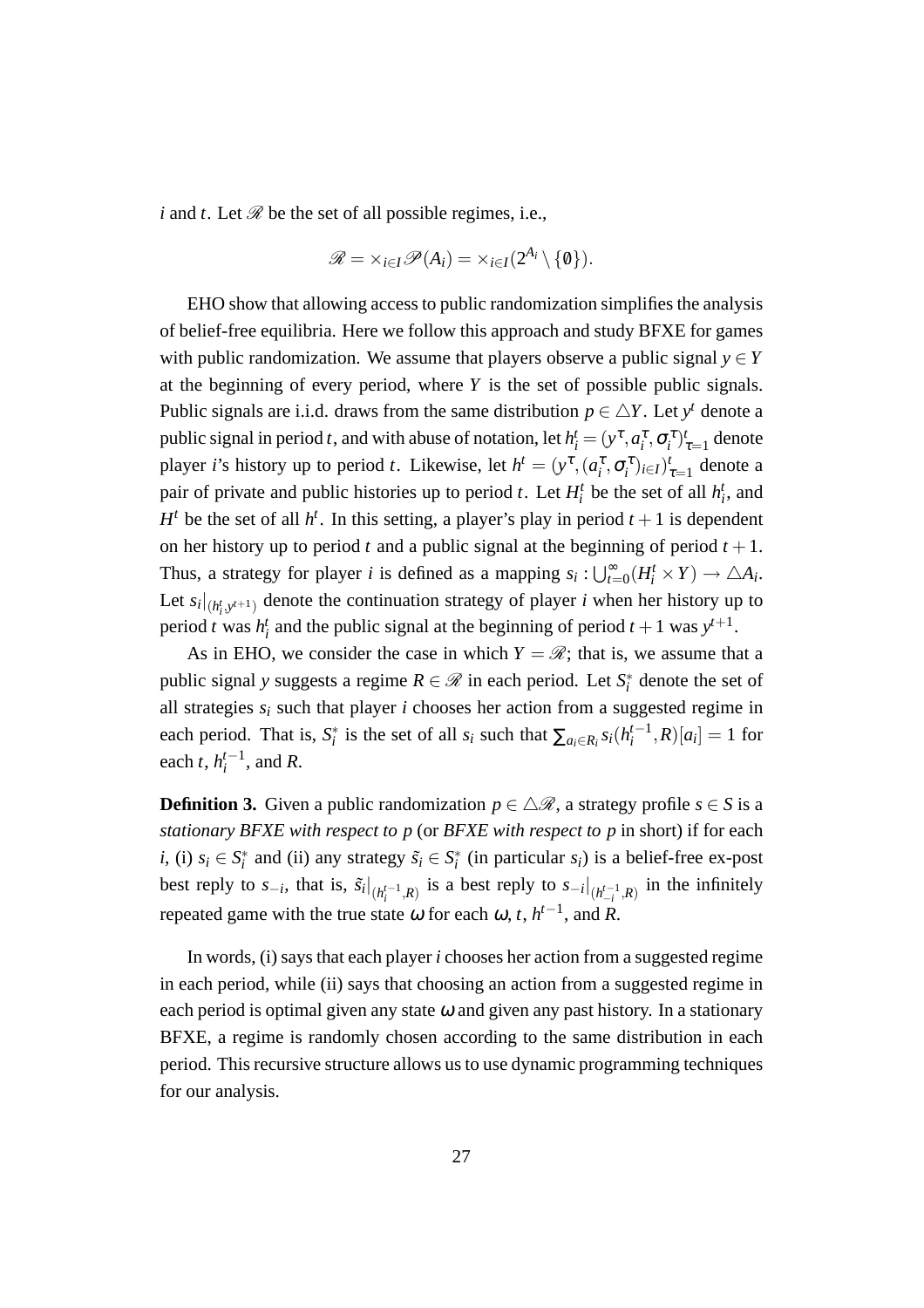The study of stationary BFXE can be motivated by the fact that in the limit as  $\delta \rightarrow 1$ , the payoff set of BFXE without public randomization is equal to the union of the payoff sets of stationary BFXE over all  $p \in \Delta \mathcal{R}$ . That is, computing the limit set of BFXE payoffs for games without public randomization is equivalent to characterizing the set of stationary BFXE payoffs for each *p*. This result follows from the fact that public randomization can substitute any regime sequence  $\{R^t\}_{t=1}^{\infty}$  induced by BFXE.<sup>13</sup> In what follows, we will characterize the set of stationary BFXE payoffs.

Given a discount factor  $\delta \in (0,1)$  and given  $p \in \Delta \mathcal{R}$ , let  $E^p(\delta)$  denote the set of BFXE payoffs with respect to p, i.e.,  $E^p(\delta)$  is the set of all vectors  $v =$  $(v_i^{\omega})_{(i,\omega)\in I\times\Omega}$  such that there is a stationary BFXE *s* with respect to *p* satisfying  $(1 - \delta)E[\sum_{t=1} \delta^{t-1} g_i^{\omega}(a^t) | s, \omega, p] = v_i^{\omega}$  for all *i* and  $\omega$ . Note that each vector  $v \in E^p(\delta)$  specifies the equilibrium payoffs for all players and for all possible states. For each *i*, let  $E_i^p$  $i^p_i(\delta)$  denote the set of player *i*'s BFXE payoffs with respect to p, i.e.,  $E_i^p$  $i^p(\delta)$  is the set of all  $v_i = (v_i^{\omega})_{\omega \in \Omega}$  such that there is a BFXE with respect to *p* such that player *i*'s equilibrium payoff at state  $\omega$  is  $v_i^{\omega}$  for each  $\omega$ .

The following proposition asserts that given public randomization *p*, stationary BFXE are interchangeable. This is a direct consequence of the definition of stationary BFXE.

**Proposition 1.** Let  $p \in \Delta \mathcal{R}$ , and let *s* and *s* be stationary BFXE with respect to *p. Then, the profiles*  $(s_1, \tilde{s}_2)$  *and*  $(\tilde{s}_1, s_2)$  *are also stationary BFXE with respect to p.*

The next proposition states that given public randomization  $p$ , the equilibrium payoff set has a product structure. This conclusion follows from the fact that stationary BFXE are interchangeable.

#### **Proposition 2.** *For any*  $\delta \in (0,1)$  *and any*  $p \in \Delta \mathscr{R}$ ,  $E^p(\delta) = \times_{i \in I} E_i^p$  $\int_i^p(\delta)$ .

*Proof.* To see this, fix  $p \in \Delta \mathcal{R}$ , and let *s* be a stationary BFXE with payoff  $v =$  $(v_1, v_2)$ , and  $\tilde{s}$  be a stationary BFXE with payoff  $\tilde{v} = (\tilde{v}_1, \tilde{v}_2)$ . Since stationary BFXE are interchangeable,  $(s_1, \tilde{s}_2)$  is also a stationary BFXE, and hence player 1 is indifferent between  $s_1$  and  $\tilde{s}_1$  against  $\tilde{s}_2$ . This implies that player 1's payoff from  $(s_1, \tilde{s}_2)$  is equal to  $\tilde{v}_1$ . Also, player 2 is indifferent between  $s_2$  and  $\tilde{s}_2$  against  $s_1$  so

<sup>&</sup>lt;sup>13</sup>The formal proof is very similar to the on-line appendix of EHO and hence omitted.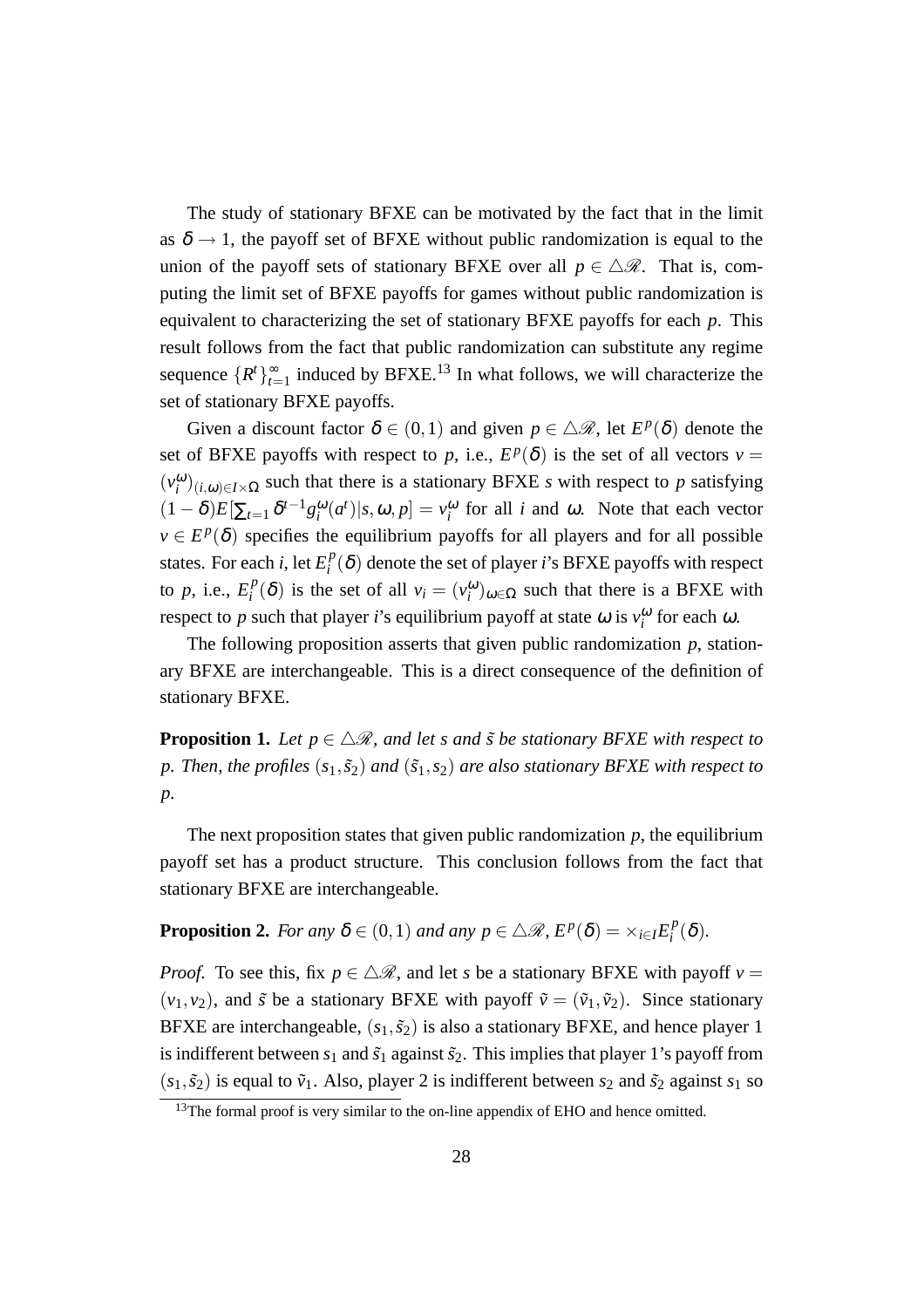that her payoff from  $(s_1, \tilde{s}_2)$  is equal to  $v_2$ . Therefore  $(s_1, \tilde{s}_2)$  is a stationary BFXE with payoff  $(\tilde{v}_1, v_2)$ . Likewise,  $(\tilde{s}_1, s_2)$  is a stationary BFXE with payoff  $(v_1, \tilde{v}_2)$ . This argument shows that the equilibrium payoff set has a product structure, i.e., if *v* and  $\tilde{v}$  are equilibrium payoffs then  $(\tilde{v}_1, v_2)$  and  $(v_1, \tilde{v}_2)$  are also equilibrium payoffs. *Q.E.D.*

Since the equilibrium payoff set  $E^p(\delta)$  has a product structure, one may expect that we can characterize the equilibrium payoff set for each player separately. This idea is formalized as "individual ex-post self-generation" in Appendix D.1.1, which is useful to establish Proposition 3 in the next section.

**Remark 3.** One implication from the interchangeability of BFXE is that each player is willing to play an equilibrium strategy even if she does not have the correct belief about the opponent's strategy. Indeed, Proposition 1 says that player *i* is willing to play an equilibrium strategy  $s_i \in S_i^*$ *i* as long as she believes that the opponent chooses her strategy from the set  $S_{-i}^*$ .

**Remark 4.** It may be noteworthy that Propositions 1 and 2 are true only for two-player games. To see this, let  $s$  and  $\tilde{s}$  be stationary BFXE with respect to *p* in a three-player game, and consider a profile  $(\tilde{s}_1, s_2, s_3)$ . As in the two-player case,  $\tilde{s}_1$  is a best reply to  $(s_2, s_3)$ . However,  $s_2$  is not necessarily a best reply to  $(\tilde{s}_1, s_3)$ , since  $\tilde{s}_1$  can give right incentives to player 2 only when player 3 plays  $\tilde{s}_3$ . Therefore  $(\tilde{s}_1, s_2, s_3)$  is not necessarily a BFXE. Due to this property, it is unclear whether the theorems in the following sections extend to games with more than two players. A similar problem arises in the study of belief-free equilibria of known-state games; see Yamamoto (2009) for more details.

## **5 State-Learning Theorem**

#### **5.1 General Case**

In Section 3, we have focused on some examples and shown that there are BFXE in which players learn the true state from private signals and adjust their continuation play. In this section, we extend the analysis to a general setup and show that if a certain identifiability condition is satisfied, the set of BFXE payoffs in the limit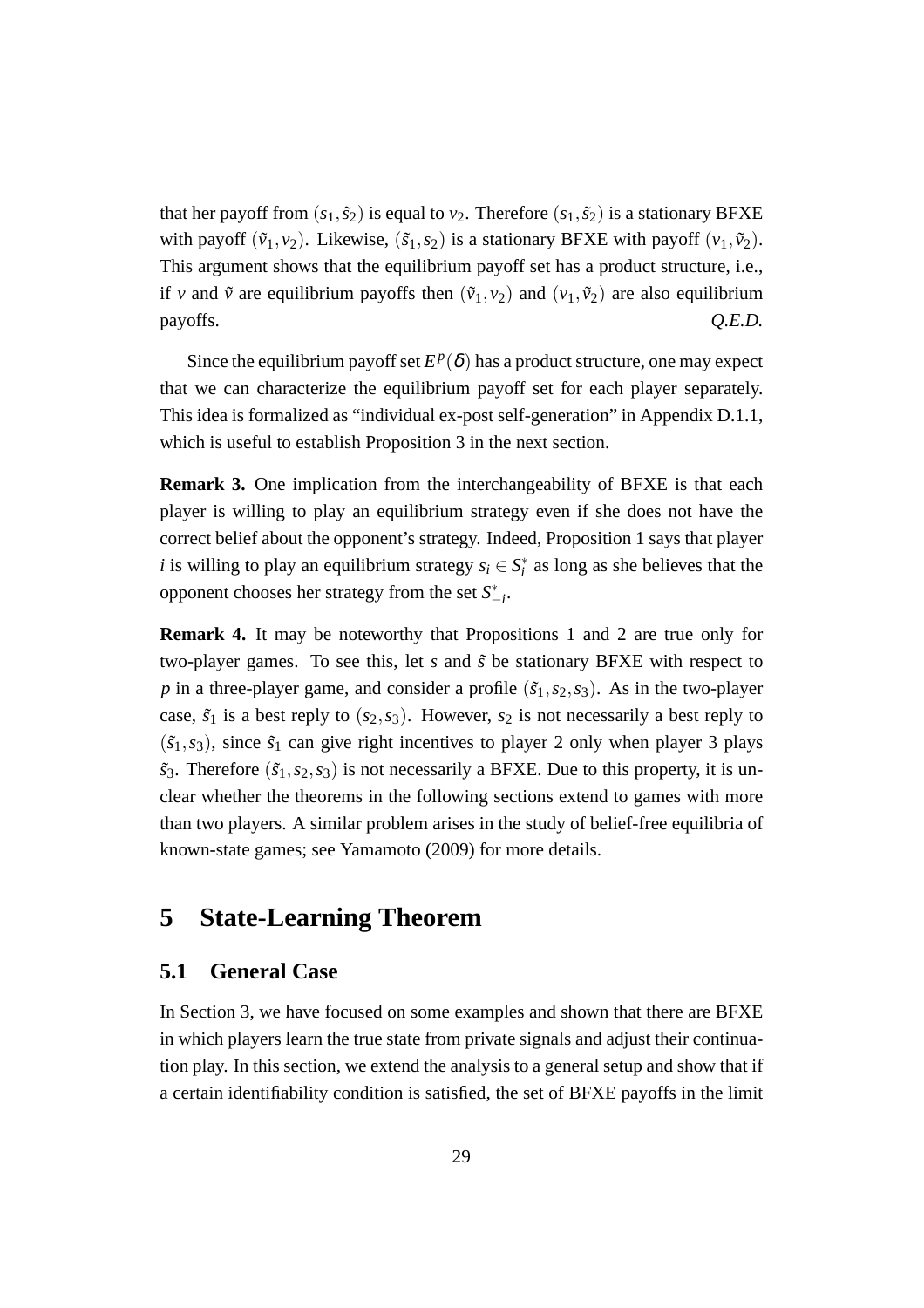as  $\delta \rightarrow 1$  is equal to the product of the limit sets of belief-free equilibrium payoffs of the corresponding known-state games; that is, there are BFXE in which players eventually obtain payoffs almost as if they commonly knew the state and played a belief-free equilibrium for that state. This result is not an immediate consequence of individual learning, because even if players have learned the true state from past private signals, they do not know what the opponent has learned in the past play, and hence it is not obvious whether they are willing to play an equilibrium of the known-state game.

We begin with introducing notation and identifiability conditions used in this section. *Player i's action plan* is  $\vec{\alpha}_i = (\alpha_i^R)_{R \in \mathcal{R}}$  such that  $\alpha_i^R \in \Delta R_i$  for each  $R \in \mathcal{R}$ . That is, an action plan  $\vec{\alpha}_i$  specifies what action to play for each public signal  $R \in \mathcal{R}$ , and the specified (possibly mixed) action  $\alpha_i^R$  is chosen from the recommended set  $\triangle R_i.$  Let  $\vec{A}_i$  denote the set of all such player  $i$ 's (possibly mixed) action plans  $\vec{\alpha}_i$ . That is,  $\vec{A}_i = \times_{R \in \mathcal{R}} \triangle R_i$ .

Let  $\hat{\pi}_{-i}^{\omega}(a_i, \alpha_{-i}) = (\hat{\pi}_{-i}^{\omega}(a_{-i}, \sigma_{-i}|a_i, \alpha_{-i}))_{(a_{-i}, \sigma_{-i})}$  denote the probability distribution of  $(a_{-i}, \sigma_{-i})$  when players play the action profile  $(a_i, \alpha_{-i})$  at state  $\omega$ . That is,  $\hat{\pi}^{\omega}_{-i}(a_{-i}, \sigma_{-i}|a_i, \alpha_{-i}) = \alpha_{-i}(a_{-i}) \sum_{\sigma_i \in \Sigma_i} \pi^{\omega}(\sigma_i, \sigma_{-i}|a)$  for each  $(a_{-i}, \sigma_{-i})$ . Given an action plan  $\vec{\alpha}_{-i}$ ,  $\omega$ , and  $R$ , let  $\Pi_{-i}^{\omega,R}(\vec{\alpha}_{-i})$  be a matrix with rows  $\hat{\pi}_{-i}^{\omega}(a_i, \alpha_{-i}^R)$  $\mu_{i}$  ( $\alpha_{-i}$ ) be a matrix with rows  $\mu_{-i}$ for all  $a_i \in A_i$ . Let  $\Pi_{-i}^{(\omega,\tilde{\omega}),R}$  $(\vec{\omega}, \omega)$ ,  $K(\vec{\alpha}_{-i})$  be a matrix constructed by stacking two matrices,  $\Pi^{\omega, R}_{-i}$  $_{-i}^{\omega,R}(\vec{\alpha}_{-i})$  and  $\Pi_{-i}^{\tilde{\omega},R}$  $_{-i}^{\omega,\kappa}$ ( $\vec{\alpha}_{-i}$ ).

**Definition 4.** An action plan  $\vec{\alpha}_{-i}$  has *individual full rank for*  $\omega$  *at regime R* if  $\Pi_{-i}^{\omega,R}$  $\sum_{i=1}^{\omega_{k}} (\vec{\alpha}_{-i})$  has rank equal to  $|A_i|$ . An action plan  $\vec{\alpha}_{-i}$  has *individual full rank* if it has individual full rank for all <sup>ω</sup> and *R*.

Individual full rank implies that player −*i* can statistically distinguish player *i*'s deviation using a pair  $(a_{-i}, \sigma_{-i})$  of her action and signal when the true state is  $\omega$  and the realized public signal is *R*. Note that this definition is slightly different from those of Fudenberg, Levine, and Maskin (1994) and Fudenberg and Yamamoto (2010); here we consider the joint distribution of actions and signals, while they consider the distribution of signals.

**Definition 5.** Given  $(\omega, \tilde{\omega})$  with  $\tilde{\omega} \neq \omega$ , an action plan  $\vec{\alpha}_{-i}$  has *statewise full rank for*  $(\omega, \tilde{\omega})$  *at regime R* if  $\Pi_{-i}^{(\omega, \tilde{\omega}), R}$  $\left(\frac{(\omega,\omega)}{\omega}\right)$ , $\kappa(\vec{\alpha}_{-i})$  has rank equal to 2|A<sub>*i*</sub>|.

Statewise full rank assures that player  $-i$  can statistically distinguish  $\omega$  from <sup>ω</sup>˜ irrespective of player *i*'s play, given that the realized public signal is *R*. Note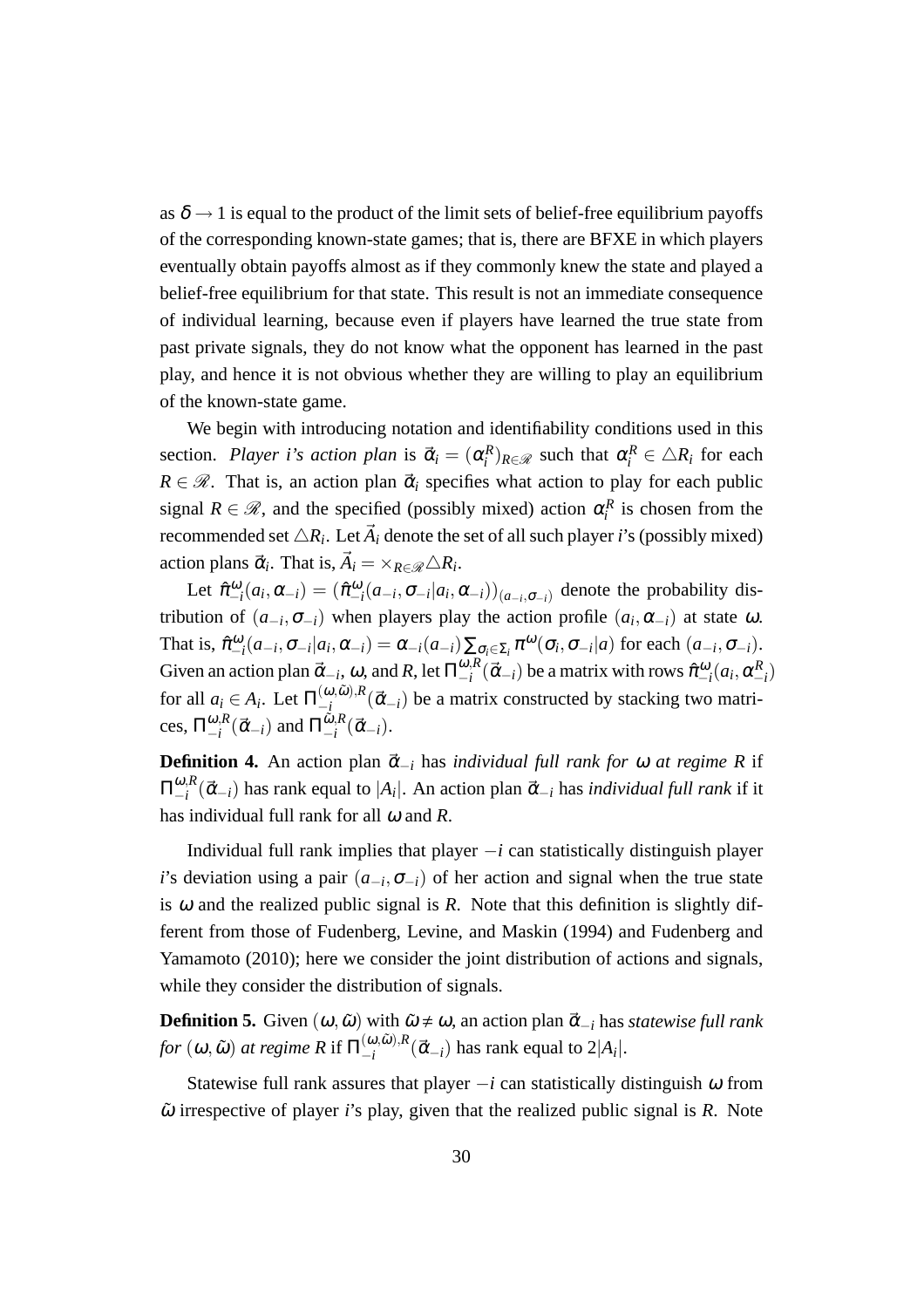that statewise full rank does not pose any restriction on the speed of learning; it may be that the signal distributions at state  $\omega$  are close to those at state  $\tilde{\omega}$ , giving rise to a slow learning process. This does not pose any problem with our analysis because we take the limit as  $\delta \rightarrow 1$ . Again, the definition of statewise full rank here is slightly different from that of Fudenberg and Yamamoto (2010), as we consider the joint distribution of actions and signals.

**Condition IFR.** For each *i*, every pure action plan  $\vec{\alpha}_{-i}$  has individual full rank.

This condition is generically satisfied if there are so many signals that  $|\Sigma_{-i}| \ge$  $|A_i|$  for each *i*. Note that under (IFR), every mixed action plan has individual full rank.

**Condition SFR.** For each *i* and  $(\omega, \tilde{\omega})$  satisfying  $\omega \neq \tilde{\omega}$ , there is  $\vec{\alpha}_{-i}$  that has statewise full rank for this pair at the regime  $R = A$ .

This condition (SFR) requires that for each pair  $(\omega, \tilde{\omega})$ , players can statistically distinguish these two states. Note that (SFR) is sufficient for each player to learn the true state in the long run, even if there are more than two possible states. To identify the true state, a player may collect private signals and perform a statistical inference to distinguish  $\omega$  and  $\tilde{\omega}$  for each possible pair  $(\omega, \tilde{\omega})$  with  $\omega \neq \tilde{\omega}$ . Under (SFR), the true state will be selected in all the relevant statistical tests; for example, if there were three possible states and the true state were  $\omega_1$ , then  $\omega_1$  would be selected in the statistical test for  $(\omega_1, \omega_2)$  and in the one for  $(\omega_1, \omega_3)$ . Therefore, if there is a state that is selected in all statistical tests, then she can conclude that it is the true state. We stress that while (SFR) ensures individual state learning, it does not necessarily imply that the state becomes almost common knowledge, and hence it is unclear whether players are willing to coordinate their play state by state. In Appendix B, we provide an example in which each player privately learns the state, but this information never becomes almost common knowledge.

Given  $\omega$ , let  $G^{\omega}$  denote the infinitely repeated game in which players know that the true state is  $\omega$ . Consider belief-free equilibria of EHO in this known-state game  $G^{\omega}$ , and let  $E^{\omega,p}(\delta)$  be the payoff set of belief-free equilibria with respect to public randomization *p* in the game  $G^ω$  given  $\delta$ . Corollary 1 of EHO shows that the payoff set of belief-free equilibria has a product structure for each *p*; that is,  $E^{\omega,p}(\delta) = \times_{i \in I} [m_i^{\omega,p}]$  $\sum_{i}^{\omega,p}$  ( $\delta$ ),  $M_i^{\omega,p}$  $\binom{a}{i}$ ( $\delta$ )], where  $M_i^{\omega, p}$  $\binom{a}{i}$ ,  $\binom{b}{i}$  and  $m_i^{\omega, p}$  $\binom{w,p}{i}$  ( $\delta$ ) are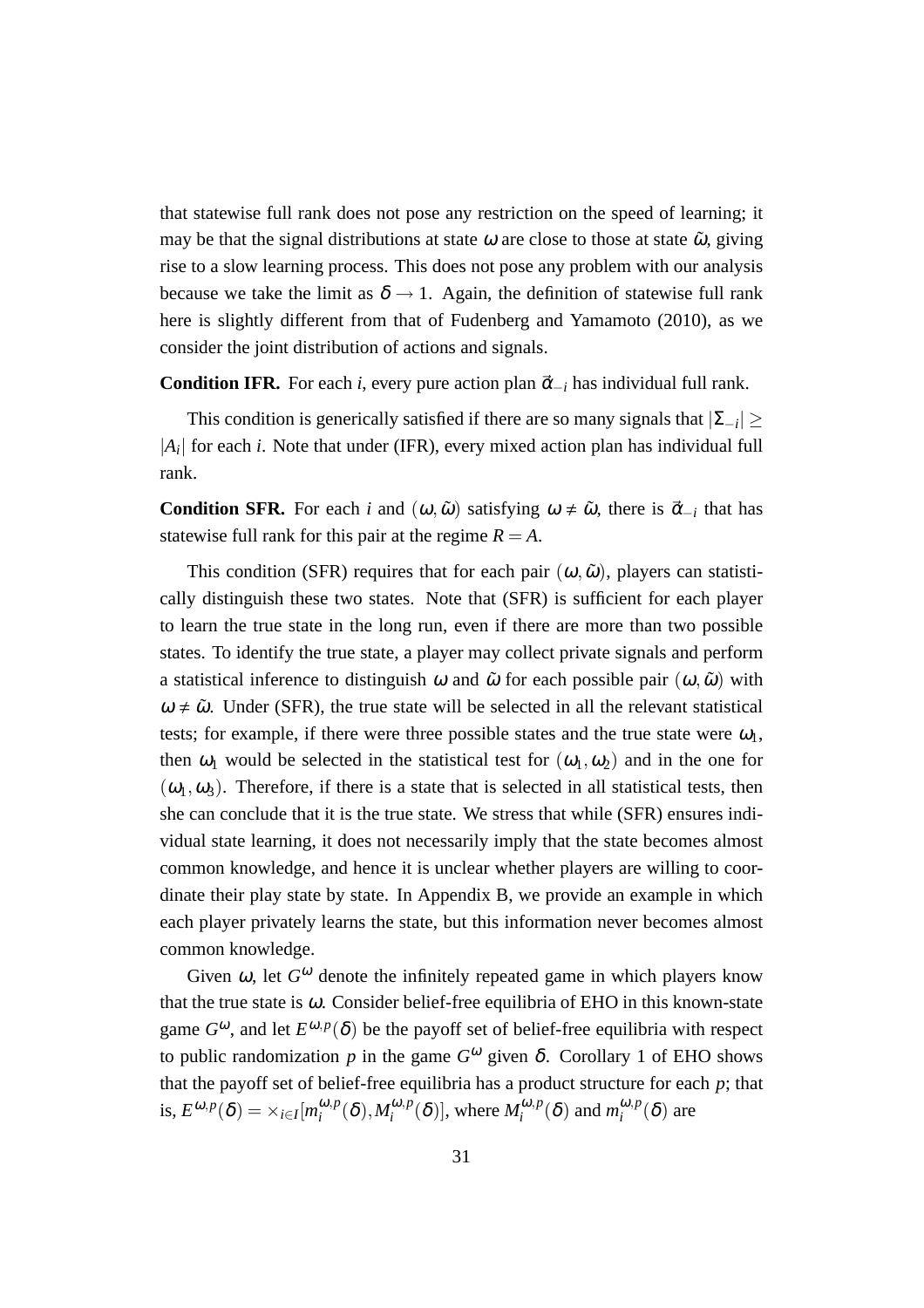the maximum and minimum of player *i*'s payoffs attained by belief-free equilibria with respect to p. Let  $M_i^{\omega, p}$  $\sum_{i}^{\omega,p}$  and  $m_i^{\omega,p}$  $\binom{\omega, p}{i}$  be the limit of  $M_i^{\omega, p}$  $m_i^{\omega,p}(\delta)$  and  $m_i^{\omega,p}$  $_{i}^{\boldsymbol{\omega},p}(\boldsymbol{\delta})$ as  $\delta \rightarrow 1$ , i.e.,  $M_i^{\omega, p}$  $\sum_{i}^{\omega,p}$  and  $m_i^{\omega,p}$  $\binom{a}{i}$  are the maximum and minimum of player *i*'s payoffs of belief-free equilibria with respect to *p* in the limit as  $\delta \rightarrow 1$ . EHO show that the values  $M_i^{\omega,p}$  $\sum_{i=1}^{N}$  and  $m_i^{\omega,p}$  $\binom{w,p}{i}$  can be computed by simple formulas. (For completeness, we give these formulas in Appendix C.) The main result of the paper is:

**Proposition 3.** Let  $p \in \triangle \mathcal{R}$  be such that (i)  $M_i^{\omega, p} > m_i^{\omega, p}$ *i for all i and* <sup>ω</sup> *and*  $(iii)$  for each *i* and  $(\omega, \tilde{\omega})$ , there is  $\vec{\alpha}_{-i}$  that has statewise full rank for  $(\omega, \tilde{\omega})$  at *some regime R with*  $p(R) > 0$ *. If (IFR) holds, then*  $\lim_{\delta \to 1} E^p(\delta) = \times_{\omega \in \Omega} \times_{i \in I}$  $[m_i^{\omega,p}]$  $_{i}^{\omega,p}$ ,  $M_{i}^{\omega,p}$  $\binom{\omega, p}{i}$ .

Intuitively, (i) says that the set  $\times_{\omega \in \Omega} \times_{i \in I} [m_i^{\omega, p}]$  $_{i}^{\omega,p}$ ,  $M_{i}^{\omega,p}$  $\binom{a}{i}$  is full dimensional, and (ii) says that players can learn the state even if their actions must be chosen from a suggested set  $y = R$  in each period. The proposition asserts that if public randomization *p* satisfies these two conditions, then the limit set of stationary BFXE payoffs is isomorphic to the set of maps from states to belief-free equilibrium payoffs. (Recall that the set  $\times_{i \in I} [m_i^{\omega, p}]$  $_{i}^{\omega,p}$ ,  $M_{i}^{\omega,p}$  $\binom{a}{i}$  denotes the limit set of belief-free equilibrium payoffs given public randomization *p*.) In other words, there are BFXE in which players eventually obtain payoffs almost as if they commonly learned the state and played a belief-free equilibrium for that state. Note that this result reduces to Proposition 5 of EHO if  $|\Omega| = 1$ .

The next proposition immediately follows from Proposition 3. It states that if (IFR) and (SFR) hold and if the full dimensional condition is satisfied for some *p*, then the limit set of all BFXE payoffs is exactly the the union over all *p* of the product sets of belief-free equilibrium payoffs. In the next two subsections, we apply this result to some economic examples.

**Proposition 4.** *If (IFR) and (SFR) hold and if there is*  $p \in \triangle \mathscr{R}$  *such that*  $M_i^{\omega, p}$  > *m* <sup>ω</sup>,*p*  $\bigcup_{i=1}^{\infty} p_i$  *for all i and*  $\omega$ , then  $\lim_{\delta \to 1} E(\delta) = \bigcup_{p \in \triangle \mathcal{R}} \times_{\omega \in \Omega} \times_{i \in I} [m_i^{\omega, p}]$  $\sum_i^{\omega,p}$ ,  $M_i^{\omega,p}$  $\binom{w,p}{i}$ .

*Proof.* Let *s* be a stationary BFXE with respect to *p* given  $\delta$ . By the definition, *s* must be a belief-free equilibrium in each known-state game, so it must yield belief-free equilibrium payoffs state by state. This shows that  $E^p(\delta) \subseteq \times_{\omega \in \Omega} \times_{i \in I}$  $[m_i^{\omega,p}]$  $_{i}^{\omega,p}(\delta), M_{i}^{\omega,p}$  $\binom{a}{i}$ ,  $\binom{b}{i}$ . Letting  $\delta \to 1$  and taking the union over all *p*, we have  $\lim_{\delta \to 1} E(\delta) \subseteq \bigcup_{p \in \triangle \mathscr{R}} \times_{\omega \in \Omega} \times_{i \in I} [m_i^{\omega, p}]$  $\sum_{i}^{\omega,p}$ ,  $M_i^{\omega,p}$  $\binom{\omega,p}{i}$ .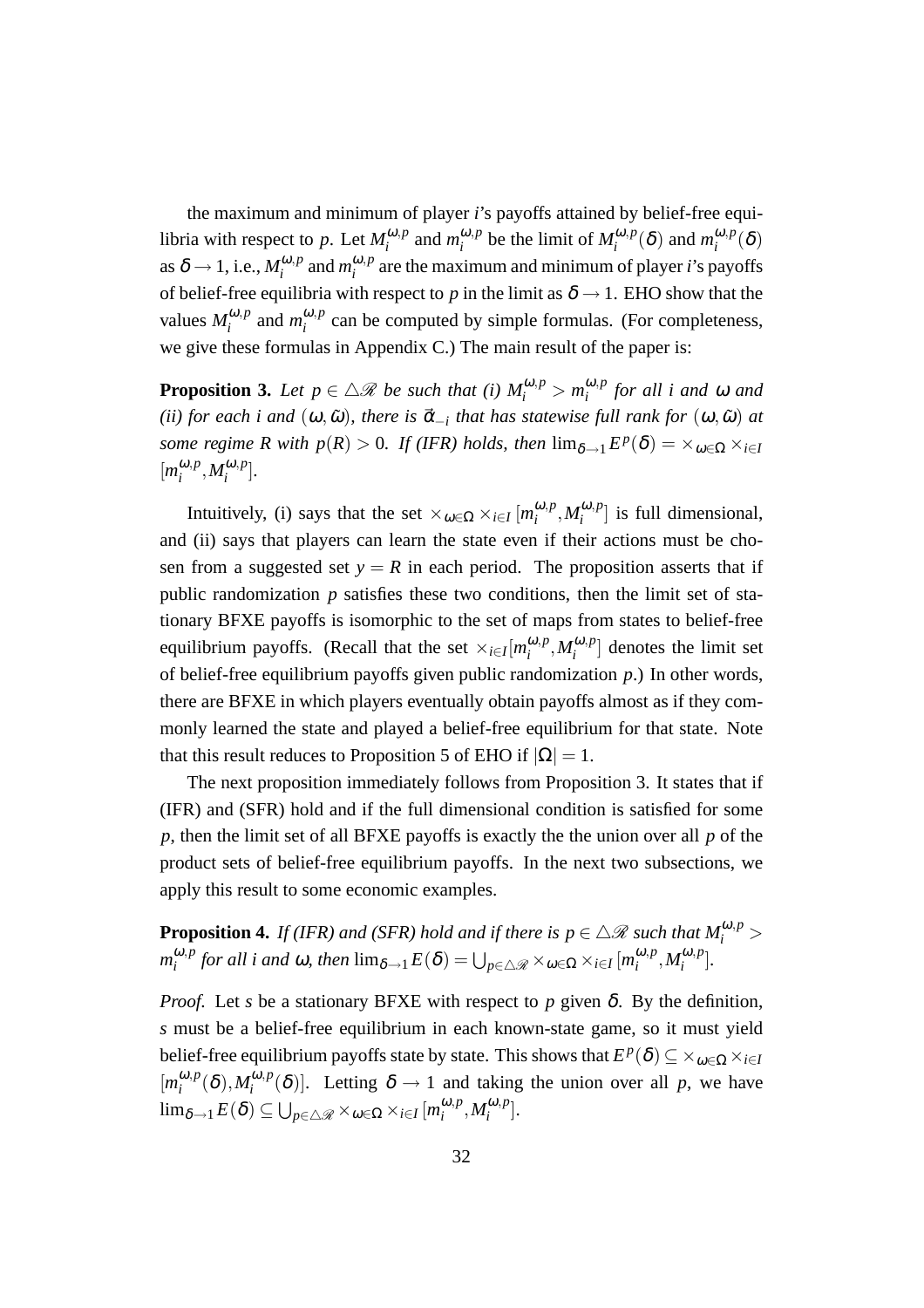What remains is to show the opposite inclusion. Take an arbitrary *v* from the interior of  $\bigcup_{p \in \triangle \mathscr{R}} \times_{\omega \in \Omega} \times_{i \in I} [m_i^{\omega, p}]$  $\sum_{i}^{\omega,p}$ ,  $M_i^{\omega,p}$  $\binom{w,p}{i}$ . As shown in footnote 6 of Yamamoto (2009), there is  $p^*$  such that *v* is in the interior of  $\times_{\omega \in \Omega} \times_{i \in I} [m_i^{\omega, p}]$  $_{i}^{\omega,p}$ ,  $M_{i}^{\omega,p}$  $\binom{a}{i}$ . Since  $M_i^{\omega,p}$  $\sum_{i}^{\omega,p}$  and  $m_i^{\omega,p}$  $\binom{w,p}{i}$  are continuous with respect to *p* (see Appendix C for details), we assume  $p^*(A) > 0$  without loss of generality. Then (SFR) implies that  $p^*$  satisfies the assumptions in Proposition 3, so we have  $v \in \lim_{\delta \to 1} E(\delta)$ . *Q.E.D.* 

Now we explain the intuition behind Proposition 3. To simplify our discussion, let us focus on BFXE in which players are indifferent over all actions in any period and any state.<sup>14</sup> In our equilibria, (i) player *i* makes player −*i* indifferent over all actions given any history and given any state, and (ii) player *i* controls player −*i*'s payoffs in such a way that player −*i*'s continuation payoffs at state <sup>ω</sup> are close to the target payoff when player *i* has learned that the true state is likely to be  $\omega$ . Property (ii) implies that player *i*'s individual state learning is sufficient for player  $-i$ 's payoff to approximate the target payoffs state by state. Thus, as long as each player can privately learn the true state, then both players' payoffs approximate the target payoffs state by state (and this is true even if the state do not become approximate common knowledge). Also, players' incentive compatibility is satisfied, as property (i) assures that each player's play is optimal after every history. Note that in these equilibrium strategies, player *i*'s individual state learning is irrelevant to her own continuation payoffs and influences player −*i*'s payoffs only. Indeed, property (i) implies that player *i* cannot obtain better payoffs by changing her action contingently on what she learned from the past history; hence, she is willing to use that information to generate appropriate payoffs for the opponent, with no concern about her own payoffs.

The formal proof of Proposition 3 is provided in Appendix D, and it consists of two steps. In the first step, we consider a general environment (i.e., we do not assume (IFR) or (SFR)) and develop an algorithm to compute the limit set of BFXE payoffs,  $\lim_{\delta \to 1} E^p(\delta)$ . Since we consider games with two or more possible states, there is often a "trade-off" between equilibrium payoffs for different states; for example, if a player has conflicting interests at different states, then increasing her equilibrium payoff for some states may necessarily lower her equi-

<sup>&</sup>lt;sup>14</sup>To be precise, these are stationary BFXE with respect to  $p^A \in \Delta \mathcal{R}$ , where  $p^A$  is the unit vector that puts one to the regime  $R = A$ .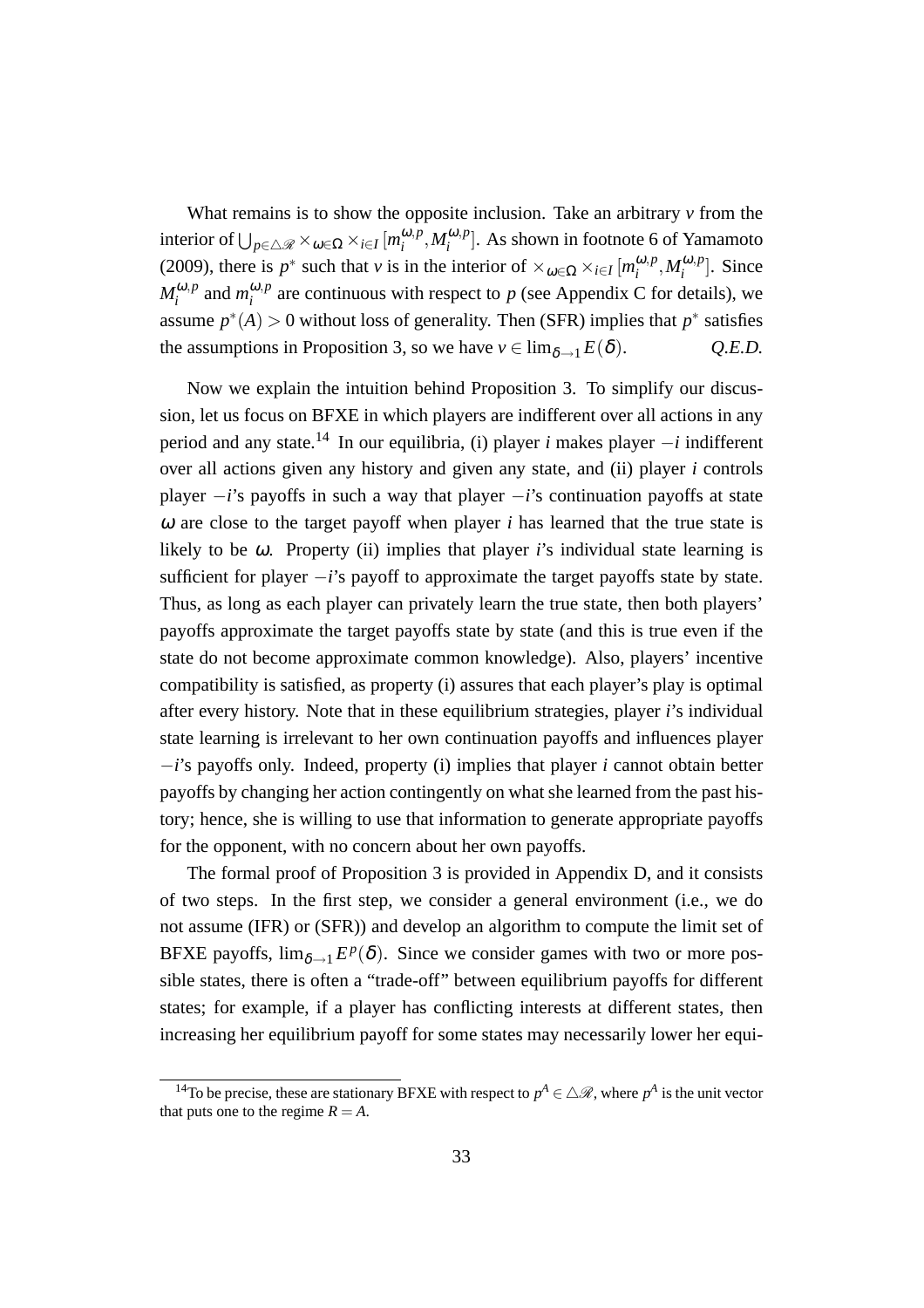librium payoff for other states.<sup>15</sup> To take into account the effect of this trade-off, we build on the linear programming (LP) technique of Fudenberg and Yamamoto (2010), who characterize the limit payoffs of ex-post equilibria in repeated games with public and unknown monitoring technology.<sup>16</sup> Specifically, for each player *i* and for each weighting vector  $\lambda_i = (\lambda_i^{\omega})_{\omega \in \Omega} \in \mathbb{R}^{|\Omega|}$ , we consider a static LP problem whose objective function is the weighted sum of player *i*'s payoffs at different states, and we demonstrate that the limit set of BFXE payoffs for player *i* is characterized by solving these LP problems for all weighting vectors  $\lambda_i$ . Here the trade-offs between equilibrium payoffs for different states are determined by LP problems for "cross-state directions"  $\lambda_i$  that have non-zero components on two or more states; roughly, low scores in these LP problems mean steep trade-offs between payoffs for different states. See Appendix D.1.2 for details.

Then in the second step of the proof, we apply the algorithm developed in the first step to games that satisfy (IFR) and (SFR). We show that (i) under (SFR), the LP problems for all cross-state directions give sufficiently high scores and hence there is no trade-off between equilibrium payoffs at different states, and (ii) under (IFR), the LP problems for other directions ("single-state directions") reduce to the ones that compute the bounds  $M_i^{\omega,p}$  $\sum_{i}^{\omega,p}$  and  $m_i^{\omega,p}$  $\binom{w,p}{i}$  of belief-free equilibrium payoffs of the known-state games. Combining these two, we can conclude that  $\lim_{\delta \to 1} E^p(\delta) = \times_{\omega \in \Omega} \times_{i \in I} [m_i^{\omega, p}]$  $_{i}^{\omega,p}$ ,  $M_{i}^{\omega,p}$  $\binom{a}{i}$ . The proof of (i) is similar to the one by Fudenberg and Yamamoto (2010), and its intuition is simple; under (SFR), player  $-i$  can learn the state in the long run and can eventually play efficient actions state

<sup>&</sup>lt;sup>15</sup>Here is a more concrete example. Suppose that there are two states  $\omega_1$  and  $\omega_2$ . In each stage game, player 1 chooses either *T* or *B*, and player 2 chooses *L* or *R*. After choosing actions, player 1 observes both the true state and the actions played, while player 2 observes only the actions. The stage-game payoffs are as follows:

|                  | 2, 0 |      |                  | 1,0  | 2, 0 |
|------------------|------|------|------------------|------|------|
| $\boldsymbol{B}$ | 0, 0 | 0, 0 | $\boldsymbol{B}$ | 0, 0 | 0, 0 |

Note that *B* is dominated by *T* at both states, and hence player 1 always chooses *T* in any BFXE. On the other hand, any strategy profile  $s$  where player 1 chooses the pure action  $T$  after every history is a BFXE. Therefore, for any  $\delta$ , player 1's equilibrium payoff set  $E_1(\delta)$  is a convex combination of  $(1,2)$  and  $(2,1)$ . So increasing player 1's equilibrium payoff at state  $\omega_1$  lowers her equilibrium payoff at  $\omega_2$ .

<sup>&</sup>lt;sup>16</sup>The linear programming technique of Fudenberg and Yamamoto (2010) is an extension of that of Fudenberg and Levine (1994).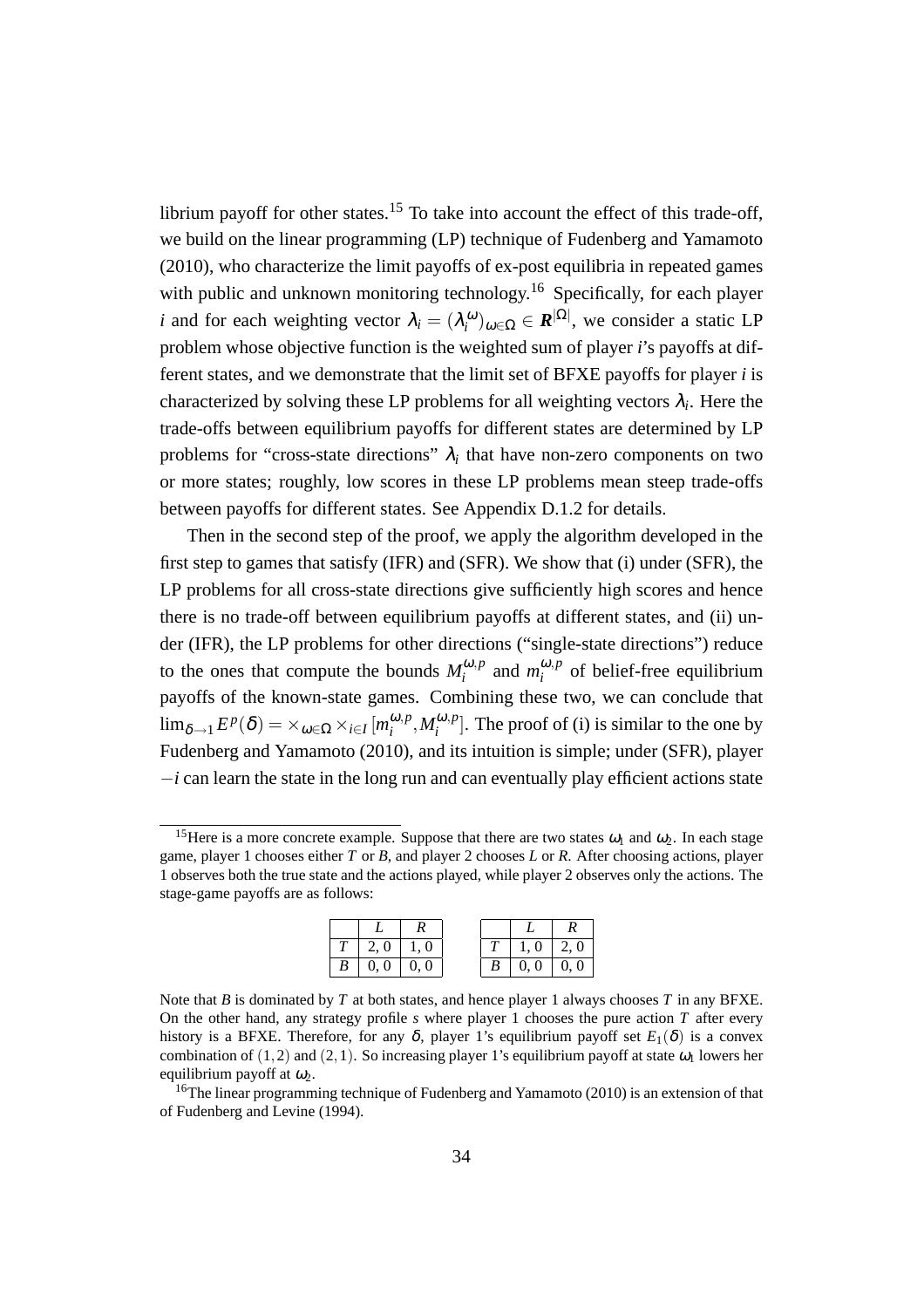by state, which means that there is no trade-off between player *i*'s payoffs at different states. The proof of (ii) is slightly different from the one by Fudenberg and Yamamoto (2010). The key in our proof is to use the fact that we define individual full rank using joint distributions of  $(a_{-i}, \sigma_{-i})$  so that all mixed actions have individual full rank under (IFR). On the other hand, Fudenberg and Yamamoto (2010) define individual full rank using distributions of signals only, and with this definition, some mixed action profiles may not have individual full rank even if all pure action profiles have individual full rank. As a result, they need a more careful analysis in order to prove the counterpart of (ii).

**Remark 5.** As a corollary of Proposition 4, we can derive a sufficient condition for the existence of BFXE with patient players; there are BFXE if players are patient, (IFR) and (SFR) hold, and there is *p* such that  $M_i^{\omega,p} > m_i^{\omega,p}$  $\binom{w,p}{i}$  for all *i* and ω. Note that the last condition " $M_i^{\omega, p} > m_i^{\omega, p}$  $\int_{i}^{\omega,p}$  for all *i* and  $\omega$ " implies that there are belief-free equilibria with respect to  $p$  for each state  $\omega$ .

### **5.2 Secret Price-Cutting Game**

In this subsection, we apply Proposition 4 to a secret price-cutting game in order to see how it works in economic examples. Suppose that there are two firms in a market. The firms do not know the true state  $\omega \in \Omega$  and they have a common prior  $\mu \in \Delta \Omega$ . In every period, firm *i* chooses its price  $a_i \in A_i$ . Firm *i*'s sales level  $\sigma_i \in \Sigma_i$  depends on the price vector  $a = (a_1, a_2)$  and an unobservable aggregate shock  $\eta \in [0,1]$ , which follows a distribution  $F^{\omega}(\cdot|a)$  with density  $f^{\omega}(\cdot|a)$ . Given  $(a, \eta)$ , we denote the corresponding sales level of firm *i* by  $\sigma_i(a, \eta)$ . Firm *i*'s profit is  $u_i(a_i, \sigma_i) = a_i \sigma_i - c_i(\sigma_i)$ , where  $c_i(\sigma_i)$  is the production cost. In this setup, the distribution of sales level profile  $\sigma = (\sigma_1, \sigma_2)$  conditional on  $(\omega, a)$  is given by  $\pi^{\omega}(\cdot|a)$ , where  $\pi^{\omega}(\sigma|a) = \int_{\eta \in {\{\tilde{\eta} \mid \sigma = (\sigma_1(a,\tilde{\eta}), \sigma_2(a,\tilde{\eta}))\}}} f^{\omega}(\eta|a) d\eta$ . Also, firm *i*'s expected payoff at state  $\omega$  given  $a$  is  $g_i^{\omega}(a) = \sum_{\sigma_i \in \Sigma_i} \pi^{\omega}(y|a) u_i(a_i, y_i)$ .

Rotemberg and Saloner (1986) consider a repeated duopoly model in which aggregate shocks  $\eta$  are observable to the firms and follow an i.i.d. process. The model here differs from theirs in that (i) aggregate shocks  $\eta$  are not observable and (ii) the distribution of  $\eta$  is unknown to the firms. This is a natural assumption in some economic situations; for example, when the firms enter a new market, they may not know the structure of the market and hence may not know the exact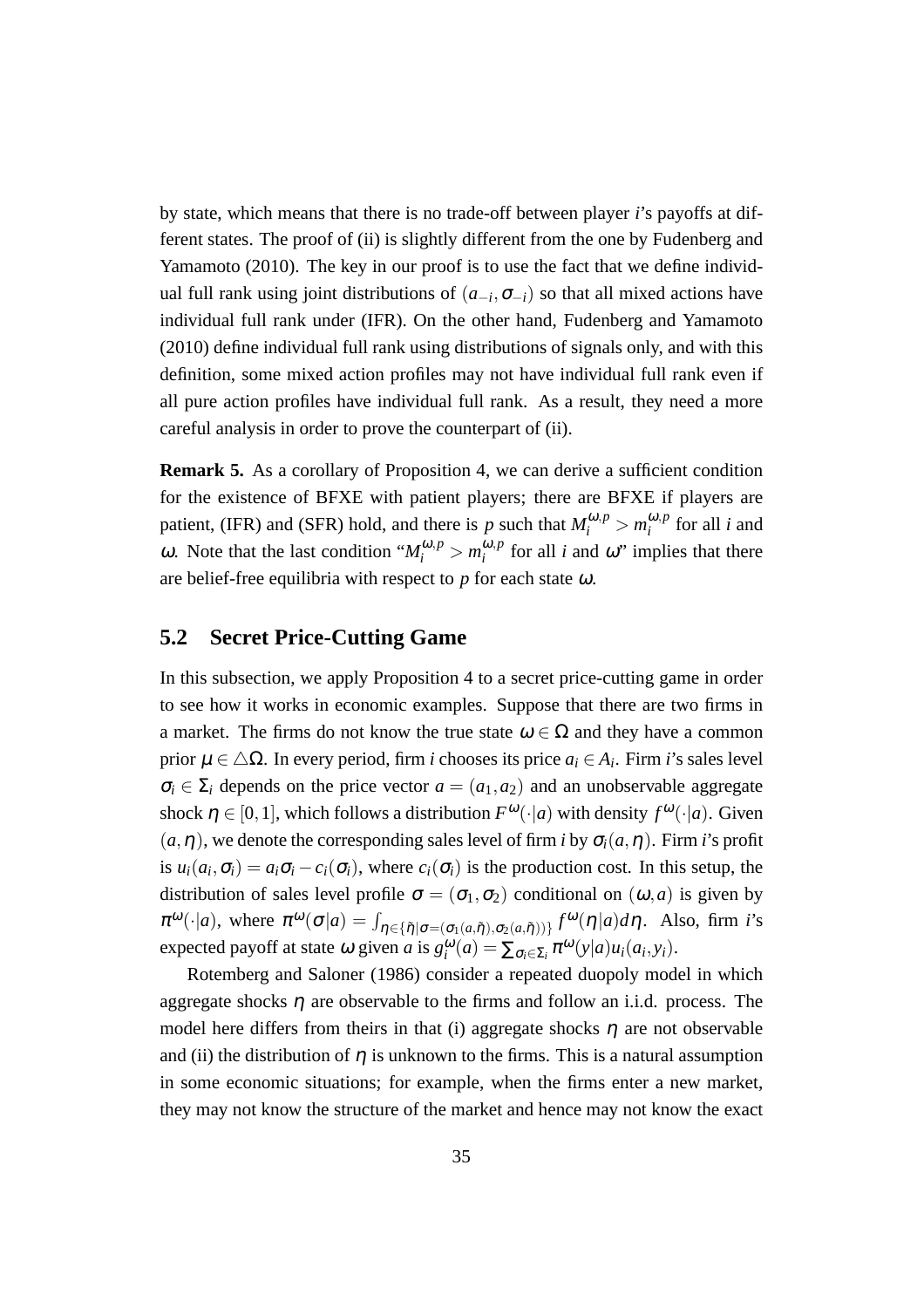distribution of an aggregate shock.

Assume that if the firms knew the distribution of an aggregate shock  $\eta$ , there would be a belief-free equilibrium in which the firms earn payoffs Pareto-dominating a static Nash equilibrium payoff; i.e., we assume that there is *p* such that  $M_i^{\omega,p}$ *m* <sup>ω</sup>,*p*  $\sum_i^{(\omega,p)}$  and  $M_i^{(\omega,p)} > g_i^{(\omega)}(\alpha^{NE,(\omega)})$  for all *i* and  $\omega$ , where  $\alpha^{NE,(\omega)}$  is a Nash equilibrium of the stage game when  $\omega$  is known. Then Proposition 4 says that even though the firms do not know the distribution of  $\eta$ , they can still maintain the same level of collusion under  $(SFR)$ .<sup>17</sup>

A sufficient (though not necessary) condition for the existence of such *p* is that the uncertainty on the distribution of  $\eta$  is "small." To see this, suppose that the monitoring structure at different states are "close" in that  $|\pi^{\omega}(\sigma|a) - \pi^{\tilde{\omega}}(\sigma|a)| <$  $\epsilon$  for all *a*,  $\sigma$ ,  $\omega$ , and  $\tilde{\omega}$  where  $\epsilon > 0$  is a small number. Assume that for some state  $\omega^* \in \Omega$ , there is a belief-free equilibrium in which the firms earn payoffs Paretodominating a static Nash equilibrium payoff, that is, assume that for some  $\omega^*$  and  $p^*$ ,  $M_i^{\omega^*, p^*} > m_i^{\omega^*, p^*}$  $\sum_{i}^{\omega^*, p^*}$  and  $M_i^{\omega^*, p^*} > g_i^{\omega^*}$  $\int_{i}^{\omega^*} (\alpha^{NE,\omega^*})$  for each *i*. From EHO, we know that  $M_i^{\omega,p}$  $\sum_{i}^{\omega,p}$  and  $m_i^{\omega,p}$  $\psi_i^{(\omega, p)}$  are continuous with respect to  $\pi^{\omega}$  almost everywhere; thus when  $\varepsilon$  is sufficiently small, generically we have  $M_i^{\omega, p^*} > m_i^{\omega, p^*}$  $\sum_{i=1}^{a} a_i p^*$  and  $M_i^{a} p^*$  >  $g_i^{\omega}(\alpha^{NE,\omega})$  for all *i* and  $\omega$ , which shows that  $p^*$  satisfies the assumption. This shows that if the uncertainty is small, the firms can earn the same profit as in the case with no uncertainty. Note that this is not a trivial result because the equilibrium strategies of EHO usually depend on the fine details of the signal distribution and a belief-free equilibrium at state  $\omega^*$  is not an equilibrium at state  $\omega \neq \omega^*$  even if the uncertainty is small.

## **5.3 Revisiting the Examples in Section 3**

In Section 3.1, we have already shown that there are efficient equilibria in the public goods game if the likelihood ratio condition (1) is satisfied. Now we apply Proposition 4 to this example to show that the likelihood ratio condition (1) is not necessary for the existence of asymptotically efficient equilibria. Specifically,

 $17$ Unfortunately, belief-free equilibrium payoffs cannot approximate Pareto-efficient outcomes in general, so the equilibrium discussed here may not be an optimal collusion scheme. In the working paper version, we show that a larger payoff set can be attained by combining the idea of BFXE with review strategies; in particular, the efficient payoff can be approximated under some mild conditions. Also we describe the simple equilibrium strategies for secret price-cutting games.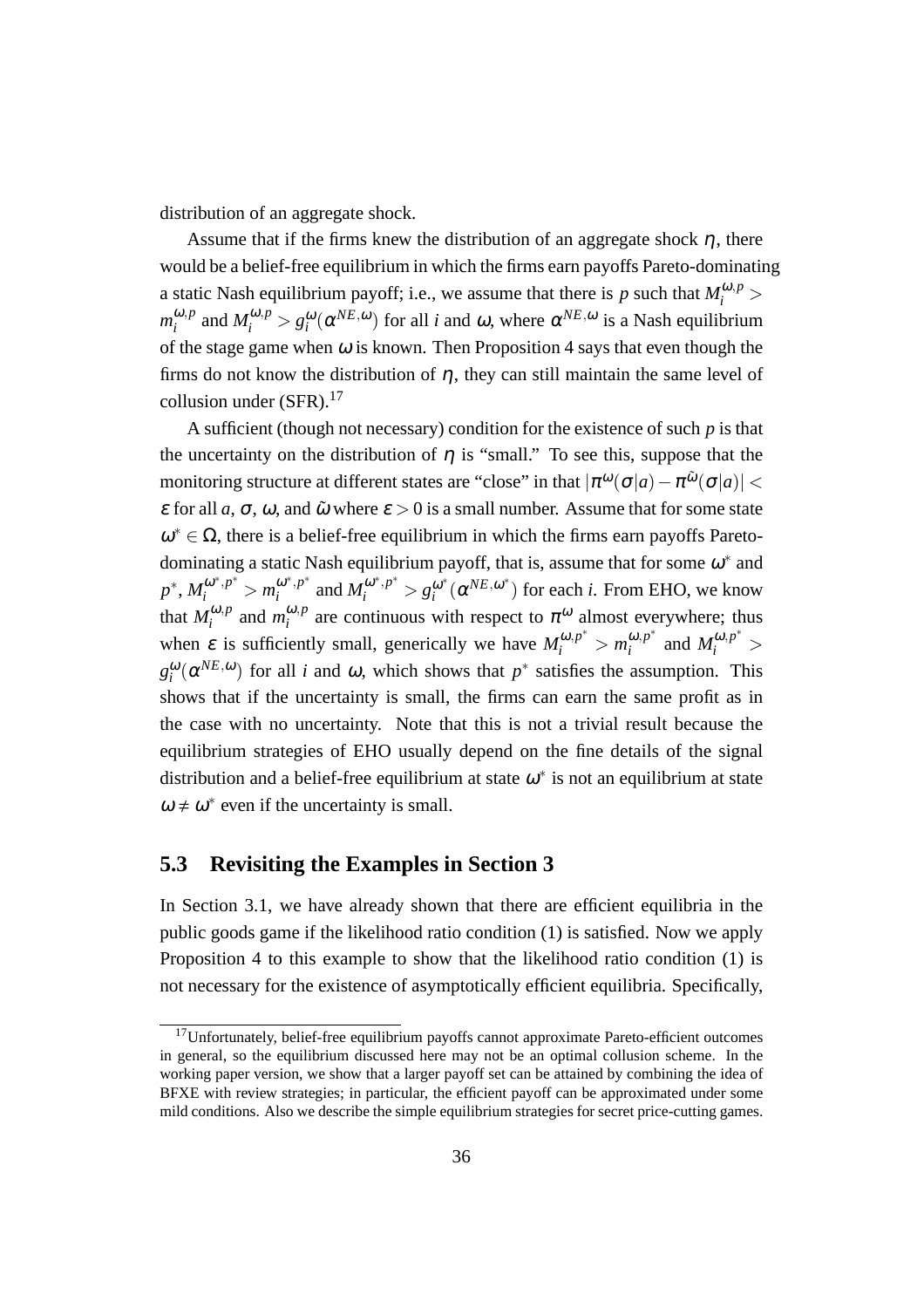instead of the likelihood ratio condition (1), here we assume that for each *i*, there is an action  $a_i$  such that  $(\pi_i^{\omega_1}(z_i|a_i, a_{-i}))_{z_i} \neq (\pi_i^{\omega_2}(z_i|a_i, a_{-i}))_{z_i}$  for each  $a_{-i}$ ; this assures that player  $i$  can learn the true state  $\omega$  from observed signals regardless of the opponent's play. In what follows, we show that there are asymptotically efficient equilibria under this weaker assumption.

It is easy to see that the above assumption implies (SFR). Note also that (IFR) is satisfied in this example, as actions are observable. Hence, Proposition 4 applies and the limit set of BFXE payoffs is equal to the product of the belieffree equilibrium payoff sets of the known-state games; in particular, we have  $\times_{\omega \in \Omega} \times_{i \in I} [m_i^{\omega, p}]$  $\sum_{i}^{\omega,p}$ ,  $M_i^{\omega,p}$  $\lim_{i}$   $\sum_{i}$   $\lim_{\delta \to 1}$   $E(\delta)$  for each *p*. EHO show that when actions are observable, the bounds  $M_i^{\omega,p}$  $\sum_{i}^{\omega,p}$  and  $m_i^{\omega,p}$  $\binom{w,p}{i}$  of belief-free equilibrium payoffs are computed by the following simple formulas: $18$ 

$$
M_i^{\omega, p} = \sum_{R \in \mathcal{R}} p(R) \max_{\alpha_{-i} \in \triangle R_{-i}} \min_{a_i \in R_i} g_i^{\omega}(a_i, \alpha_{-i})
$$
(3)

and

$$
m_i^{\omega, p} = \sum_{R \in \mathcal{R}} p(R) \min_{\alpha_{-i} \in \Delta R_{-i} a_i \in A_i} \max_{a_i} g_i^{\omega}(a_i, \alpha_{-i}).
$$
\n(4)

We use these formulas to compute the BFXE payoff set in this example. Consider  $p \in \Delta \mathcal{R}$  such that  $p(A) = 1$  and  $p(R) = 0$  for other *R*. From (3) and (4), we have  $M_i^{p, \omega_1} = M_i^{p, \omega_2} = 3$ ,  $m_i^{p, \omega_1} = 0$ , and  $m_i^{p, \omega_2} = 1$  for each *i*. Hence  $\times_{i\in I}([0,3]\times[1,3]) \subseteq \lim_{\delta\to 1}E(\delta)$ , which implies that there is a BFXE approximating  $((3,3),(3,3))$  for sufficiently large  $\delta$ . That is, efficiency is achieved for sufficiently high  $\delta$  even if the likelihood ratio condition (1) is not satisfied. Also, it is easy to see that the result is valid even if the payoff function  $g_i^{\omega}$  is perturbed; as long as the payoff matrix is a prisoner's dilemma at  $\omega_1$  and is a chicken game at  $\omega_2$ , the payoff vector  $g(C, C) = (g_i^{\omega}(C, C))_{(i,\omega)}$  can be approximated by a BFXE.

Likewise, we can apply Proposition 4 to the example in Section 3.2 to show that there are asymptotically efficient equilibria. Recall that in Section 3.2, we have constructed a BFXE in which players learn the state, but its equilibrium payoff is bounded away from the efficient payoff  $((1,1),(1,1))$ . Now we show

<sup>&</sup>lt;sup>18</sup>In words,  $M_i^{\omega, p}$  is equal to player *i*'s worst payoff at state  $\omega$ , given that player  $-i$  tries to reward player *i*, and given that players have to choose actions from a recommended set. Likewise,  $\overline{m}_i^{\omega,p}$  is equal to player *i*'s maximum payoff at  $\omega$ , given that player −*i* tries to punish player *i*, and given that player −*i* has to choose an action from a recommended set.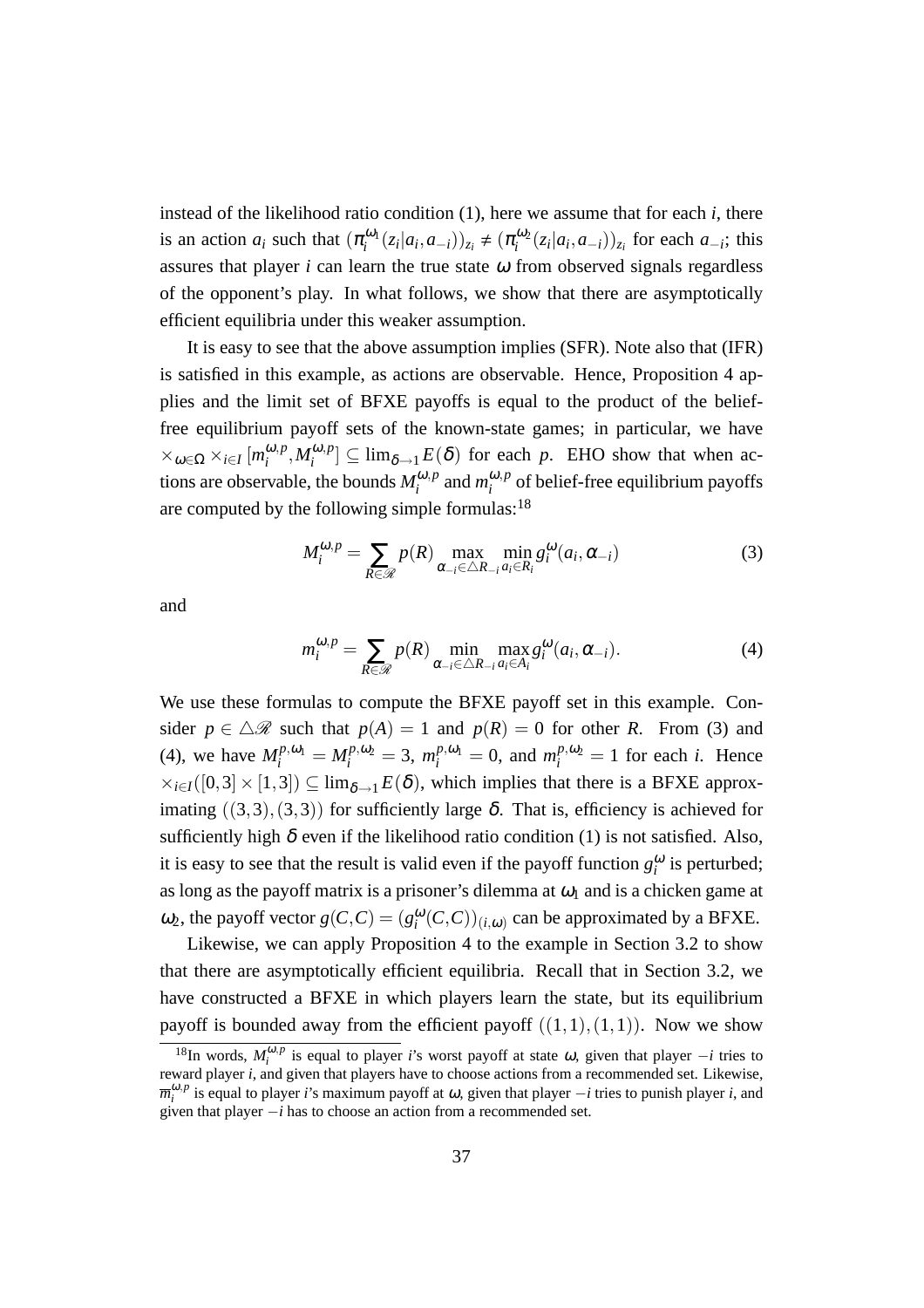that there are BFXE approximating the payoff  $((1,1),(1,1))$ . To do so, note that both (IFR) and (SFR) are satisfied in this example, so that from Proposition 4, we have  $\times_{\omega \in \Omega} \times_{i \in I} [m_i^{\omega, p}]$  $_{i}^{\omega,p}$ ,  $M_{i}^{\omega,p}$  $\binom{a}{i}$ ,  $\binom{b}{i}$   $\subseteq$   $\lim_{\delta \to 1} E(\delta)$  for each *p*. Note also that, since actions are observable,  $M_i^{\omega,p}$  $\sum_{i}^{\omega,p}$  and  $m_i^{\omega,p}$  $\binom{w,p}{i}$  are computed by (3) and (4), and we have  $M_i^{\omega, p} = 1$  and  $m_i^{\omega, p} = 0$  for *p* such that  $p(A) = 1$ . Combining these two observations, it follows that there is a BFXE that approximates  $((1,1),(1,1))$  when  $\delta$  is large enough. Also, it is easy to see that the same result holds even if we have more general signal structures; specifically, the likelihood ratio condition  $\sum_{z_i \in Z_i^{\omega}} \pi_i^{\omega}(z_i|a) = \frac{2}{3}$  is dispensable. All we need here is (SFR), which is satisfied as long as there is an action  $a_i$  such that  $(\pi_i^{\omega_1}(z_i|a_i, a_{-i}))_{z_i} \neq (\pi_i^{\omega_2}(z_i|a_i, a_{-i}))_{z_i}$  for each *a*−*<sup>i</sup>* .

### **5.4 Comparison with Fudenberg and Yamamoto (2010)**

This paper investigates the effect of uncertainty about the monitoring structure in repeated games with private monitoring. Fudenberg and Yamamoto (2010) study a similar issue in repeated games with public monitoring, where players observe public signals in every period. They show that under some identifiability condition, the folk theorem holds so that there are equilibria in which players eventually obtain payoffs almost as if they commonly knew the state and played an equilibrium for that state. Their approach and ours are similar in the sense that both look at ex-post equilibria and characterize the limit equilibrium payoffs using linear programming problems. However, our state-learning theorem is not a corollary of Fudenberg and Yamamoto (2010). Indeed, how players learn the state and use that information in BFXE is different from the one in Fudenberg and Yamamoto (2010) in the following sense.

The key in Fudenberg and Yamamoto (2010) is to look at public strategies in which players' play depends only on past public signals. This means that players ignore all private information such as the first- or higher-order beliefs about  $\omega$ ; instead, they perform a statistical test about the true state  $\omega$  using public signals and determine their continuation play. In other words, players form a "publicly observable dummy belief" about the true state  $\omega$  which depends only on public information, and effectively adjust their play. This allows players to coordinate their play perfectly. Also, since the publicly observable belief converges to the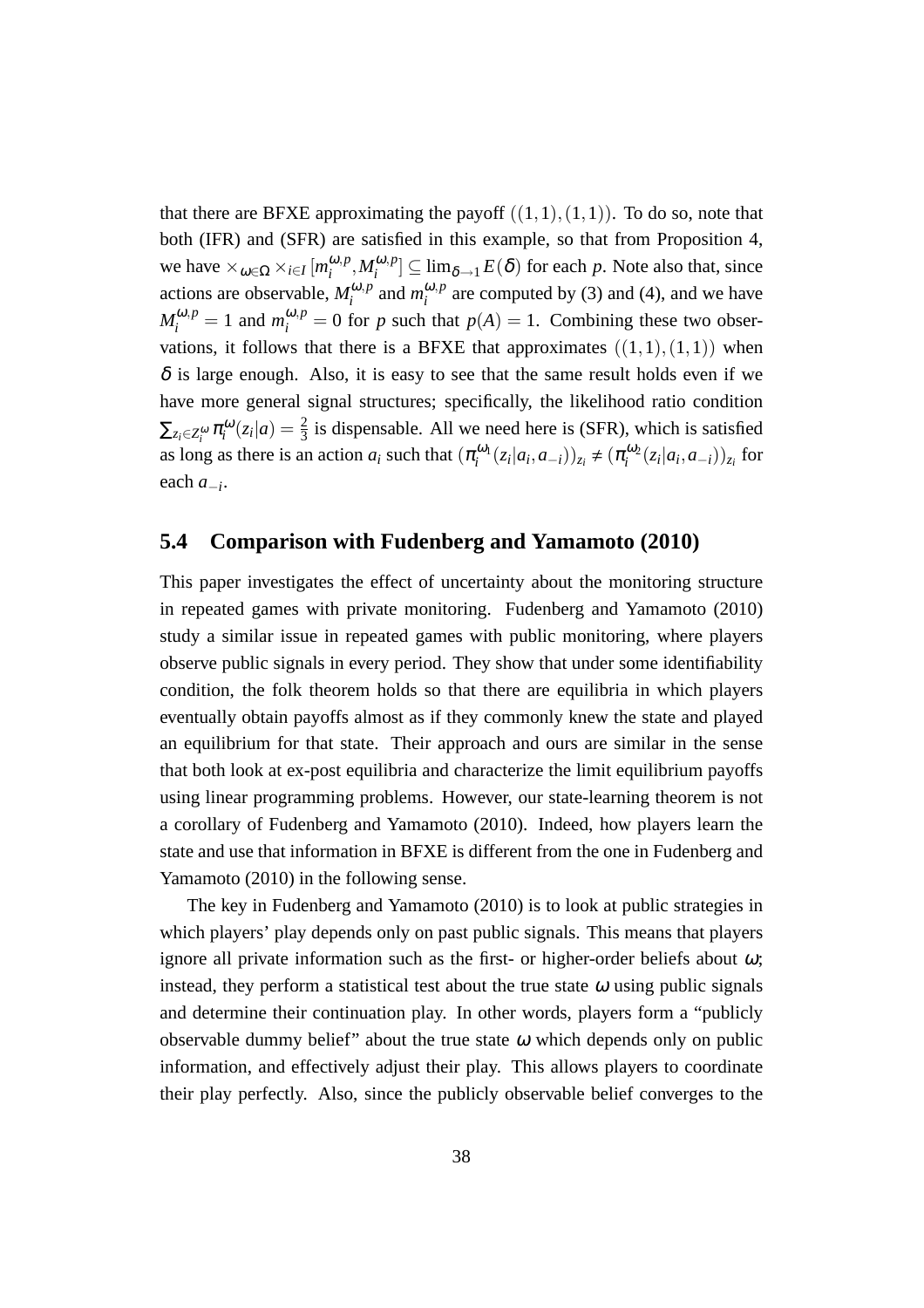true state  $\omega$ , players' long-run payoffs can approximate the target payoffs state by state. While the public dummy belief may often diverge from players' private beliefs, nobody has an incentive to deviate from the above strategy because any unilateral deviation will be statistically detected and will be punished in future. Note that the same idea is used in Wiseman (2012), who studies the case in which actions are observable and players receive both public and private signals about the true state. He proves the folk theorem by constructing equilibria in which players compute a public dummy belief and adjust their continuation play while all private signals are ignored. His constructive proof illustrates the usefulness of a public dummy belief more explicitly than the non-constructive proof of Fudenberg and Yamamoto (2010).

When we consider private monitoring, the above idea does not work because there is no public information; players cannot form a public dummy belief and they need to use private signals to learn the true state. Thus, in general, players' higher-order beliefs are relevant to their incentives, which makes the analysis intractable. To avoid such a complication, we consider "belief-free" equilibria in which each player makes her opponent indifferent over the relevant actions given any history. This property assures that players' higher-order beliefs are irrelevant to their incentives.<sup>19</sup> Of course, requiring players to be indifferent comes at a cost in the sense that it is much stronger than sequential rationality; indeed, we need to find a strategy profile that satisfies all the indifference conditions independently of the true state  $\omega$ . Nonetheless, we find that this requirement still leaves enough strategies so that BFXE can support many non-trivial payoffs (including Paretoefficient outcomes) if (SFR) holds and players can privately learn the true state. In other words, our result shows that ex-post equilibria work nicely even if we look at the case in which players learn the state from private signals (so that they cannot coordinate their play) and even if we impose many indifference conditions.

<sup>&</sup>lt;sup>19</sup>Indeed, we can formally show that players' higher-order beliefs are irrelevant to the set of BFXE payoffs in the following sense. As shown in Appendix D.1.1, player *i*'s equilibrium payoff set given  $\delta$  is the largest fixed point of the operator  $B_i^p$ , and this operator depends on the signal distribution <sup>π</sup> only through the marginal distribution <sup>π</sup>−*<sup>i</sup>* . This means that the equilibrium payoff set is the same even if the correlation between private signals changes and players' higher-order beliefs are perturbed.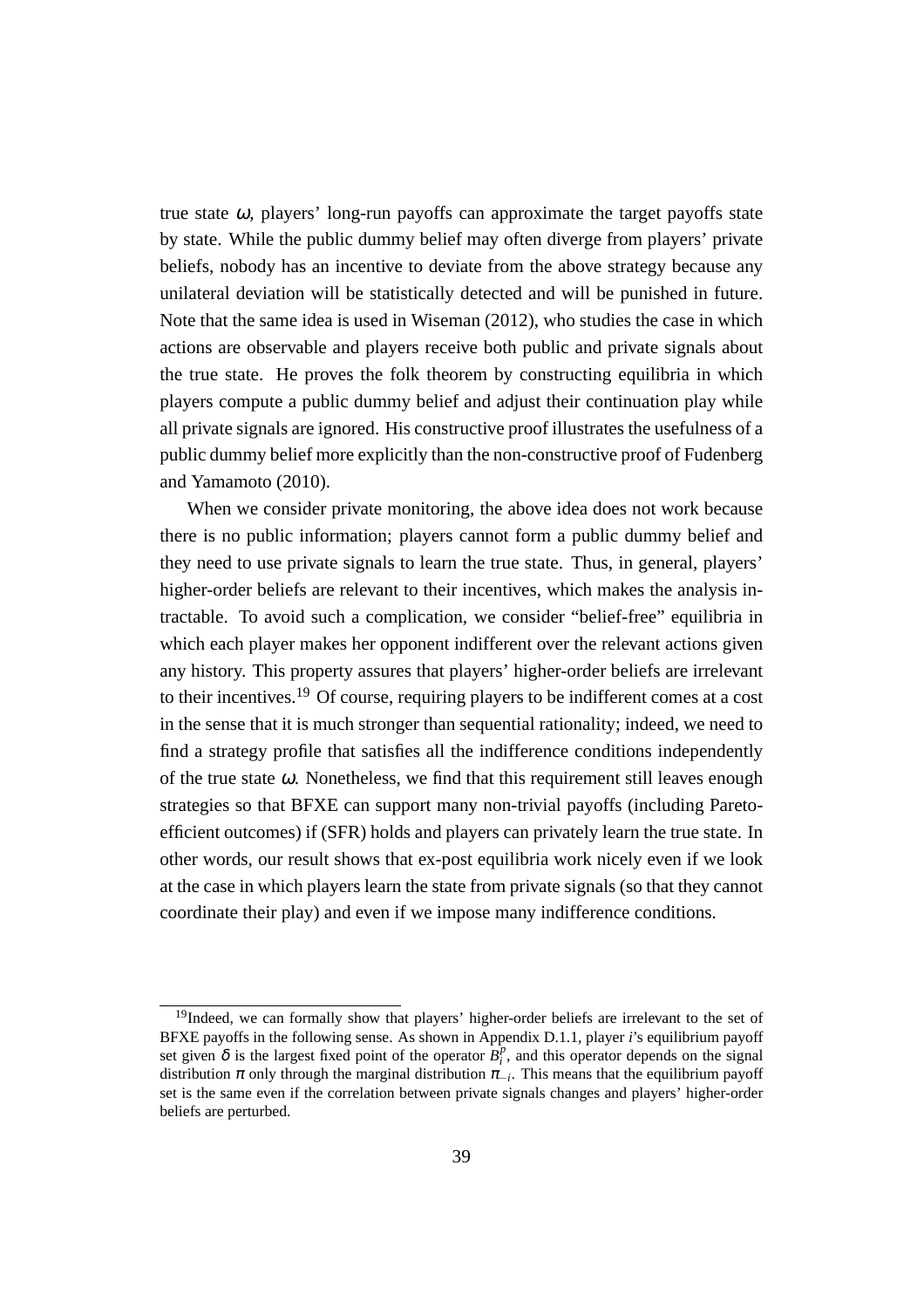## **6 Conditionally Independent Signals**

### **6.1 BFXE and Review Strategies**

In repeated games with private monitoring and with a known state, the set of belief-free equilibrium payoffs is typically a strict subset of feasible and individually rational payoff set. To attain a larger payoff set, several papers combine the idea of review strategies and belief-free equilibria (*belief-free review-strategy equilibria* of Matsushima (2004), EHO, Yamamoto (2007), and Yamamoto (2012)); this approach works well especially for games with *independent monitoring*, where players observe statistically independent signals conditional on an action profile and an unobservable common shock. For example, the folk theorem is established for the repeated prisoner's dilemma with independent monitoring.

The idea of review strategies is roughly as follows. The infinite horizon is regarded as a sequence of review phases with length *T*. Within a review phase, players play the same action and pool private signals. After a *T*-period play, the pooled private signals are used to test whether the opponent deviated or not; then the law of large numbers assures that a player can obtain precise information about the opponent's action from this statistical test. The past work constructs a reviewstrategy equilibrium such that a player's play is belief-free at the beginning of each review phase, assuming that the signal distribution is conditionally independent. Under conditionally independent monitoring, a player's private signals within a review phase does not have any information about whether she could "pass" the opponent's statistical test, which greatly simplifies the verification of the incentive compatibility.

In this subsection, we show that this approach can be extended to the case where players do not know the true state, although the constructive proof of the existing work does not directly apply. Specifically, we consider review strategies where a player's play is belief-free and ex-post optimal at the beginning of each *T*-period review phase, and we compute its equilibrium payoff set. We find that if the signal distribution satisfies some identifiability conditions, there are sequential equilibria where players eventually obtain payoffs almost as if they commonly knew the state and played a belief-free review-strategy equilibrium for that state. Then in the next subsection, we apply this result to a secret price-cutting game,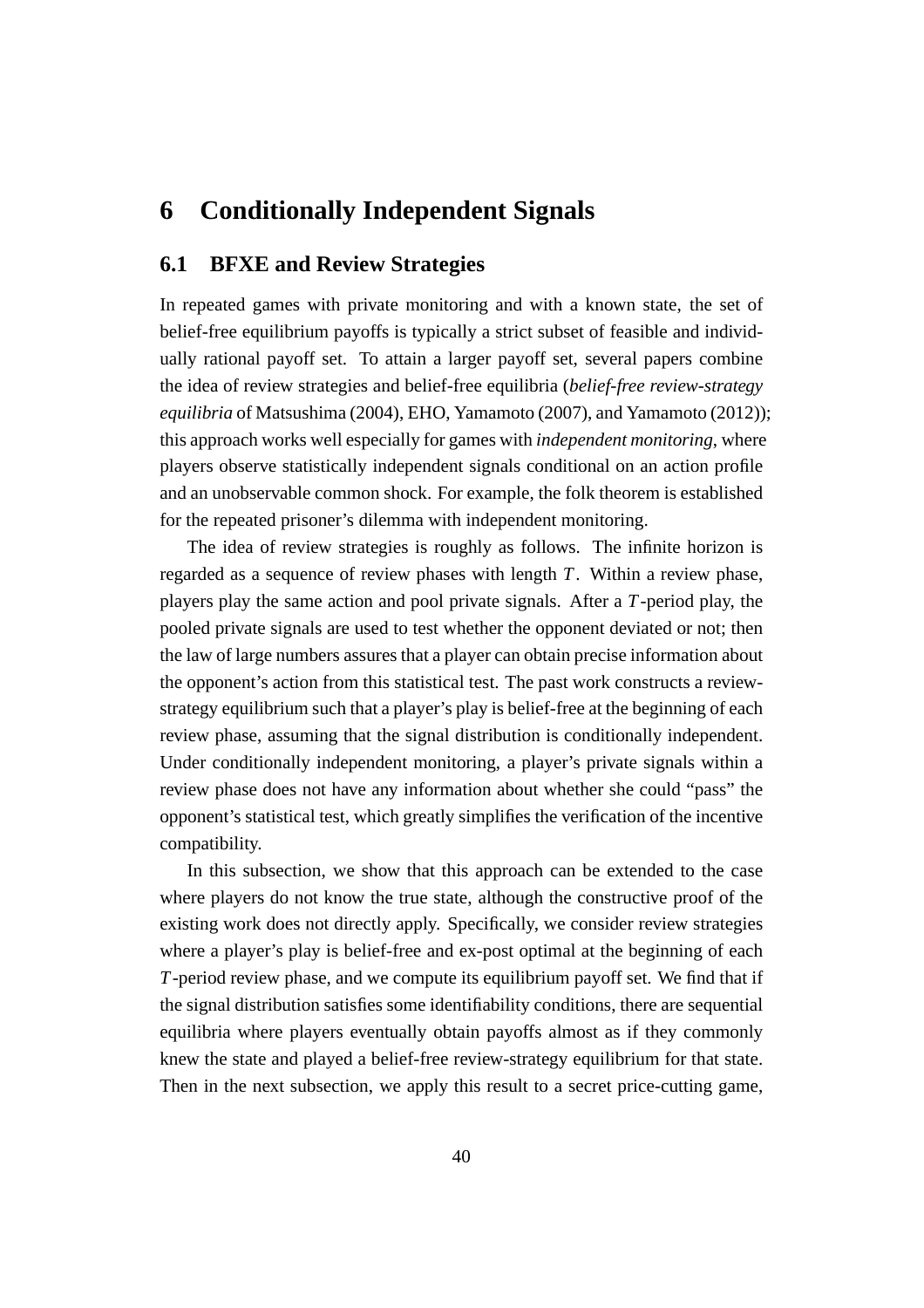and show that cartel is self-enforcing even if firms do not have precise information about the market demand. Also we give a simple equilibrium construction.

As mentioned, the past work has shown that review strategies work well for games with independent monitoring.<sup>20</sup> Here we impose the same assumption on the signal distribution:

**Condition Weak-CI.** There is a finite set  $\Sigma_0$ ,  $\tilde{\pi}_0^{\omega}$  :  $A \to \Delta \Sigma_0$  for each  $\omega$ , and  $\tilde{\pi}_i^{\omega}: A \times \Sigma^0 \to \triangle \Sigma_i$  for each  $(i, \omega)$  such that the following properties hold.

(i) For each  $\omega \in \Omega$ ,  $a \in A$ , and  $\sigma \in \Sigma$ ,

$$
\pi^{\omega}(\sigma|a) = \sum_{\sigma_0 \in \Sigma_0} \tilde{\pi}_0^{\omega}(\sigma_0|a) \prod_{i \in I} \tilde{\pi}_i^{\omega}(\sigma_i|a, \sigma_0).
$$

(ii) For each  $i \in I$ ,  $\omega \in \Omega$ , and  $a_{-i} \in A_{-i}$ ,  $\text{rank} \tilde{\Pi}_{-i}^{\omega}(a_{-i}) = |A_i| \times |\Sigma_0|$  where  $\tilde{\Pi}_{-i}^{\omega}(a_{-i})$  is a matrix with rows  $(\tilde{\pi}_{-i}^{\omega}(\sigma_{-i}|a_i, a_{-i}, \sigma_0))_{\sigma_{-i} \in \Sigma_{-i}}$  for all  $a_i \in A_i$ and  $\sigma_0 \in \Sigma_0$ .

Clause (i) says that the signal distribution is *weakly conditionally independent*, that is, after players choose profile *a*, an unobservable common shock  $\sigma_0$ is randomly selected, and then players observe statistically independent signals conditional on  $(a, \sigma_0)$ . Here  $\tilde{\pi}_0^{\omega}(\cdot | a)$  is the distribution of a common shock  $\sigma_0$ conditional on *a*, while  $\tilde{\pi}_i^{\omega}(\cdot|a,\sigma_0)$  is the distribution of player *i*'s private signal  $\sigma_i$  conditional on  $(a, \sigma_0)$ . Clause (ii) is a strong version of individual full rank; i.e., it implies that player −*i* can statistically distinguish player *i*'s action *a<sup>i</sup>* and a common shock  $\sigma_0$ . Note that clause (ii) is satisfied generically if  $|\Sigma_{-i}| \ge |A_i| \times |\Sigma_0|$ for each *i*. Note also that (Weak-CI) implies (IFR).

In addition to (Weak-CI), we assume that the signals distribution has full support.

**Definition 6.** The signal distribution has *full support* if  $\pi^{\omega}(\sigma|a) > 0$  for all  $\omega \in \Omega$ ,  $a \in A$ , and  $\sigma \in \Sigma$ .

As Sekiguchi (1997) shows, if the signal distribution has full support, then for any Nash equilibrium  $s \in S$ , there is a sequential equilibrium  $\tilde{s} \in S$  that yields the

 $^{20}$ Sugaya (2010a) construct belief-free review-strategy equilibria without conditional independence, but he assumes that there are at least four players.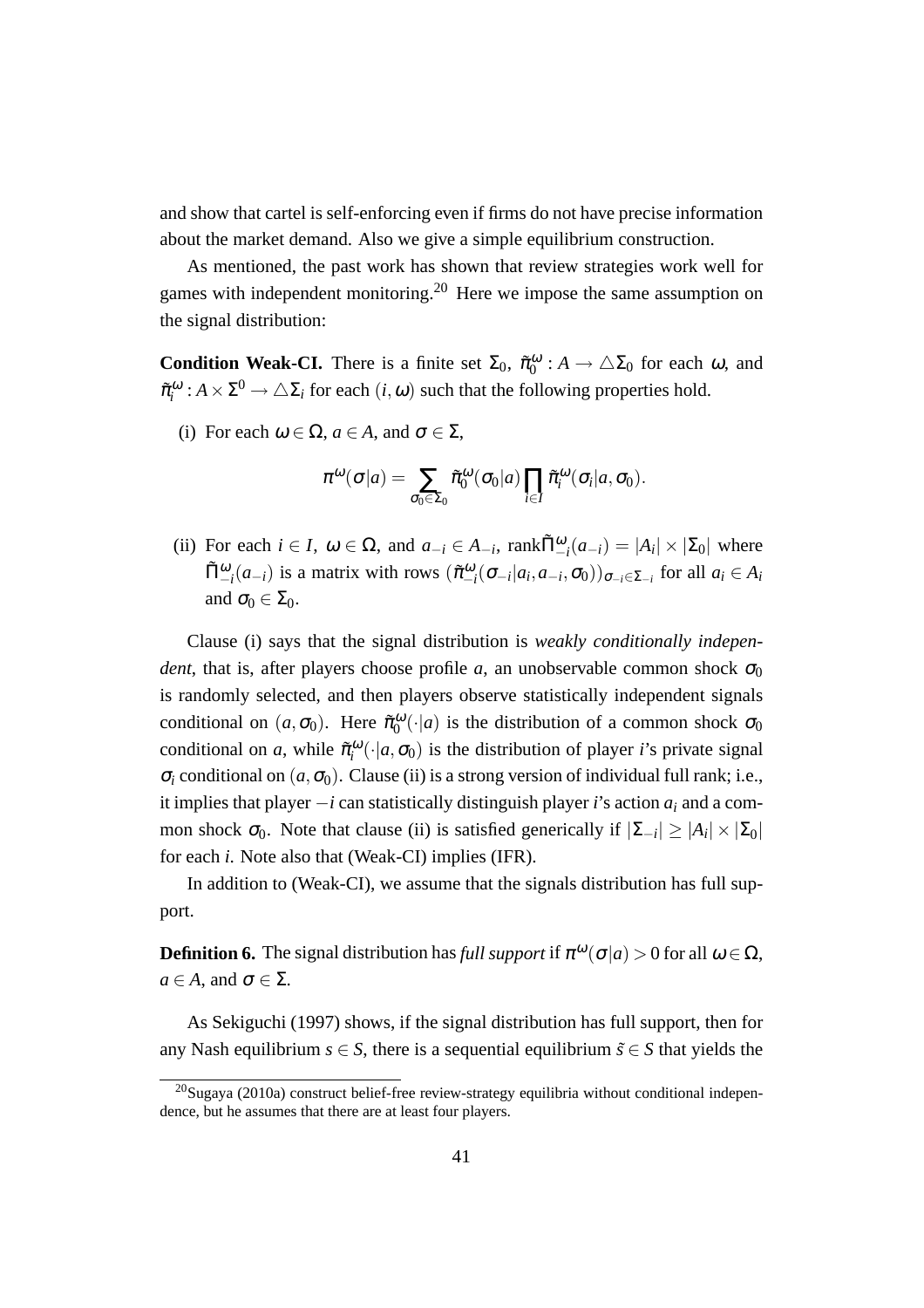same outcome. Therefore, the set of sequential equilibrium payoffs is identical with the set of Nash equilibrium payoffs.

Let  $N_i^{\omega,p}$  $\binom{w,p}{i}$  be the maximum of belief-free review-strategy equilibrium payoffs for the known-state game corresponding to the state  $\omega$ . Likewise, let  $n_i^{\omega, p}$  $\binom{w,p}{i}$  be the minimum of belief-free review-strategy equilibrium payoffs. As EHO and Yamamoto (2012) show, if the signal distribution is weakly conditionally independent, then these values are calculated by the following formulas:

$$
N_i^{\omega, p} = \sum_{R \in \mathcal{R}} p(R) \max_{a_{-i} \in R_{-i}} \min_{a_i \in R_i} g_i^{\omega}(a),
$$
  

$$
n_i^{\omega, p} = \sum_{R \in \mathcal{R}} p(R) \min_{a_{-i} \in R_{-i}} \max_{a_i \in A_i} g_i^{\omega}(a).
$$

Note that these formulas are similar to (3) and (4) in Section 5.3, but here we do not allow player −*i* to randomize actions.

The next proposition is the main result in this section; it establishes that if the signal distribution is weakly conditionally independent and if each player can privately learn the true state from observed signal distributions, then there are sequential equilibria where players eventually obtain payoffs almost as if they commonly knew the state and played a belief-free review-strategy equilibrium for that state. Note that this result reduces to Proposition 10 of EHO if  $|\Omega| = 1$ .

**Proposition 5.** *Suppose that the signal distribution has full support, and that (SFR) and (Weak-CI) hold. Suppose also that there is*  $p \in \triangle \mathscr{R}$  *such that*  $N_i^{\omega, p}$  > *n* <sup>ω</sup>,*p*  $\int_{i}^{\omega, p}$  *for all i and ω. Then*  $\bigcup_{p \in \triangle \mathcal{R}} \times_{i \in I} \times_{\omega \in \Omega} [n_i^{\omega, p}]$  $_{i}^{\omega,p}$ ,  $N_i^{\omega,p}$ *i* ] *is in the limit set of sequential equilibrium payoffs as*  $\delta \rightarrow 1$ *.* 

The proof of this proposition is parallel to that of Proposition 3. Recall that the proof of Proposition 3 consists of two steps; we first develop the linear programming technique to compute the limit set of BFXE payoffs for general environments, and then apply it to games that satisfy the identifiability conditions. Here we follow a similar two-step procedure to prove Proposition 5: We first characterize the limit set of review-strategy equilibrium payoffs for general environments by extending the linear programming technique in Appendix D, and then apply it to games that satisfy the identifiability conditions. See Appendix E for details.

**Remark 6.** In Proposition 5, we assume the signal distribution to be weakly conditionally independent. The result here is robust to a perturbation of the signal dis-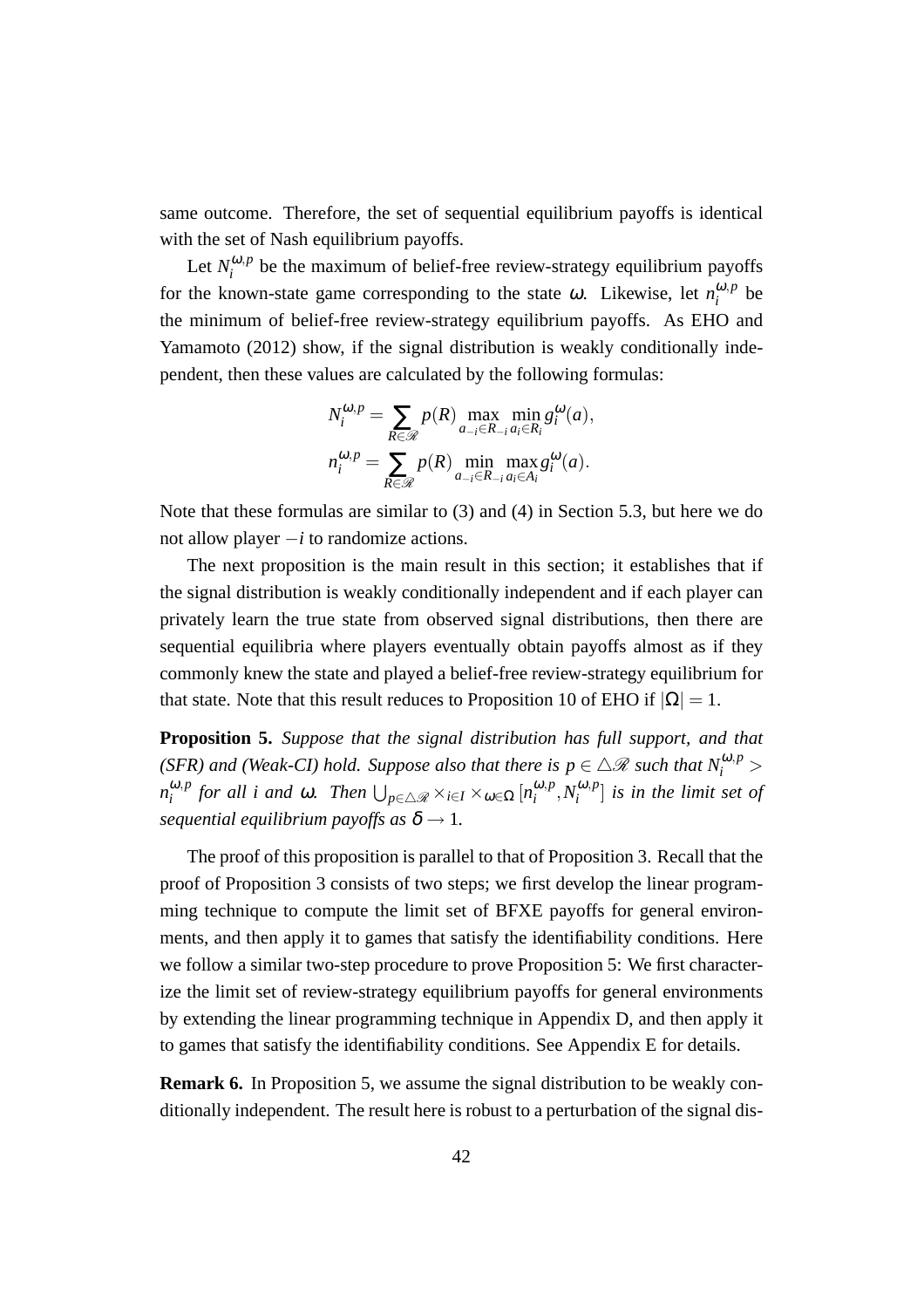tribution; that is, any interior point of  $\bigcup_{p \in \triangle \mathcal{R}} \times_{i \in I} \times_{\omega \in \Omega} [n_i^{\omega, p}]$  $_{i}^{\omega,p}$ ,  $N_i^{\omega,p}$  $\binom{w,p}{i}$  is achieved by a sequential equilibrium if the discount factor is sufficiently close to one and if the signal distribution is sufficiently close to a weakly-conditionally-independent distribution. See Yamamoto (2012) for more details.

### **6.2 Review Strategies in Secret Price-Cutting**

In Section 5.2, we have shown that in secret price-cutting games, there are BFXE where the firms can achieve payoffs better than the static equilibrium payoffs state by state. However, these equilibria are not an optimal collusion scheme, because belief-free equilibrium payoffs cannot approximate Pareto-efficient outcomes when players do not observe actions. In the this subsection, we consider review strategies in the secret price-cutting game and show that firms can maintain an efficient self-enforcing cartel agreement even if they do now know how profitable the market is. To make our analysis simple, suppose that there are only two possible states and  $A_i = \{C, D\}$ ; i.e., in every period, firm *i* chooses either the high price *C* or the low price *D*.

We assume that  $u_i$  and  $\pi$  are such that (SFR) and (Weak-CI) hold,<sup>21</sup> and such that the stage game is the prisoner's dilemma for both states; i.e.,  $(C, C)$  is efficient but *D* dominates *C* at each state. Then Proposition 5 applies so that for each  $p \in \triangle \mathscr{R}$ , the set  $\times_{i \in I} \times_{\omega \in \Omega} [n_i^{\omega, p}]$  $_{i}^{\omega,p}$ ,  $N_i^{\omega,p}$  $\binom{a}{i}$  is in the limit set of sequential equilibrium payoffs as  $\delta \to 1$ . In particular for *p* such that  $p(A) = 1$ , we have  $N_i^{\omega, p} = g_i^{\omega}(C, C)$ and  $n_i^{\omega,p} = g_i^{\omega}(D,D)$  for each *i* and  $\omega$ . Therefore the efficient payoff  $g(C, C)$  can be approximated by a sequential equilibrium.

Also, in this example, we can explicitly construct asymptotically efficient equilibria. The equilibrium construction here is an extension of the BFXE in Section 3.1. Specifically, the infinite horizon is regarded as a sequence of review phases with *T* periods, and in each review phase, player *i* is either in the "reward state"  $x(1)$  or the "punishment state"  $x(2)$ . When player *i* is in the reward state  $x(1)$ , she chooses the high price *C* for *T* periods to reward the opponent. On the other hand, when she is in the punishment state  $x(2)$ , she chooses the low price *D* for *T* periods to punish the opponent. At the end of each review phase, player *i*

 $21$ Matsushima (2004) gives a condition under which the signal distribution of a secret pricecutting game is weakly conditionally independent.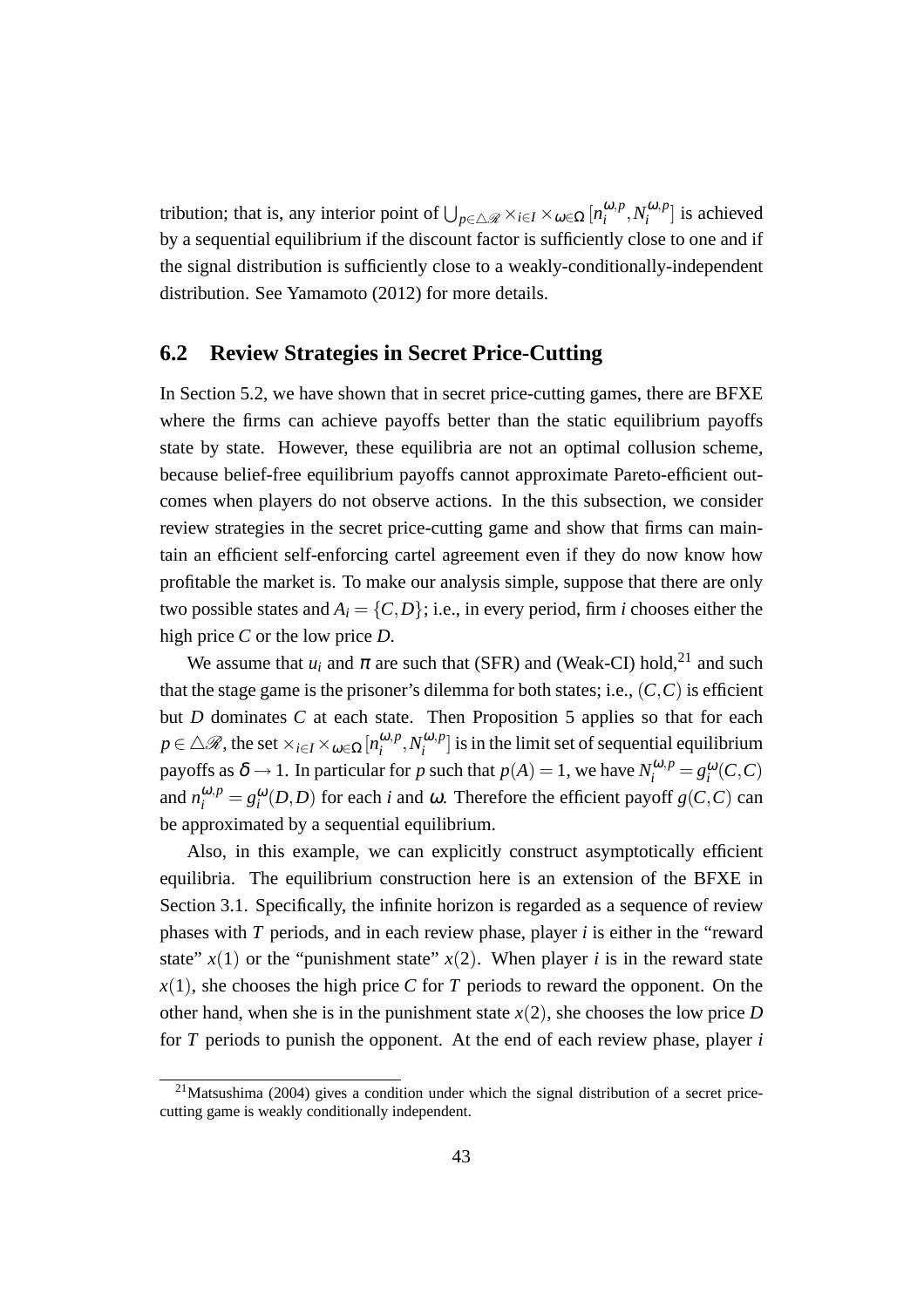transits over  $x(1)$  and  $x(2)$ , where the transition probability depends on the recent *T*-period history.

As in Section 3.1, let  $v_2(k) = (v_2^{\omega_1}(k), v_2^{\omega_2}(k))$  denote the target payoff of player 2 when player 1's current state is  $x(k)$ . Set  $v_2^{\omega}(1) = g_2^{\omega}(C, C) - \varepsilon$  and  $v_2^{\omega}(2) = g_2^{\omega}(D,D) + \varepsilon$  for each  $\omega$  where  $\varepsilon$  is a small positive number; that is, we let the target payoff at the reward state be close to the payoff by  $(C, C)$ , and the target payoff at the punishment state be close to the payoff by (*D*,*D*).

The key of our equilibrium construction is to choose player *i*'s transition rule carefully so that player  $-i$  is indifferent between being in  $x(1)$  and in  $x(2)$  in the initial period of a review phase, regardless of the state of the world  $\omega$ . For example, suppose that player 1 is in the reward state  $x(1)$  and will choose C for the next *T* periods. Since  $g_2^{\omega}(C,D) > g_2^{\omega}(C,C) > v_2^{\omega}(1)$  for each  $\omega$ , player 2's average payoff for the next *T* periods will be greater than the target payoff  $v_2^{\omega}(1)$ regardless of the true state  $\omega$  and of what player 2 will do. To offset this extra profit, player 1 will switch to the punishment state  $x(2)$  after the *T*-period play with positive probability. Specifically, at the end of the review phase with length *T*, player 1 performs statistical tests about the true state  $\omega$  and about player 2's play using the information pooled within the *T* periods, and then determines the transition probability. This transition rule is an extension of that in Section 3.1; recall that in the automaton constructed in Section 3.1, the transition probability β depends both on an observed action  $a_2$  and on a private signal  $z_1$  which is sufficiently informative about  $\omega$  in the sense that the likelihood ratio condition (1) is satisfied. Here in the secret price-cutting model, actions are not directly observable and the likelihood ratio condition may not be satisfied; instead, player 1 aggregates information during  $T$  periods to perform statistical tests about  $a_2$  and ω. This allows player 1 to obtain (almost) precise information about  $a_2$  and ω, so that as in Section 3.1, we can find transition probabilities which make player 2 indifferent between being at  $x(1)$  and  $x(2)$ . Also, we can show that when player 1 uses some sophisticated statistical tests, it is suboptimal for player 2 to mix *C* and *D* in a *T*-period play, which means that player 2 is willing to follow the prescribed strategy. The construction of the statistical tests is similar to that in Section 3.2.3 of Yamamoto (2012), and hence omitted.<sup>22</sup>

<sup>&</sup>lt;sup>22</sup>More specifically, the construction of the statistical test here is very similar to that for the case where the state  $\omega$  is known and the opponent has four possible actions, because in this example,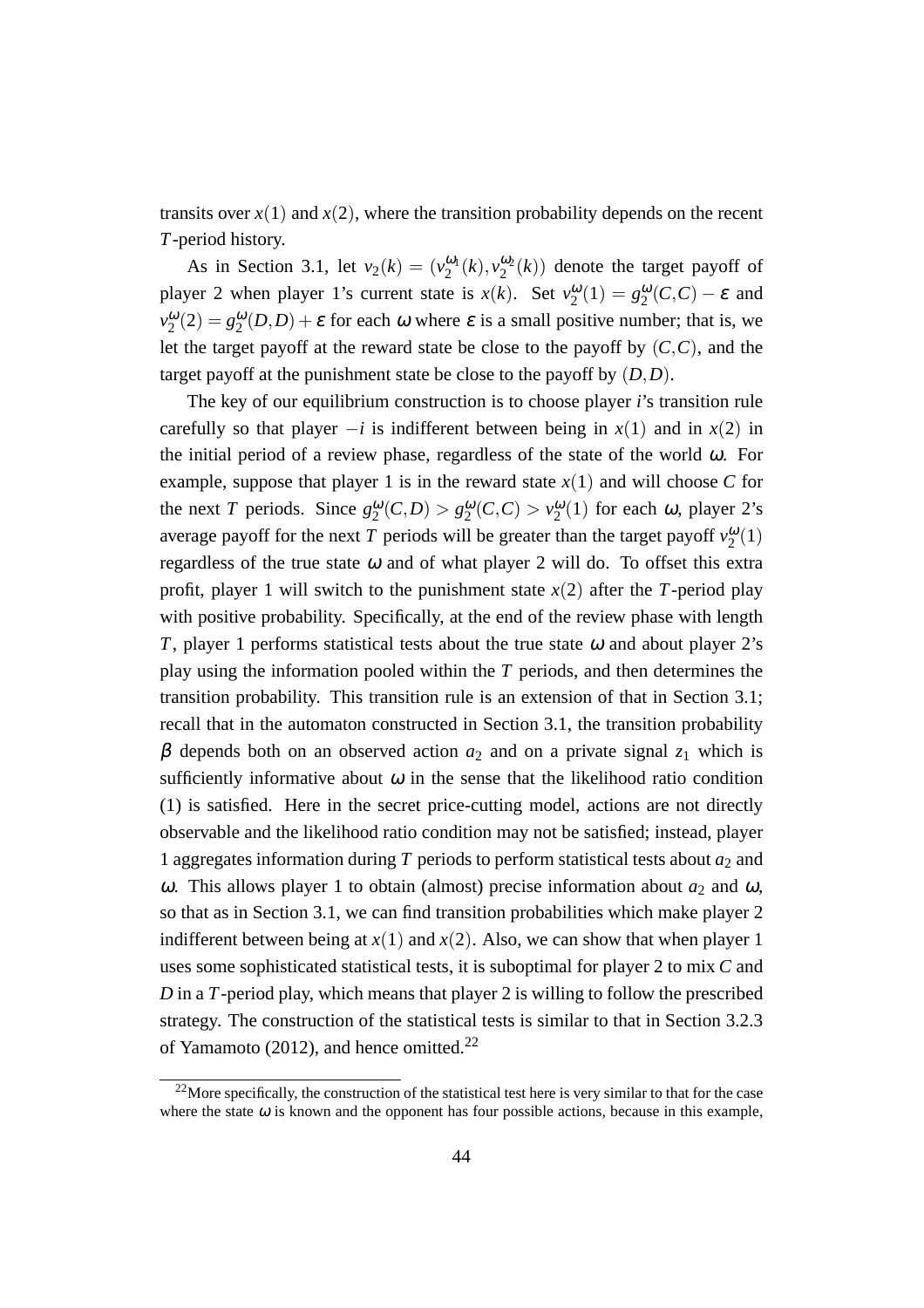The same argument applies to the case where player 1's current state is  $x(2)$ ; we can show that there is a transition rule after  $x(2)$  such that player 2 is indifferent being at  $x(1)$  and  $x(2)$  and is not willing to mix *C* and *D* in a *T*-period play for each state  $\omega$ , and such that the target payoff  $v_2(2)$  is exactly achieved.

We can define player 2's strategy in the same way, and it is easy to see that the pair of these strategies constitute an equilibrium. In particular, when the initial state is  $x(1)$  for both players, the equilibrium payoff is  $v_i(1)$  for each player *i*. Since  $\varepsilon$  can be arbitrarily small, the equilibrium payoff is almost efficient.

# **7 Concluding Remarks**

In this paper, we have studied repeated games with private monitoring where players' payoffs and/or signal distributions are unknown. We have looked at a tractable subset of Nash equilibria, called BFXE, and have shown that if the individual and statewise full-rank conditions hold, then the limit equilibrium payoff set is isomorphic to the set of maps from states to belief-free equilibrium payoffs for the corresponding known-state game. That is, there are BFXE in which the payoffs are approximately the same as if players commonly learned the true state and played a belief-free equilibrium for that state. Also, we have described equilibrium strategies in some economic examples, which illustrates how players learn the state and use that information in ex-post equilibria.

As mentioned, BFXE are only a subset of sequential equilibria, and a larger payoff set can be attained using "belief-based" equilibria. Unfortunately, beliefbased equilibria do not have a recursive structure, and hence the study of these equilibria would require different techniques. Whether the folk theorem obtains by considering belief-based equilibria is an interesting topic for future research.<sup>23</sup>

player *i* needs to identify a pair  $(\omega, a_{-i})$  of the state of the world and the opponent's action and there are four possible pairs  $(\omega, a_{-i})$ .

 $^{23}$ Throughout this paper, we have assumed that players cannot communicate with each other. When players can communicate after each stage game, Kandori and Matsushima (1998) show that the folk theorem obtains under private monitoring. By combining their proof techniques with the ex-post equilibrium approach of Fudenberg and Yamamoto (2010), we can show that their result extends to the case of unknown monitoring structure; i.e., the folk theorem obtains under some mild conditions even if the state of the world is unknown. The proof is straightforward and hence omitted.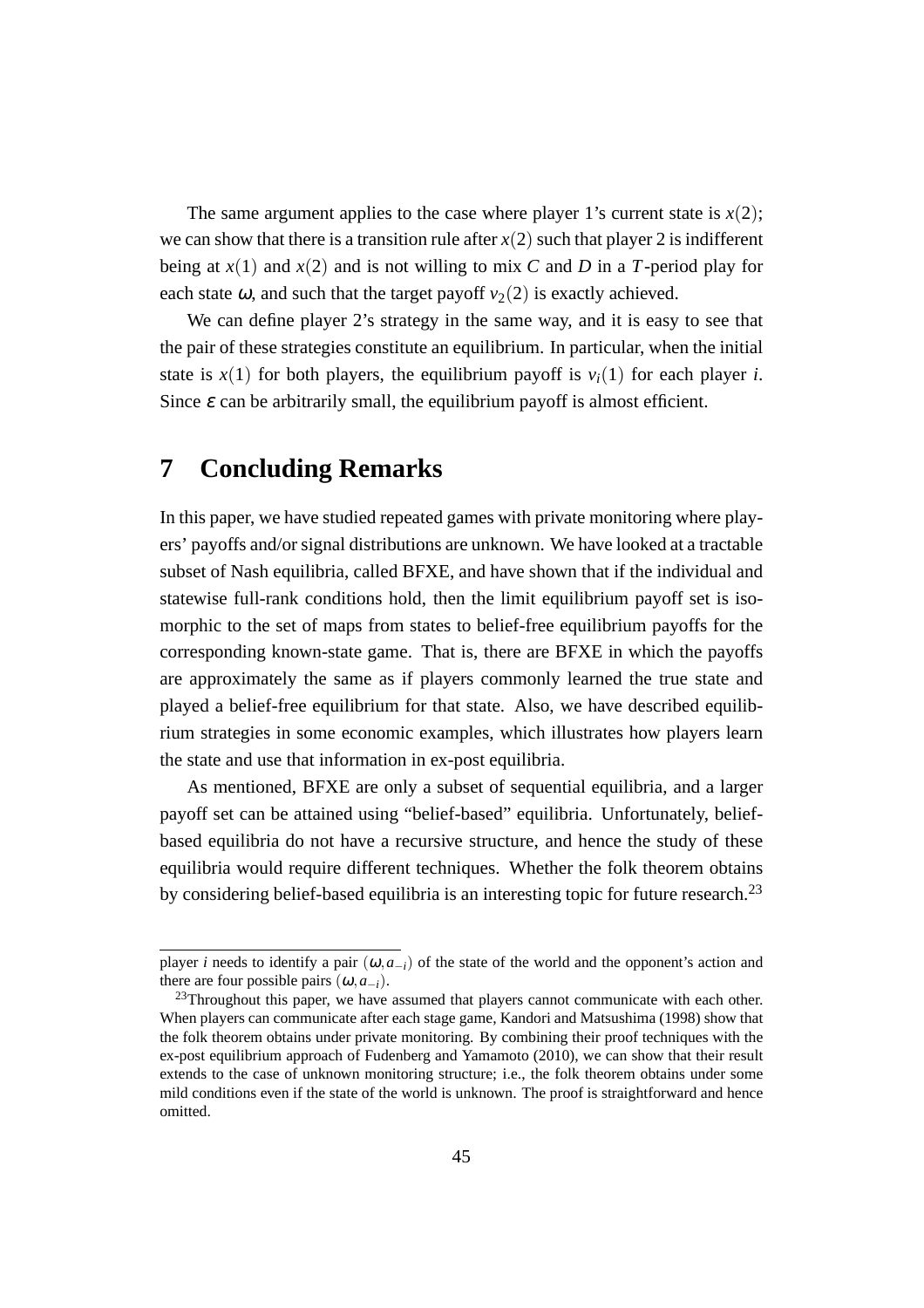## **Appendix A: Equilibrium Strategies in Public Goods Provision**

In this appendix, we complete the equilibrium construction for the public goods game in Section 3.1. Our goal is to choose  $\beta$  and  $\gamma$  such that player 2's target payoff  $v_2(k)$  is exactly achieved at both  $x(1)$  and  $x(2)$ .

Recall that  $\beta(C, z_1) = 0$  for all  $z_1$ . We set

$$
\beta(D,z_1) = \begin{cases}\n\frac{1-\delta}{\delta} \cdot \frac{1+2\pi_1^{\omega_2}(z^{\omega_2}|C,D)-3\pi_1^{\omega_1}(z^{\omega_2}|C,D)}{2\pi_1^{\omega_2}(z^{\omega_2}|C,D)-2\pi_1^{\omega_1}(z^{\omega_2}|C,D)} & \text{if } z_1 = z_1^{\omega_2} \\
\frac{1-\delta}{\delta} \cdot \frac{2\pi_1^{\omega_2}(z^{\omega_2}|C,D)-3\pi_1^{\omega_1}(z^{\omega_2}|C,D)}{2\pi_1^{\omega_2}(z^{\omega_2}|C,D)-2\pi_1^{\omega_1}(z^{\omega_2}|C,D)} & \text{otherwise} \\
\gamma(C,z_1) = \begin{cases}\n\frac{1-\delta}{\delta} \cdot \frac{1+2\pi_1^{\omega_1}(z^{\omega_1}|D,C)-3\pi_1^{\omega_2}(z^{\omega_1}|D,C)}{\pi_1^{\omega_1}(z^{\omega_1}|D,C)-\pi_1^{\omega_2}(z^{\omega_1}|D,C)} & \text{if } z_1 = z_1^{\omega_1} \\
\frac{1-\delta}{\delta} \cdot \frac{2\pi_1^{\omega_1}(z^{\omega_1}|D,C)-3\pi_1^{\omega_2}(z^{\omega_1}|D,C)}{\pi_1^{\omega_1}(z^{\omega_1}|D,C)-\pi_1^{\omega_2}(z^{\omega_1}|D,C)} & \text{otherwise} \\
\frac{1-\delta}{\delta} \cdot \frac{3+4\pi_1^{\omega_2}(z^{\omega_2}|D,D)-7\pi_1^{\omega_1}(z^{\omega_2}|D,D)}{2\pi_1^{\omega_2}(z^{\omega_2})|D,D)-2\pi_1^{\omega_1}(z^{\omega_2}|D,D)} & \text{if } z_1 = z_1^{\omega_2} \\
\frac{1-\delta}{\delta} \cdot \frac{4\pi_1^{\omega_2}(z^{\omega_2}|D,D)-7\pi_1^{\omega_1}(z^{\omega_2}|D,D)}{2\pi_1^{\omega_2}(z^{\omega_2}|D,D)-2\pi_1^{\omega_1}(z^{\omega_2}|D,D)} & \text{otherwise}\n\end{cases}
$$

Note that  $\beta$  and  $\gamma$  are in the interval  $(0,1)$  when  $\delta$  is large enough. Also we can check that for each  $\omega$  the following equalities are satisfied:

$$
v_2^{\omega}(1) = (1 - \delta)g_2^{\omega}(C, C) + \delta \sum_{z_1} \pi_1^{\omega}(z_1|C, C) [\beta(C, z_1)v_2^{\omega}(2) + (1 - \beta(C, z_1))v_2^{\omega}(1)],
$$
  
\n
$$
v_2^{\omega}(1) = (1 - \delta)g_2^{\omega}(C, D) + \delta \sum_{z_1} \pi_1^{\omega}(z_1|C, D) [\beta(D, z_1)v_2^{\omega}(2) + (1 - \beta(D, z_1))v_2^{\omega}(1)],
$$
  
\n
$$
v_2^{\omega}(2) = (1 - \delta)g_2^{\omega}(D, C) + \delta \sum_{z_1} \pi_1^{\omega}(z_1|D, C) [\gamma(C, z_1)v_2^{\omega}(1) + (1 - \gamma(C, z_1))v_2^{\omega}(2)],
$$
  
\n
$$
v_2^{\omega}(2) = (1 - \delta)g_2^{\omega}(D, D) + \delta \sum_{z_1} \pi_1^{\omega}(z_1|D, D) [\gamma(D, z_1)v_2^{\omega}(1) + (1 - \gamma(D, z_1))v_2^{\omega}(2)].
$$

The first equality shows that when player 1 begins her play with state  $x(1)$  and when player 2 chooses *C* today, then the target payoff  $v_2^{\omega}(1)$  is achieved at both  $\omega$ . The second equality shows that the same target payoff  $v_2^{\omega}(1)$  is still achieved even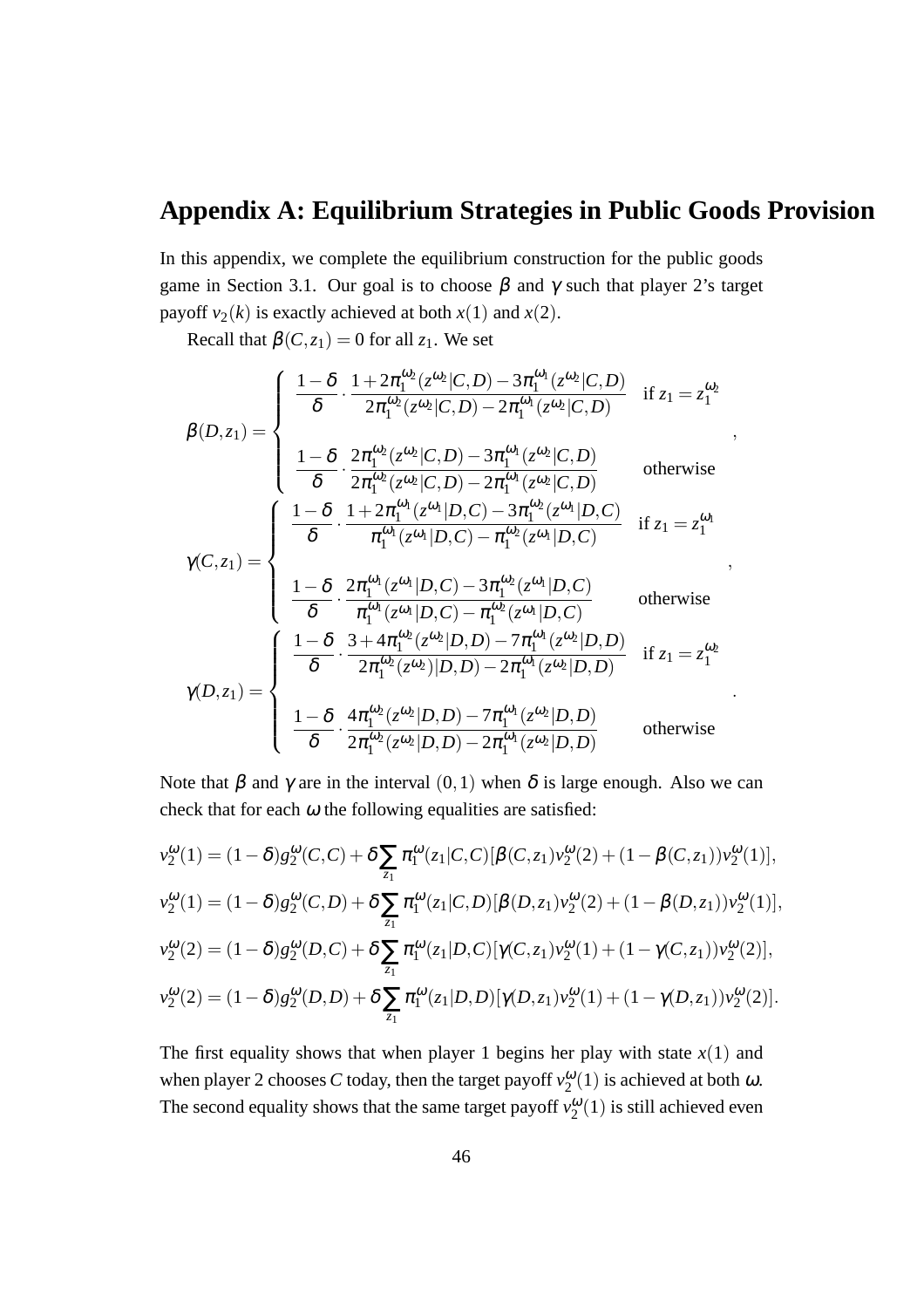when player 2 chooses *D* rather than *C*. Combining these two, we can conclude that player 2 is indifferent between *C* and *D* if player 1 is in state  $x(1)$ . The next two equalities show that the same is true when player 1 is in state  $x(2)$ , that is, if player 1's current state is *x*(2), player 2 is indifferent between *C* and *D* and the target payoff  $v_2^{\omega}(2)$  is exactly achieved at both  $\omega$ . So  $\beta$  and  $\gamma$  specified above satisfy all the desired conditions.

## **Appendix B: Failure of Common Learning**

In this appendix, we present an example where players do not achieve approximate common knowledge but players adjust their actions according to their own individual learning and obtain high payoffs state by state. The example here is a simple extension of that in Section 4 of Cripps, Ely, Mailath, and Samuelson (2008).

The following notation is useful. Let  $Z_i$  be the set of all non-negative integers, i.e.,  $Z_i = \{0, 1, 2, \dots\}$ . Let  $Z = \times_{i \in I} Z_i$ . In the example of Cripps, Ely, Mailath, and Samuelson (2008), each player *i* observes a noisy signal  $z_i \in Z_i$  about the true state  $\theta \in {\theta', \theta''}$  in every period. Let  $\hat{\pi}^1 \in \triangle Z$  denote the joint distribution of  $z = (z_1, z_2)$  at state  $\theta'$ , and let  $\hat{\pi}^2 \in \triangle Z$  denote the distribution at state  $\theta''$ , (For example, the probability of the signal profile  $z = (0,0)$  is  $\theta'$  given  $\hat{\pi}^1$ , and  $\theta''$ given  $\hat{\pi}^2$ .)

In this appendix, we consider the following example. There are two players and two possible states, so that  $\Omega = {\omega_1, \omega_2}$ . Players have a common initial prior over states,  $\frac{1}{2}$ - $\frac{1}{2}$  $\frac{1}{2}$ . Each player has two possible actions;  $A_1 = \{U, D\}$  and  $A_2 = \{L, R\}$ . Actions are observable, and in addition each player *i* observes a noisy signal  $z_i \in Z_i$  about the true state in every period. The joint distribution of  $z = (z_1, z_2)$  is dependent only on the true state (i.e., it does not depend on actions played), and assume that the joint distribution of *z* is exactly the same as the example of Cripps, Ely, Mailath, and Samuelson (2008); i.e., the joint distribution is equal to  $\hat{\pi}^1$  at state  $\omega_1$  and to  $\hat{\pi}^2$  at state  $\omega_2$ .<sup>24</sup> The expected payoffs for state  $\omega_1$  is shown in the left panel, and those for state  $\omega_2$  is in the right.

<sup>&</sup>lt;sup>24</sup>Here, player *i*'s signal space is  $\Sigma = A \times Z_i$ , which is not a finite set. But it is straightforward to see that the results in Section 5 extend to the case of infinitely many signals, by considering a finite partition of *Z<sup>i</sup>* . See Ishii (2009). Note also that a version of (SFR) is satisfied in this example.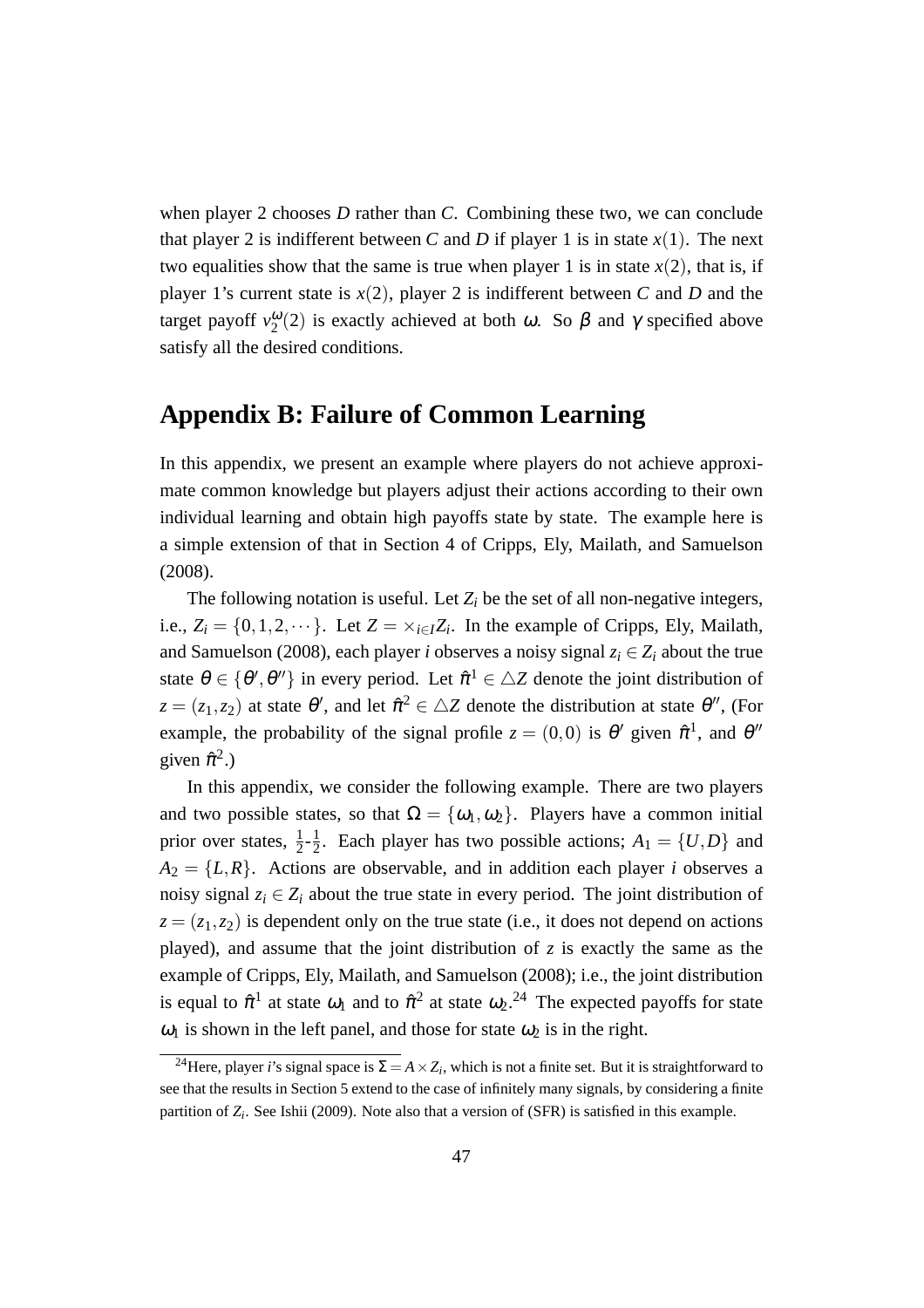| $U \mid 1, 1 \mid 0, 1$ |  | $U \, \, 0, 0 \, \, 1, 0$ |  |
|-------------------------|--|---------------------------|--|
| D   1, 0   0, 0         |  | $D \mid 0, 1 \mid 1, 1$   |  |

In this stage game, player 1's action influences player 2's payoff only. Specifically, the action *U* is efficient (i.e., gives high payoffs to player 2) at state  $\omega_1$ , while the action *D* is efficient at state  $\omega_2$ . Likewise, player 2's action influences player 1's payoff only; the efficient action is *L* at state  $\omega_1$  and is *R* at state  $\omega_2$ . Note that players are indifferent between two actions given any state, thus all action profiles are ex-post equilibria of the one-shot game.

Given a natural number *T*, let  $s(T)$  be the following strategy profile of the infinitely repeated game:

- Players mix two actions with  $\frac{1}{2}$ - $\frac{1}{2}$  $\frac{1}{2}$  in period *t* for each  $t = 1, \dots, T$ .
- Let  $q_i(h_i^T | s(T)) \in \Delta \Omega$  be player *i*'s belief about the state at the end of period *T*. From period *T* + 1 on, player 1 chooses *U* forever if  $q_1(h_1^T|s(T))[\omega_1] \ge$ 1  $\frac{1}{2}$ , and chooses *D* forever otherwise. Likewise, player 2 chooses *L* forever if  $q_2(h_2^T | s(T))[\omega_1] \geq \frac{1}{2}$  $\frac{1}{2}$ , and chooses *R* forever otherwise.

In words, players try to learn the true state in the first *T* periods ("the learning phase"), and then adjust their continuation play to achieve high payoffs state by state. This strategy profile  $s(T)$  is a stationary BFXE given any T, since actions do not influence the distribution of *z* and all action profiles are ex-post equilibria of the one-shot game.

In this example, the limit equilibrium payoff (as  $\delta \rightarrow 1$ ) approximates the efficient payoff vector  $((1,1),(1,1))$  for *T* sufficiently large, since each player can obtain arbitrarily precise information about the state during the learning phase. On the other hand, the state  $\omega_2$  cannot be (approximate) common knowledge during the learning phase, even if we take *T* sufficiently large. Indeed, as Section 4 of Cripps, Ely, Mailath, and Samuelson (2008) shows, there is  $p > 0$  such that given any *T* sufficiently large, the state  $\omega_2$  can never be common *p*-belief at date *T* conditional on the strategy profile  $s(T)$ .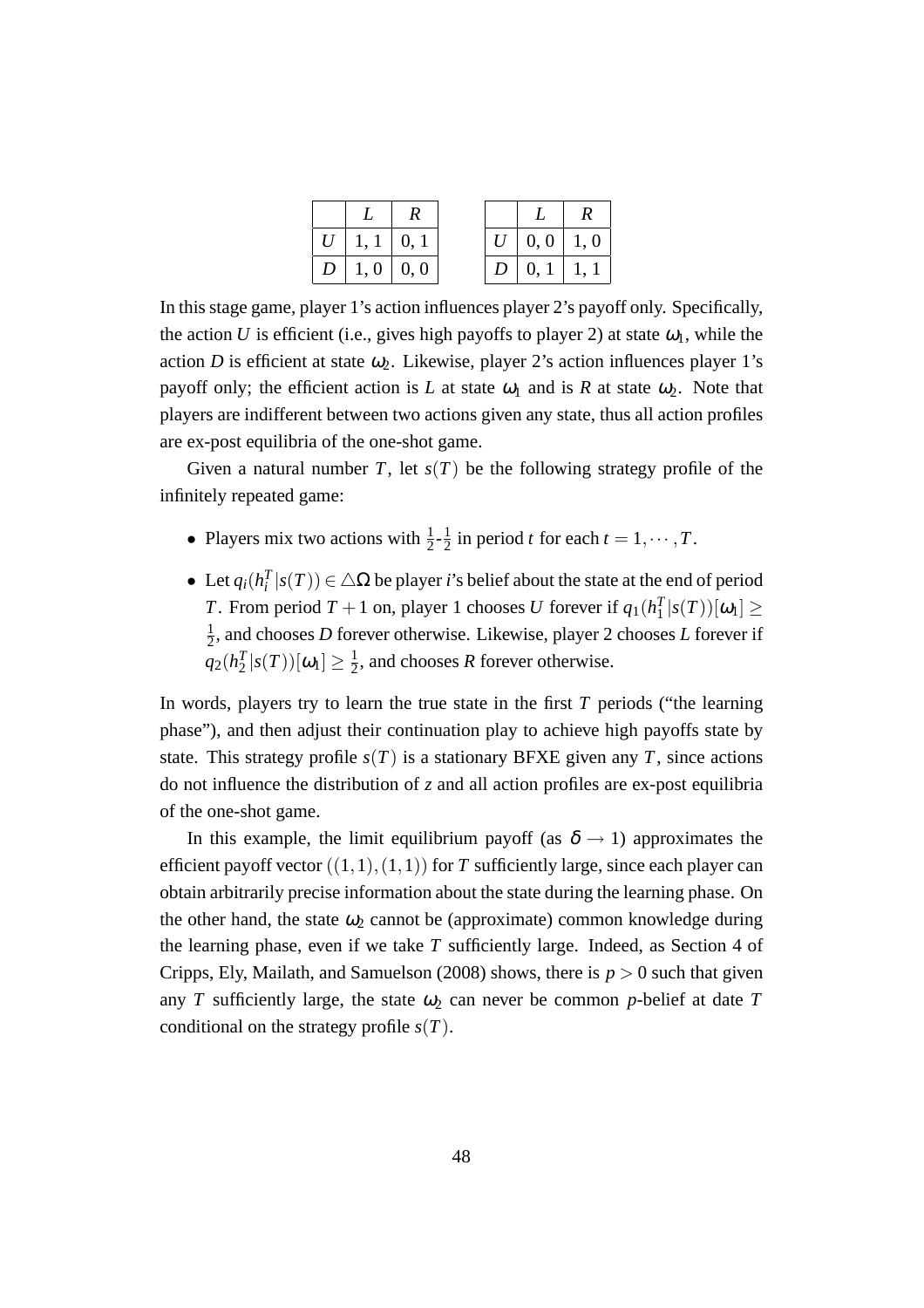#### **Appendix C: Computing** *M* <sup>ω</sup>,*p*  $m_i^{\omega,p}$  and  $m_i^{\omega,p}$ *i*

In this appendix, we provide a formula to compute  $M_i^{\omega,p}$  $\sum_{i=1}^{a}$  and  $m_i^{a}$  $i^{\omega,p}$ , the maximum and minimum of belief-free equilibrium payoffs in the limit as  $\delta \rightarrow 1$ . (4) and (5) of EHO show how to compute the maximum and minimum of belief-free equilibrium payoffs. In our notation,

$$
M_i^{\omega, p} = \sup_{\vec{\alpha}_{-i}} M_i^{\omega, p}(\vec{\alpha}_{-i}),
$$
  

$$
m_i^{\omega, p} = \inf_{\vec{\alpha}_{-i}} m_i^{\omega, p}(\vec{\alpha}_{-i})
$$

where

$$
M_{i}^{\omega,p}(\vec{\alpha}_{-i}) = \max_{\substack{v_{i}^{\omega} \in \mathbb{R} \\ x_{i}^{\omega} : \mathcal{R} \times A_{-i} \times \Sigma_{-i} \to \mathbb{R}}} v_{i}^{\omega} \quad \text{subject to}
$$
  
\n(i) 
$$
v_{i}^{\omega} = \sum_{R \in \mathcal{R}} p(R) \sum_{a_{-i} \in A_{-i}} \alpha_{-i}^{R}(a_{-i}) \left[ \frac{g_{i}^{\omega}(a_{i}^{R}, a_{-i})}{+\pi_{-i}^{\omega}(a_{i}^{R}, a_{-i})} \cdot x_{i}^{\omega}(R, a_{-i})} \right]
$$
  
\nfor all  $(a_{i}^{R})_{R \in \mathcal{R}}$  s.t.  $a_{i}^{R} \in R_{i}$  for each  $R \in \mathcal{R}$ ,  
\n(ii) 
$$
v_{i}^{\omega} \ge \sum_{R \in \mathcal{R}} p(R) \sum_{a_{-i} \in A_{-i}} \alpha_{-i}^{R}(a_{-i}) \left[ \frac{g_{i}^{\omega}(a_{i}^{R}, a_{-i})}{+\pi_{-i}^{\omega}(a_{i}^{R}, a_{-i})} \cdot x_{i}^{\omega}(R, a_{-i})} \right]
$$
  
\nfor all  $(a_{i}^{R})_{R \in \mathcal{R}}$  s.t.  $a_{i}^{R} \in A_{i}$  for each  $R \in \mathcal{R}$ ,  
\n(iii) 
$$
x_{i}^{\omega}(R, a_{-i}, \sigma_{-i}) \le 0
$$
, for all  $R \in \mathcal{R}$ ,  $a_{-i} \in A_{-i}$ , and  $\sigma_{-i} \in \Sigma_{-i}$ .

and

$$
m_i^{\omega, p}(\vec{\alpha}_{-i}) = \min_{\substack{v_i^{\omega} \in \mathbb{R} \\ x_i^{\omega} : \mathcal{R} \times A_{-i} \times \Sigma_{-i} \to \mathbb{R}}} v_i^{\omega} \quad \text{subject to}
$$
\n
$$
(i) \quad v_i^{\omega} = \sum_{R \in \mathcal{R}} p(R) \sum_{a_{-i} \in A_{-i}} \alpha_{-i}^{R}(a_{-i}) \left[ \begin{array}{c} g_i^{\omega}(a_i^{R}, a_{-i}) \\ + \pi_{-i}^{\omega}(a_i^{R}, a_{-i}) \cdot x_i^{\omega}(R, a_{-i}) \end{array} \right]
$$
\nfor all  $(a_i^R)_{R \in \mathcal{R}}$  s.t.  $a_i^R \in R_i$  for each  $R \in \mathcal{R}$ ,\n
$$
(ii) \quad v_i^{\omega} \ge \sum_{R \in \mathcal{R}} p(R) \sum_{a_{-i} \in A_{-i}} \alpha_{-i}^{R}(a_{-i}) \left[ \begin{array}{c} g_i^{\omega}(a_i^{R}, a_{-i}) \\ + \pi_{-i}^{\omega}(a_i^{R}, a_{-i}) \cdot x_i^{\omega}(R, a_{-i}) \end{array} \right]
$$
\nfor all  $(a_i^R)_{R \in \mathcal{R}}$  s.t.  $a_i^R \in A_i$  for each  $R \in \mathcal{R}$ ,\n
$$
(iii) \quad x_i^{\omega}(R, a_{-i}, \sigma_{-i}) \ge 0, \text{ for all } R \in \mathcal{R}, a_{-i} \in A_{-i}, \text{ and } \sigma_{-i} \in \Sigma_{-i}.
$$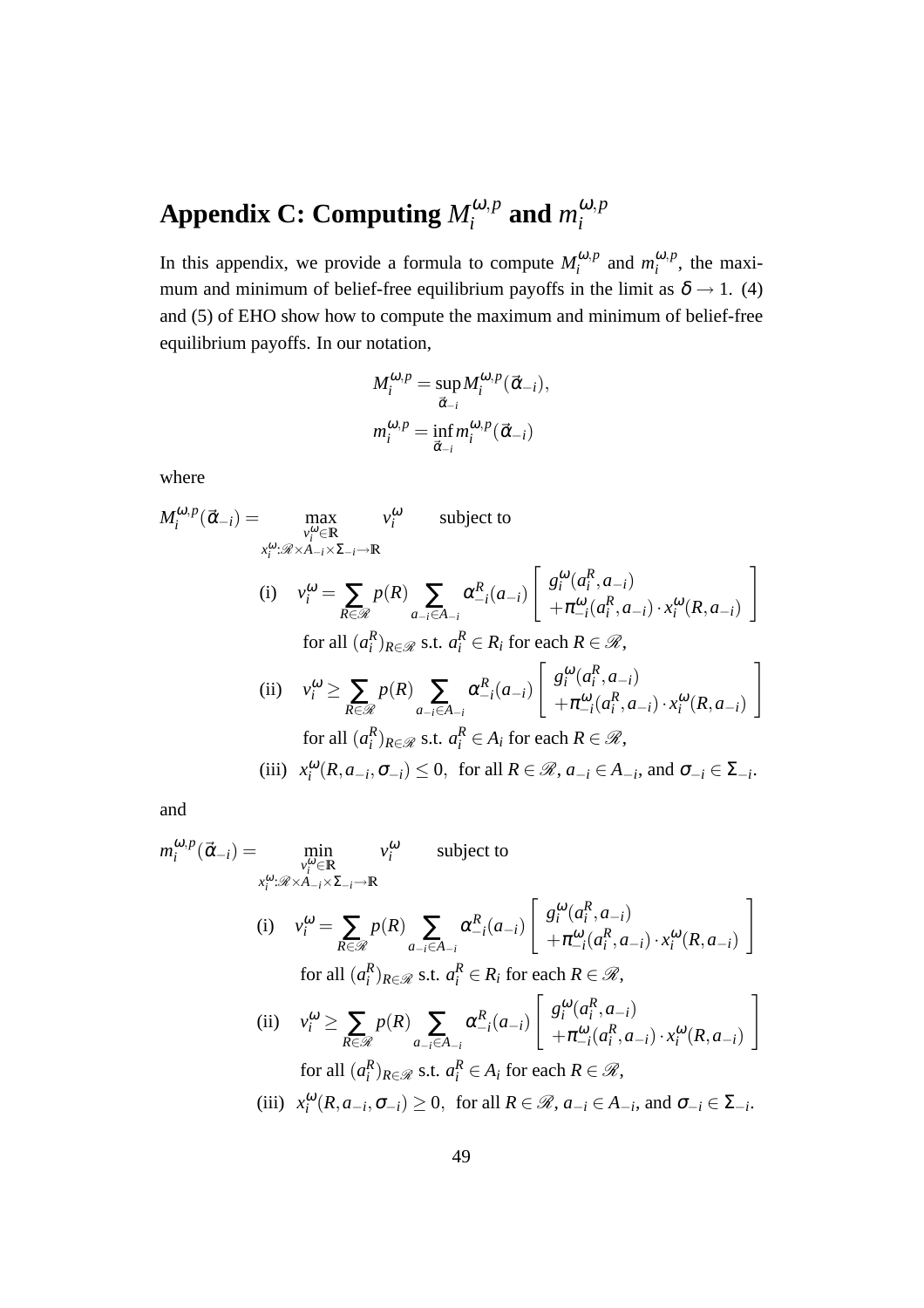## **Appendix D: Characterizing the Set of BFXE Payoffs**

In this appendix, we prove Proposition 3. Appendix D.1 provides a preliminary result, that is, we consider general environments (i.e., we do not assume (IFR) or (SFR)) and develop an algorithm to compute the set of BFXE payoffs in the limit as  $\delta \rightarrow 1$ . This is an extension of the linear programming techniques of Fudenberg and Levine (1994), EHO, and Fudenberg and Yamamoto (2010). Then in Appendix D.2, we apply the algorithm to games that satisfy (IFR) and (SFR) to prove Proposition 3.

#### **D.1 Linear Programming Problems and BFXE**

### **D.1.1 Individual Ex-Post Generation**

To begin, we give a recursive characterization of the set of stationary BFXE payoffs for general discount factor  $\delta$ . This is a generalization of the self-generation theorems of Abreu, Pearce, and Stacchetti (1990) and EHO.

By the definition, any continuation strategy of a stationary BFXE is also a stationary BFXE. Thus a stationary BFXE specifies BFXE continuation play after any one-period history  $(y, a, \sigma)$ . Let  $w(y, a, \sigma) = (w_i^{\omega}(y, a, \sigma))_{(i, \omega) \in I \times \Omega}$  denote the continuation payoffs corresponding to one-period history  $(R, a, \sigma)$ . Note that player *i*'s continuation payoff  $w_i^{\omega}(y, a, \sigma)$  at state  $\omega$  does not depend on  $(a_i, \sigma_i)$ , since the continuation play is an equilibrium given any  $(a_i, \sigma_i)$ ; thus we write  $w_i^{\omega}(y, a_{-i}, \sigma_{-i})$  for player *i*'s continuation payoff. Let  $w_i^{\omega}(y, a_{-i}) =$  $(w_i^{\omega}(y, a_{-i}, \sigma_{-i}))_{\sigma_{-i} \in \Sigma_{-i}}$ , and we write  $\pi_{-i}^{\omega}(a) \cdot w_i^{\omega}(y, a_{-i})$  for player *i*'s expected continuation payoff at state <sup>ω</sup> given a public signal *y* and an action profile *a*. (Recall that  $\pi_{-i}^{\omega}(a)$  is the marginal distribution of player  $-i$ 's private signals at state  $ω$ .) Also, let  $w_i(y, a_{-i}, σ_{-i}) = (w_i^ω(y, a_{-i}, σ_{-i}))_{ω \in Ω}$ .

For a payoff vector  $v_i \in \mathbb{R}^{|\Omega|}$  to be a BFXE payoff, it is necessary that  $v_i$  is an average of today's payoff and the (expected) continuation payoff, and that player *i* is willing to choose actions recommended by a public signal *y* in period one. This motivates the following definition:

**Definition 7.** For  $\delta \in (0,1)$ ,  $W_i \subseteq \mathbb{R}^{|\Omega|}$ , and  $p \in \triangle \mathcal{R}$ , player *i*'s payoff vector  $v_i = (v_i^{\omega})_{\omega \in \Omega} \in \mathbb{R}^{|\Omega|}$  is *individually ex-post generated with respect to*  $(\delta, W_i, p)$  if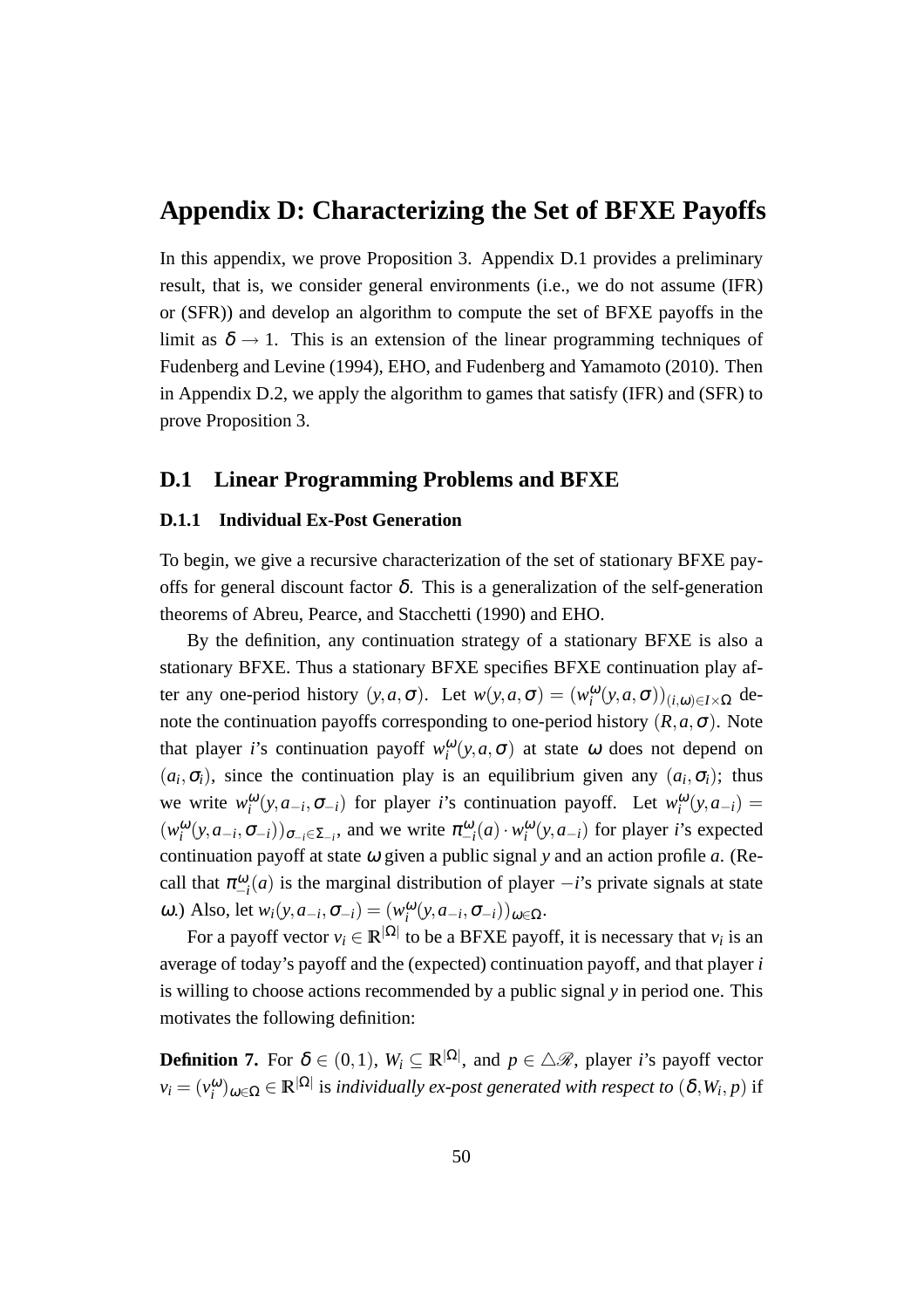there is player  $-i$ 's action plan  $\vec{\alpha}_{-i} \in \vec{A}_{-i}$  and a function  $w_i : \mathscr{R} \times A_{-i} \times \Sigma_{-i} \to W_i$ such that

$$
v_i^{\omega} = \sum_{R \in \mathcal{R}} p(R) \sum_{a_{-i} \in A_{-i}} \alpha_{-i}^R (a_{-i}) \begin{bmatrix} (1 - \delta) g_i^{\omega}(a_i^R, a_{-i}) \\ + \delta \pi_{-i}^{\omega}(a_i^R, a_{-i}) \cdot w_i^{\omega}(R, a_{-i}) \end{bmatrix}
$$
(5)

for all  $\omega \in \Omega$  and  $(a_i^R)_{R \in \mathcal{R}}$  satisfying  $a_i^R \in R_i$  for each  $R \in \mathcal{R}$ , and .<br>-

$$
v_i^{\omega} \ge \sum_{R \in \mathcal{R}} p(R) \sum_{a_{-i} \in A_{-i}} \alpha_{-i}^R (a_{-i}) \left[ \begin{array}{c} (1 - \delta) g_i^{\omega}(a_i^R, a_{-i}) \\ + \delta \pi_{-i}^{\omega}(a_i^R, a_{-i}) \cdot w_i^{\omega}(R, a_{-i}) \end{array} \right] \tag{6}
$$

for all  $\omega \in \Omega$  and  $(a_i^R)_{R \in \mathcal{R}}$  satisfying  $a_i^R \in A_i$  for each  $R \in \mathcal{R}$ .

The first constraint is "adding-up" condition, meaning that for each state  $\omega$ , the target payoff  $v_i^{\omega}$  is exactly achieved if player *i* chooses an action from the recommended set  $R_i \subseteq A_i$  contingently on a public signal R. The second constraint is ex-post incentive compatibility, which implies that player *i* has no incentive to deviate from such recommended actions.

For each  $\delta \in (0,1)$ ,  $i \in I$ ,  $W_i \subseteq \mathbb{R}^{|\Omega|}$ , and  $p \in \triangle \mathcal{R}$ , let  $B_i^p$  $i^p_i(\delta, W_i)$  denote the set of all player *i*'s payoff vectors  $v_i \in \mathbb{R}^{|\Omega|}$  individually ex-post generated with respect to  $(\delta, W_i, p)$ .

**Definition 8.** A subset  $W_i$  of  $\mathbb{R}^{|\Omega|}$  is *individually ex-post self-generating with respect to*  $(\delta, p)$  if  $W_i \subseteq B_i^p$  $_i^p(\delta, W_i)$ .

The following two propositions provide a recursive characterization of the set of stationary BFXE payoffs for any discount factor  $\delta \in (0,1)$ . Proposition 6, which is a counterpart to the second half of Proposition 2 of EHO, asserts that the equilibrium payoff set is a fixed point of the operator  $B_i^p$  $i<sup>p</sup>$ . Proposition 7 is a counterpart to the first half of Proposition 2 of EHO, and shows that any bounded and individually ex-post self-generating set is a subset of the equilibrium payoff set. Taken together, it turns out that the set of BFXE payoffs is the largest set of individually ex-post self-generating set. The proofs of the propositions are similar to Abreu, Pearce, and Stacchetti (1990) and EHO, and hence omitted.

**Proposition 6.** *For every*  $\delta \in (0,1)$  *and*  $p \in \Delta \mathscr{R}$ ,  $E^p(\delta) = \times_{i \in I} B_i^p$  $_i^p(\delta, E_i^p)$  $_i^p(\delta)$ ).

**Proposition 7.** For each  $i \in I$ , let  $W_i$  be a subset of  $\mathbb{R}^{|\Omega|}$  that is bounded and *individually ex-post self-generating with respect to*  $(\delta, p)$ *. Then*  $\times_{i \in I} W_i \subseteq E^p(\delta)$ *.*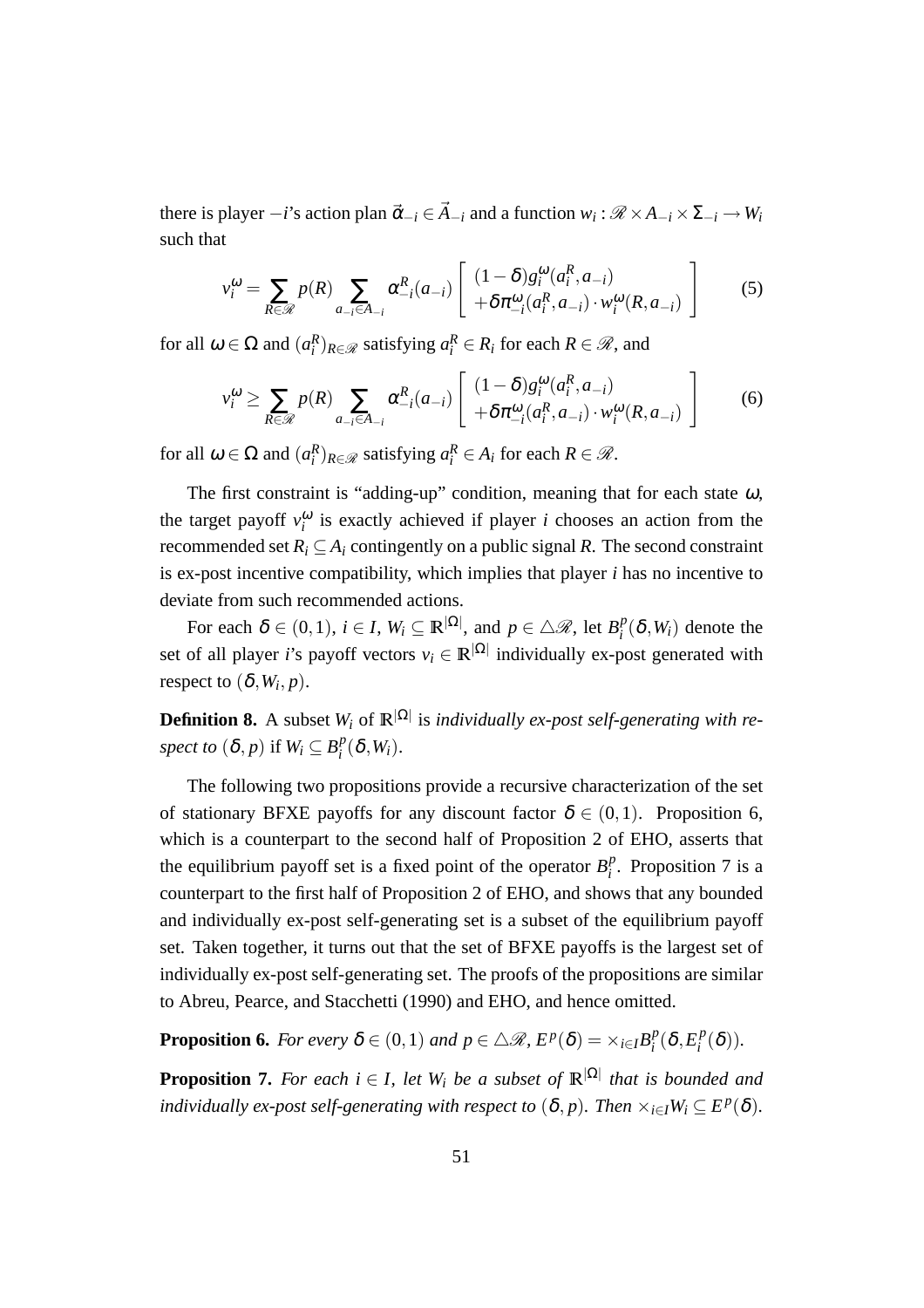## **D.1.2** Linear Programming Problem and Bound of  $E^p(\delta)$

Here we provide a bound on the set of BFXE payoffs, by considering a linear programming (LP) problem for each direction  $\lambda_i$  where each component  $\lambda_i$  of the vector  $\lambda_i$  corresponds to the weight attached to player *i*'s payoff at state  $\omega$ . In particular, trade-offs between equilibrium payoffs at different states are characterized by solving LP problems for "cross-state" directions  $\lambda_i$  that have two or more non-zero components (i.e., directions  $\lambda_i$  that put non-zero weights to two or more states).

Let  $\Lambda_i$  be the set of all  $\lambda_i = (\lambda_i^{\omega})_{\omega \in \Omega} \in \mathbb{R}^{|\Omega|}$  such that  $|\lambda_i| = 1$ . For each  $R \in \mathcal{R}$ ,  $i \in I$ ,  $\delta \in (0,1)$ ,  $\vec{\alpha}_{-i} \in \vec{A}_{-i}$ , and  $\lambda_i \in \Lambda_i$ , consider the following LP problem.

- *k p*  $\prod_{i}^{p}(\vec{\alpha}_{-i},\lambda_i,\delta) = \max_{\mathbf{a} \in \mathbb{R}^n}$  $v_i \in \mathbb{R}^{|\Omega|}$ *wi* :R×*A*−*i*×Σ−*i*→|Ω<sup>|</sup>  $\lambda_i \cdot v_i$  subject to
	- (i) (5) holds for all  $\omega \in \Omega$  and  $(a_i^R)_{R \in \mathcal{R}}$  s.t.  $a_i^R \in R_i$  for each  $R \in \mathcal{R}$ ,
	- (ii) (6) holds for all  $\omega \in \Omega$  and  $(a_i^R)_{R \in \mathcal{R}}$  s.t.  $a_i^R \in A_i$  for each  $R \in \mathcal{R}$ ,
	- (iii)  $\lambda_i \cdot v_i \geq \lambda_i \cdot w_i(R, a_{-i}, \sigma_{-i})$  for all  $R \in \mathcal{R}$ ,  $a_{-i} \in A_{-i}$ , and  $\sigma_{-i} \in \Sigma_{-i}$ .

If there is no  $(v_i, w_i)$  satisfying the constraints, let  $k_i^p$  ${}_{i}^{p}(\vec{\alpha}_{-i},\lambda_{i},\delta) = -\infty$ . If for every  $\bar{k} > 0$  there is  $(v_i, w_i)$  satisfying all the constraints and  $\lambda_i \cdot v_i > \bar{k}$ , then let *k p*  $i^p$  ( $\vec{\alpha}_{-i}$ ,  $\lambda_i$ ,  $\delta$ ) =  $\infty$ . With an abuse of notation, when *p* is a unit vector such that  $p(R) = 1$  for some regime *R*, we denote the maximal score by  $k_i^R(\vec{\alpha}_{-i}, \lambda_i)$ .

As we have explained in the previous section, (i) is the "adding-up" constraint, and (ii) is ex-post incentive compatibility. Constraint (iii) requires that the continuation payoffs lie in the half-space corresponding to direction  $\lambda_i$  and payoff vector  $v_i$ . Thus the solution  $k_i^p$  $_{i}^{p}$ ( $\vec{\alpha}_{-i}$ , $\lambda_i$ , $\delta$ ) to this problem is the maximal score toward direction  $\lambda_i$  that is individually ex-post generated by the half-space corresponding to direction  $\lambda_i$  and payoff vector  $v_i$ .

Note that constraint (iii) allows "utility transfer across states." To see how this constraint works, recall that player −*i* obtains (possibly noisy) information about the true state from her private signal  $\sigma_{-i}$ . Let  $\lambda_i$  be such that  $\lambda_i^{\omega} > 0$  for all  $\omega$  to make our exposition as simple as possible. Constraint (iii) makes the following scheme feasible:

• If player  $-i$  observes a signal  $\sigma_{-i}$  which indicates that the true state is likely to be  $\omega$ , then she chooses a continuation strategy (i.e., choose a continuation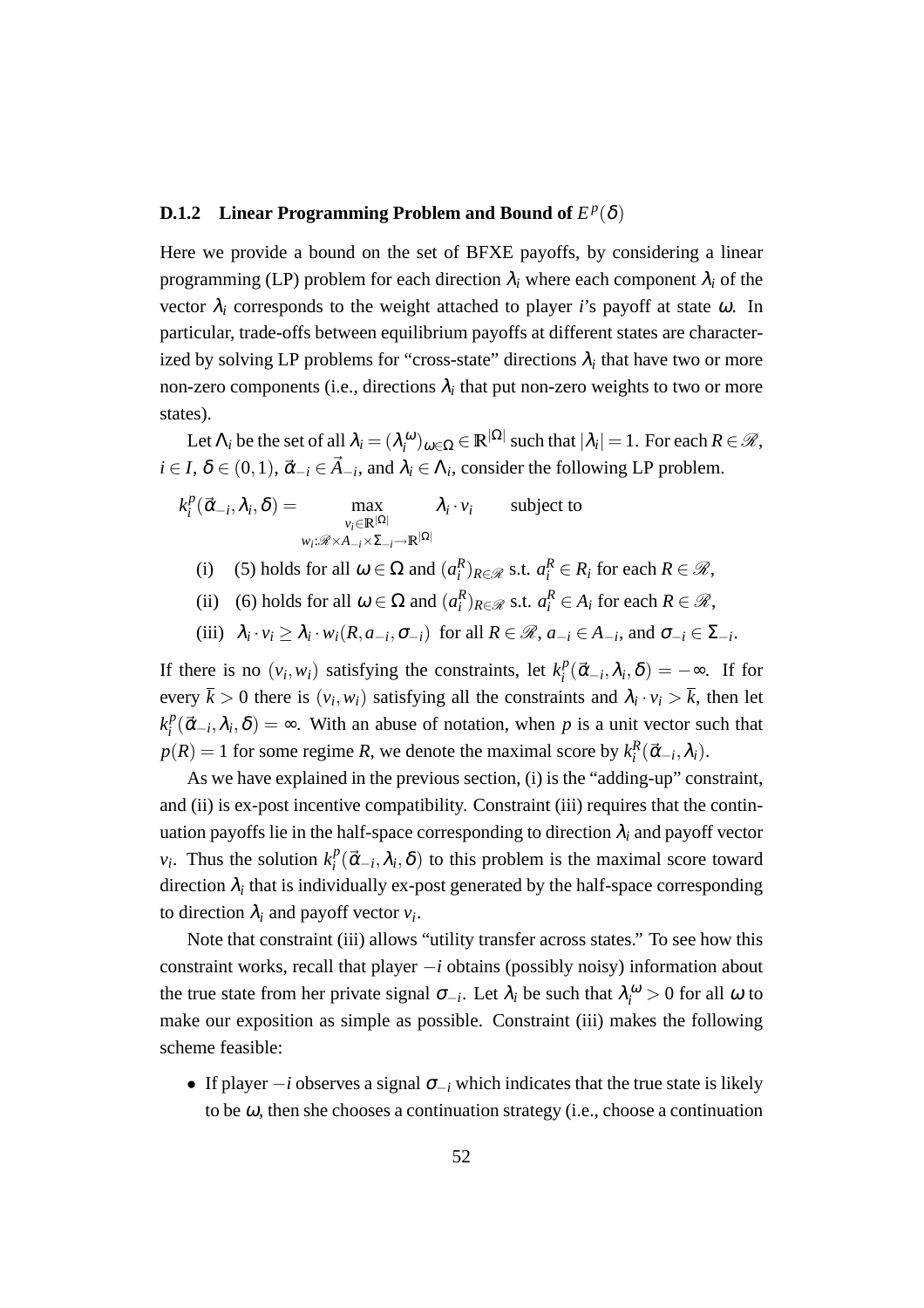payoff vector *wi*(*R*,*a*−*<sup>i</sup>* ,<sup>σ</sup>−*i*)) that yields higher payoffs to player *i* at state  $\omega$  but lower payoffs at state  $\tilde{\omega}$ .

• If player  $-i$  observes a signal  $\tilde{\sigma}_{-i}$  which indicates that the true state is likely to be  $\tilde{\omega}$ , then she chooses a continuation strategy that yields higher payoffs to player *i* at state  $\tilde{\omega}$  but lower payoffs at state  $ω$ .

In this scheme, player −*i* adjusts her continuation play contingently on her state learning, so that high expected continuation payoffs are obtained at both states. This shows that under constraint (iii), state learning can help improving players' overall payoffs. Note that this issue does not appear in EHO, as they study knownstate games.

For each  $\omega \in \Omega$ ,  $R \in \mathscr{R}$ ,  $a_{-i}$ , and  $\sigma_{-i} \in \Sigma_{-i}$ , let

$$
x_i^{\omega}(R, a_{-i}, \sigma_{-i}) = \frac{\delta}{1-\delta}(w_i^{\omega}(R, a_{-i}, \sigma_{-i}) - v_i^{\omega}).
$$

Also, in order to simplify our notation, let  $x_i^{\omega}(R, a_{-i}) = (x_i^{\omega}(R, a_{-i}, \sigma_{-i}))_{\sigma_{-i} \in \Sigma_{-i}}$ and let  $x_i(R, a_{-i}, \sigma_{-i}) = (x_i^{\omega}(R, a_{-i}, \sigma_{-i}))_{\omega \in \Omega}$ . Arranging constraints (i) through (iii), we can transform the above problem to:

$$
\begin{array}{ll}\n\text{(LP-Individual)} & \max_{v_i \in \mathbb{R}^{|\Omega|}} & \lambda_i \cdot v_i & \text{subject to} \\
& x_i : \mathcal{R} \times A_{-i} \times \Sigma_{-i} \to \mathbb{R}^{|\Omega|} \\
\text{(i)} & v_i^{\omega} = \sum_{R \in \mathcal{R}} p(R) \sum_{a_{-i} \in A_{-i}} \alpha_{-i}^{R}(a_{-i}) \left[ \begin{array}{c} g_i^{\omega}(a_i^{R}, a_{-i}) \\
+ \pi_{-i}^{\omega}(a_i^{R}, a_{-i}) \cdot x_i^{\omega}(R, a_{-i}) \end{array} \right] \\
\text{for all } \omega \in \Omega \text{ and } (a_i^{R})_{R \in \mathcal{R}} \text{ s.t. } a_i^{R} \in R_i \text{ for each } R \in \mathcal{R}, \\
\text{(ii)} & v_i^{\omega} \ge \sum_{R \in \mathcal{R}} p(R) \sum_{a_{-i} \in A_{-i}} \alpha_{-i}^{R}(a_{-i}) \left[ \begin{array}{c} g_i^{\omega}(a_i^{R}, a_{-i}) \\
+ \pi_{-i}^{\omega}(a_i^{R}, a_{-i}) \cdot x_i^{\omega}(R, a_{-i}) \end{array} \right] \\
\text{for all } \omega \in \Omega \text{ and } (a_i^{R})_{R \in \mathcal{R}} \text{ s.t. } a_i^{R} \in A_i \text{ for each } R \in \mathcal{R}, \\
\text{(iii)} & \lambda_i \cdot x_i(R, a_{-i}, \sigma_{-i}) \le 0, \quad \text{for all } R \in \mathcal{R}, a_{-i} \in A_{-i} \text{ and } \sigma_{-i} \in \Sigma_{-i}\n\end{array}
$$

.

Since  $\delta$  does not appear in constraints (i) through (iii) of (LP-Individual), the score  $k_i^p$  $\int_i^p$  $(\vec{\alpha}_{-i}, \lambda_i, \delta)$  is independent of  $\delta$ . Thus we will denote it by  $k_i^p$  $_{i}^{p}$  $(\vec{\alpha}_{-i},\lambda_{i}).$ Note also that, as in EHO, only the marginal distribution  $\pi_{-i}$  matters in (LP-Individual); that is, the score  $k_i^p$  $_{i}^{p}(\vec{\alpha}_{-i},\lambda_{i})$  depends on the signal distribution  $\pi$  only through the marginal distribution  $\pi_{-i}$ .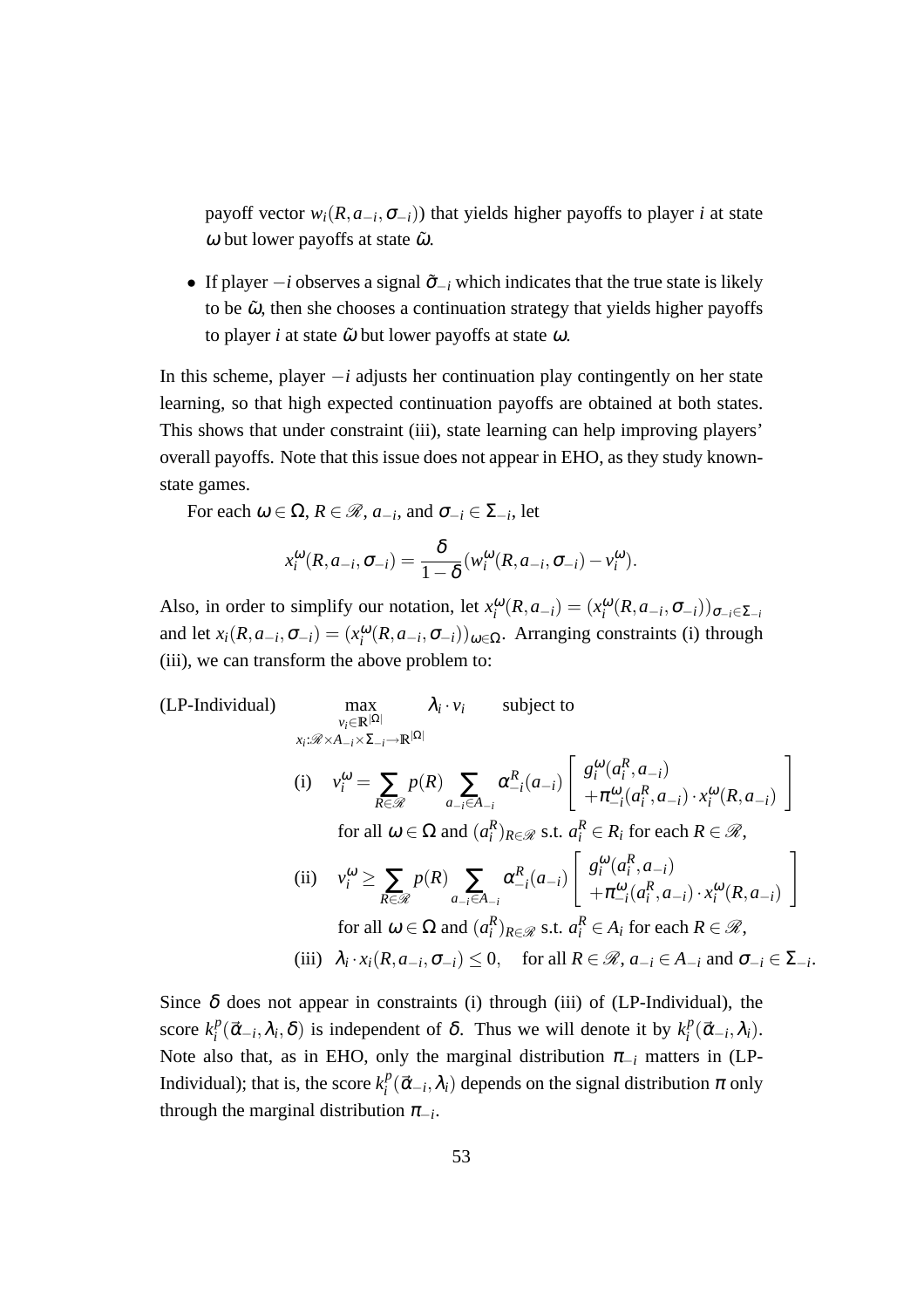Now let

$$
k_i^p(\lambda_i) = \sup_{\vec{\alpha}_{-i} \in \vec{A}_{-i}} k_i^p(\vec{\alpha}_{-i}, \lambda)
$$

be the highest score that can be approximated in direction  $\lambda_i$  by any choice of  $\vec{\alpha}_{-i}$ . For each  $\lambda_i \in \Lambda_i$  and  $k_i \in \mathbb{R}$ , let  $H_i(\lambda_i, k_i) = \{v_i \in \mathbb{R}^{|\Omega|} | \lambda_i \cdot v_i \leq k_i\}$ . Let  $H_i(\lambda_i, k_i) = \mathbb{R}^{|\Omega|}$  for  $k_i = \infty$ , and  $H_i(\lambda_i, k_i) = \emptyset$  for  $k_i = -\infty$ . Then let

$$
H_i^p(\lambda_i) = H_i(\lambda_i, k_i^p(\lambda_i))
$$

be the maximal half-space in direction  $\lambda_i$ , and let

$$
Q_i^p = \bigcap_{\lambda_i \in \Lambda_i} H_i^p(\lambda_i)
$$

be the intersection of half-spaces over all  $\lambda_i$ . Let

$$
Q^p = \times_{i \in I} Q_i^p.
$$

**Lemma 1.**

- $(k_i^p)$   $k_i^p$  $\sum_{i}^{p}(\vec{\alpha}_{-i},\lambda_i) = \sum_{R \in \mathcal{R}} p(R)k_i^R(\vec{\alpha}_{-i},\lambda_i).$ **(b)**  $k_i^p$  $\sum_{i}^{p}(\lambda_{i})=\sum_{R\in\mathscr{R}}p(R)k_{i}^{R}(\lambda_{i}).$
- 
- (c)  $Q_i^p$ *i is bounded.*

*Proof.* Inspecting the set of the constraints in the transformed problem, we can check that solving this LP problem is equivalent to finding the continuation payoffs  $(w_i^{\omega}(R, a_{-i}, \sigma_{-i}))_{(\omega, a_{-i}, \sigma_{-i})}$  for each regime *R* in isolation. This proves part (a).

Note that the maximal score  $k_i^R(\vec{\alpha}_{-i}, \lambda_i)$  is dependent on an action plan  $\vec{\alpha}_{-i}$ only through  $\alpha_{-i}^R$ , and the remaining components  $\alpha_{-i}^{\tilde{R}}$  for  $\tilde{R} \neq R$  are irrelevant. Therefore, we have

$$
\sup_{\vec{\alpha}_{-i}\in\vec{A}_{-i}}\sum_{R\in\mathscr{R}}p(R)k_i^R(\vec{\alpha}_{-i},\lambda_i)=\sum_{R\in\mathscr{R}}p(R)\sup_{\vec{\alpha}_{-i}\in\vec{A}_{-i}}k_i^R(\vec{\alpha}_{-i},\lambda_i)
$$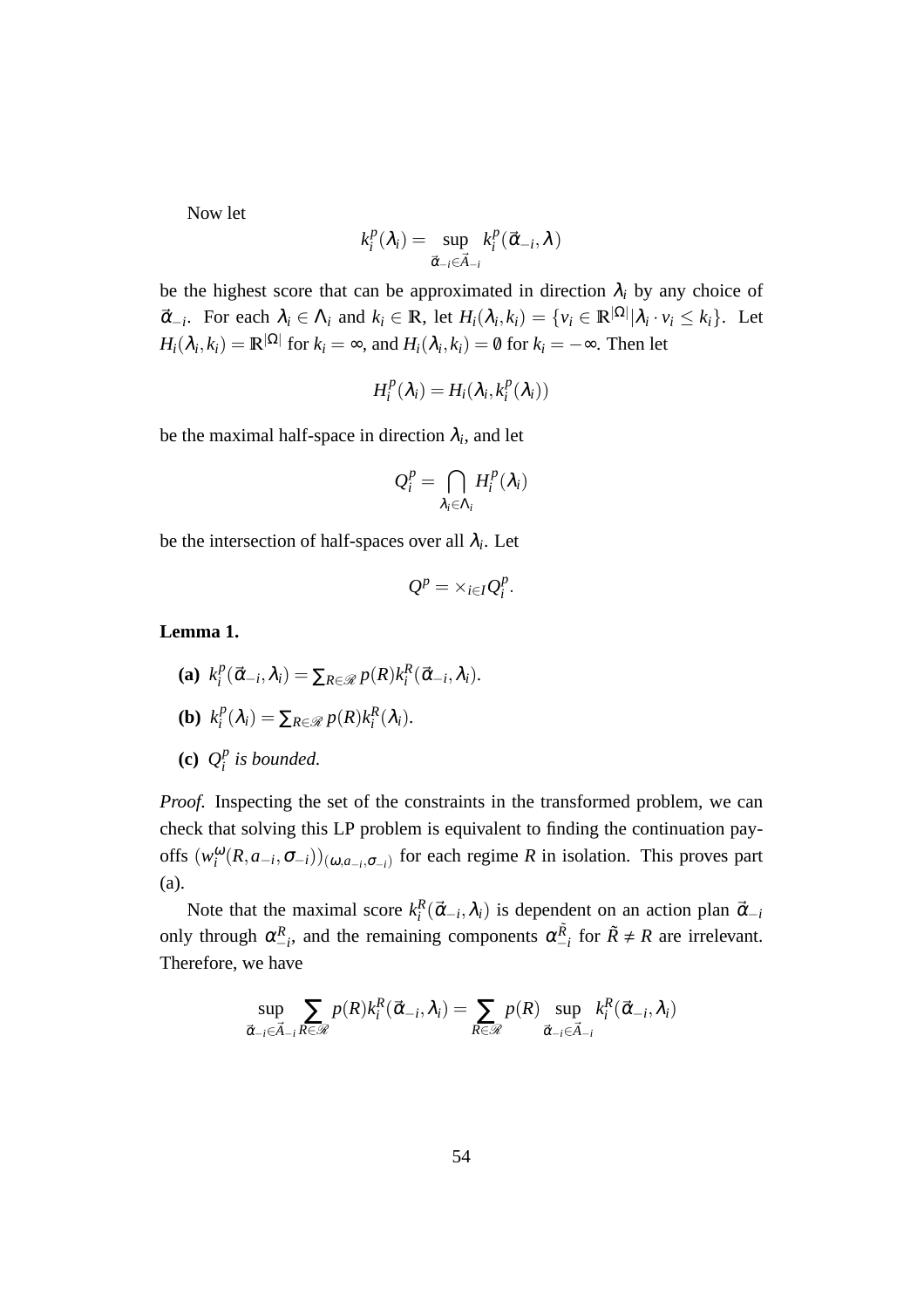for any  $p \in \Delta \mathcal{R}$ . Using this and part (a), we obtain

$$
k_i^p(\lambda_i) = \sup_{\vec{\alpha}_{-i} \in \vec{A}_{-i}} k_i^p(\vec{\alpha}_{-i}, \lambda_i)
$$
  
\n
$$
= \sup_{\vec{\alpha}_{-i} \in \vec{A}_{-i}} \sum_{R \in \mathcal{R}} p(R) k_i^R(\vec{\alpha}_{-i}, \lambda_i)
$$
  
\n
$$
= \sum_{R \in \mathcal{R}} p(R) \sup_{\vec{\alpha}_{-i} \in \vec{A}_{-i}} k_i^R(\vec{\alpha}_{-i}, \lambda_i)
$$
  
\n
$$
= \sum_{R \in \mathcal{R}} p(R) k_i^R(\lambda_i)
$$

so that part (b) follows.

To prove part (c), consider  $\lambda_i \in \Lambda_i$  such that  $\lambda_i^{\omega} \neq 0$  for some  $\omega \in \Omega$  and  $\lambda_i^{\tilde{\omega}} = 0$  for all  $\tilde{\omega} \neq \omega$ . Then from constraint (i) of (LP-Individual),

$$
\lambda_i \cdot v_i = \lambda_i^{\omega} v_i^{\omega} = \lambda_i^{\omega} \sum_{R \in \mathcal{R}} p(R) \sum_{a_{-i} \in A_{-i}} \alpha_{-i}^{R}(a_{-i}) \begin{bmatrix} g_i^{\omega}(a_i^{R}, a_{-i}) \\ + \pi_{-i}^{\omega}(a_i^{R}, a_{-i}) \cdot x_i^{\omega}(R, a_{-i}) \end{bmatrix}
$$

for all  $(a_i^R)_{R \in \mathcal{R}}$  such that  $a_i^R \in R_i$  for each  $R \in \mathcal{R}$ . Since constraint (iii) of (LP-Individual) implies that  $\lambda_i^{\omega} \pi_{-i}^{\omega}(a) \cdot x_i^{\omega}(R, a_{-i}) \leq 0$  for all  $a \in A$  and  $R \in \mathcal{R}$ , it follows that

$$
\lambda_i \cdot v_i \leq \max_{a \in A} \lambda_i^{\omega} g_i^{\omega}(a).
$$

Thus the maximal score for this  $\lambda_i$  is bounded. Let  $\Lambda_i^*$  $\lambda_i^*$  be the set of  $\lambda_i \in \Lambda_i$  such that  $\lambda_i^{\omega} \neq 0$  for some  $\omega \in \Omega$  and  $\lambda_i^{\tilde{\omega}} = 0$  for all  $\tilde{\omega} \neq \omega$ . Then the set  $\bigcap_{\lambda_i \in \Lambda_i^*} H_i^{\rho}$  $\binom{p}{i}(\lambda_i)$ is bounded. This proves part (c), since  $Q_i^p \subseteq \bigcap$  $\lambda_i \in \wedge_i^* H_i^p$ *i* (λ*i*). *Q.E.D.*

Parts (a) and (b) of the above lemma show that the LP problem reduces to computing the maximal score for each regime *R* in isolation. The next lemma establishes that the set of BFXE payoffs with respect to  $p$  is included in the set *Q p* .

**Lemma 2.** *For every*  $\delta \in (0,1)$ *,*  $p \in \Delta \mathcal{R}$ *, and*  $i \in I$ *, E<sub>i</sub>*  $\mathcal{C}_i^p(\delta) \subseteq \mathit{coE}_i^p$  $Q_i^p(\delta) \subseteq Q_i^p$ *i . Consequently,*  $E_i^p$  $\sum_{i}^{p}(\delta) \subseteq coE_{i}^{p}$  $Q_i^p(\delta) \subseteq Q_i^p$ *i .*

The proof is analogous to Theorem 3.1 (i) of Fudenberg and Levine (1994); we provide the formal proof in Appendix D.1.4 for completeness.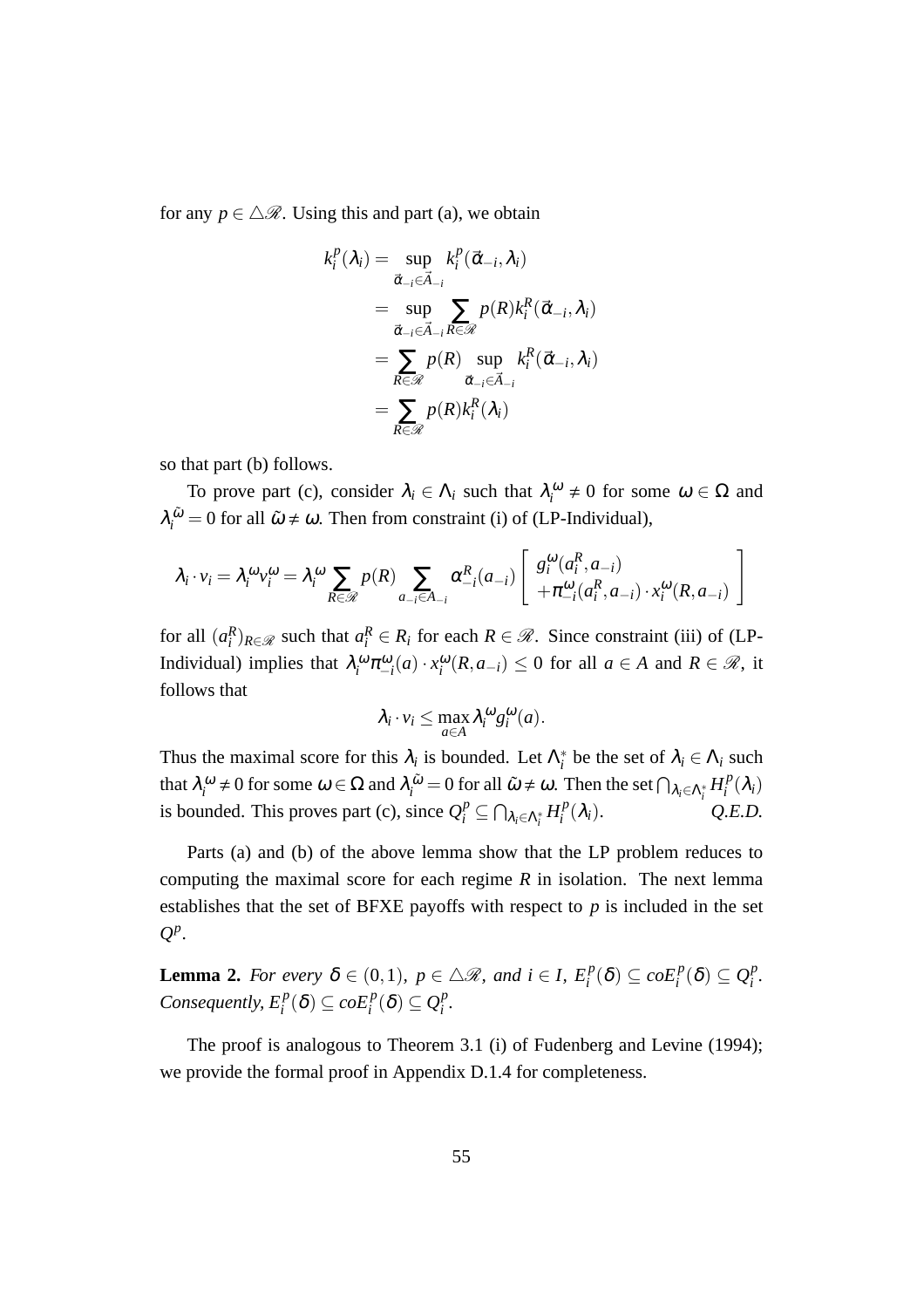#### **D.1.3** Computing  $E(\delta)$  with Patient Players

In Appendix D.1.2, it is shown that the equilibrium payoff set  $E^p(\delta)$  is bounded by the set  $Q^p$ . Now we prove that this bound is tight when players are patient. As argued by Fudenberg, Levine, and Maskin (1994), when  $\delta$  is close to one, a small variation of the continuation payoffs is sufficient for incentive provision, so that we can focus on the continuation payoffs *w* near the target payoff vector *v*. Based on this observation, we obtain the following lemma, which asserts that "local generation" is sufficient for self-generation with patient players.

**Definition 9.** A subset  $W_i$  of  $\mathbb{R}^{|\Omega|}$  is *locally ex-post generating with respect to*  $p \in \Delta \mathscr{R}$  if for each  $v_i \in W_i$ , there is a discount factor  $\delta_{v_i} \in (0,1)$  and an open neighborhood  $U_{\nu_i}$  of  $\nu_i$  such that  $W_i \cap U_{\nu_i} \subseteq B_i^p$  $_i^p(\delta_{v_i}, W_i)$ .

**Lemma 3.** *For each*  $i \in I$ , let  $W_i$  be a subset of  $\mathbb{R}^{|\Omega|}$  that is compact, convex, and *locally ex-post generating with respect to*  $p \in \Delta \mathcal{R}$ *. Then there is*  $\overline{\delta} \in (0,1)$  *such that*  $\times_{i \in I} W_i \subseteq E^p(\delta)$  *for all*  $\delta \in (\overline{\delta}, 1)$ *.* 

*Proof.* This is a generalization of Lemma 4.2 of Fudenberg, Levine, and Maskin (1994). *Q.E.D.*

The next lemma shows that the set  $Q^p$  is included in the limit set of stationary BFXE payoffs with respect to *p*.

**Definition 10.** A subset  $W_i$  of  $\mathbb{R}^{|\Omega|}$  is *smooth* if it is closed and convex; it has a nonempty interior; and there is a unique unit normal for each point on its boundary. $25$ 

**Lemma 4.** For each  $i \in I$ , let  $W_i$  be a smooth subset of the interior of  $Q_i^p$ *i . Then there is*  $\overline{\delta} \in (0,1)$  *such that for*  $\delta \in (\overline{\delta},1)$ *,*  $\times_{i\in I}W_i \subseteq E^p(\delta)$ *.* 

The proof is similar to Theorem 3.1 (ii) of Fudenberg and Levine (1994), and again we give the formal proof in Appendix D.1.4 for completeness. To prove the lemma, we show that a smooth subset  $W_i$  is locally ex-post generating; then Lemma 3 applies and we can conclude that  $W_i$  is in the equilibrium payoff set when players are patient.

<sup>&</sup>lt;sup>25</sup>A sufficient condition for each boundary point of  $W_i$  to have a unique unit normal is that the boundary of  $W_i$  is a  $C^2$ -submanifold of  $\mathbb{R}^{|\Omega|}$ .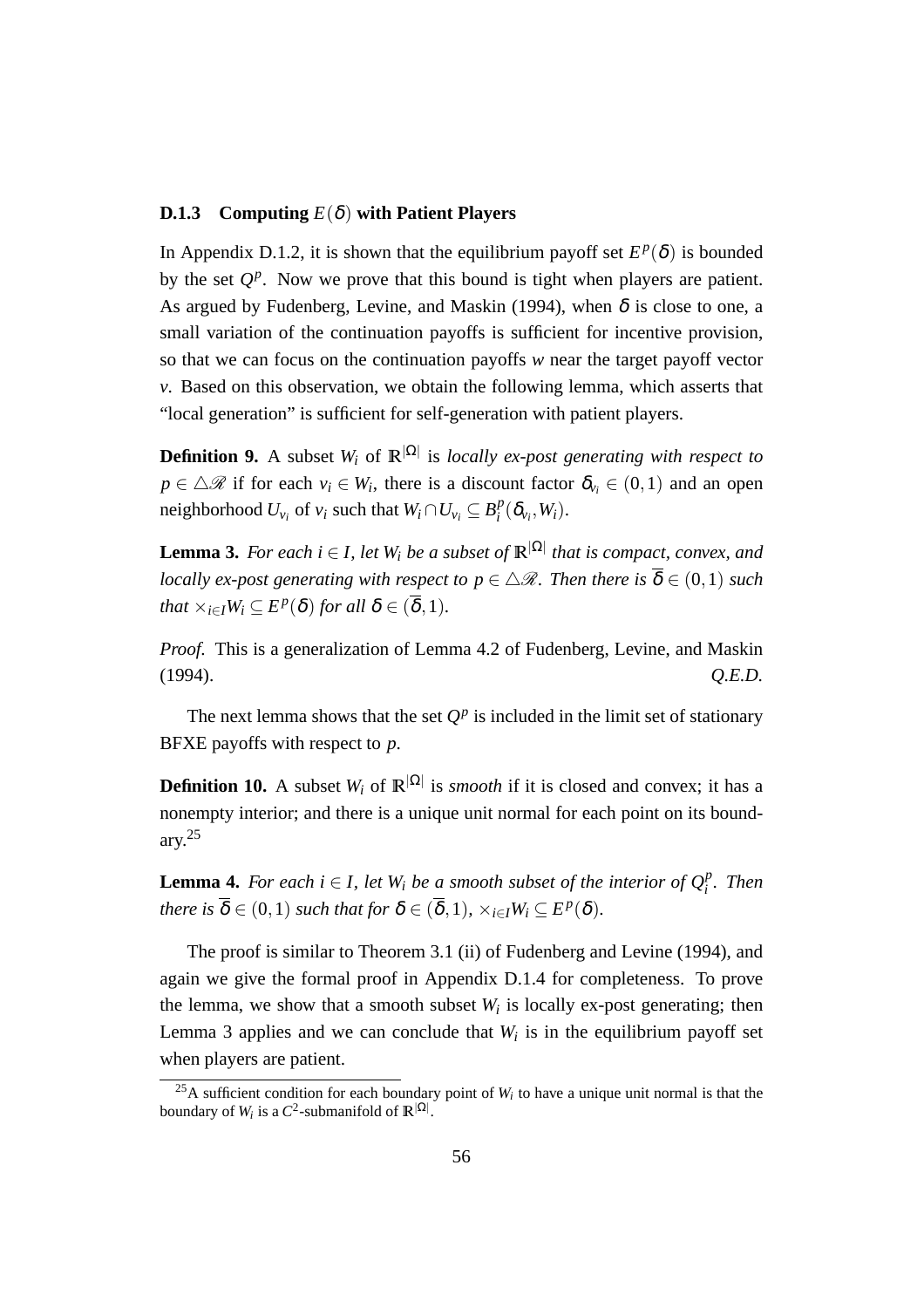Combining Lemmas 2 and 4, we obtain the next proposition, which asserts that the limit set of stationary BFXE payoffs with respect to  $p$  is equal to the set *Q p* .

**Proposition 8.** *If* dim  $Q_i^p = |\Omega|$  *for each*  $i \in I$ *, then*  $\lim_{\delta \to 1} E^p(\delta) = Q^p$ *.* 

Now we characterize the limit set of all stationary BFXE payoffs,  $E(\delta)$  =  $\bigcup_{p \in \triangle \mathcal{R}} E^p(\delta)$ . This is a counterpart of Proposition 4 of EHO.

**Proposition 9.** *Suppose that there is*  $p \in \triangle \mathcal{R}$  *such that*  $\dim Q_i^p = |\Omega|$  *for each*  $i \in I$ . Then  $\lim_{\delta \to 1} E(\delta) = \bigcup_{p \in \triangle \mathcal{R}} Q^p$ .

*Proof.* From Proposition 8, it follows that  $\lim_{\delta \to 1} E(\delta) = \bigcup_{p \in \triangle \mathcal{R}} Q^p$  if  $\dim Q_i^p =$ |Ω| for all  $i \in I$  and  $p \in \Delta \mathcal{R}$ . Here we prove that the same conclusion holds if there is  $p \in \triangle \mathcal{R}$  such that  $\dim Q_i^p = |\Omega|$  for each  $i \in I$ .

Let  $v_i$  be an interior point of  $\bigcup_{p \in \triangle \mathcal{R}} Q^p$ . It suffices to show that there is  $p \in$  $\triangle \mathscr{R}$  such that  $v_i$  is an interior point of  $Q^p$ . Let  $\hat{p} \in \triangle \mathscr{R}$  be such that  $\dim Q_i^{\hat{p}} = |\Omega|$ for each  $i \in I$ , and  $\hat{v}_i$  be an interior point of  $Q^{\hat{p}}$ . Since  $v_i$  is in the interior of  $\bigcup_{p \in \triangle \mathcal{R}} Q^p$ , there are  $\tilde{v}_i$  and  $\kappa \in (0,1)$  such that  $\tilde{v}_i$  is in the interior of  $\bigcup_{p \in \triangle \mathcal{R}} Q^p$ and  $\kappa \hat{v}_i + (1 - \kappa)\tilde{v}_i = v_i$ . Let  $\tilde{p} \in \triangle \mathcal{R}$  be such that  $\tilde{v}_i \in Q^{\tilde{p}}$ , and let  $p \in \triangle \mathcal{R}$  be such that  $p = \kappa \hat{p} + (1 - \kappa) \tilde{p}$ .

We claim that  $v_i$  is an interior point of  $Q^p$ . From Lemma 1(b),

$$
k_i^p(\lambda_i) = \sum_{R \in \mathcal{R}} p(R)k_i^R(\lambda_i)
$$
  
= $\kappa \sum_{R \in \mathcal{R}} \hat{p}(R)k_i^R(\lambda_i) + (1 - \kappa) \sum_{R \in \mathcal{R}} \tilde{p}(R)k_i^R(\lambda_i)$   
= $\kappa k_i^{\hat{p}}(\lambda_i) + (1 - \kappa)k_i^{\tilde{p}}(\lambda_i)$ 

for all  $\lambda_i$ . Since  $\hat{v}_i$  is in the interior of  $Q^{\hat{p}}$ , we have  $k_i^{\hat{p}}$  $\lambda_i^p(\lambda_i) > \lambda_i \cdot \hat{v}_i$  for all  $\lambda_i$ . Likewise, since  $\tilde{v}_i \in Q^{\tilde{p}}$ ,  $k_i^{\tilde{p}}$  $\hat{h}_i^p(\lambda_i) \geq \lambda_i \cdot \tilde{v}_i$  for all  $\lambda_i$ . Substituting these inequalities,

$$
k_i^p(\lambda_i) > \kappa \lambda_i \cdot \hat{v}_i + (1 - \kappa) \lambda_i \cdot \tilde{v}_i = \lambda_i \cdot v_i
$$

for all  $\lambda_i$ . This shows that  $v_i$  is an interior point of  $Q^p$ . *Q.E.D.*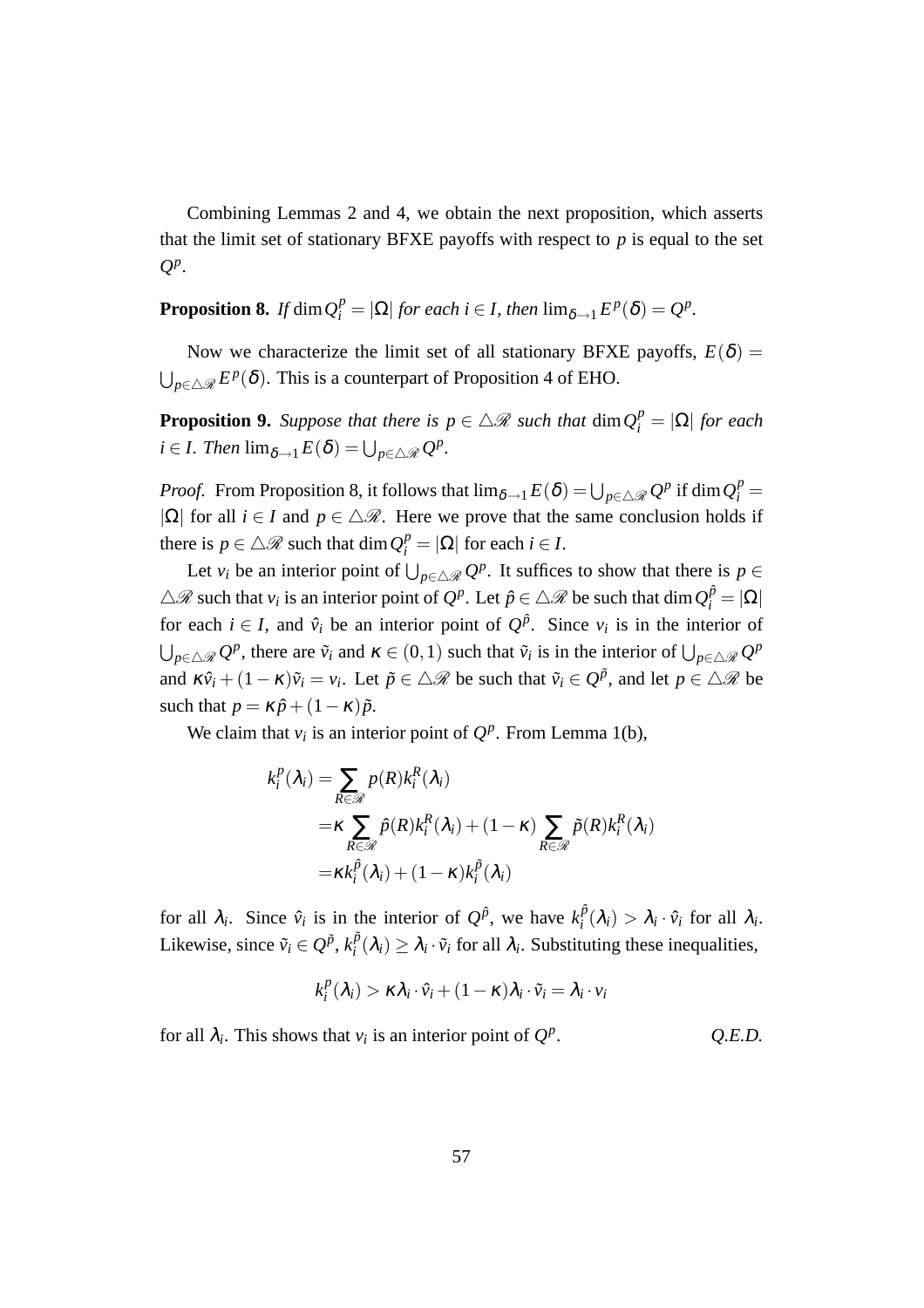#### **D.1.4 Proofs of Lemmas 2 and 4**

**Lemma 2.** *For every*  $\delta \in (0,1)$ *,*  $p \in \Delta \mathcal{R}$ *, and*  $i \in I$ *, E<sub>i</sub>*  $\mathcal{C}_i^p(\delta) \subseteq \mathit{coE}_i^p$  $Q_i^p(\delta) \subseteq Q_i^p$ *i . Consequently,*  $E_i^p$  $c_i^p(\delta) \subseteq \mathop{co}\nolimits F_i^p$  $Q_i^p(\delta) \subseteq Q_i^p$ *i .*

*Proof.* It is obvious that  $E_i^p$  $\sum_i^p(\delta) \subseteq \mathrm{co} E_i^p$  $\int_i^p (\delta)$ . Suppose  $\mathrm{co} E_i^p$  $Q_i^p(\delta) \nsubseteq Q_i^p$  $i<sup>p</sup>$ . Then, since the score is a linear function, there are  $v_i \in E_i^p$  $\lambda_i^p(\delta)$  and  $\lambda_i$  such that  $\lambda_i \cdot v_i > k_i^p$  $_i^p(\lambda_i)$ . In particular, since  $E_i^p$  $i^p_i(\delta)$  is compact, there are  $v_i^* \in E_i^p$  $\lambda_i^p(\delta)$  and  $\lambda_i$  such that  $\lambda_i \cdot v_i^* > k_i^p$  $\sum_{i}^{p}(\lambda_{i})$  and  $\lambda_{i}\cdot v_{i}^{*} \geq \lambda_{i}\cdot\tilde{v}_{i}$  for all  $\tilde{v}_{i} \in \text{co}E_{i}^{p}$  $v_i^p(\delta)$ . By the definition,  $v_i^*$  $i$ <sup>\*</sup> is individually ex-post generated by  $w_i$  such that  $w_i(R, a_{-i}, \sigma_{-i}) \in E_i^p$  $\mathfrak{c}_i^p(\delta) \subseteq \mathrm{co} E_i^p$  $\int\limits_i^p (\delta) \subseteq$  $H(\lambda_i, \lambda_i \cdot v_i^*)$  $\sigma_i^*$ ) for all  $\sigma_{-i} \in \Sigma_{-i}$ . But this implies that  $k_i^p$  $i^p(\lambda_i)$  is not the maximum score for direction  $\lambda_i$ , a contradiction.  $Q.E.D.$ 

**Lemma 4.** For each  $i \in I$ , let  $W_i$  be a smooth subset of the interior of  $Q_i^p$ *i . Then there is*  $\overline{\delta} \in (0,1)$  *such that for*  $\delta \in (\overline{\delta},1)$ *,*  $\times_{i\in I}W_i \subseteq E^p(\delta)$ *.* 

*Proof.* From lemma 1(c),  $Q_i^p$  $i$ <sup>*p*</sup> is bounded, and hence *W<sub>i</sub>* is also bounded. Then, from Lemma 3, it suffices to show that  $W_i$  is locally ex-post generating, i.e., for each  $v_i \in W_i$ , there are  $\delta_v \in (0,1)$  and an open neighborhood  $U_{v_i}$  of  $v_i$  such that  $W \cap U_{\nu_i} \subseteq B(\delta_{\nu_i}, W)$ .

First, consider  $v_i$  on the boundary of  $W_i$ . Let  $\lambda$  be normal to  $W_i$  at  $v_i$ , and let  $k_i = \lambda_i \cdot v_i$ . Since  $W_i \subset Q_i \subseteq H_i^p$  $\int_i^p (\lambda_i)$ , there are  $\vec{\alpha}_{-i}$ ,  $\tilde{v}_i$ , and  $\tilde{w}_i$  such that  $\lambda_i \cdot \tilde{v}_i > \lambda_i \cdot \tilde{v}_i$  $v_i = k_i$ ,  $\tilde{v}_i$  is individually ex-post generated using  $\vec{\alpha}_{-i}$  and  $\tilde{w}_i$  for some  $\tilde{\delta} \in (0,1)$ , and  $\tilde{w}_i(R, a_{-i}, \sigma_{-i}) \in H_i(\lambda_i, \lambda_i \cdot \tilde{v}_i)$  for all  $R \in \mathcal{R}$ ,  $a_{-i} \in A_{-i}$ , and  $\sigma_{-i} \in \Sigma_{-i}$ . For each  $\delta \in (\tilde{\delta}, 1)$ , let

$$
w_i(R, a_{-i}, \sigma_{-i}) = \frac{\delta - \tilde{\delta}}{\delta(1 - \tilde{\delta})} v_i + \frac{\tilde{\delta}(1 - \delta)}{\delta(1 - \tilde{\delta})} \left( \tilde{w}_i(R, a_{-i}, \sigma_{-i}) - \frac{v_i - \tilde{v}_i}{\tilde{\delta}} \right).
$$

By construction,  $v_i$  is individually ex-post generated using  $\vec{\alpha}_{-i}$  and  $w_i$  for  $\delta$ , and there is  $\kappa > 0$  such that  $|w_i(R, a_{-i}, \sigma_{-i}) - v_i| < \kappa(1-\delta)$ . Also, since  $\lambda_i \cdot \tilde{v}_i > \lambda_i$ .  $v_i = k_i$  and  $\tilde{w}_i(R, a_{-i}, \sigma_{-i}) \in H_i(\lambda_i, \lambda_i \cdot \tilde{v}_i)$  for all  $R \in \mathcal{R}$ ,  $a_{-i} \in A_{-i}$ , and  $\sigma_{-i} \in \Sigma_{-i}$ , there is  $\varepsilon > 0$  such that  $\tilde{w}_i(R, a_{-i}, \sigma_{-i}) - \frac{v_i - \tilde{v}_i}{\tilde{s}}$  $\frac{-v_i}{\tilde{\delta}}$  is in  $H_i(\lambda_i, k_i - \varepsilon)$  for all  $R \in \mathscr{R}$ ,  $a_{-i} \in A_{-i}$ , and  $\sigma_{-i} \in \Sigma_{-i}$ . Then,  $w_i(R, a_{-i}, \sigma_{-i}) \in H_i(\lambda_i, k_i - \frac{\tilde{\delta}(1-\delta)}{\delta(1-\tilde{\delta})}$  $\frac{\partial (1-\delta)}{\partial (1-\tilde{\delta})}\varepsilon$  for all  $R \in \mathcal{R}$ ,  $a_{-i} \in A_{-i}$  and  $\sigma_{-i} \in \Sigma_{-i}$ , and as in the proof of Theorem 3.1 of FL, it follows from the smoothness of  $W_i$  that  $w_i(R, a_{-i}, \sigma_{-i}) \in \text{int}W_i$  for sufficiently large  $\delta$ , i.e.,  $v_i$  is individually ex-post generated with respect to intW<sub>*i*</sub> using  $\vec{\alpha}_{-i}$ . To enforce  $u_i$  in the neighborhood of  $v_i$ , use this  $\vec{\alpha}_{-i}$  and a translate of  $w_i$ .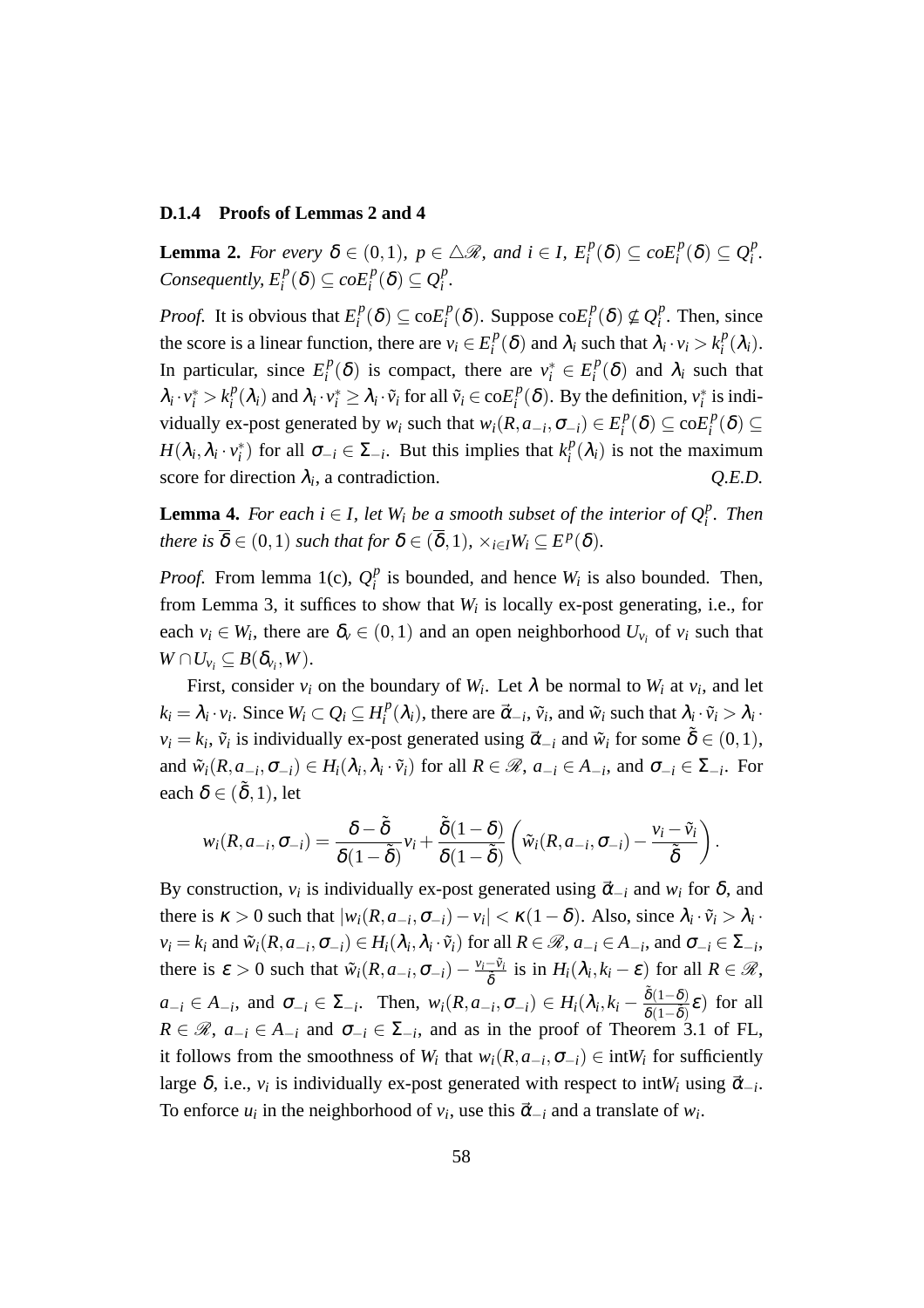Next, consider  $v_i$  in the interior of  $W_i$ . Choose  $\lambda_i$  arbitrarily, and let  $\vec{\alpha}_{-i}$  and  $w_i$  be as in the above argument. By construction,  $v_i$  is individually ex-post generated by  $\vec{\alpha}_{-i}$  and  $w_i$ . Also,  $w_i(R, a_{-i}, \sigma_{-i}) \in \text{int}W_i$  for sufficiently large  $\delta$ , since  $|w_i(R, a_{-i}, \sigma_{-i}) - v_i| < \kappa(1-\delta)$  for some  $\kappa > 0$  and  $v_i \in \text{int}W_i$ . Thus,  $v_i$  is enforced with respect to int $W_i$  when  $\delta$  is close to one. To enforce  $u_i$  in the neighborhood of  $v_i$ , use this  $\vec{\alpha}_{-i}$  and a translate of  $w_i$ , as before.  $Q.E.D.$ 

### **D.2 Proof of Proposition 3**

**Proposition 3.** Let  $p \in \triangle \mathcal{R}$  be such that (i)  $M_i^{\omega, p} > m_i^{\omega, p}$ *i for all i and* <sup>ω</sup> *and*  $(iii)$  for each *i* and  $(\omega, \tilde{\omega})$ , there is  $\vec{\alpha}_{-i}$  that has statewise full rank for  $(\omega, \tilde{\omega})$  at *some regime R with*  $p(R) > 0$ *. If (IFR) holds, then*  $\lim_{\delta \to 1} E^p(\delta) = \times_{\omega \in \Omega} \times_{i \in I}$  $[m_i^{\omega,p}]$  $_{i}^{\omega,p}$ ,  $M_{i}^{\omega,p}$  $\binom{\omega, p}{i}$ .

Proposition 8 in Appendix D.1.3 shows that the limit equilibrium payoff set is characterized by a series of linear programming problems (LP-Individual). To prove Proposition 3, we compute the maximal score of (LP-Individual) for each direction  $\lambda_i$  for games that satisfy (IFR) and (SFR).

We first consider "cross-state" directions  $\lambda_i$ , and prove that under (SFR), the scores for these directions are so high that the maximal half spaces in these directions impose no constraints on the equilibrium payoff set, that is, there is no trade-off between equilibrium payoffs for different states. Specifically, Lemma 5 shows that the maximal scores for cross-state directions are infinitely large if  $\vec{\alpha}_{-i}$ has statewise full rank.

**Lemma 5.** Suppose that  $\vec{\alpha}_{-i}$  has individual full rank, and has statewise full rank *for*  $(\omega, \tilde{\omega})$  *at regime R. Then for any p and*  $\lambda_i$  *satisfying*  $p(R) > 0$ ,  $\lambda_i^{\omega} \neq 0$ , and  $\lambda_i^{\tilde{\omega}} \neq 0$ , we have  $k_i^p$  $i^p(\vec{\alpha}_{-i}, \lambda_i) = \infty$ .

This lemma is analogous to Lemma 6 of Fudenberg and Yamamoto (2010), and we give the formal proof in Appendix D.2.1 for completeness. The main idea is that if  $\vec{\alpha}_{-i}$  has statewise full rank for  $(\omega, \tilde{\omega})$ , then "utility transfer" between  $\omega$ and  $\tilde{\omega}$  can infinitely increase the score.

Next we compute the maximal scores for the remaining "single-state" directions. Consider (LP-Individual) for direction  $\lambda_i$  such that  $\lambda_i^{\omega} = 1$  for some  $\omega$ and  $\lambda_i^{\tilde{\omega}} = 0$  for all  $\tilde{\omega} \neq \omega$ . If (IFR) holds, then there is continuation payoffs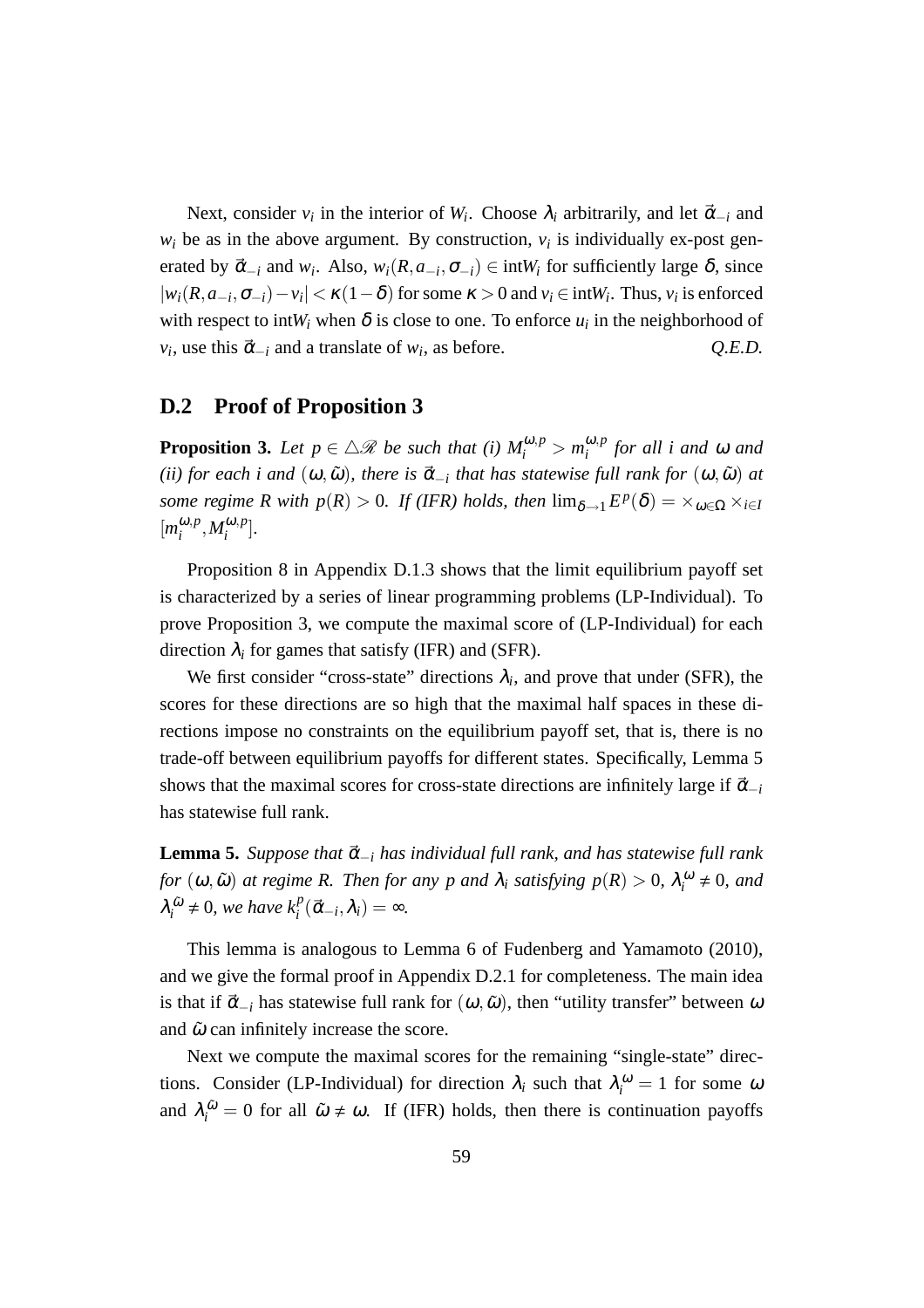that make player *i* indifferent over all actions, so that constraints (i) and (ii) for  $\tilde{\omega} \neq \omega$  are vacuous. Then it turns out that the problem is identical to the one that computes  $M_i^{\omega,p}$  $\vec{a}^{(0,p)}(\vec{\alpha}_{-i})$ , and hence we have  $k_i^p$  $\binom{p}{i}$   $\left(\lambda_i\right)$  =  $M_i^{\omega,p}$ <sup>*w*.*p*</sup>. Likewise, consider (LP-Individual) for direction  $\lambda_i$  such that  $\lambda_i^{\omega} = -1$  for some  $\omega$  and  $\lambda_i^{\tilde{\omega}} = 0$  for all  $\tilde{\omega} \neq \omega$ . If (IFR) holds, then the problem is isomorphic to the one that computes *m* <sup>ω</sup>,*p*  $_{i}^{\omega,p}(\vec{\alpha}_{-i})$ , and as a result we have  $k_{i}^{p}$  $i^p(\lambda_i) = -m_i^{\omega, p}$  $i^{(\omega, p)}$ . The next lemma summarizes these discussions.

**Lemma 6.** *Suppose that (IFR) holds. For*  $\lambda_i$  *such that*  $\lambda_i^{\omega} = 1$  *and*  $\lambda_i^{\tilde{\omega}} = 0$  *for*  $all \ \tilde{\omega} \neq \omega, k_i^p$  $\binom{p}{i}$   $\binom{p}{i}$  $\hat{\lambda}_i^{(0,p)}$ . For  $\lambda_i$  such that  $\lambda_i^{(0)} = -1$  and  $\lambda_i^{(0)} = 0$  for all  $\tilde{\omega} \neq \omega$ , *k p*  $i^p_i(\lambda_i) = -m_i^{\omega, p}$  $\frac{\omega,p}{i}$ .

Now we are ready to prove Proposition 3; we use Lemmas 5 through 6 to compute the scores of (LP-Individual) for various directions.

*Proof of Proposition 3.* From Proposition 9 of Appendix D.1.3, it suffices to show that  $Q_i^p = \times_{\omega \in \Omega} [m_i^{\omega, p}]$  $\sum_{i}^{\omega,p}$ ,  $M_i^{\omega,p}$  $\binom{a}{i}$  for each *i*,  $\omega$ , and *p*. Let  $\Lambda_i^*$  $i$ <sup>\*</sup> be the set of all singlestate directions, that is,  $\Lambda_i^*$ <sup>\*</sup>/<sub>*i*</sub> is the set of all  $\lambda_i \in \Lambda_i$  such that  $\lambda_i^{\omega} \neq 0$  for some  $\omega$ and  $\lambda_i^{\tilde{\omega}} = 0$  for all  $\tilde{\omega} \neq \omega$ . Then it follows from Lemma 5 that under (SFR), we have  $\bigcap_{\tilde{\lambda}_i \in \Lambda^*} H_i^p$  $H_i^p(\tilde{\lambda}_i) \subseteq H_i^p$  $\lambda_i^p(\lambda_i)$  for all  $\lambda_i \notin \Lambda_i^*$ <sup>\*</sup>, Therefore,  $Q_i^p = \bigcap_{\lambda_i \in \Lambda} H_i^p$  $\iota_i^p(\lambda_i) =$  $∩<sub>λ<sub>i</sub></sub>∈<sub>Λ</sub>∗ H<sub>i</sub><sup>p</sup>$  $\overline{P}_i^{\overline{P}}(\lambda_i)$ . Note that, from Lemma 6, we have  $H_i^{\overline{P}}$  $V_i^p(\lambda_i) = \{v_i \in \mathbb{R}^{|\Omega|} | v_i^{\omega} \leq \lambda_i\}$  $M_i^{\omega,p}$  $\{a, p\}}$  for  $\lambda_i \in \Lambda_i^*$  $\lambda_i^*$  such that  $\lambda_i^{\omega} = 1$ , and  $H_i^{\omega}$  $E_i^p(\lambda_i) = \{v_i \in \mathbb{R}^{|\Omega|} | v_i^{\omega} \geq m_i^{\omega, p}\}$  $\{a,p\}}_i$  for each  $\lambda_i \in \Lambda_i^*$ <sup>\*</sup><sub>*i*</sub> such that  $\lambda_i^{\omega} = -1$ . Therefore,  $Q_i^p = \bigcap_{\lambda_i \in \Lambda^*} H_i^p$  $\sum_{i}^{p} (\lambda_i) = \times_{\omega \in \Omega} [m_i^{\omega, p}]$  $\sum_i^{\omega,p}$ ,  $M_i^{\omega,p}$  $\binom{\omega,p}{i}$ , and Propositions 8 and 9 apply. *Q.E.D.*

#### **D.2.1 Proof of Lemma 5**

**Lemma 5.** *Suppose that*  $\vec{\alpha}_{-i}$  *has individual full rank, and has statewise full rank for*  $(\omega, \tilde{\omega})$  *at regime R. Then for any p and*  $\lambda_i$  *satisfying*  $p(R) > 0$ ,  $\lambda_i^{\omega} \neq 0$ , and  $\lambda_i^{\tilde{\omega}} \neq 0$ , we have  $k_i^p$  $i^p(\vec{\alpha}_{-i}, \lambda_i) = \infty$ .

*Proof.* First, we claim that for every  $\bar{k} > 0$ , there exist  $(z_i^{\omega}(R, a_{-i}, \sigma_{-i}))_{(a_{-i}, \sigma_{-i})}$ and  $(z_i^{\tilde{\omega}})$  $_{i}^{\omega}(R,a_{-i},\sigma_{-i}))_{(a_{-i},\sigma_{-i})}$  such that

$$
\sum_{a_{-i}\in A_{-i}} \alpha_{-i}^{R}(a_{-i})\pi_{-i}^{\omega}(a) \cdot z_i^{\omega}(R, a_{-i}) = \frac{k}{\delta p(R)\lambda_i^{\omega}}
$$
(7)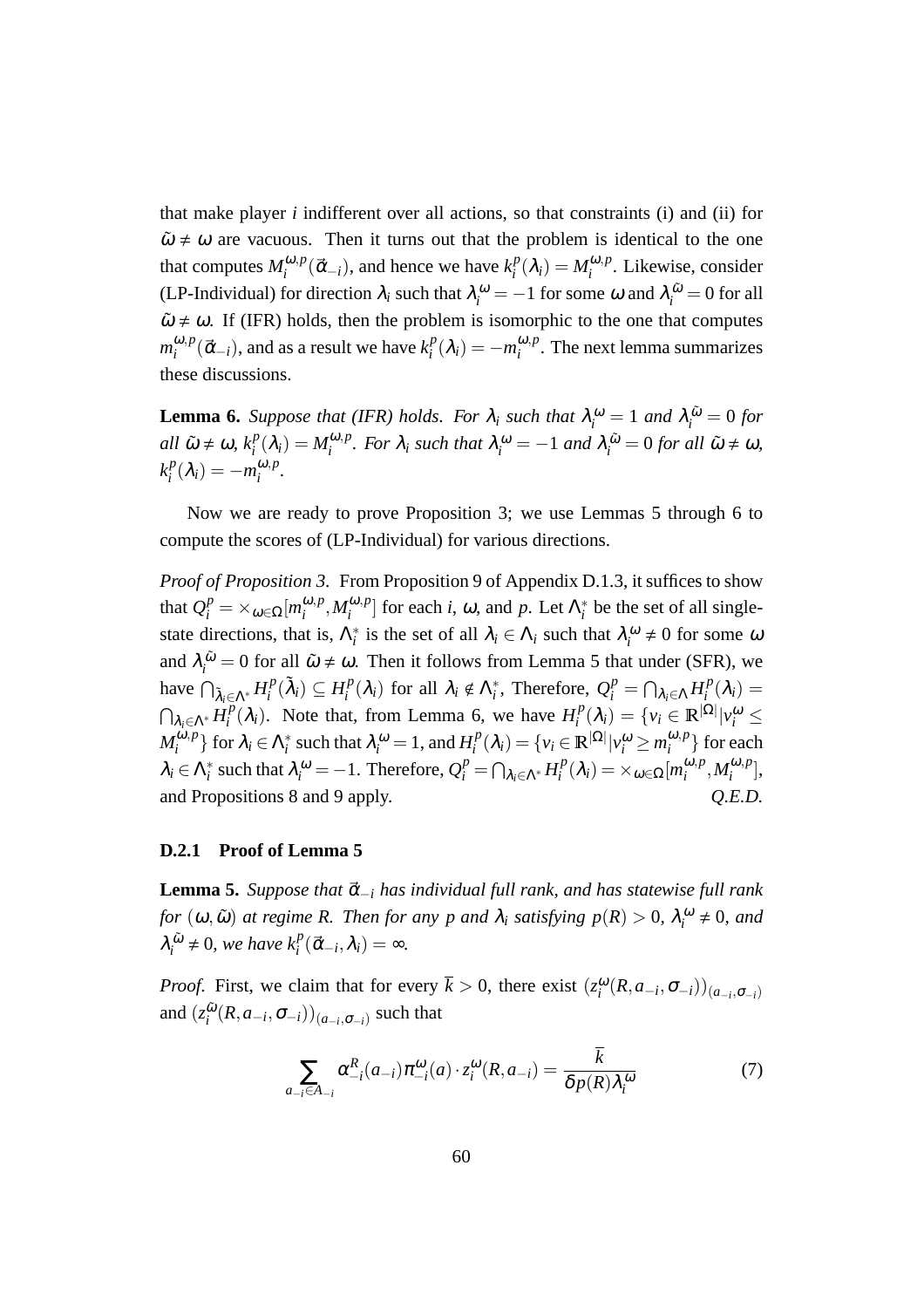for all  $a_i \in A_i$ ,

$$
\sum_{a_{-i \in A_{-i}}} \alpha_{-i}^{R} (a_{-i}) \pi_{-i}^{\tilde{\omega}}(a) \cdot z_i^{\tilde{\omega}}(R, a_{-i}) = 0 \tag{8}
$$

for all  $a_i \in A_i$ , and

$$
\lambda_i^{\omega} z_i^{\omega}(R, a_{-i}, \sigma_{-i}) + \lambda_i^{\tilde{\omega}} z_i^{\tilde{\omega}}(R, a_{-i}, \sigma_{-i}) = 0 \tag{9}
$$

for all  $a_{-i} \in A_{-i}$  and  $\sigma_{-i} \in \Sigma_{-i}$ , where  $z_i^{\tilde{\omega}}$  $\tilde{a}^{\tilde{\omega}}(R, a_{-i}) = (z_i^{\tilde{\omega}})$  $\binom{\tilde{\omega}}{i}(R, a_{-i}, \sigma_{-i})\}_{\sigma_{-i}\in \Sigma_{-i}}$  and  $z_i^{\tilde{\omega}}$  $\tilde{a}^{\tilde{\omega}}(R, a_{-i}) = (z_i^{\tilde{\omega}})$  $\binom{\omega}{i}(R, a_{-i}, \sigma_{-i})\}_{\sigma_{-i} \in \Sigma_{-i}}$ . To prove that this system of equations indeed has a solution, eliminate (9) by solving for  $z_i^{\bar{\omega}}$  $\frac{\omega}{i}(R, a_{-i}, \sigma_{-i})$ . Then, there remain  $2|A_i|$  linear equations, and its coefficient matrix is  $\Pi_{-i}^{(\omega,\tilde{\omega}),R}$  $(\vec{\omega}, \omega)$ , $\kappa$  ( $\vec{\alpha}_{-i}$ ). Since statewise full rank implies that this coefficient matrix has rank  $2|A_i|$ , we can solve the system.

For each  $\hat{R} \in \mathscr{R}$  and  $\hat{\omega} \in \Omega$ , let  $(\tilde{w}^{\hat{\omega}}_i)$  $(\hat{\mathcal{R}}_i(\hat{R}, a_{-i}, \sigma_{-i}))_{(a_{-i}, \sigma_{-i})}$  be such that

$$
\sum_{a_{-i} \in A_{-i}} \alpha^{\hat{R}}_{-i}(a_{-i}) \left[ (1 - \delta) g_i^{\hat{\omega}}(a) + \delta \pi^{\hat{\omega}}_{-i}(a) \cdot \tilde{w}_i^{\hat{\omega}}(\hat{R}, a_{-i}) \right] = 0 \tag{10}
$$

for all  $a_i \in A_i$ . In words, the continuation payoffs  $\tilde{w}_i$  are chosen so that for each state  $\hat{\omega}$  and for each realized public signal  $\hat{R}$ , player *i* is indifferent among all actions and his overall payoff is zero. Note that this system has a solution, since  $\alpha$  has individual full rank.

Let  $\bar{k} > \max_{(\hat{R},a_{-i},\sigma_{-i})} \lambda_i \cdot \tilde{w}_i(\hat{R}, a_{-i},\sigma_{-i})$ , and choose  $(z_i^{\omega}(R, a_{-i},\sigma_{-i}))_{(a_{-i},\sigma_{-i})}$ and  $(z_i^{\tilde{\omega}})$  $\binom{\tilde{\omega}}{i}(R, a_{-i}, \sigma_{-i})_{(a_{-i}, \sigma_{-i})}$  to satisfy (7) through (9). Then, let

$$
w_i^{\hat{\omega}}(\hat{R}, a_{-i}, \sigma_{-i}) = \begin{cases} \tilde{w}_i^{\omega}(R, a_{-i}, \sigma_{-i}) + z_i^{\omega}(R, a_{-i}, \sigma_{-i}) & \text{if } (\hat{R}, \hat{\omega}) = (R, \omega) \\ \tilde{w}_i^{\tilde{\omega}}(R, a_{-i}, \sigma_{-i}) + z_i^{\tilde{\omega}}(R, a_{-i}, \sigma_{-i}) & \text{if } (\hat{R}, \hat{\omega}) = (R, \tilde{\omega}) \\ \tilde{w}_i^{\hat{\omega}}(\hat{R}, a_{-i}, \sigma_{-i}) & \text{otherwise} \end{cases}
$$

for each  $a_{-i} \in A_{-i}$  and  $\sigma_{-i} \in \Sigma_{-i}$ . Also, let

$$
v_i^{\hat{\omega}} = \begin{cases} \frac{\overline{k}}{\lambda_i^{\omega}} & \text{if } \hat{\omega} = \omega \\ 0 & \text{otherwise} \end{cases}
$$

.

We claim that this  $(v_i, w_i)$  satisfies constraints (i) through (iii) in the LP problem. It follows from (10) that constraints (i) and (ii) are satisfied for all  $\hat{\omega} \neq \omega, \tilde{\omega}$ .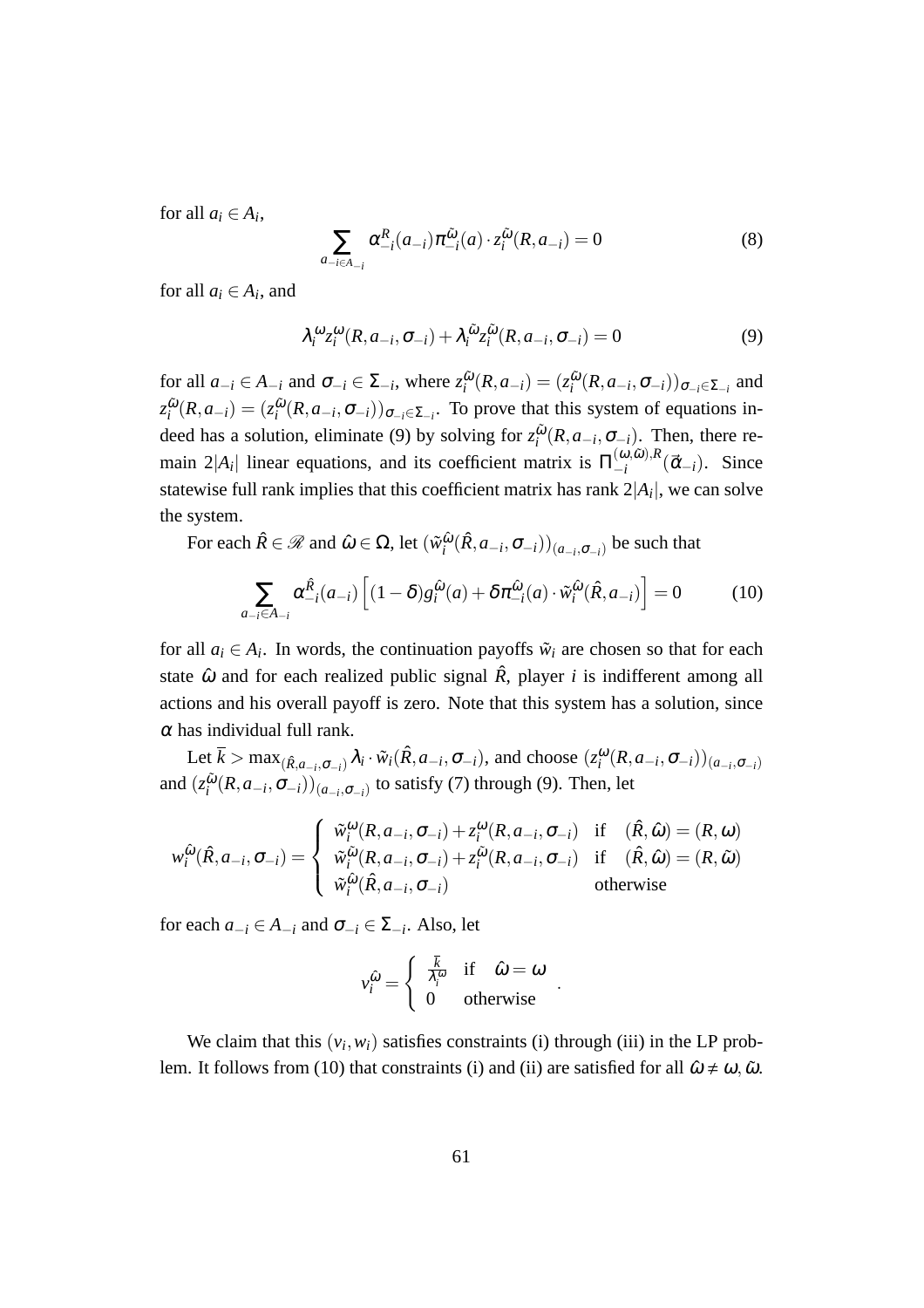Also, using (7) and (10), we obtain

$$
\sum_{\hat{R}\in\mathcal{R}} p(\hat{R}) \sum_{a_{-i}\in A_{-i}} \alpha^{\hat{R}}_{-i}(a_{-i}) \left[ (1-\delta)g_i^{\omega}(a_i, a_{-i}) + \delta\pi^{\hat{\omega}}_{-i}(a)\cdot w_i^{\omega}(\hat{R}, a_{-i}) \right]
$$
\n
$$
= \sum_{\hat{R}\in\mathcal{R}} p(\hat{R}) \sum_{a_{-i}\in A_{-i}} \alpha^{\hat{R}}_{-i}(a_{-i}) \left[ (1-\delta)g_i^{\omega}(a_i, a_{-i}) + \delta\pi^{\hat{\omega}}_{-i}(a)\cdot\tilde{w}_i^{\omega}(\hat{R}, a_{-i}) \right]
$$
\n
$$
+ \delta p(R) \sum_{a_{-i}\in A_{-i}} \alpha^{\hat{R}}_{-i}(a_{-i})\pi^{\hat{\omega}}_{-i}(a)\cdot z_i^{\omega}(R, a_{-i})
$$
\n
$$
= \frac{\bar{k}}{\lambda_i^{\omega}}
$$

for all  $a_i \in A_i$ . This shows that  $(v_i, w_i)$  satisfies constraints (i) and (ii) for  $\omega$ . Likewise, from (8) and (10),  $(v_i, w_i)$  satisfies constraints (i) and (ii) for  $\tilde{\omega}$ . Furthermore, using (9) and  $\bar{k} > \max_{(\hat{R}, a_{-i}, \sigma_{-i})} \lambda_i \cdot \tilde{w}_i(\hat{R}, a_{-i}, \sigma_{-i})$ , we have

$$
\lambda_i \cdot w_i(R, a_{-i}, \sigma_{-i}) = \lambda_i \cdot \tilde{w}_i(R, a_{-i}, \sigma_{-i}) + \lambda_i^{\omega} z_i^{\omega}(R, a_{-i}, \sigma_{-i}) + \lambda_i^{\tilde{\omega}} z_i^{\tilde{\omega}}(R, a_{-i}, \sigma_{-i})
$$
  
=  $\lambda_i \cdot \tilde{w}_i(R, a_{-i}, \sigma_{-i}) < \bar{k} = \lambda_i \cdot v_i$ 

for all  $a_{-i} \in A_{-i}$  and  $\sigma_{-i} \in \Sigma_{-i}$ , and we have

$$
\lambda_i \cdot w_i(\hat{R}, a_{-i}, \sigma_{-i}) = \lambda_i \cdot \tilde{w}_i(\hat{R}, a_{-i}, \sigma_{-i}) < \bar{k} = \lambda_i \cdot v_i
$$

for all  $\hat{R} \neq R$ ,  $a_{-i} \in A_{-i}$ , and  $\sigma_{-i} \in \Sigma_{-i}$ . Hence, constraint (iii) holds.

Therefore,  $k_i^p$  $\hat{i}^p$  $(\vec{\alpha}_{-i}, \lambda_i) \geq \lambda_i \cdot v_i = \overline{k}$ . Since  $\overline{k}$  can be arbitrarily large, we conclude  $k_i^p$  ${}_{i}^{p}(\vec{\alpha}_{-i},\lambda_i) = \infty.$  *Q.E.D.* 

## **Appendix E: Characterizing the Set of Review-Strategy Payoffs**

In this appendix, we prove Proposition 5. Appendix E.1 gives a preliminary result; we consider general environments and develop an algorithm to compute the set of review-strategy equilibrium payoffs. Then in Appendix E.2, we apply the algorithm to games that satisfy (IFR), (SFR), and (Weak-CI) and prove Proposition 5.

### **E.1 Linear Programming Problems and Review Strategies**

Here we consider *T*-period review strategies where a player's play is belief-free and ex-post optimal at the beginning of each *T*-period review phase, and compute its equilibrium payoff set. Specifically, we extend the static LP problem of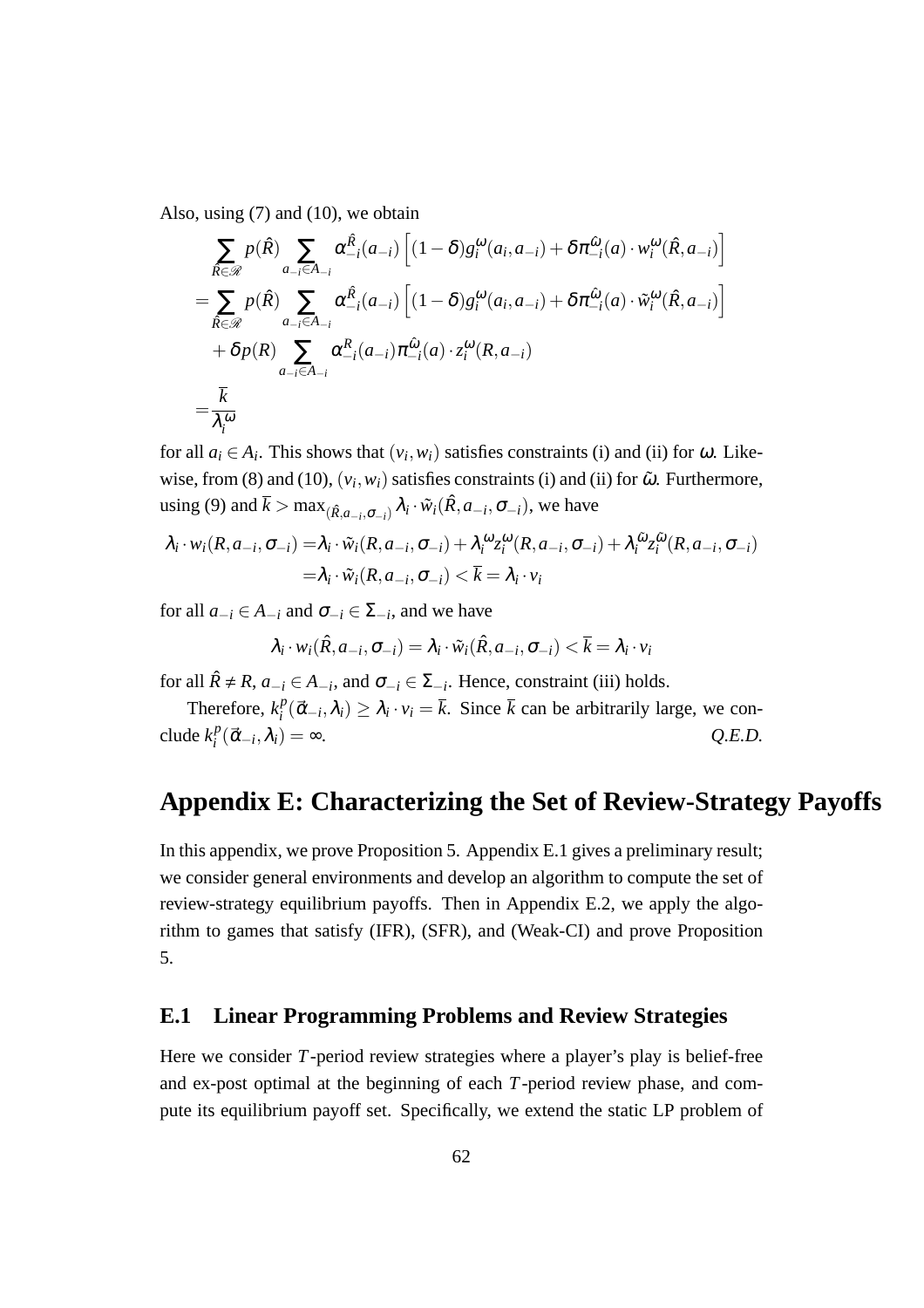Appendix D to *T*-period LP problems, and establish that the intersection of the corresponding hyperplanes is the limit set of review-strategy equilibrium payoffs. Kandori and Matsushima (1998) also consider *T*-period LP problems to characterize the equilibrium payoff set for repeated games with private monitoring and communication, but our result is not a straightforward generalization of theirs and requires a new proof technique. We elaborate this point in Remark 7 below.

Let  $S_i^T$  be the set of player *i*'s strategies for a *T*-period repeated game, that is,  $S_i^T$  is the set of all  $s_i^T: \bigcup_{t=0}^{T-1} H_i^t \to \triangle A_i$ . Let  $\pi_{-i}^{T, \omega}$  $L^{I,\omega}(a)$  denote the distribution of private signals  $(\sigma_{-i}^1, \dots, \sigma_{-i}^T)$  in a *T*-period repeated game at state  $\omega$  when players choose the action profile *a* for *T* periods; that is,  $\pi^{T,\omega}_{-i}$  $\sigma_{-i}^{T,\omega}(\sigma_{-i}^1,\cdots,\sigma_{-i}^T|a) =$  $\prod_{t=1}^{T} \pi_{-i}^{\omega}(\sigma_{-i}^{t}|a)$ . Also, let  $\pi_{-i}^{T,\omega}$  $\int_{-i}^{T,\omega} (s_i^T, a_{-i})$  denote the distribution of  $(\sigma^1_{-i}, \cdots, \sigma^T_{-i})$ when player  $-i$  chooses action  $a_{-i}$  for *T* periods but player *i* plays  $s_i^T \in S_i^T$ . Let  $g_i^{T,\omega}$  $T_i^{\mu}$ , $\omega$ <sub>*i*</sub><sup>*T*</sup>, $a_{-i}$ , $\delta$ ) denote player *i*'s average payoff for a *T*-period repeated game at state  $\omega$ , when player *i* plays  $s_i^T$  and player  $-i$  chooses  $a_{-i}$  for  $T$  periods.

In Appendix D, we consider LP problems where one-shot game is played and player *i* receives a sidepayment  $x_i^{\omega}$  contingent on the opponent's history of the one-shot game. Here we consider LP problems where a *T*-period repeated game is played and player *i* receives a sidepayment  $x_i^{\omega}$  contingent on the opponent's *T*-period history. In particular, we are interested in a situation where players perform an action plan profile  $\vec{\alpha}$  in the first period (i.e., players observe a public signal  $R \in \mathcal{R}$  with distribution  $p \in \Delta \mathcal{R}$  before play begins, and choose a possibly mixed action from a recommended set in the first period) and then in the second or later period, players play the pure action chosen in the first period. Also we assume that  $x_i^{\omega}$  depends on  $h_{-i}^T$  only though the initial public signal, player −*i*'s action in period one, and the sequence of player −*i*'s private signals from period one to period  $T$ ; that is, a sidepayment to player *i* at state  $\omega$  is denoted by  $x_i^{\omega}(R, a_{-i}, \sigma_{-i}^1, \dots, \sigma_{-i}^T)$ . In this scenario, player *i*'s expected overall payoff at state  $\omega$  (i.e., the sum of the average stage-game payoffs of the  $T$ -period repeated game and the sidepayment) when player  $i$  chooses an action  $a_i$  is equal to

$$
\sum_{R \in \mathcal{R}} p(R) \sum_{a_{-i} \in A_{-i}} \alpha^R(a_{-i}) \left[ \frac{1 - \delta}{1 - \delta^T} \sum_{t=1}^T \delta^{t-1} g_i^{\omega}(a) + \pi_{-i}^{T,\omega}(a) \cdot x_i^{\omega}(R, a_{-i}) \right]
$$
  
= 
$$
\sum_{R \in \mathcal{R}} p(R) \sum_{a_{-i} \in A_{-i}} \alpha^R(a_{-i}) \left[ g_i^{\omega}(a) + \pi_{-i}^{T,\omega}(a) \cdot x_i^{\omega}(R, a_{-i}) \right],
$$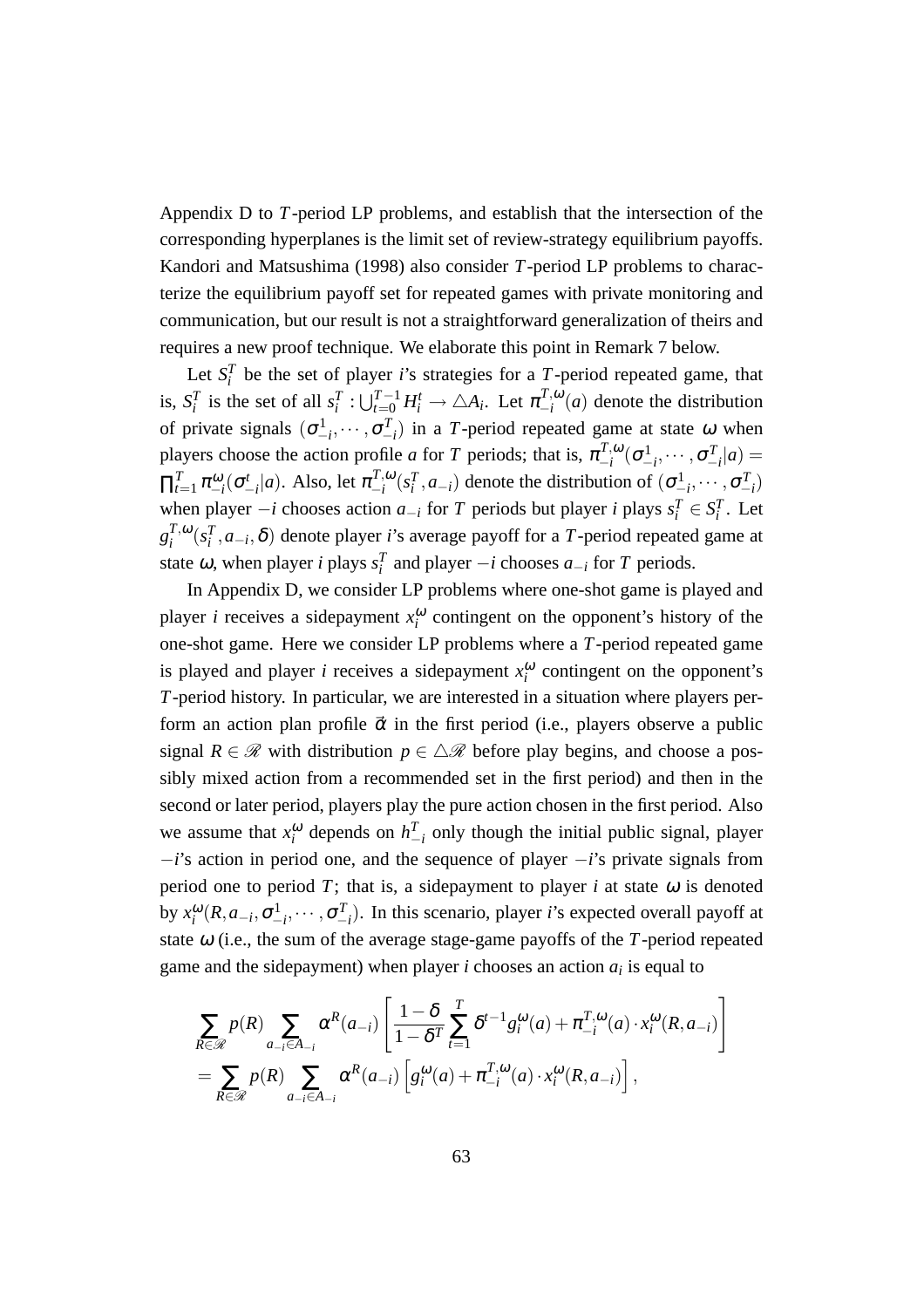where  $x_i^{\omega}(R, a_{-i}) = (x_i^{\omega}(R, a_{-i}, \sigma_{-i}^1, \cdots, \sigma_{-i}^T))_{(\sigma_{-i}^1, \cdots, \sigma_{-i}^T)}$ . Here, note that  $\pi_{-i}^{T, \omega}$ −*i* (*a*) denotes the distribution of  $(\sigma_{-i}^1, \dots, \sigma_{-i}^T)$  at state  $\omega$  when the profile *a* is played for *T* periods, and the term  $\pi^{T,\omega}_{-i}$  $\int_{-i}^{I,\omega}(a) \cdot x_i^{\omega}(R, a_{-i})$  is the expected sidepayment when the initial public signal is  $R$  and the profile  $a$  is played for  $T$  periods.

Now we introduce the *T*-period LP problem. For each  $(T, \vec{\alpha}_{-i}, \lambda_i, \delta, K)$  where  $K > 0$ , let  $k_i^p$  $\int_{i}^{p}(T, \vec{\alpha}_{-i}, \lambda_i, \delta, K)$  be a solution to the following problem:

$$
(T-LP) \max_{v_i \in \mathbb{R}^{|\Omega|}} \lambda_i \cdot v_i \quad \text{subject to}
$$
\n
$$
x_i : \mathcal{R} \times A_{-i} \times (\Sigma_{-i})^T \to \mathbb{R}^{|\Omega|}
$$
\n
$$
(i) \quad v_i^{\omega} = \sum_{R \in \mathcal{R}} p(R) \sum_{a_{-i} \in A_{-i}} \alpha_{-i}^{R} (a_{-i}) \left[ \begin{array}{c} g_i^{\omega}(a_i^{R}, a_{-i}) \\ + \pi_{-i}^{T, \omega}(a_i^{R}, a_{-i}) \cdot x_i^{\omega}(R, a_{-i}) \end{array} \right]
$$
\n
$$
\text{for all } \omega \in \Omega \text{ and } (a_i^{R})_{R \in \mathcal{R}} \text{ s.t. } a_i^{R} \in R_i \text{ for each } R \in \mathcal{R},
$$
\n
$$
(ii) \quad v_i^{\omega} \ge \sum_{R \in \mathcal{R}} p(R) \sum_{a_{-i} \in A_{-i}} \alpha_{-i}^{R} (a_{-i}) \left[ \begin{array}{c} g_i^{T, \omega}(s_i^{T,R}, a_{-i}, \delta) \\ + \pi_{-i}^{T, \omega}(s_i^{T,R}, a_{-i}) \cdot x_i^{\omega}(R, a_{-i}) \end{array} \right]
$$
\n
$$
\text{for all } \omega \in \Omega \text{ and } (s_i^{T,R})_{R \in \mathcal{R}} \text{ s.t. } s_i^{T,R} \in S_i^T \text{ for each } R \in \mathcal{R},
$$
\n
$$
(iii) \quad \lambda_i \cdot x_i(R, a_{-i}, \sigma_{-i}^1, \dots, \sigma_{-i}^T) \le 0
$$
\n
$$
\text{for all } R \in \mathcal{R}, a_{-i} \in A_{-i}, \text{ and } (\sigma_{-i}^1, \dots, \sigma_{-i}^T) \in (\Sigma_{-i})^T.
$$
\n
$$
(iv) \quad |x_i(R, a_{-i}, \sigma_{-i}^1, \dots, \sigma_{-i}^T)| \le K
$$
\n
$$
\text{for all } R \in \mathcal{R}, a_{-i} \in A_{-i}, \text{ and } (\sigma_{-i}^1, \dots, \sigma_{-i}^T) \in (\Sigma_{-
$$

Constraint (i) implies adding-up, that is, the target payoff  $v_i$  is exactly achieved if player *i* chooses an action from the recommended set in the first period and plays the same action until period  $T$ . Constraint (ii) is incentive compatibility, that is, player *i* is willing to choose her action from the recommended set and to play the same action until period  $T$ . Constraint (iii) says that a payment  $x_i$  lies in the half-space corresponding to direction  $\lambda_i$ . Note that constraints (i) through (iii) of (*T*-LP) are similar to those of (LP-Individual). Constraint (iv) has not appeared in (LP-Individual), and is new to the literature, as explained in Remark 7 below. This new constraint requires a payment  $x_i$  to be bounded by some parameter  $K$ .

Recall that the score  $k_i^p$  $_{i}^{p}$ ( $\vec{\alpha}_{-i}$ , $\lambda_i$ , $\delta$ ) of (LP-Individual) does not depend on  $\delta$ , as  $\delta$  does not appear in (LP-Individual). It maybe noteworthy that the same technique does not apply to (*T*-LP). To see this, note that player *i*'s average payoff  $g_i^{T,\omega}$  $\int_i^{T,\omega} (s_i^T)^R$  $\hat{a}^{I,K}(a_{-i},\delta)$  of the *T*-period interval depends on  $\delta$  when player *i* plays a non-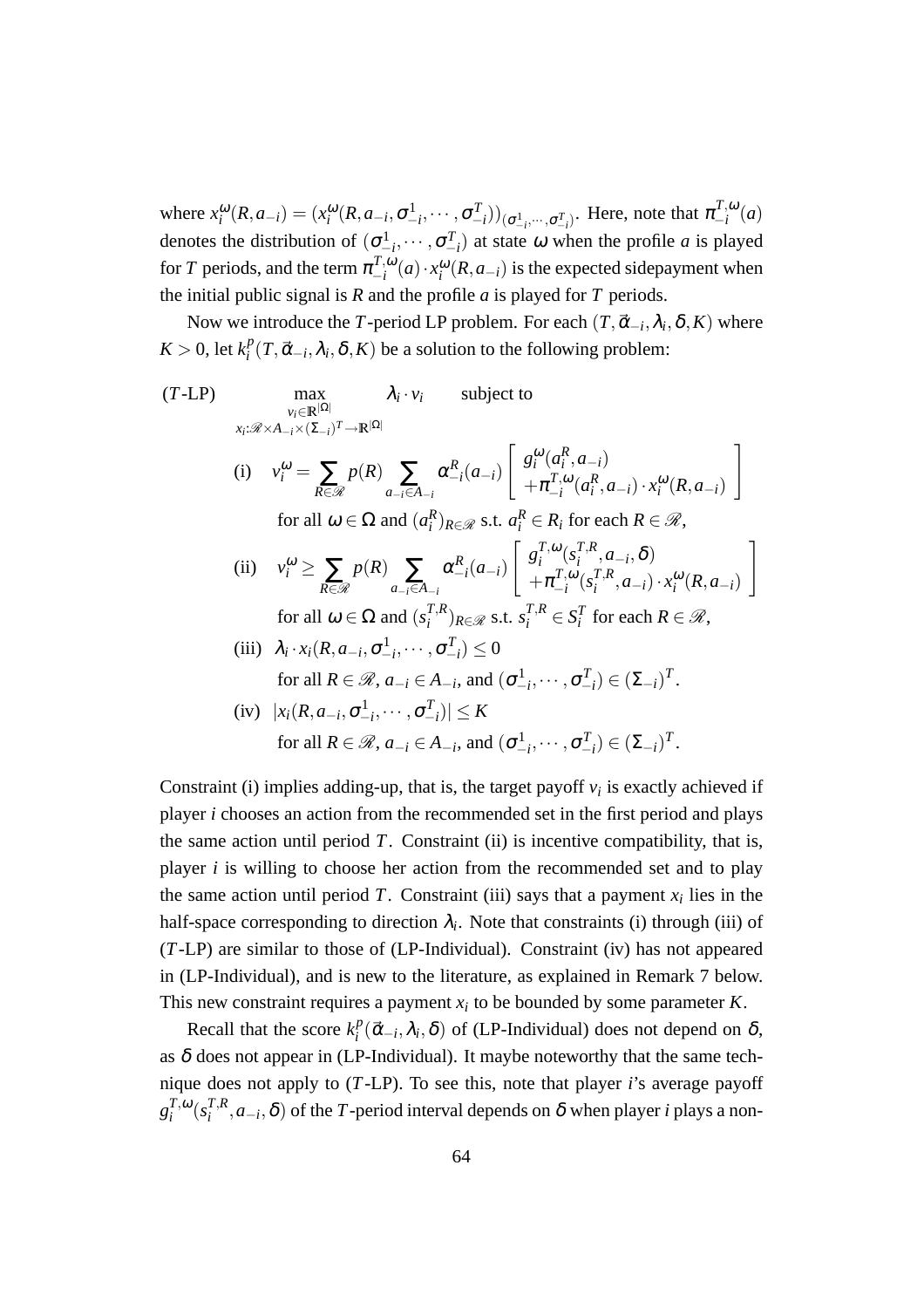constant action. Then a pair  $(v_i, x_i)$  that satisfies constraint (ii) for some  $\delta$  may not satisfy constraint (ii) for  $\tilde{\delta} \neq \delta$ . Therefore the score of (*T*-LP) may depend on  $\delta^{.26}$ 

Let

$$
k_i^p(T, \lambda_i, \delta, K) = \sup_{\vec{\alpha}_{-i} \in \vec{A}_{-i}} k_i^p(T, \vec{\alpha}_{-i}, \lambda, \delta, K),
$$
  
\n
$$
k_i^p(T, \lambda_i, K) = \liminf_{\delta \to 1} k_i^p(T, \lambda_i, \delta, K),
$$
  
\n
$$
k_i^p(T, \lambda_i) = \lim_{K \to \infty} k_i^p(T, \lambda_i, K),
$$
  
\n
$$
H_i^p(T, \lambda_i) = H_i(\lambda_i, k_i^p(T, \lambda_i)),
$$

and

$$
Q_i^p(T) = \bigcap_{\lambda_i \in \Lambda_i} H_i^p(T, \lambda_i).
$$

Note that  $k_i^p$  $\int_i^p (T, \lambda_i, K)$  here is defined to be the limit inferior of  $k_i^p$  $\int_i^p(T,\lambda_i,\delta,K),$ since  $k_i^p$  $\int_a^p (T, \lambda_i, \delta, K)$  may not have a limit as  $\delta \to 1$ . On th other hand  $k_i^p$  $\int_i^p(T,\lambda_i,K)$ has a limit as  $K \to \infty$ , since  $k_i^p$  $i^p(T, \lambda_i, K)$  is increasing with respect to *K*.

The next proposition is a counterpart to Lemma 4, which shows that the set  $\times_{i\in I} Q_i^p$  $i(T)$  is a subset of the set of sequential equilibrium payoffs. Note that here we do not assume the signal distribution to be conditionally independent. The proof of the proposition is given in Appendix E.1.1.

**Proposition 4.** *Suppose that the signal distribution has full support. Let T and p be such that*  $\dim Q_i^p$  $\sum_{i=1}^{p} (T) = |\Omega|$  *for each*  $i \in I$ *. Then the set*  $\times_{i \in I} Q_{i}^{p}$  $i_l^p(T)$  *is in the limit set of sequential equilibrium payoffs as*  $\delta \rightarrow 1$ *.* 

In the proof of the proposition, we (implicitly) show that for any payoff  $v \in$  $\times_{i\in I} Q_i^p$  $i_l^p(T)$ , there is a sequential equilibrium with payoff *v* and such that a player's play is belief-free and ex-post optimal at the beginning of each review phase with length *T* (while actions in other periods are not necessarily belief-free or ex-post

 $26$ Note that the new constraint (iv) is not an issue here; indeed, it is easy to check that even if we add (iv) to the set of constraints of (LP-Individual) the score of the new LP problem does not depend on  $\delta$ .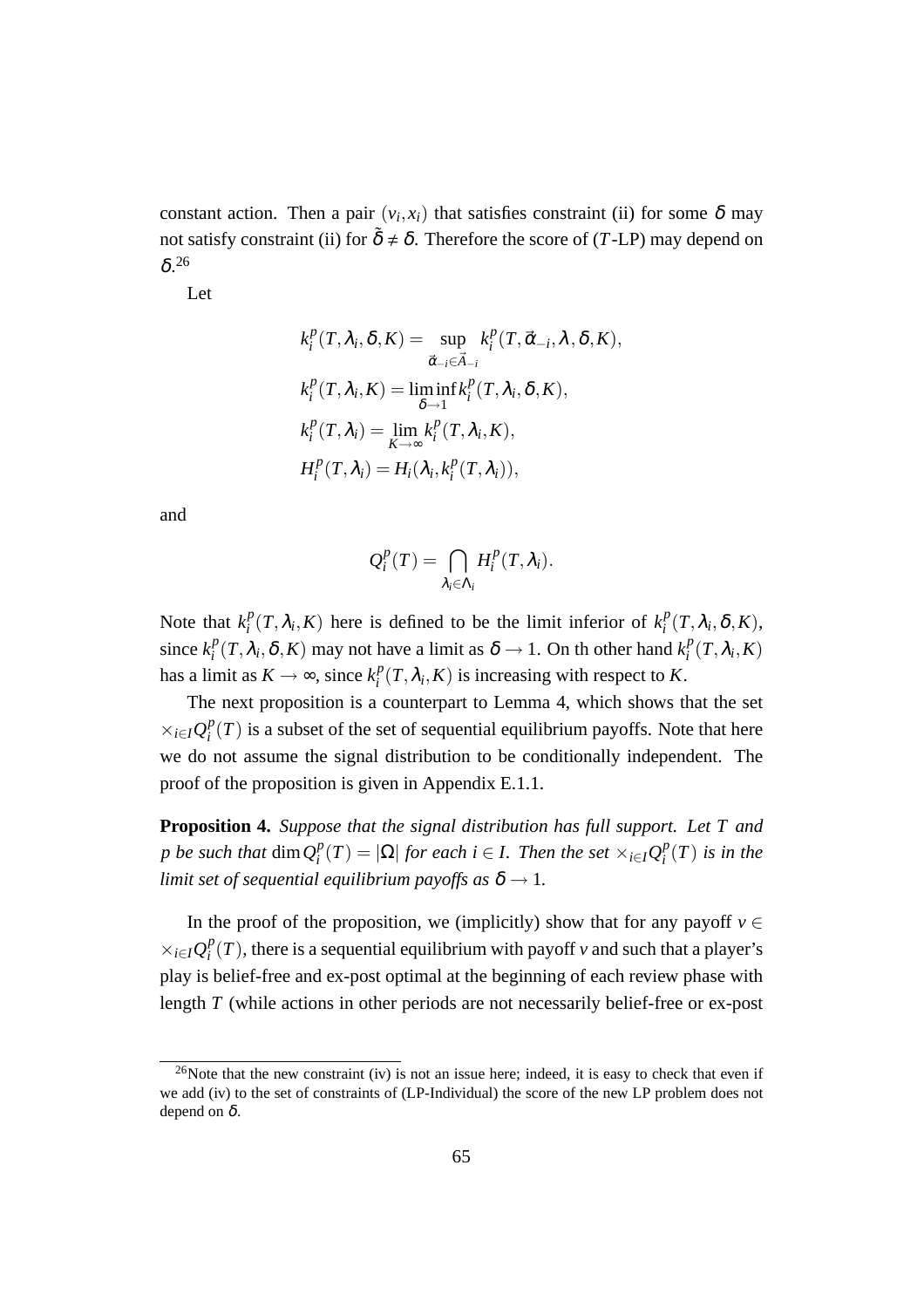optimal). That is, here we consider *periodically belief-free* and *periodically expost* equilibria.<sup>27</sup> Note that the proof of this proposition is not a straightforward generalization of Lemma 4, because  $\delta$  appears in constraint (ii) of (*T*-LP). See the following remark for more discussions.

**Remark 7.** Kandori and Matsushima (1998) also consider *T*-period LP problems to characterize the equilibrium payoff set for games with private monitoring and communication, but our result is not a mere adaptation of theirs. A main difference is that Kandori and Matsushima (1998) impose "uniform incentive compatibility," which requires the payment scheme to satisfy incentive compatibility for all  $\tilde{\delta} \in [\delta, 1]$ . They show that with this strong version of incentive compatibility, the local decomposability condition is sufficient for a set *W* to be self-generating for high  $\delta$  as in Fudenberg and Levine (1994). On the other hand, our LP problem does not impose uniform incentive compatibility, so that a payment scheme *x* that satisfies the incentive compatibility constraint (ii) for  $\delta$  may not satisfy (ii) for  $\tilde{\delta} \in (\delta, 1)$ . Due to this failure of monotonicity, the local decomposability condition is not sufficient for a set *W* to be self-generating. Instead, we use the fact that the uniform decomposability condition of Fudenberg and Yamamoto (2011b) is sufficient for a set *W* to be self-generating. The uniform decomposability condition requires the continuation payoffs *w* to be within  $(1 - \delta)K$  of the target payoff  $v \in W$  for all  $\delta$ , and to prove this property we use the new constraint (iv). Our new LP problem is tractable in the following analysis, as we need to check the incentive compatibility only for a given  $\delta$ . Note also that the side payment scheme *x* constructed in the proof of Lemma 9 satisfies constraints (i) through (iv) of (*T*-LP) but does not satisfy the uniform incentive compatibility of Kandori and Matsushima (1998).

**Remark 8.** In (*T*-LP) we restrict attention to the situation where players play the same action throughout the *T*-period interval, but this is not necessary. That is, even if we consider a LP problem where players play a more complex *T*-period strategy, we can obtain a result similar to Proposition 4.

<sup>&</sup>lt;sup>27</sup> Precisely speaking, in these equilibria, a player's play at the beginning of each review phase is *strongly belief-free* in the sense of Yamamoto (2012); that is, a player's play is optimal regardless of the opponent's past history *and regardless of the opponent's current action*. Indeed, constraints (i) and (ii) of (*T*-LP) imply that player *i*'s play is optimal given any realization of  $a_{-i}$ .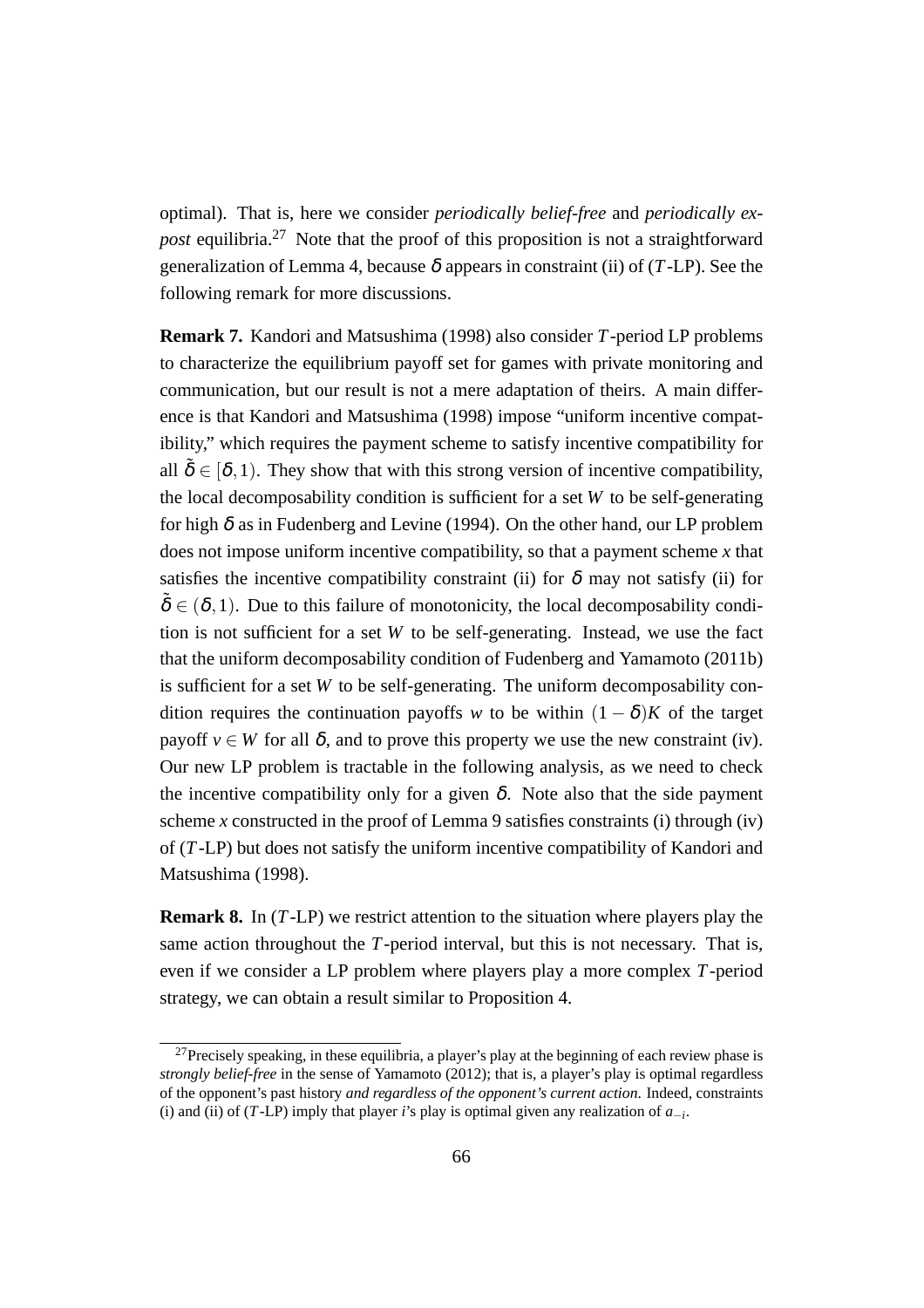#### **E.1.1 Proof of Proposition 4**

**Proposition 10.** *Suppose that the signal distribution has full support. Let T and p be such that*  $\dim Q_i^p$  $\sum_i^p(T) = |\Omega|$  *for each*  $i \in I$ *. Then the set*  $\times_{i \in I} Q_i^p$  $i_l^p(T)$  *is in the limit set of sequential equilibrium payoffs as*  $\delta \rightarrow 1$ *.* 

To prove this proposition, we begin with some preliminary results.

**Definition 11.** Player *i*'s payoff  $v_i = (v_i^{\omega})_{\omega \in \Omega} \in \mathbb{R}^{|\Omega|}$  is *individually ex-post generated with respect to*  $(T, \delta, W_i, p)$  *if there is an action plan*  $\vec{\alpha}_{-i} \in \vec{A}_{-i}$  *and a function*  $w_i: \mathscr{R} \times A_{-i} \times (\Sigma_{-i})^T \to W_i$  such that

$$
v_i^{\omega} = \sum_{R \in \mathcal{R}} p(R) \sum_{a_{-i} \in A_{-i}} \alpha_{-i}^{R} (a_{-i}) \begin{bmatrix} (1 - \delta^T) g_i^{\omega}(a_i^R, a_{-i}) \\ + \delta^T \pi_{-i}^{T, \omega}(a_i^R, a_{-i}) \cdot w_i^{T, \omega}(R, a_{-i}) \end{bmatrix}
$$

for all  $\omega \in \Omega$  and  $(a_i^R)_{R \in \mathcal{R}}$  satisfying  $a_i^R \in R_i$  for each  $R \in \mathcal{R}$ , and

$$
v_i^{\omega} \ge \sum_{R \in \mathcal{R}} p(R) \sum_{a_{-i} \in A_{-i}} \alpha_{-i}^R(a_{-i}) \left[ \begin{array}{c} (1 - \delta^T) g_i^{T,\omega}(s_i^{T,R}, a_{-i}) \\ + \delta^T \pi_{-i}^{T,\omega}(s_i^{T,R}, a_{-i}) \cdot w_i^{T,\omega}(R, a_{-i}) \end{array} \right]
$$

for all  $\omega \in \Omega$  and  $(s_i^{T,R})$  $\sum_{i}^{T,R}$ ) $_{R \in \mathcal{R}}$  satisfying  $s_i^{T,R} \in S_i^T$  for each  $R \in \mathcal{R}$ .

Let  $B_i^p$  $i^p(T, \delta, W_i)$  be the set of all  $v_i$  individually ex-post generated with respect to  $(T, \delta, W_i, p)$ . A subset  $W_i$  of  $\mathbb{R}^{|\Omega|}$  is individually ex-post self-generating with respect to  $(T, \delta, p)$  if  $W_i \subseteq B_i^p$  $\int_i^p(T,\delta,W_i,p)$ 

**Lemma 6.** *For each*  $i \in I$ , let  $W_i$  be a subset of  $\mathbb{R}^{|\Omega|}$  that is bounded and individ*ually ex-post self-generating with respect to*  $(T, \delta, p)$ *. Then*  $\times_{i \in I} W_i$  is in the set of *sequential equilibrium payoffs with public randomization p for* δ *.*

*Proof.* Analogous to Proposition 7.

$$
Q.E.D.
$$

Given any  $v_i \in \mathbb{R}^{|\Omega|}$ ,  $\lambda_i \in \Lambda_i$ ,  $\varepsilon > 0$ ,  $K > 0$ , and  $\delta \in (0,1)$ , let  $G_{v_i, \lambda_i, \varepsilon, K, \delta}$  be the set of all  $v'_i \in \mathbb{R}^{|\Omega|}$  such that  $\lambda_i \cdot v_i \geq \lambda_i \cdot v'_i + (1 - \delta)\varepsilon$  and such that  $v'_i$  $i$ <sub>i</sub> is within  $(1-\delta)K$  of  $v_i$ . (See Figure 5, where this set is labeled "*G*.")

**Definition 12.** A subset  $W_i$  of  $\mathbb{R}^{|\Omega|}$  is *uniformly decomposable with respect to*  $(T, p)$  if there are  $\varepsilon > 0$ ,  $K > 0$ , and  $\delta \in (0, 1)$  such that for any  $v_i \in W_i$ ,  $\delta \in (\delta, 1)$ , and  $\lambda_i \in \Lambda_i$ , there are  $\vec{\alpha}_{-i}$  and  $w_i : \mathcal{R} \times A_{-i} \times (\Sigma_{-i})^T \to W_i$  such that  $(\vec{\alpha}_{-i}, v_i)$  is enforced by  $w_i$  for  $\delta$  and such that  $w_i(R, a_{-i}, \sigma_{-i}^1, \dots, \sigma_{-i}^T) \in G_{v_i, \lambda_i, \varepsilon, K, \delta^T}$  for all  $(R, a_{-i}, \sigma^1_{-i}, \cdots, \sigma^T_{-i}).$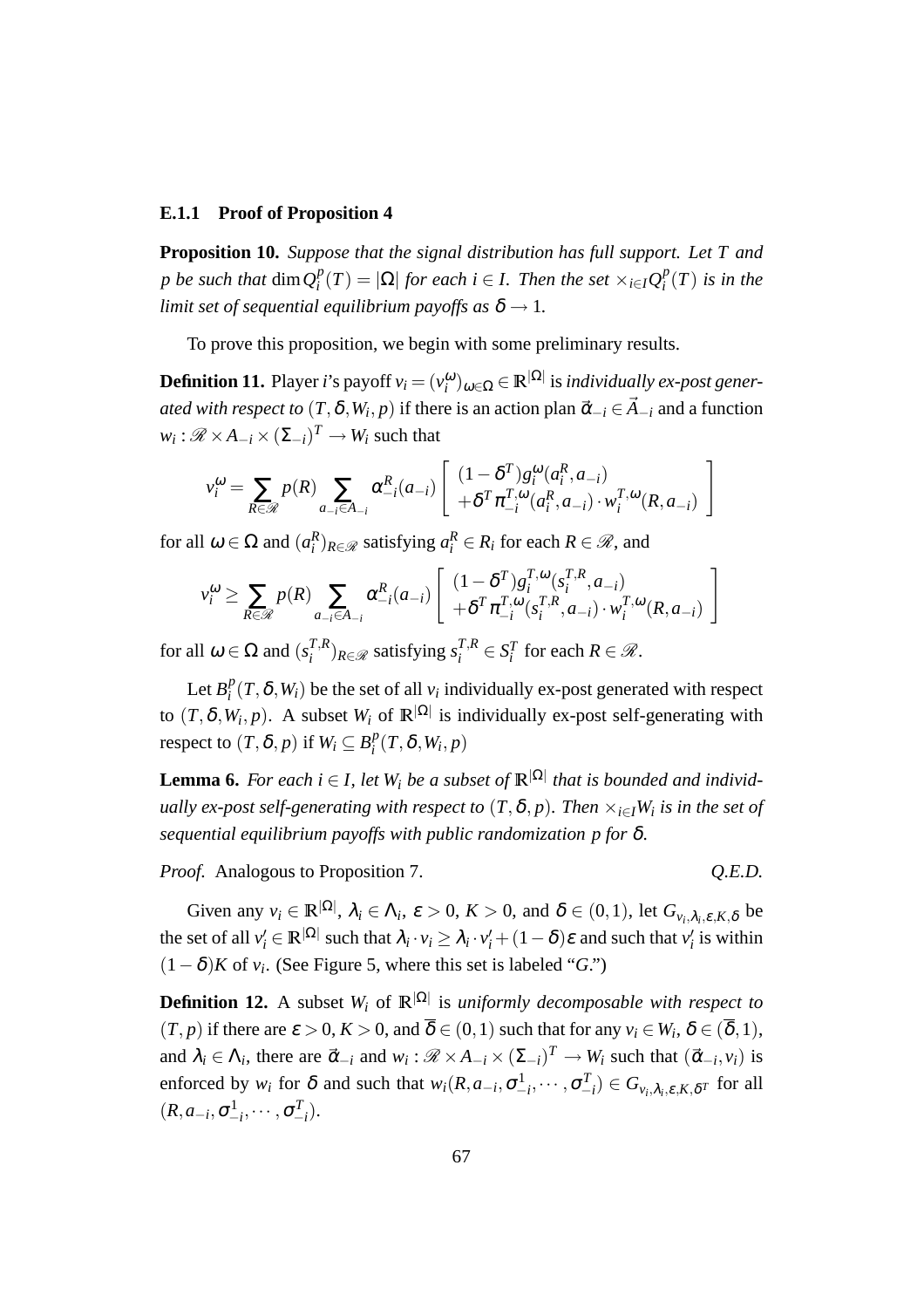

Figure 5: Set *G*.

**Lemma 7.** *Suppose that a subset*  $W_i$  *of*  $\mathbb{R}^{|\Omega|}$  *is smooth, bounded, and uniformly decomposable with respect to*  $(T, p)$ *. Then there is*  $\delta \in (0, 1)$  *such that*  $W_i$  *is individually ex-post self-generating with respect to*  $(T, \delta, p)$  *for any*  $\delta \in (\overline{\delta}, 1)$ *.* 

*Proof.* Analogous to Fudenberg and Yamamoto (2011b). *Q.E.D.*

**Lemma 8.** Any smooth subset  $W_i$  of the interior of  $Q_i^p$ *i* (*T*) *is bounded and uniformly decomposable with respect to*  $(T, p)$ *.* 

*Proof.* As in Lemma 1, one can check that  $Q_i^p$  $i^p(T)$  is bounded, and so is  $W_i$ . Let  $\tilde{\varepsilon} > 0$  be such that  $|v'_i - v''_i|$  $|v_i''| > \tilde{\varepsilon}$  for all  $v_i' \in W_i$  and  $v_i'' \in Q_i^p$  $i<sup>p</sup>(T)$ . By the definition, for every  $\lambda_i \in \Lambda_i$ ,  $k_i^p$  $\int_i^p (T, \lambda_i) > \max_{\nu_i' \in W_i} \lambda_i \cdot \nu_i' + \tilde{\varepsilon}$ . Therefore for each  $\lambda_i \in \Lambda_i$ , there are  $\overline{\delta}_{\lambda_i} \in (0,1)$  and  $K_{\lambda_i} > 0$  such that for any  $\delta \in (\overline{\delta}_{\lambda_i}, 1)$ , there is  $\vec{\alpha}_{-i,\lambda_i,\delta}$  such that  $k_i^p$  $\int_i^p (T, \vec{\alpha}_{-i, \lambda_i, \delta}, \lambda_i, \delta, K_{\lambda_i}) > \max_{v'_i \in W_i} \lambda_i \cdot v'_i + \tilde{\epsilon}.$ 

Given  $\lambda_i$  and  $\delta \in (\overline{\delta}_{\lambda_i}, 1)$ , let  $\tilde{v}_{i, \lambda_i, \delta} \in \mathbb{R}^{|\Omega|}$  and  $x_{i, \lambda_i, \delta} : \mathscr{R} \times A_{-i} \times (\Sigma_{-i})^T \to$  $\mathbb{R}^{|\Omega|}$  be such that all the constraints of the LP problem for  $(T, \vec{\alpha}_{-i,\lambda_i,\delta}, \lambda_i, \delta, K_{\lambda_i})$ are satisfied and such that  $\lambda_i \cdot \tilde{v}_{i,\lambda_i,\delta} > \max_{v'_i \in W_i} \lambda_i \cdot v'_i + \tilde{\varepsilon}$ . Then for each  $v_i \in W_i$ , let  $w_{i,\lambda_i,\delta,v_i}: \mathscr{R} \times A_{-i} \times (\Sigma_{-i})^T \to \mathbb{R}^{|\Omega|}$  be such that

$$
w_{i,\lambda_i,\delta,\nu_i}(R,a_{-i},\sigma_{-i}^1,\cdots,\sigma_{-i}^T)=v_i+\frac{1-\delta^T}{\delta^T}(v_i-\tilde{v}_{i,\lambda_i,\delta}+x_{i,\lambda_i,\delta}(R,a_{-i},\sigma_{-i}^1,\cdots,\sigma_{-i}^T))
$$

for each  $(R, a_{-i}, \sigma_{-i}^1, \cdots, \sigma_{-i}^T)$ . By construction,  $(\vec{\alpha}_{-i, \lambda_i, \delta}, v_i)$  is enforced by  $w_{i, \lambda_i, \delta, v_i}$ for  $\delta$ . Also, letting  $\varepsilon = \frac{\tilde{\varepsilon}}{2}$  $\frac{\tilde{\varepsilon}}{2}$  and  $\tilde{K}_{\lambda_i} = K_{\lambda_i} + \sup_{\nu'_i \in W_i} \sup_{\delta \in (\overline{\delta}_{\lambda_i}, 1)} | \nu'_i - \tilde{\nu}_{i, \lambda_i, \delta} |$ , it follows that  $w_{i,\lambda_i,\delta,v_i}(R,a_{-i},\sigma^1_{-i},\cdots,\sigma^T_{-i})\in G_{v_i,\lambda_i,2\epsilon,\tilde{K}_{\lambda_i},\delta^T}$ . (To see this, note first that the pair  $(\tilde{v}_{i,\lambda_i,\delta}, x_{i,\lambda_i,\delta})$  satisfies constraints (i) and (iv) of the LP problem so that  $\sup_{\delta \in (\overline{\delta}_{\lambda_i},1)} |\tilde{v}_{i,\lambda_i,\delta}| \le \max_{a \in A} |(g_i^{\omega}(a))_{\omega \in \Omega}| + K_{\lambda_i}$ . This and the boundedness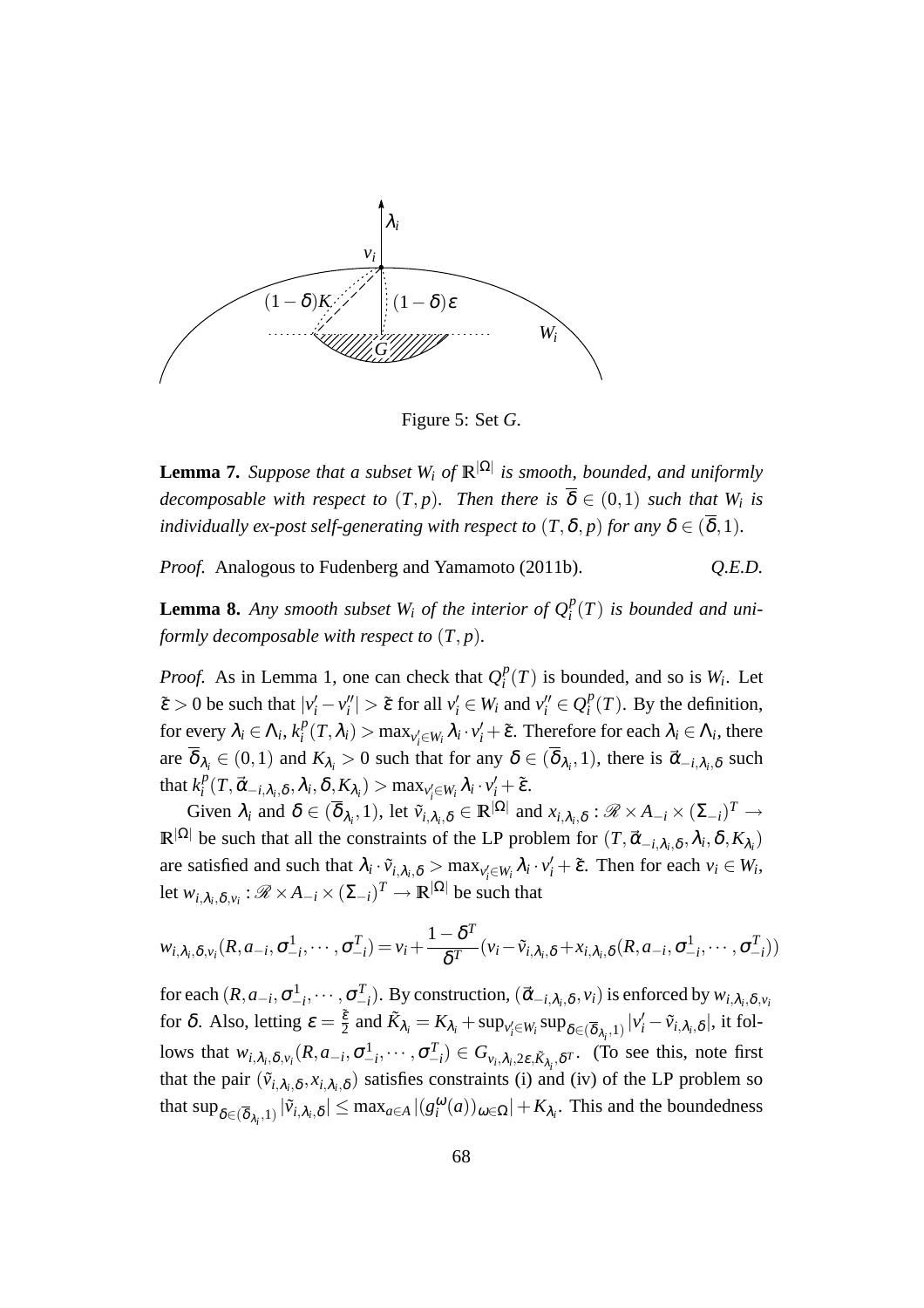of  $W_i$  show that  $\tilde{K}_{\lambda_i} < \infty$ . Since  $\lambda_i \cdot x_{i,\lambda_i,\delta}(R, a_{-i}, \sigma^1_{-i}, \cdots, \sigma^T_{-i}) \leq 0$  and  $\lambda_i \cdot \tilde{v}_{i,\lambda_i,\delta} >$  $\max_{v_i' \in W_i} \lambda_i \cdot v_i' + \tilde{\varepsilon} \geq \lambda_i \cdot v_i + \tilde{\varepsilon}$ , it follows that  $\lambda_i \cdot w_{i, \lambda_i, \delta, v_i}(R, a_{-i}, \sigma^1_{-i}, \cdots, \sigma^T_{-i}) \leq$  $\lambda_i \cdot v_i - \frac{1-\delta^T}{\delta^T}$  $\frac{-\delta^T}{\delta^T}\tilde{\epsilon} < \lambda_i \cdot v_i - (1-\delta^T)\tilde{\epsilon}$ . Also,  $w_{i,\lambda_i,\delta,v_i}(R,a_{-i},\sigma^1_{-i},\cdots,\sigma^T_{-i})$  is within  $1-\delta^T$  $\frac{-\delta^T}{\delta^T} \tilde{K}_{\lambda_i}$  of  $v_i$ , as  $|x_{i,\lambda_i,\delta}(R,a_{-i},\sigma^1_{-i},\cdots,\sigma^T_{-i})| < K_{\lambda_i}$ .)

Note that for each  $\lambda_i \in \Lambda_i$ , there is an open set  $U_{\lambda_i, \delta} \subseteq \mathbb{R}^{|\Omega|}$  containing  $\lambda_i$ such that  $G_{\nu_i,\lambda_i,2\epsilon,\tilde{K}_{\lambda_i},\delta^T} \subseteq G_{\nu_i,\lambda'_i,\epsilon,\tilde{K}_{\lambda_i},\delta^T}$  for any  $\nu_i \in W_i$ ,  $(R,a_{-i},\sigma_{-i}^1,\cdots,\sigma_{-i}^T)$ , and  $\lambda'_i \in \Lambda_i \cap U_{\lambda_i, \delta, v_i}$ . (See Figure 6, where  $G_{v_i, \lambda_i, 2\epsilon, \tilde{K}_{\lambda_i}, \delta^T}$  and  $G_{v_i, \lambda'_i, \epsilon, \tilde{K}_{\lambda_i}, \delta^T}$  are labeled "*G*" and "*G'*," respectively.) Then we have  $w_{i,\lambda_i,\delta,v_i}(R,a_{-i},\sigma_{-i}^1,\cdots,\sigma_{-i}^T) \in$  $G_{\nu_i,\lambda'_i,\varepsilon,\tilde{K}_{\lambda_i},\delta^T}$  for any  $\nu_i \in W_i$ ,  $(R, a_{-i}, \sigma^1_{-i}, \cdots, \sigma^T_{-i})$ , and  $\lambda'_i \in \Lambda_i \cap U_{\lambda_i,\delta,\nu_i}$ , since  $w_{i,\lambda_i,\delta,\nu_i}(R,a_{-i},\sigma_{-i}^1,\cdots,\sigma_{-i}^T) \in G_{\nu_i,\lambda_i,2\epsilon,\tilde{K}_{\lambda_i},\delta^T}.$ 



Figure 6:  $G \subseteq G'$ .

The set  $\Lambda_i$  is compact, so  $\{U_{\lambda_i,\delta}\}_{\lambda_i\in\Lambda_i}$  has a finite subcover  $\{U_{\lambda_i,\delta}\}_{\lambda_i\in\tilde{\Lambda}}$ . For each  $v_i$  and  $\lambda_i$ , let  $\vec{\alpha}_{-}^*$ <sup>\*</sup><sup>*i*</sup>−*i*,λ<sub>*i*</sub>,δ</sub> and *w*<sup>\*</sup><sub>*i*</sub>,  $\chi^*_{i,\lambda_i,\delta,\nu_i} = w_{i,\lambda'_i,\delta,\nu_i}$ , where  $\lambda'_i \in \tilde{\Lambda}_i$  is such that  $\lambda_i \in U_{\lambda'_i, \delta}$ . Let  $K = \max_{\lambda_i \in \tilde{\Lambda}_i} \tilde{K}_{\lambda_i}$ . Then  $(\vec{\alpha}_{-}^*)$ <sup>∗</sup> $-i,λ<sub>i</sub>,δ, v<sub>i</sub>$ ) is enforced by  $w<sub>i</sub><sup>*</sup>$ ,  $i, \lambda_i, \delta, v_i$ and  $w_i^*$ *i*, $\lambda_i$ , $\delta$ , $\nu_i$  chooses the continuation payoffs from the set  $G_{\nu_i,\lambda_i,\varepsilon,K,\delta^T}$ . Note that now *K* is independent of  $\lambda_i$ , and thus the proof is completed.  $Q.E.D.$ 

From the above lemmas, Proposition 4 follows.

#### **E.2 Proof of Proposition 5**

**Proposition 4.** *Suppose that the signal distribution has full support, and that (SFR) and (Weak-CI) hold. Suppose also that there is*  $p \in \triangle \mathscr{R}$  *such that*  $N_i^{\omega, p}$  > *n* <sup>ω</sup>,*p*  $\sum_{i=1}^{\infty}$  *for all i and ω. Then*  $\bigcup_{p \in \triangle \mathcal{R}} \times_{i \in I} \times_{\omega \in \Omega} [n_i^{\omega, p}]$  $\sum_i^{\omega,p}$ ,  $N_i^{\omega,p}$ *i* ] *is in the limit set of sequential equilibrium payoffs as*  $\delta \rightarrow 1$ *.*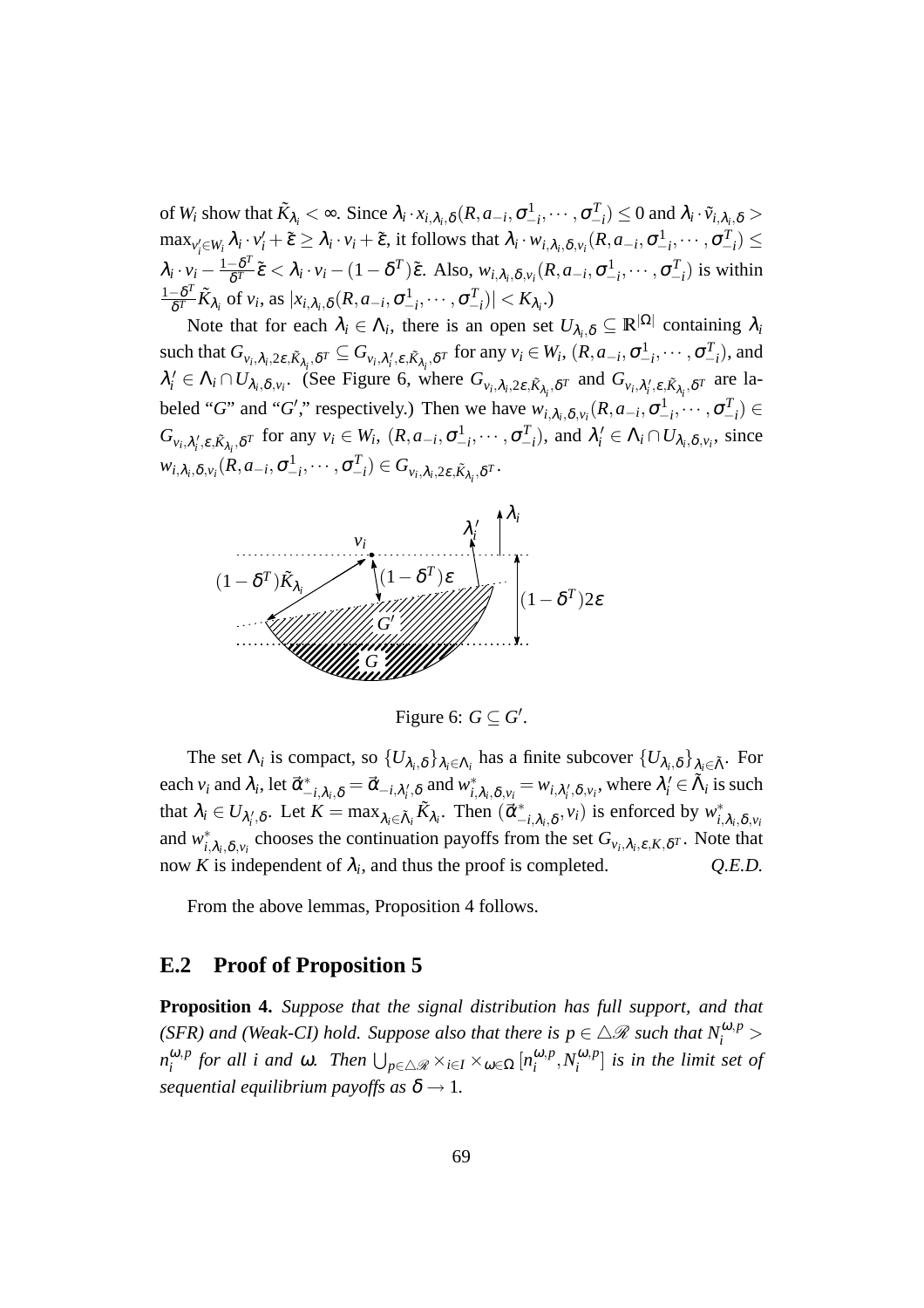Proposition 4 in Appendix E.1 establishes that the limit set of review-strategy equilibrium payoffs is characterized by a series of linear programming problems (*T*-LP). To prove Proposition 5, we solve these (*T*-LP) for various directions for games that satisfy (IFR) and (SFR) and apply Proposition 4. The next lemma is an extension of Lemma 5, which assert that under (SFR), the scores of (*T*-LP) for cross-state directions are so high that the half-spaces for these directions impose no restriction on the set  $Q_i^p$  $i<sup>p</sup>(T)$ . Note that the lemma does not require the signal distribution to be weakly conditionally independent. The proof of the lemma is found in Appendix E.2.1

**Lemma 9.** *Suppose that (IFR) holds. Suppose also that*  $\vec{\alpha}_{-i}$  *has individual full rank, and has statewise full rank for*  $(\omega, \tilde{\omega})$  *at regime R. Then for every p with*  $p(R) > 0$  *and for every*  $\bar{k} > 0$  *there is*  $\bar{K} > 0$  *such that*  $k_i^p$  $\int_i^p(T, \vec{\alpha}_{-i}, \lambda_i, \delta, K) > \bar{k}$  for  $all (T, \lambda_i, \delta, K)$  *such that*  $\lambda_i^{\omega} \neq 0$ ,  $\lambda_i^{\tilde{\omega}} \neq 0$ , and  $K > \overline{K}$ . Therefore, if such  $\vec{\alpha}_{-i}$  exists, *then*  $k_i^p$  $\int_a^p (T, \lambda_i) = \infty$  *for all p and*  $\lambda_i$  *such that*  $p(R) > 0$ ,  $\lambda_i^{\omega} \neq 0$  *and*  $\lambda_i^{\tilde{\omega}} \neq 0$ .

Next we consider (*T*-LP) for single-state directions. Lemma 10 shows that under (Weak-CI), the scores of (*T*-LP) for single-state directions are bounded by the extreme values of belief-free review-strategy equilibrium payoffs of the known-state game. The proof is found in Appendix E.2.1.

**Lemma 10.** *Suppose that (Weak-CI) holds. Suppose also that the signal distribution has full support. Then*  $\liminf_{T\to\infty} k_i^p$  $\sum_i^p(T, \lambda_i) = N_i^{\omega, p}$  $\hat{a}^{(0)}$ , *p* for  $\lambda_i \in \Lambda_i$  such that  $\lambda_i^{\omega} = 1$ *, and* liminf<sub>*T*→∞</sub>  $k_i^p$  $i^p(T, \lambda_i) = -n_i^{\omega, p}$  $\int_{i}^{\omega, p}$  for  $\lambda_i \in \Lambda_i$  such that  $\lambda_i^{\omega} = -1$ .

Combining the above three lemmas with Proposition 4, we obtain Proposition 5.

#### **E.2.1 Proofs of Lemmas 9 and 10**

**Lemma 9.** *Suppose that (IFR) holds. Suppose also that*  $\vec{\alpha}_{-i}$  *has individual full rank, and has statewise full rank for*  $(\omega, \tilde{\omega})$  *at regime R. Then for every p with*  $p(R) > 0$  *and for every*  $\bar{k} > 0$  *there is*  $\bar{K} > 0$  *such that*  $k_i^p$  $\int_i^p(T, \vec{\alpha}_{-i}, \lambda_i, \delta, K) > \bar{k}$  for  $all (T, \lambda_i, \delta, K)$  *such that*  $\lambda_i^{\omega} \neq 0$ ,  $\lambda_i^{\tilde{\omega}} \neq 0$ , and  $K > \overline{K}$ . Therefore, if such  $\vec{\alpha}_{-i}$  exists, *then*  $k_i^p$  $\int_a^p (T, \lambda_i) = \infty$  *for all p and*  $\lambda_i$  *such that*  $p(R) > 0$ ,  $\lambda_i^{\omega} \neq 0$  *and*  $\lambda_i^{\tilde{\omega}} \neq 0$ .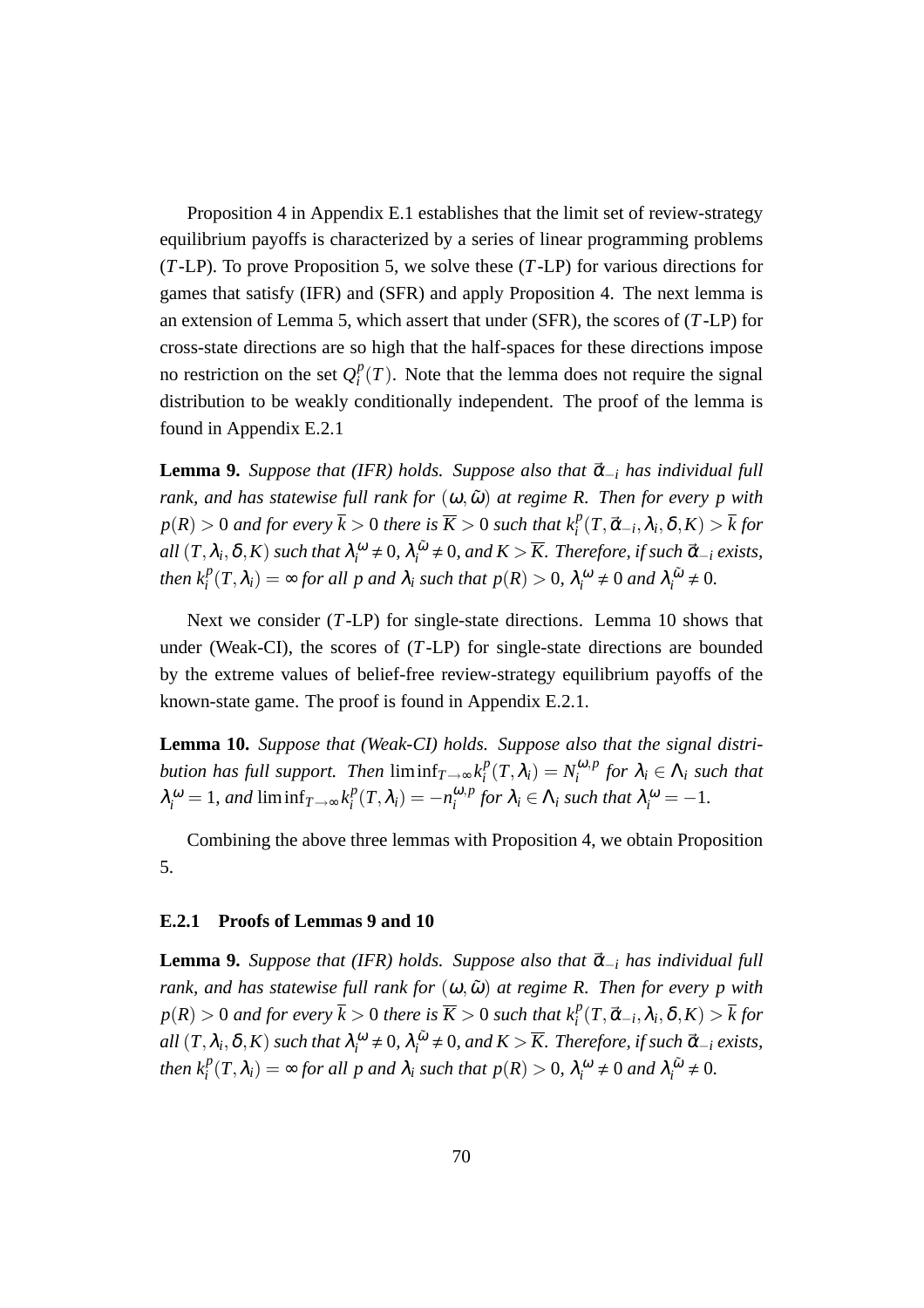*Proof.* Since (IFR) holds, there is  $z_i : A_{-i} \times \Sigma_{-i} \to \mathbb{R}^{|\Omega|}$  such that

$$
g_i^{\tilde{\omega}}(a) + \sum_{\sigma_{-i} \in \Sigma_{-i}} \pi_{-i}^{\tilde{\omega}}(\sigma_{-i}|a) z_i^{\tilde{\omega}}(a_{-i}, \sigma_{-i}) = g_i^{\tilde{\omega}}(a'_i, a_{-i}) + \sum_{\sigma_{-i} \in \Sigma_{-i}} \pi_{-i}^{\tilde{\omega}}(\sigma_{-i}|a'_i, a_{-i}) z_i^{\tilde{\omega}}(a_{-i}, \sigma_{-i})
$$

for all  $\tilde{\omega} \in \Omega$ ,  $a \in A$ , and  $a'_i \neq a_i$ . That is,  $z_i$  is chosen in such a way that player *i* is indifferent over all actions in a one-shot game if she receives a payment  $z_i(a_{-i}, \sigma_{-i})$  after play. In particular we can choose  $z_i$  so that

$$
\lambda_i \cdot z_i(a_{-i}, \sigma_{-i}) \leq 0
$$

for all  $a_{-i} \in A_{-i}$  and  $\sigma_{-i} \in \Sigma_{-i}$ . Let  $\hat{v}_i \in \mathbb{R}^{|\Omega|}$  be player *i*'s payoff of the one-shot game with payment  $z_i$  when player  $-i$  plays  $\vec{\alpha}_{-i}$  and a public signal *R* follows a distribution *p*; that is,

$$
\hat{v}_i^{\omega} = \sum_{R \in \mathcal{R}} p(R) \sum_{a_{-i} \in A_{-i}} \alpha_{-i}^R(a_{-i}) \left[ g_i^{\omega}(a, \delta) + \sum_{\sigma_{-i} \in \Sigma_{-i}} \pi_{-i}^{\omega}(\sigma_{-i}|a) z_i^{\omega}(a_{-i}, \sigma_{-i}) \right]
$$

for some *a<sup>i</sup>* .

Also, it follows from Lemma 5 that for every  $\bar{k} > 0$ , there are  $\tilde{v}_i \in \mathbb{R}^{|\Omega|}$  and  $\tilde{x}_i : \mathscr{R} \times A_{-i} \times \Sigma_{-i} \to \mathbb{R}^{|\Omega|}$  such that  $(\tilde{v}_i, \tilde{x}_i)$  satisfies constraints (i) through (iii) of (LP-Individual) and such that  $\lambda_i \cdot \tilde{v}_i \geq T\overline{k} + (T-1)|\lambda_i \cdot \hat{v}_i|$ . Let

$$
v_i = \frac{1 - \delta}{1 - \delta^T} \left( \tilde{v}_i + \sum_{\tau=2}^T \delta^{\tau-1} \hat{v}_i \right)
$$

and

$$
x_i(R, a_{-i}, \sigma_{-i}^1, \cdots, \sigma_{-i}^T) = \frac{1-\delta}{1-\delta^T}\left(\tilde{x}_i(R, a_{-i}, \sigma_{-i}^1) + \sum_{\tau=2}^T \delta^{\tau-1} z_i(a_{-i}, \sigma_{-i}^{\tau})\right).
$$

Then this  $(v_i, x_i)$  satisfies constraints (i) through (iii) of  $(T-LP)$ . Also, letting

$$
K > \max_{(R,a_{-i},\sigma_{-i})} |\tilde{x}_i(R,a_{-i},\sigma_{-i})| + \max_{(a_{-i},\sigma_{-i})} (T-1)|z_i(a_{-i},\sigma_{-i})|,
$$

condition (iv) also holds. Since  $\lambda_i \cdot v_i \ge \overline{k}$ , the lemma follows.  $Q.E.D.$ 

**Lemma 10.** *Suppose that (Weak-CI) holds. Suppose also that the signal distribution has full support. Then*  $\liminf_{T\to\infty} k_i^p$  $\sum_i^p(T,\lambda_i)=N_i^{\omega,p}$  $\hat{a}^{(0)}$ , *p* for  $\lambda_i \in \Lambda_i$  such that  $\lambda_i^{\omega} = 1$ *, and* liminf<sub>*T*→∞</sub>  $k_i^p$  $\binom{p}{i}(T,\lambda_i) = -n_i^{\omega,p}$  $\int_{i}^{\omega, p}$  for  $\lambda_i \in \Lambda_i$  such that  $\lambda_i^{\omega} = -1$ .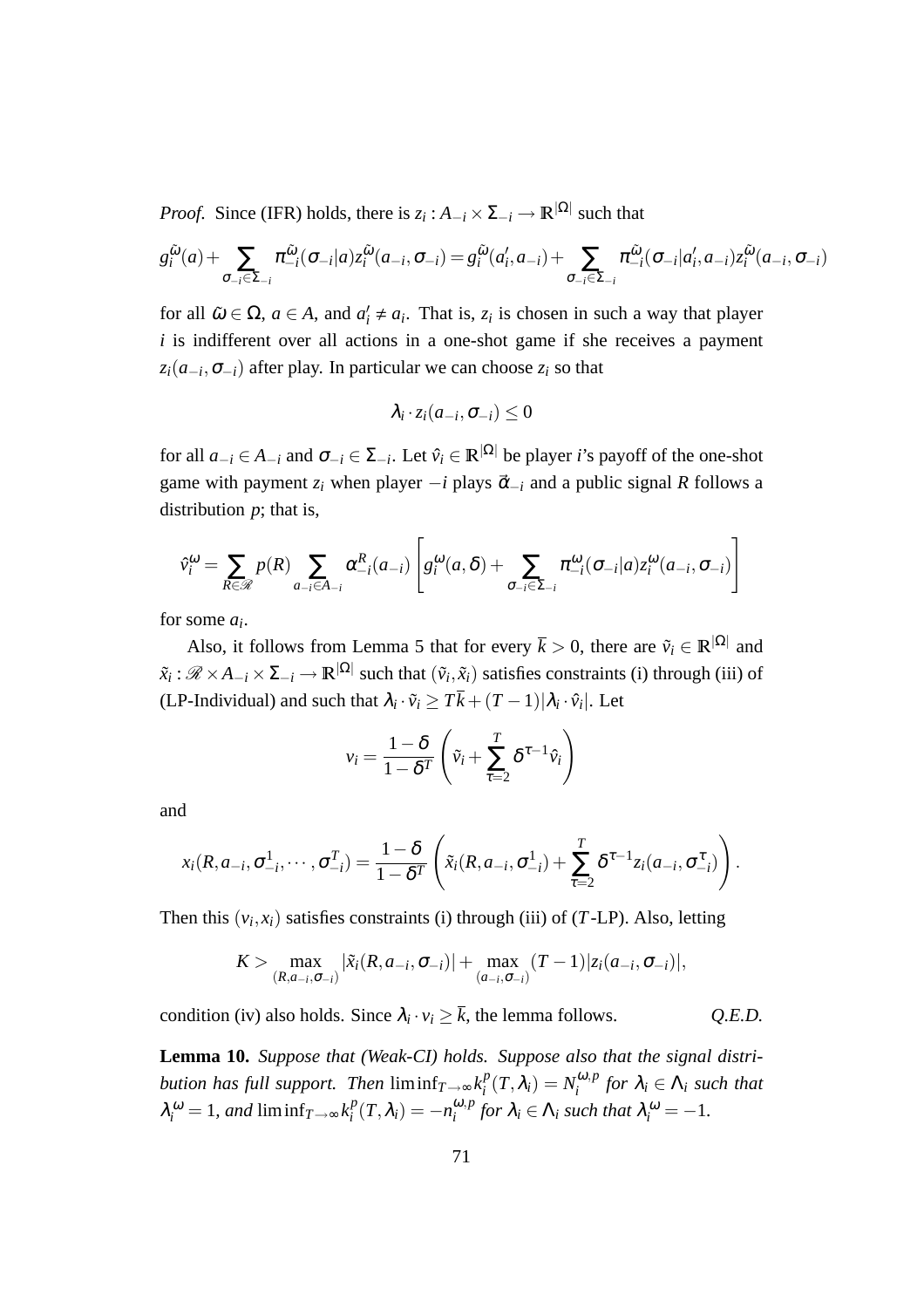*Proof.* We first consider direction  $\lambda_i$  such that  $\lambda_i^{\omega} = 1$ . Let  $\vec{\alpha}_{-i}$  be such that for each *R*, player  $-i$  chooses a pure action  $a_{-i}^R$  where  $a_{-i}^R$  is such that

$$
\sum_{R \in \mathcal{R}} p(R) \min_{a_i \in R_i} g_i^{\omega}(a_i, a_{-i}^R) = N_i^p.
$$

Consider the problem (*T*-LP) for  $(T, \vec{\alpha}_{-i}, \lambda_i, \delta, K)$ . Since (IFR) holds,  $\vec{\alpha}_{-i}$  has individual full rank so that for each  $\tilde{\omega} \neq \omega$ , there is  $x_i^{\tilde{\omega}}$  $\frac{a}{i}$  that makes player *i* indifferent in every period. Therefore we can ignore constraint (ii) for  $\tilde{\omega} \neq \omega$ . Section 3.3 of Yamamoto (2012) shows that under (Weak-CI), for any  $\varepsilon > 0$  there is  $\overline{T} > 0$  such that for any  $T > \overline{T}$ , there are  $\overline{\delta} \in (0,1)$  and  $K > 0$  such that for any  $\delta \in (\overline{\delta}, 1)$ , there is  $(v_i^{\omega}, x_i^{\omega})$  such that  $|v_i^{\omega} - N_i^{\omega, p}$  $|\mathcal{L}_{i}^{(0,p)}| < \varepsilon$  and all the remaining constraints of (*T*-LP) are satisfied. This shows that  $\liminf_{T \to \infty} k_i^p$  $\sum_{i}^{p}(T,\lambda_i) \geq N_i^{\omega,p}$  $\int_{i}^{\omega,p}$  for  $\lambda_i \in \Lambda_i$  such that  $\lambda_i^{\omega} = 1$ . Also, it follows from Proposition 1 of Yamamoto (2012) that  $k_i^p$  $\sum_{i}^{p}(T,\lambda_i) \leq N_i^{\omega,p}$  $f_i^{\omega, p}$  for any *T*. Therefore we have  $\liminf_{T \to \infty} k_i^p$  $\sum_i^p(T, \lambda_i) = N_i^{\omega, p}$  $i^{w,p}$ . A similar argument shows that  $\liminf_{T\to\infty} k_i^p$  $\binom{p}{i}(T,\lambda_i) = -n_i^{\omega,p}$  $\sum_{i}^{\omega,p}$  for  $\lambda_i \in \Lambda_i$  such that λ ω  $i_i^{\omega} = -1.$  *Q.E.D.*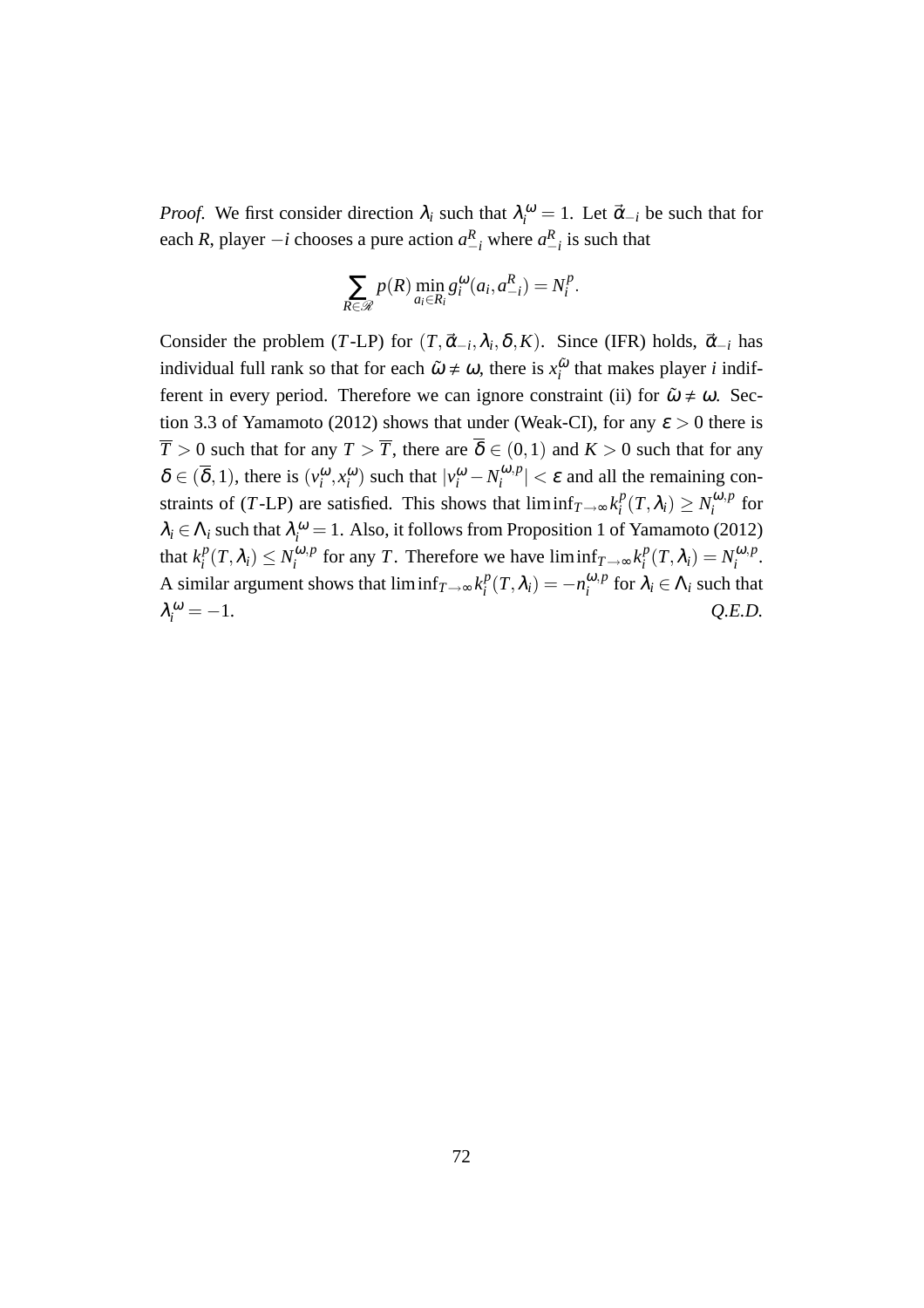## **References**

- Abreu, D., D. Pearce, and E. Stacchetti (1990): "Toward a Theory of Discounted Repeated Games with Imperfect Monitoring," *Econometrica* 58, 1041-1063.
- Aumann, R., and M. Maschler (1995): *Repeated Games with Incomplete Information*. MIT Press, Cambridge, MA. With the collaboration of R.E. Stearns.
- Bhaskar, V., G.J. Mailath, and S. Morris (2008): "Purification in the Infinitely Repeated Prisoner's Dilemma," *Review of Economic Dynamics* 11, 515-528.
- Bhaskar, V., and I. Obara (2002): "Belief-Based Equilibria in the Repeated Prisoner's Dilemma with Private Monitoring," *Journal of Economic Theory* 102, 40-69.
- Chassang, S. (2010): "Building Routines: Learning, Cooperation and the Dynamics of Incomplete Relational Contracts," *American Economic Review* 100, 448-465.
- Chen, B. (2010): "A Belief-Based Approach to the Repeated Prisoners' Dilemma with Asymmetric Private Monitoring," *Journal of Economic Theory* 145, 402- 420.
- Compte, O. (1998): "Communication in Repeated Games with Imperfect Private Monitoring," *Econometrica* 66, 597-626.
- Cripps, M., J. Ely, G.J. Mailath, and L. Samuelson (2008): "Common Learning," *Econometrica* 76, 909-933.
- Cripps, M., and J. Thomas (2003): "Some Asymptotic Results in Discounted Repeated Games of One-Side Incomplete Information," *Mathematics of Operations Research* 28, 433-462.
- Dekel, E., D. Fudenberg, and D.K. Levine (2004): "Learning to Play Bayesian Games," *Games and Economic Behavior* 46, 282-303.
- Ely, J., J. Horner, and W. Olszewski (2005): "Belief-Free Equilibria in Repeated ¨ Games," *Econometrica* 73, 377-415.
- Ely, J., and J. Välimäki (2002): "A Robust Folk Theorem for the Prisoner's Dilemma," *Journal of Economic Theory* 102, 84-105.
- Fong, K., O. Gossner, J. Hörner, and Y. Sannikov (2011): "Efficiency in a Repeated Prisoner's Dilemma with Imperfect Private Monitoring," mimeo.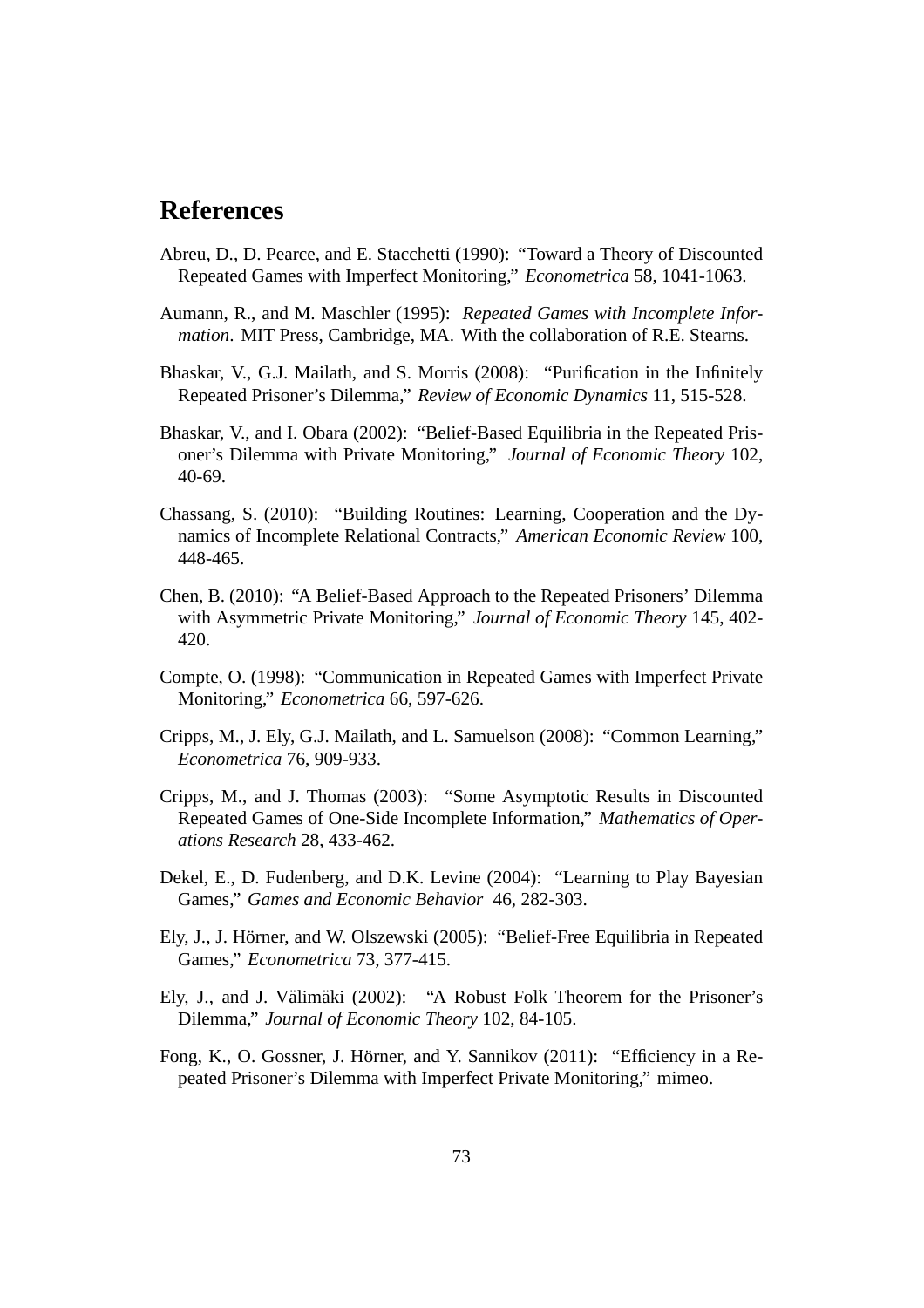- Forges, F. (1984): "Note on Nash Equilibria in Infinitely Repeated Games with Incomplete Information," *International Journal of Game Theory* 13, 179-187.
- Fuchs, W. (2007): "Contracting with Repeated Moral Hazard and Private Evaluations," *American Economic Review* 97, 1432-1448.
- Fudenberg, D., and D.K. Levine (1991): "Approximate Equilibria in Repeated Games with Imperfect Private Information," *Journal of Economic Theory* 54, 26-47.
- Fudenberg, D., and D.K. Levine (1994): "Efficiency and Observability in Games with Long-Run and Short-Run Players," *Journal of Economic Theory* 62, 103- 135.
- Fudenberg, D., D.K. Levine, and E. Maskin (1994): "The Folk Theorem with Imperfect Public Information," *Econometrica* 62, 997-1040.
- Fudenberg, D., D.K. Levine, and S. Takahashi (2007): "Perfect Public Equilibrium when Players are Patient," *Games and Economic Behavior* 61, 27-49.
- Fudenberg, D., and Y. Yamamoto (2010): "Repeated Games where the Payoffs and Monitoring Structure are Unknown," *Econometrica* 78, 1673-1710.
- Fudenberg, D., and Y. Yamamoto (2011a): "Learning from Private Information in Noisy Repeated Games," *Journal of Economic Theory* 146, 1733-1769.
- Fudenberg, D., and Y. Yamamoto (2011b): "The Folk Theorem for Irreducible Stochastic Games with Imperfect Public Monitoring," *Journal of Economic Theory* 146, 1664-1683.
- Gossner, O., and N. Vieille (2003): "Strategic Learning in Games with Symmetric Information," *Games and Economic Behavior* 42, 25-47.
- Harrington, J., and A. Skrzypacz (2011): "Private Monitoring and Communication in Cartels: Explaining Recent Collusive Practices," *American Economic Review* 101, 2425-2449.
- Hart, S. (1985): "Nonzero-Sum Two-Person Repeated Games with Incomplete Information," *Mathematics of Operations Research* 10, 117-153.
- Hörner, J., and S. Lovo (2009): "Belief-Free Equilibria in Games with Incomplete Information," *Econometrica* 77, 453-487.
- Hörner, J., S. Lovo, and T. Tomala (2011): "Belief-Free Equilibria in Games with Incomplete Information: Characterization and Existence," *Journal of Economic Theory* 146, 1770-1795.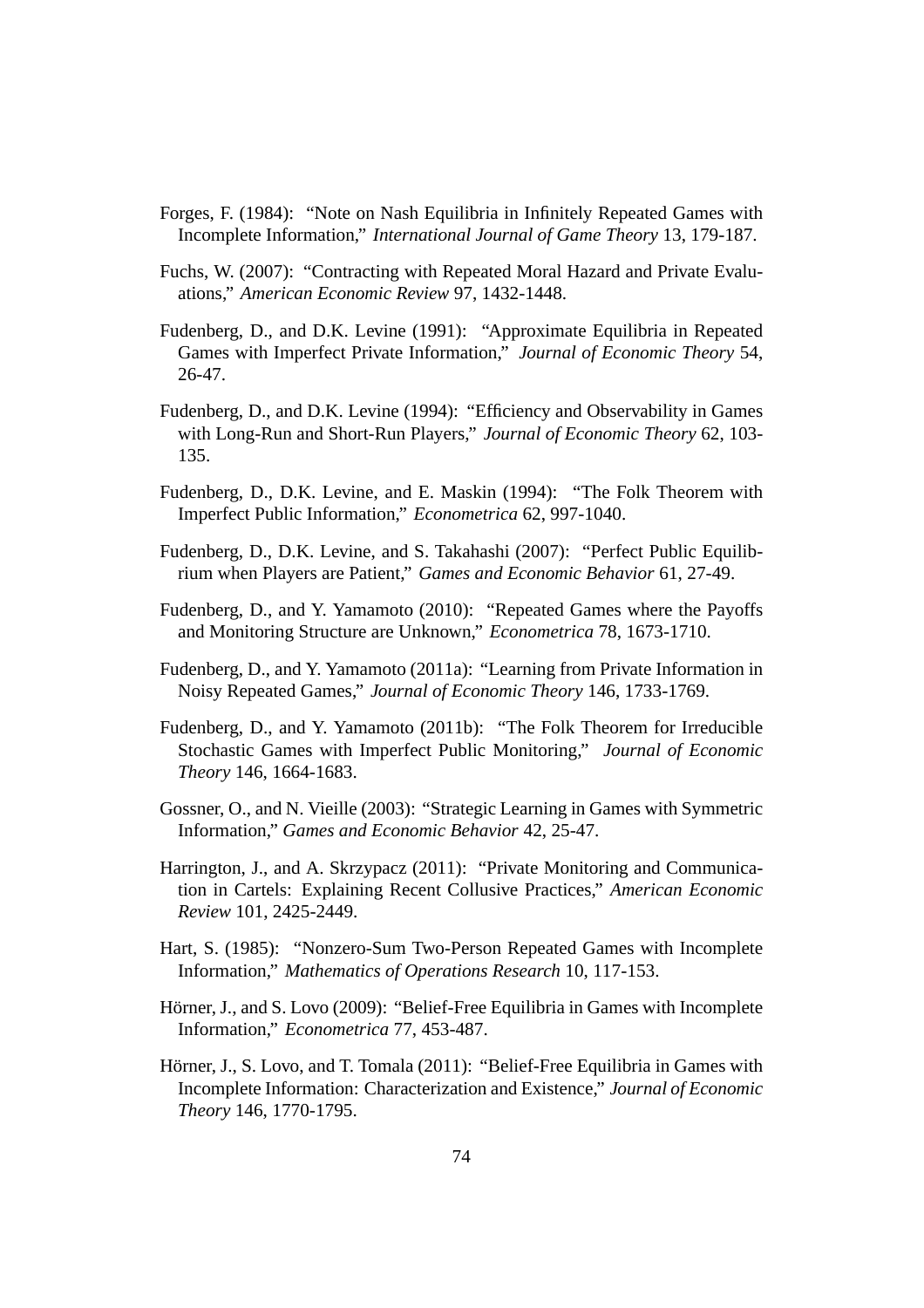- Hörner, J., and W. Olszewski (2006): "The Folk Theorem for Games with Private Almost-Perfect Monitoring," *Econometrica* 74, 1499-1544.
- Hörner, J., and W. Olszewski (2009): "How Robust is the Folk Theorem with Imperfect Public Monitoring?," *Quarterly Journal of Economics* 124, 1773- 1814.
- Ishii, Y. (2009): "Folk Theorem with a Continuum of Public Signals," mimeo.
- Kandori, M. (2002): "Introduction to Repeated Games with Private Monitoring," *Journal of Economic Theory* 102, 1-15.
- Kandori, M. (2011): "Weakly Belief-Free Equilibria in Repeated Games with Private Monitoring," *Econometrica* 79, 877-892.
- Kandori, M., and H. Matsushima (1998): "Private Observation, Communication and Collusion," *Econometrica* 66, 627-652.
- Kandori, M., and I. Obara (2006): "Efficiency in Repeated Games Revisited: the Role of Private Strategies," *Econometrica* 72, 499-519.
- Koren, G. (1992): "Two-Person Repeated Games where Players Know Their Own Payoffs," mimeo.
- Lehrer, E. (1990): "Nash Equilibria of *n*-Player Repeated Games with Semi-Standard Information," *International Journal of Game Theory* 19, 191-217.
- Levin, J. (2003): "Relational Incentive Contracts," *American Economic Review* 93, 835-857.
- Mailath, G.J., and S. Morris (2002): "Repeated Games with Almost-Public Monitoring," *Journal of Economic Theory* 102, 189-228.
- Mailath, G.J., and S. Morris (2006): "Coordination Failure in Repeated Games with Almost-Public Monitoring," *Theoretical Economics* 1, 311-340.
- Mailath, G.J., and W. Olszewski (2011): "Folk Theorems with Bounded Recall and (Almost) Perfect Monitoring," *Games and Economic Behavior* 71, 174- 192.
- Mailath, G.J., and L. Samuelson (2006): *Repeated Games and Reputations: Long-Run Relationships*. Oxford University Press, New York, NY.
- Matsushima, H. (2004): "Repeated Games with Private Monitoring: Two Players," *Econometrica* 72, 823-852.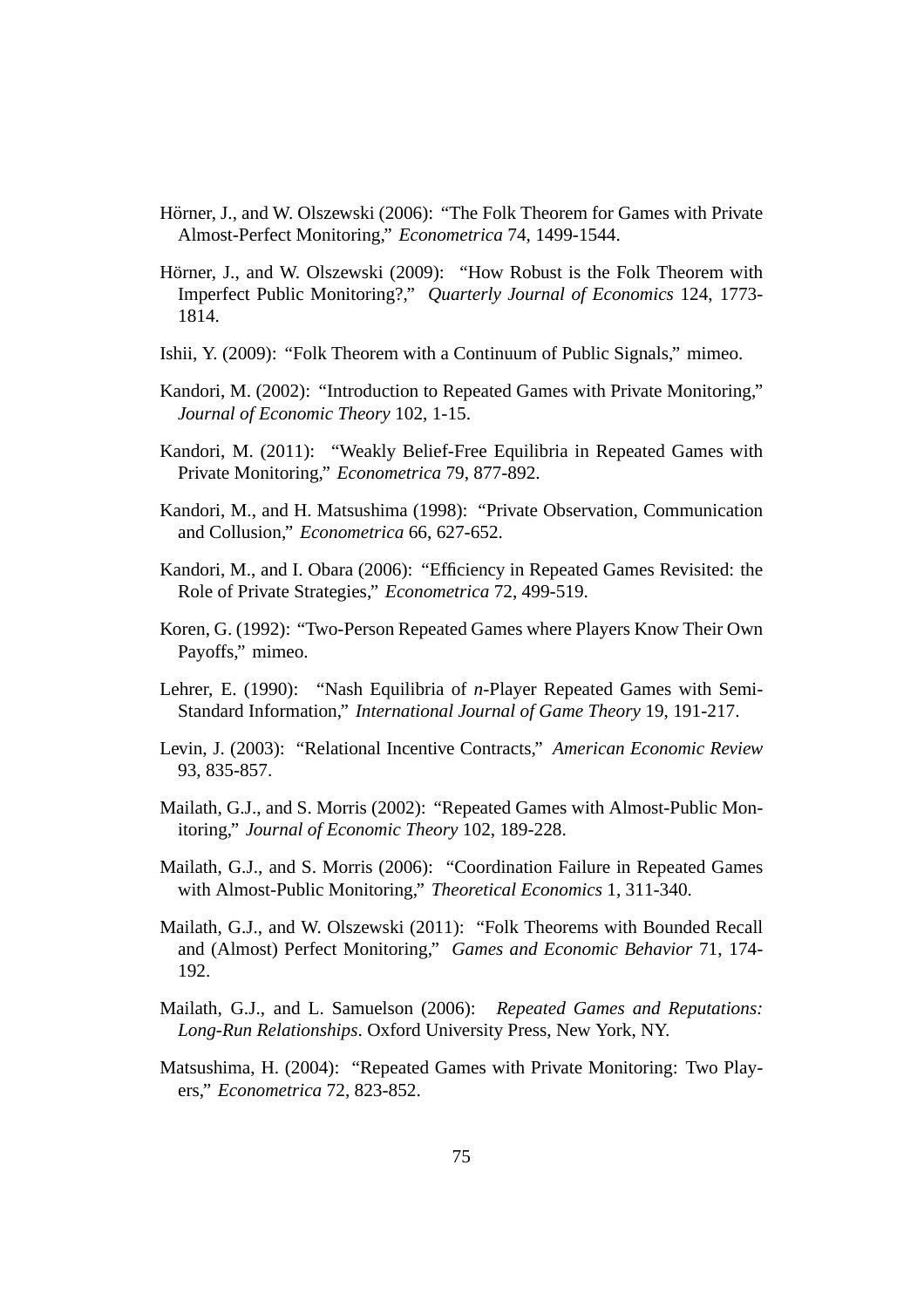- Miller, D. (2012): "Robust collusion with private information," *Review of Economic Studies* 79, 778-811.
- Olszewski, W. (2007): "A Simple Exposition of Belief-Free Equilibria in Repeated Games," *Economics Bulletin* 58, 1-16.
- Park, J-H. (2011): "Enforcing International Trade Agreements with Imperfect Private Monitoring," *Review of Economic Studies* 78, 1102-1134.
- Piccione, M. (2002): "The Repeated Prisoner's Dilemma with Imperfect Private Monitoring," *Journal of Economic Theory* 102, 70-83.
- Radner, R. (1985): "Repeated Principal-Agent Games with Discounting," *Econometrica* 53, 1173-1198.
- Rotemberg, J.J., and G. Saloner (1986): "A Supergame-Theoretic Model of Price Wars during Booms," *American Economic Review* 76, 390-407.
- Sekiguchi, T. (1997): "Efficiency in Repeated Prisoner's Dilemma with Private Monitoring," *Journal of Economic Theory* 76, 345-361.
- Shalev, J. (1994): "Nonzero-Sum Two-Person Repeated Games with Incomplete Information and Known-Own Payoffs," *Games and Economic Behavior* 7, 246- 259.
- Sorin, S. (1984): "Big Match with Lack of Information on One Side (Part I)," *International Journal of Game Theory* 13, 201-255.
- Sorin, S. (1985): "Big Match with Lack of Information on One Side (Part II)," *International Journal of Game Theory* 14, 173-204.
- Stigler, G.J. (1964): "A Theory of Oligopoly," *Journal of Political Economy* 72, 44-61.
- Sugaya, T. (2010a): "Belief-Free Review-Strategy Equilibrium without Conditional Independence," mimeo.
- Sugaya, T. (2010b): "Folk Theorem in a Prisoners' Dilemma without Conditional Independence," mimeo.
- Sugaya, T., and S. Takahashi (2010): "Coordination Failure in Repeated Games with Private Monitoring," mimeo.
- Takahashi, S. (2010): "Community Enforcement when Players Observe Partners' Past Play," *Journal of Economic Theory* 145, 42-62.